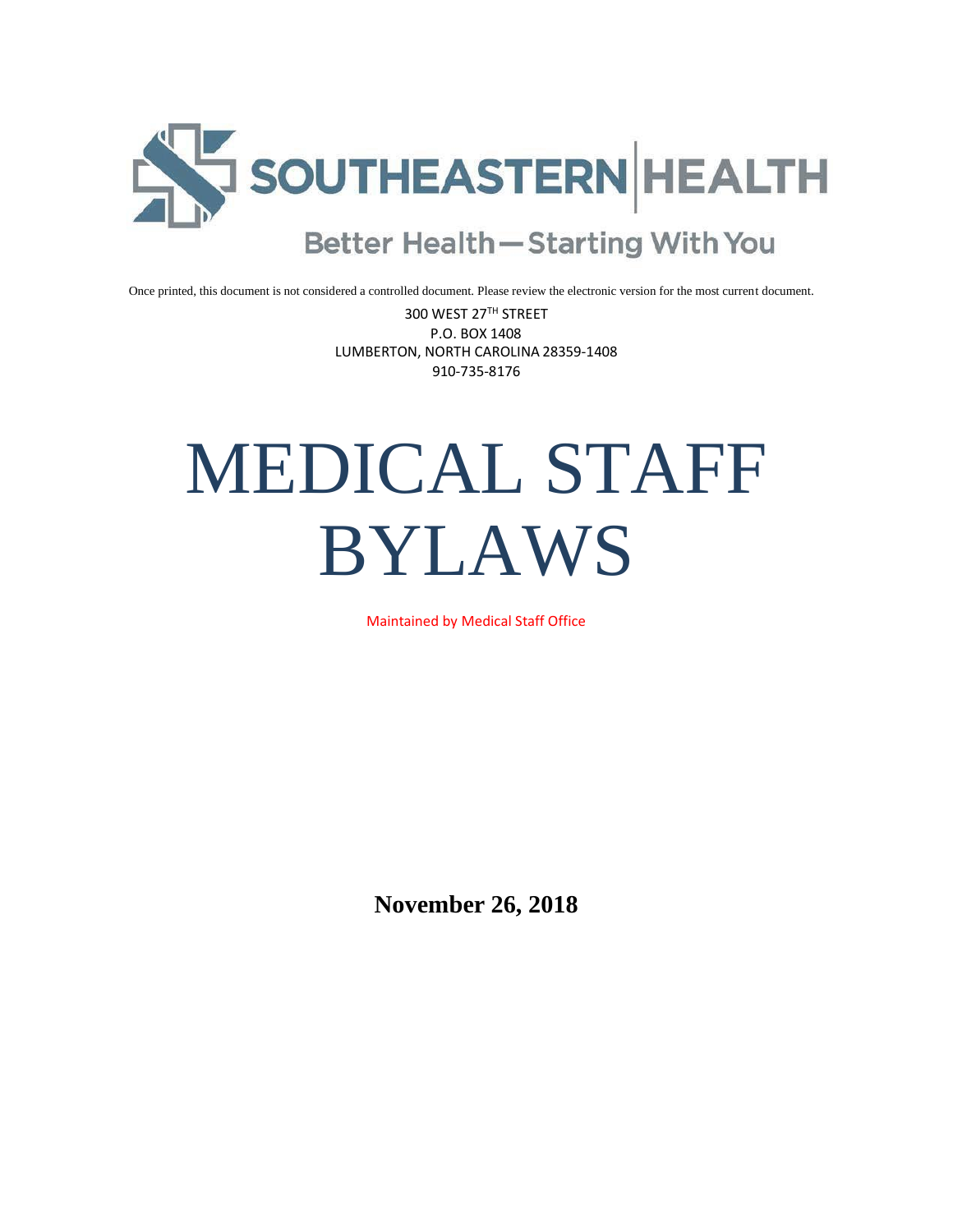| <b>Part I: Governance</b>                           | 1              |
|-----------------------------------------------------|----------------|
| Section 1. Medical Staff Purpose and Authority      | $\overline{2}$ |
| Section 2. Medical Staff membership                 | 3              |
| Section 3. Categories of the Medical Staff          | 7              |
| 3.1 The Active Category                             | 7              |
| 3.2 The Associate Category                          | 7              |
| 3.3 The Affiliate Category                          | 8              |
| 3.4 Honorary Category                               | 8              |
| 3.5 Advanced Practice Provider Category             | 9              |
| Section 4. Officers of the Medical Staff            | 10             |
| 4.1 Officers of the Medical Staff                   | 10             |
| 4.1.1 President of the Medical Staff                | 10             |
| 4.1.2 President-elect of the Medical Staff          | 10             |
| 4.1.3 Treasurer                                     | 10             |
| 4.1.4 Immediate Past President of the Medical Staff | 10             |
| 4.2 Qualifications of Officers                      | 10             |
| 4.3 Election of Officers                            | $10 - 11$      |
| 4.4 Term of Office                                  | 11             |
| 4.5 Vacancies of Office                             | 11             |
| 4.6 Duties of Officers                              | 11             |
| 4.6.1 President of the Medical Staff                | 11             |
| 4.6.2 President-elect of the Medical Staff          | 11             |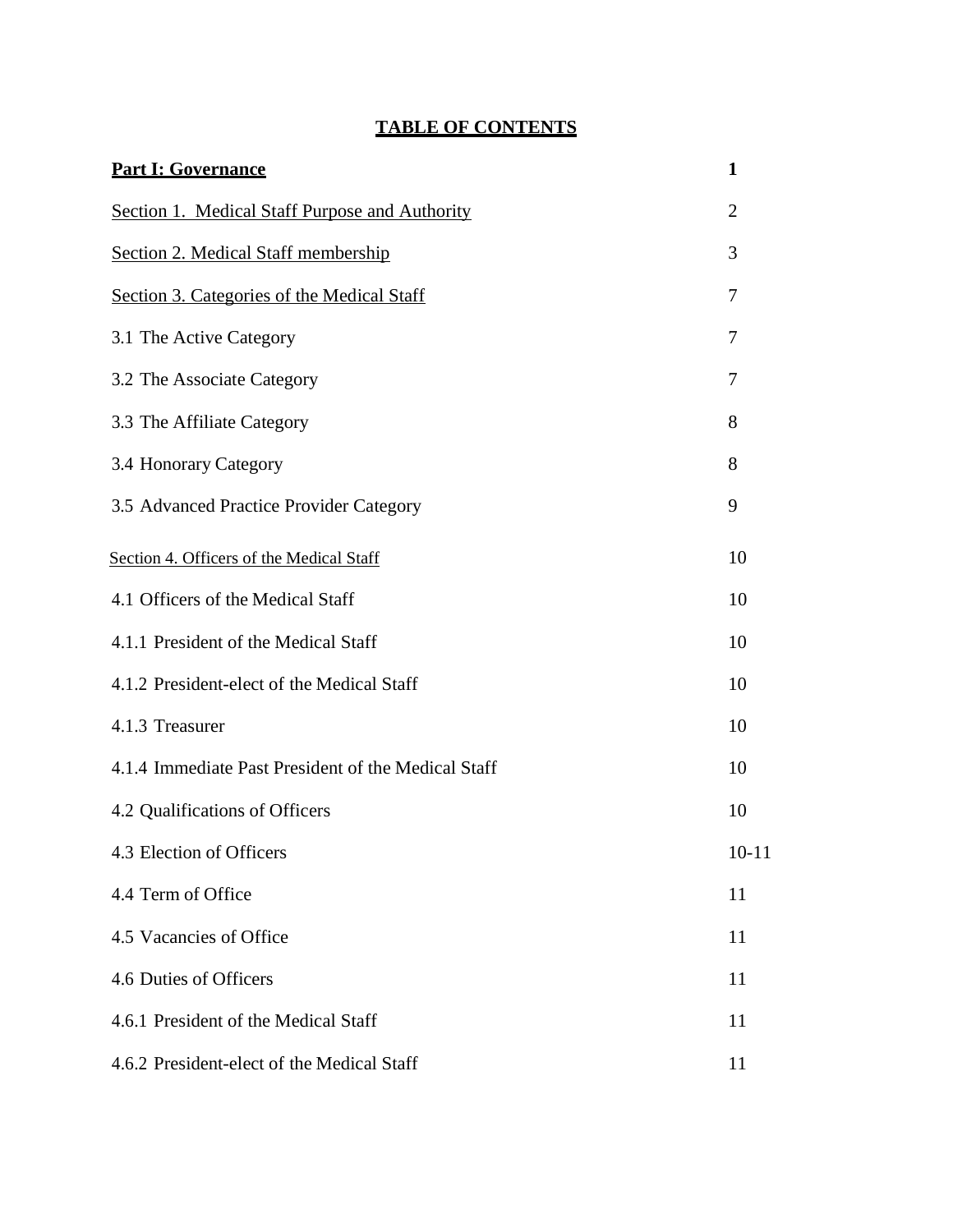| 4.6.3 Treasurer                                                      | 11      |
|----------------------------------------------------------------------|---------|
| 4.6.4 Immediate Past President of the Medical Staff                  | 11      |
| 4.6.5 Compensation                                                   | 11      |
| 4.7 Removal and Resignation from Office                              | 12      |
| Section 5. Medical Staff Organizations                               | 13      |
| 5.1 Organization of the Medical Staff                                | 13      |
| 5.2 Qualifications, Selection, Term, and Removal of Department Chair | 13      |
| 5.3 Assignment to Department                                         | 13      |
| Section 6. Committees                                                | 14      |
| 6.1 Designation and Substitution                                     | 14      |
| 6.2 Medical Executive Committee (MEC)                                | 14      |
| 6.2.1 Membership                                                     | 14      |
| 6.2.2 Duties                                                         | 14      |
| 6.2.3 Meetings                                                       | 15      |
| <b>Section 7. Medical Staff Meetings</b>                             | 16      |
| 7.1 Medical Staff Meetings                                           | 16      |
| 7.2 Regular Meetings of Medical Staff Committees and Departments     | 16      |
| 7.3 Special Meetings of Committees and Departments                   | 16      |
| 7.4 Quorum                                                           | 16      |
| 7.5 Attendance Requirements                                          | $16-17$ |
| 7.6 Participation by the CEO                                         | 17      |
| 7.7 Robert's Rules of Order                                          | 17      |
| 7.8 Notice of Meetings                                               | 17      |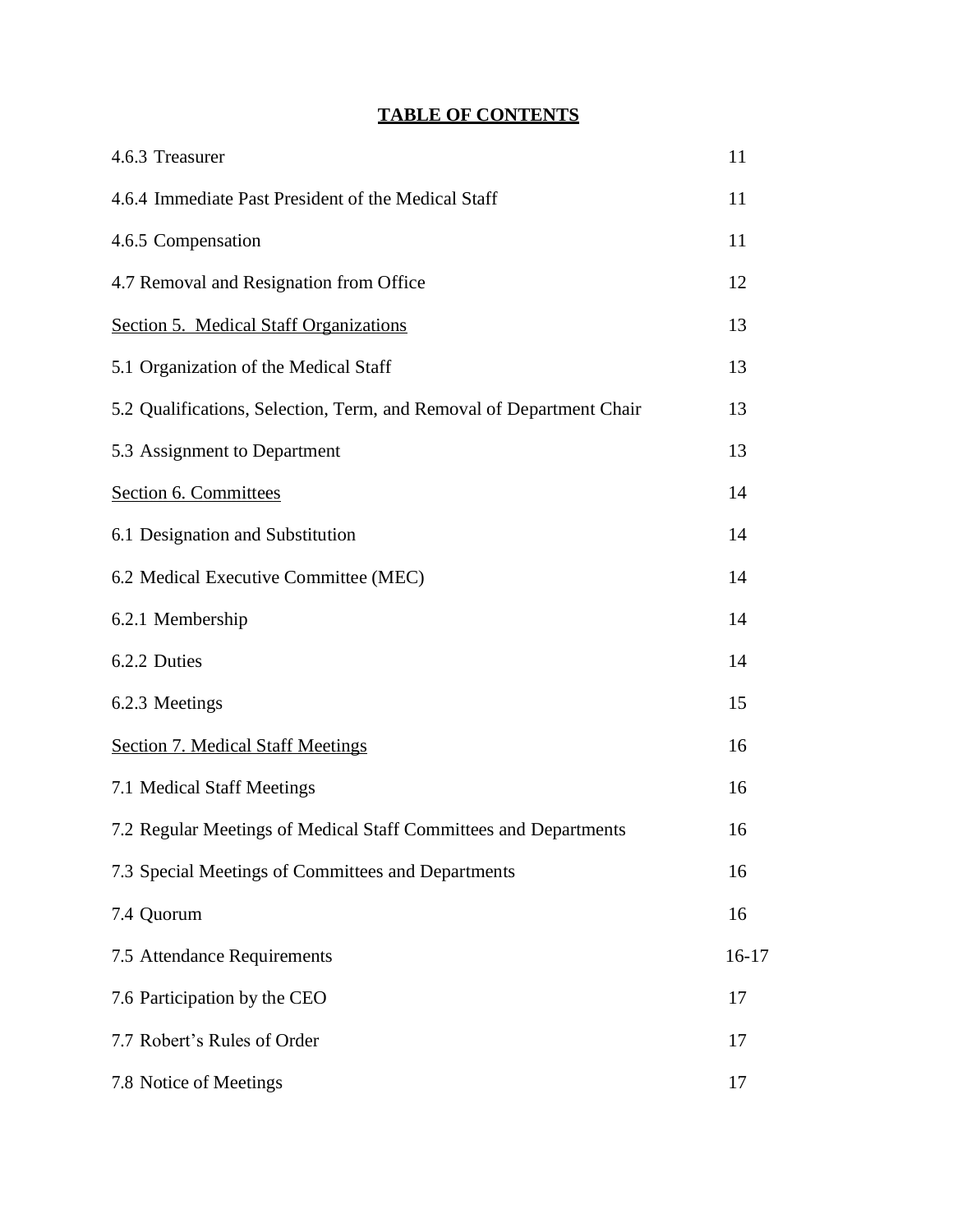| 7.9 Action of Committee or Department                                               | 17    |
|-------------------------------------------------------------------------------------|-------|
| 7.10 Rights of Ex officio Members                                                   | 17    |
| 7.11 Minutes                                                                        | 18    |
| <b>Section 8. Conflict Resolution</b>                                               | 19    |
| 8.1 Conflict Resolution                                                             | 19    |
| Section 9. Review, Revision, Adoption, and Amendment                                | 20    |
| 9.1 Medical Staff Responsibility                                                    | 20    |
| 9.2 Methods of Adoption and Amendment of these Bylaws                               | 20    |
| 9.3 Methods of Adoption and Amendment to any Medical Staff Rules & Regs, Pol. 21-22 |       |
| <b>Part II. Investigations, Corrective Actions, Hearing and Appeal Plan</b>         | 22    |
| Section 1. Collegial, Educational, and/or Informal Proceedings                      | 23    |
| 1.1 Criteria for Initiation                                                         | 24    |
| Section 2. Investigation                                                            | 25    |
| 2.1 Initiation                                                                      | 25    |
| 2.2 Investigation                                                                   | 25    |
| 2.3 MEC Action                                                                      | 26    |
| 2.4 Subsequent Action                                                               | 26    |
| Section 3. Corrective Action                                                        | 27    |
| 3.1 Automatic Relinquishment/Voluntary Resignation                                  | 27-29 |
| 3.2 Precautionary Restriction or Suspension                                         | 29-30 |
| Section 4. Initiation and Notice of Hearing                                         | 31    |
| 4.1 Initiation of Hearing                                                           | 31    |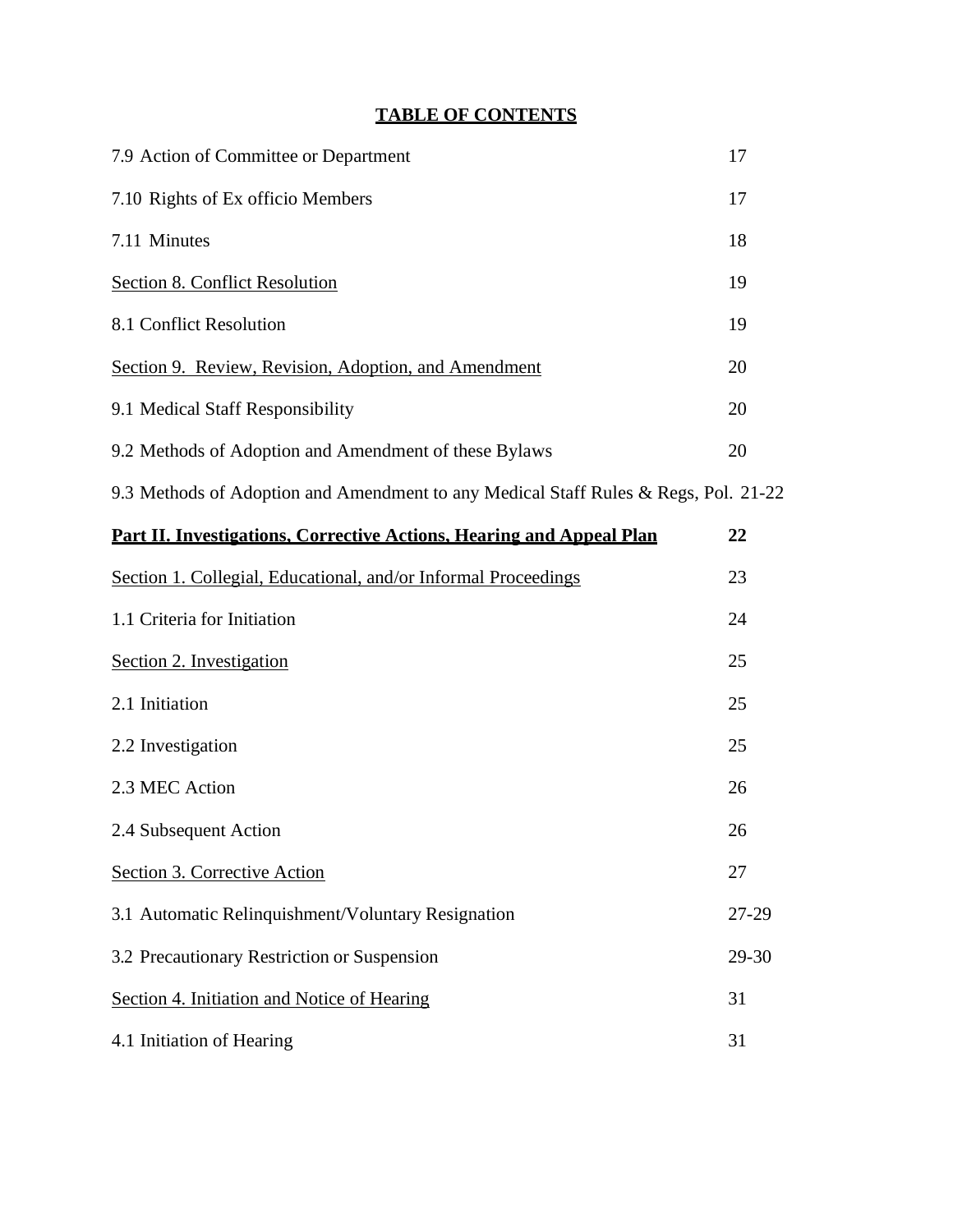| 4.2 Hearing Will Not Be Triggered by the Following Actions        | 30    |
|-------------------------------------------------------------------|-------|
| 4.3 Notice of Recommendation of Adverse Active                    | 31    |
| 4.4 Request for Hearing                                           | 32    |
| 4.5 Notice of Hearing and Statement of Reasons                    | 32    |
| 4.6 Witness List                                                  | 32    |
| Section 5. Hearing Panel and Presiding Officer or Hearing Officer | 33    |
| 5.1 Hearing Panel                                                 | 33    |
| 5.2 Hearing Panel Chairperson or Presiding Officer                | 33-34 |
| 5.3 Hearing Officer                                               | 34    |
| Section 6. Pre-Hearing and Hearing Procedure                      | 35    |
| 6.1 Provision of Relevant Information                             | 35    |
| 6.2 Pre-Hearing Conference                                        | 35    |
| 6.3 Failure to Appear                                             | 35    |
| 6.4 Record of Hearing                                             | 36    |
| 6.5 Rights of the Practitioner and the Hospital                   | 36    |
| 6.6 Admissibility of Evidence                                     | 36    |
| 6.7 Burden of Proof                                               | 36    |
| 6.8 Post-Hearing Memoranda                                        | 36    |
| 6.9 Official Notice                                               | 37    |
| 6.10 Postponements and Extensions                                 | 37    |
| 6.11 Persons to be Present                                        | 37    |
| 6.12 Order of Presentation                                        | 37    |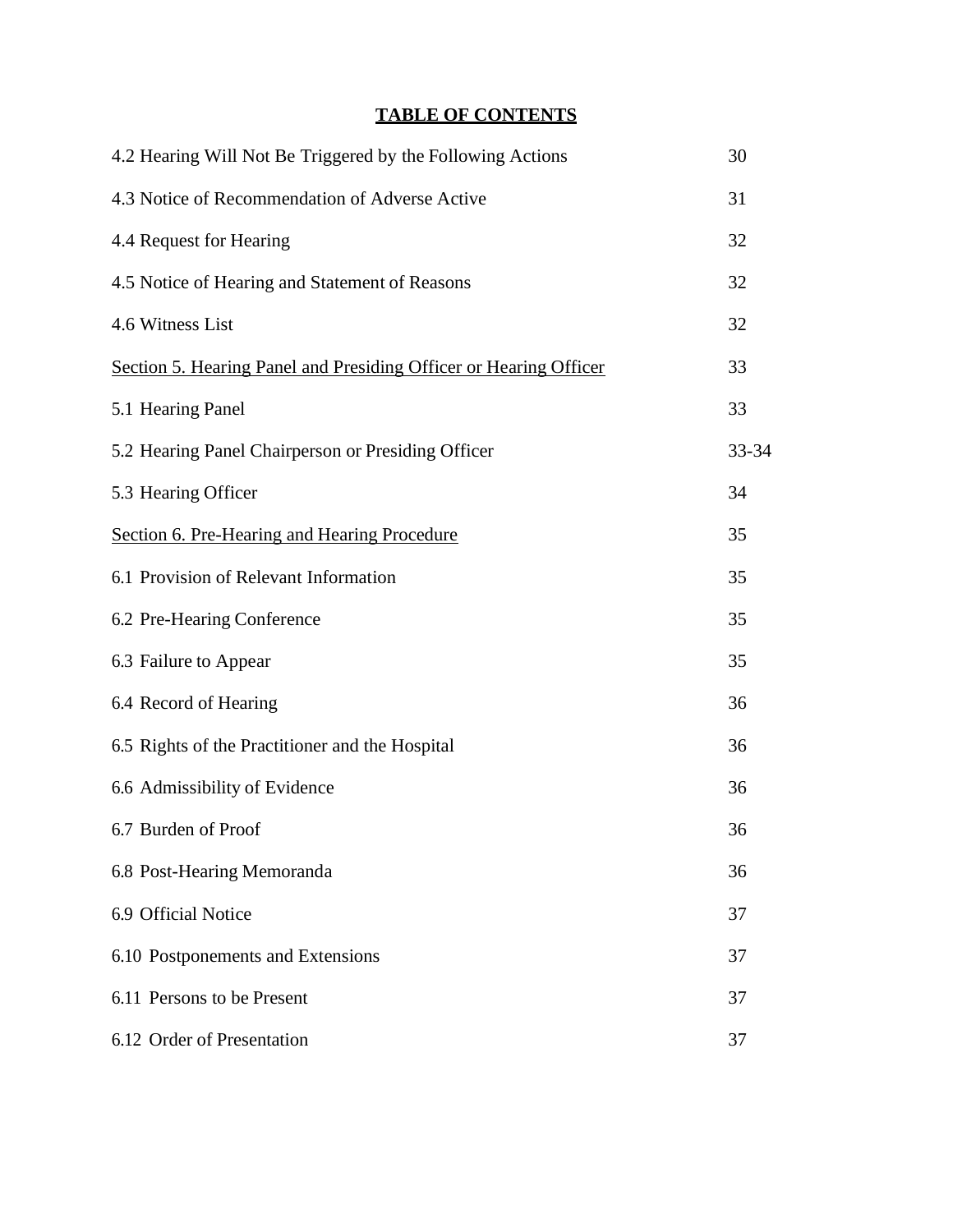| 6.13 Basis of Recommendation                                                                                                                                          | 37    |
|-----------------------------------------------------------------------------------------------------------------------------------------------------------------------|-------|
| 6.14 Adjournment and Conclusion                                                                                                                                       | 37    |
| 6.15 Deliberation and Recommendation of the Hearing Panel                                                                                                             | 37    |
| 6.16 Disposition of Hearing Panel Report                                                                                                                              | 37    |
| Section 7. Appeal to the Hospital Board                                                                                                                               | 38    |
| 7.1 Time for Appeal                                                                                                                                                   | 38    |
| 7.2 Grounds for Appeal                                                                                                                                                | 38    |
| 7.3 Time, Place, and Notice                                                                                                                                           | 38    |
| 7.4 Notice of Appellate Review                                                                                                                                        | 38-39 |
| 7.5 Final Decision of the Hospital Board                                                                                                                              | 39    |
| 7.6 Right to One Appeal Only                                                                                                                                          | 39    |
| 7.7 Fair hearing and appeal for those with privileges without medical staff<br>membership and who are not physicians, dentist, podiatrists, PAs,<br>CRNAs, CNMs, CNPs | 39    |
| <b>Part III: Credentials Procedures Manual</b>                                                                                                                        | 40    |
| <b>Section 1. Medical Staff Credentials Committee</b>                                                                                                                 | 42    |
| 1.1 Composition                                                                                                                                                       | 43    |
| 1.2 Meetings                                                                                                                                                          | 43    |
| 1.3 Responsibilities                                                                                                                                                  | 43    |
| 1.4 Confidentiality                                                                                                                                                   | 43-44 |
| Section 2. Qualifications for Membership and/or Privileges                                                                                                            | 45-47 |
| Section 3. Initial Appointment Procedure                                                                                                                              | 48    |
| 3.1 Completion of Application                                                                                                                                         | 48-50 |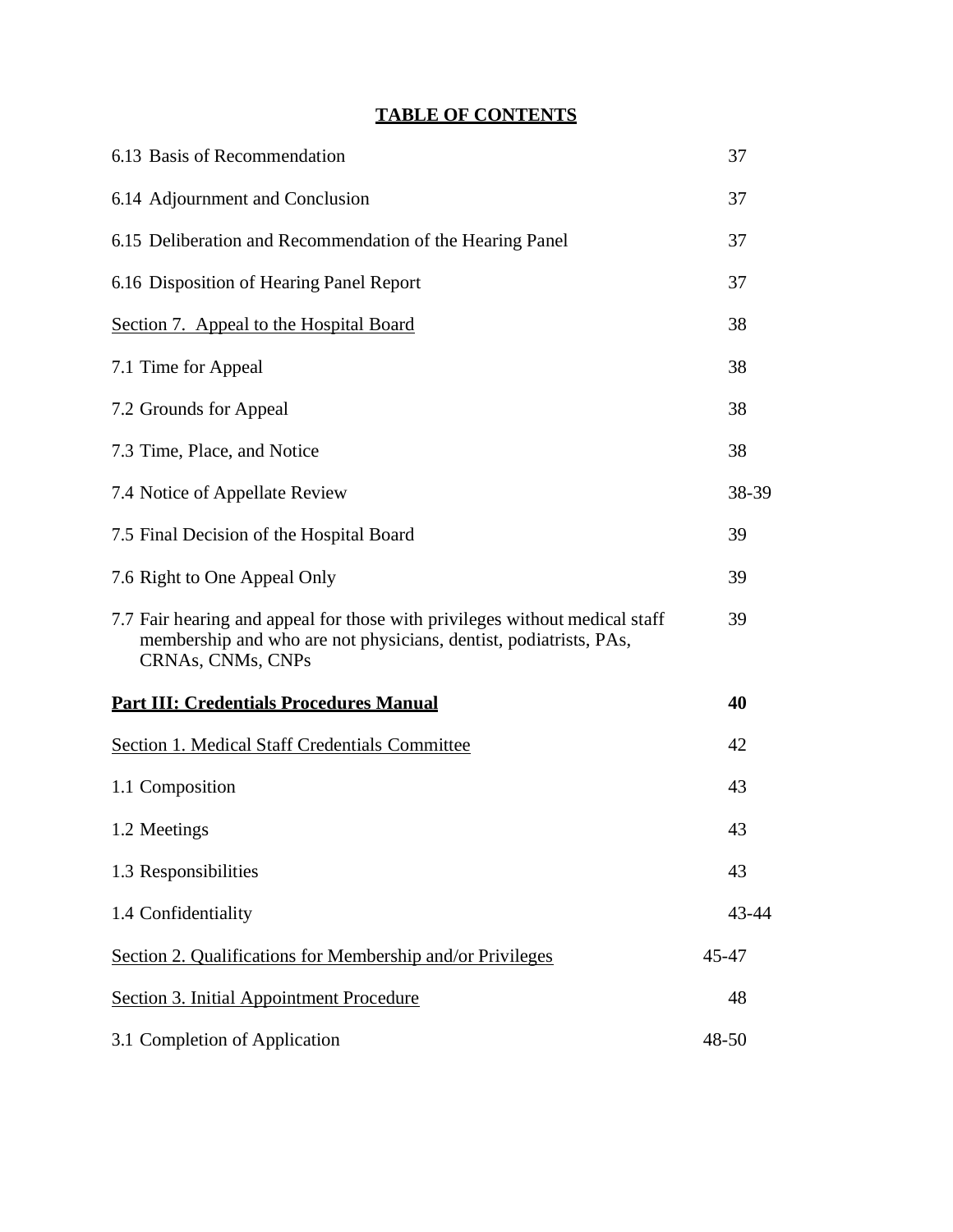| 3.2 Applicant's Attestation, Authorization, and Acknowledgement                                             | $50 - 53$ |
|-------------------------------------------------------------------------------------------------------------|-----------|
| 3.3 Application Evaluation                                                                                  | 53-55     |
| Section 4. Reappointment                                                                                    | 56        |
| 4.1 Criteria for Reappointment                                                                              | 56        |
| 4.2 Information Collection and Verification                                                                 | 56-57     |
| 4.3 Evaluation of Application for Reappointment of Membership and/or<br>Privileges                          | 58        |
| <b>Section 5. Clinical Privileges</b>                                                                       | 59        |
| 5.1 Exercise of privileges                                                                                  | 59        |
| 5.2 Requests                                                                                                | 59        |
| 5.3 Basis for Privileges Determination                                                                      | 59-60     |
| 5.4 Special Conditions for Dental Privileges                                                                | 60        |
| 5.5 Special conditions for licensed independent practitioners eligible for<br>Privileges without membership | 61        |
| 5.6 Special Conditions for Podiatric Privileges                                                             | 61        |
| 5.7 Special Conditions for Residents or Fellows in Training                                                 | 61        |
| 5.8 Special Conditions for the Aging Practitioner                                                           | 62        |
| 5.9 Telemedicine Privileges                                                                                 | 62        |
| 5.10 Temporary Privileges                                                                                   | $62 - 64$ |
| <b>Section 6. Clinical Competency Evaluation</b>                                                            | 65        |
| 6.1 Focused Professional Practice Evaluation (FPPE)                                                         | 65        |
| 6.2 Ongoing Professional Practice Evaluation (OPPE)                                                         | 65        |
| 6.3 Physician Re-Entry                                                                                      | 65        |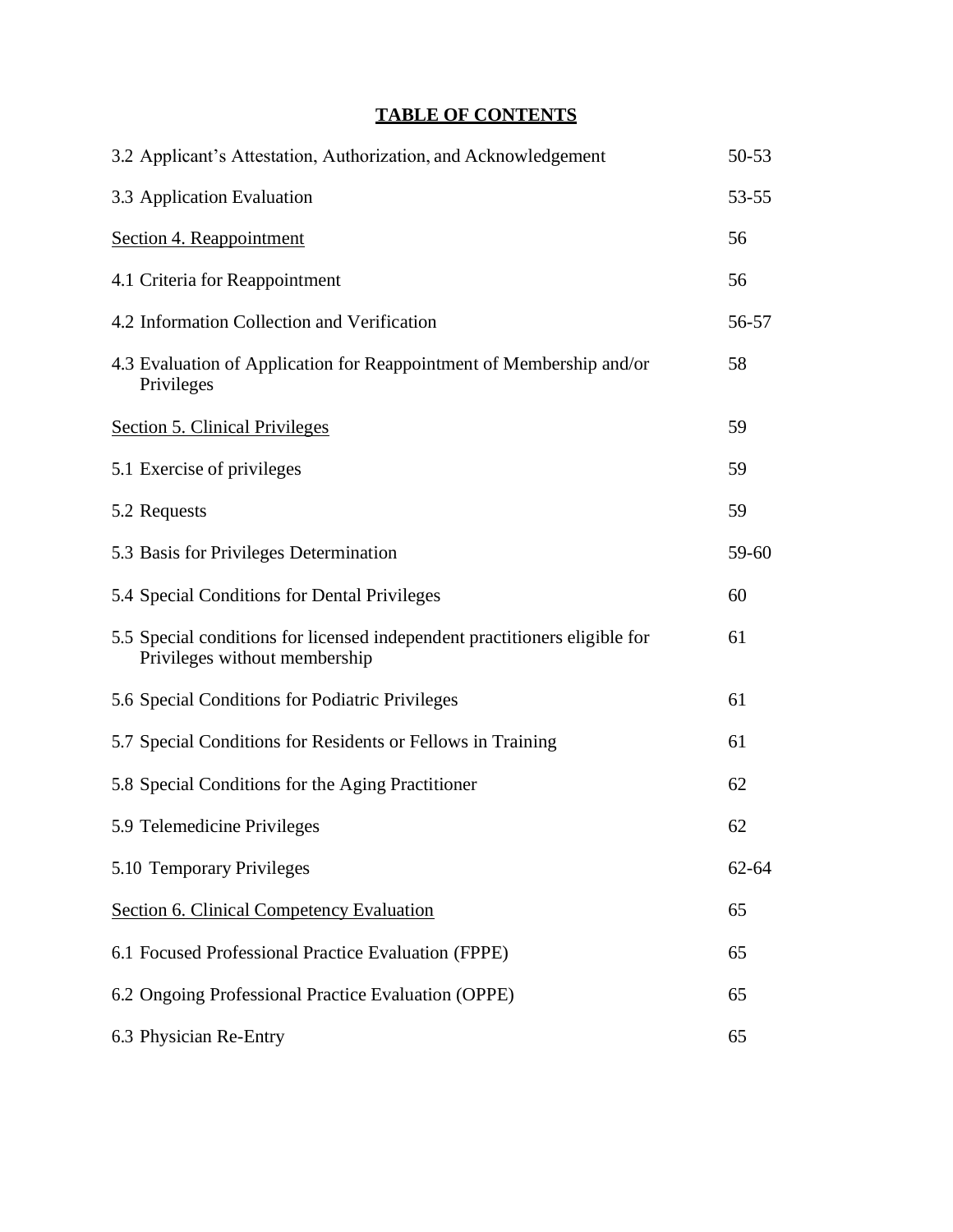| Section 7. Reapplication after Modifications of Membership Status or<br>Privileges and Exhaustion of Remedies | 66    |
|---------------------------------------------------------------------------------------------------------------|-------|
| 7.1 Reapplication after adverse credentials decision                                                          | 66    |
| 7.2 Request for modification of appointment status or privileges                                              | 66    |
| 7.3 Resignation of staff appointment or privileges                                                            | 66    |
| 7.4 Exhaustion of administrative remedies                                                                     | 66    |
| 7.5 Reporting requirements                                                                                    | 67    |
| Section 8. Leave of Absence                                                                                   | 68    |
| 8.1 Leave Request                                                                                             | 68    |
| 8.2 Termination of Leave                                                                                      | 68    |
| 8.3 Failure to Request Reinstatement                                                                          | 68    |
| <b>Section 9. Practitioners Providing Contracted Services</b>                                                 | 69    |
| 9.1 Hospital Contracts                                                                                        | 69    |
| 9.2 Exclusivity policy                                                                                        | 69    |
| 9.3 Qualifications                                                                                            | 69    |
| 9.4 Action of MEC                                                                                             | 69    |
| 9.5 Effect of contract or employment expiration or termination                                                | 69    |
| Section 10. Medical Administrative Officers                                                                   | 70    |
| <b>Part IV: Organization and Functions Manual</b>                                                             | 71-72 |
| Section 1. Organization and Functions of the Staff                                                            | 73    |
| 1.1 Organization of the Medical Staff                                                                         | 73    |
| 1.2 Responsibilities for Medical Staff Functions                                                              | 73    |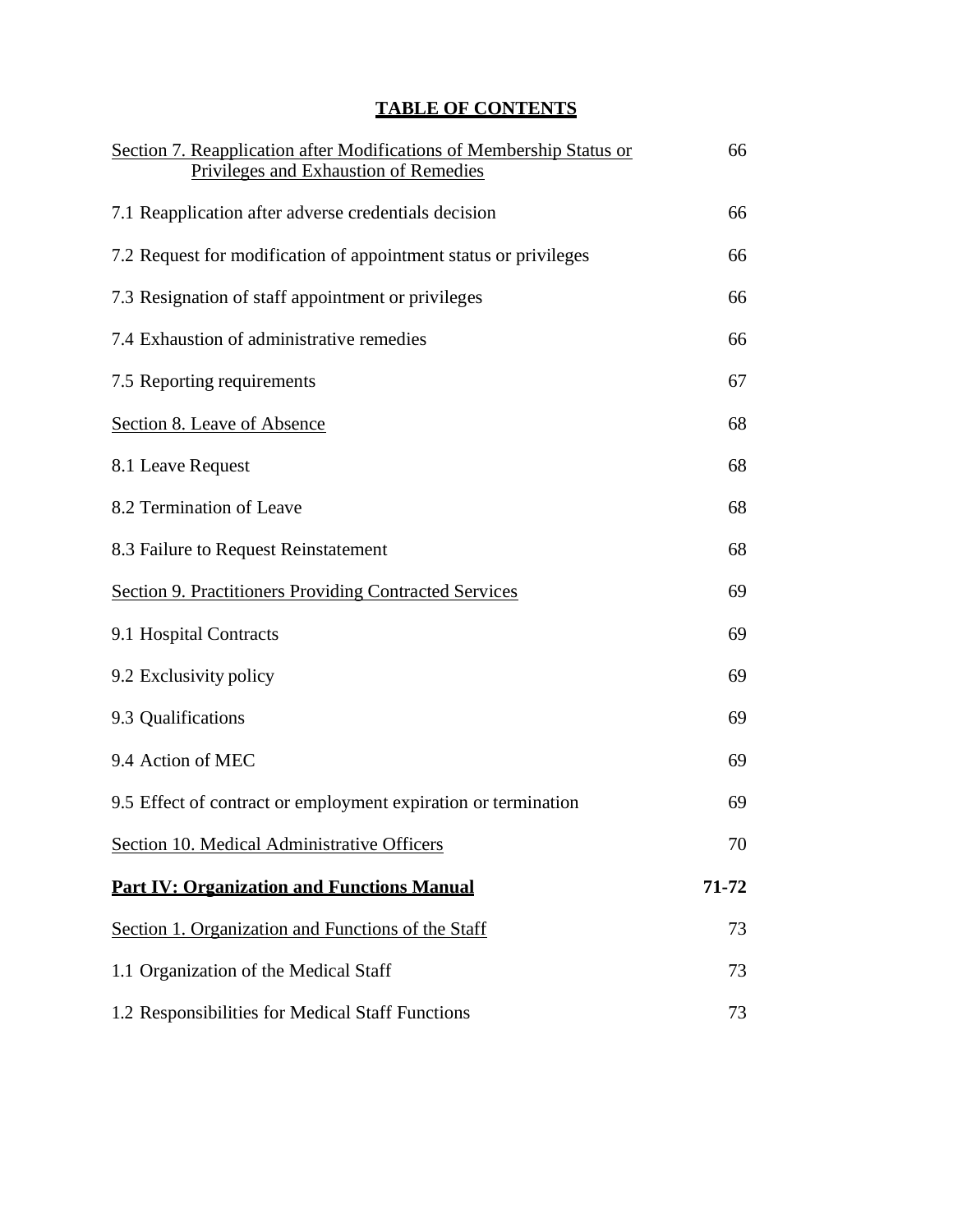| 1.3 Description of Medical Staff Functions                               | 73-78 |
|--------------------------------------------------------------------------|-------|
| 1.4 Responsibilities of Department Chair                                 | 78-79 |
| 1.5 Responsibilities of the President of the Medical Staff               | 79-80 |
| <b>Section 2. Medical Staff Committees</b>                               | 81    |
| 2.1 General language governing committees                                | 81    |
| <b>2.2 MEC</b>                                                           | 81    |
| 2.3 Credentials Committee                                                | 81    |
| 2.4 Medical Staff Practitioner Performance Committee                     | 81    |
| 2.5 Nominating Committee                                                 | 81-82 |
| 2.6 Policy Committee                                                     | 82    |
| Section 3. Confidentiality, Immunity, Releases, and conflict of Interest | 83    |
| 3.1 Confidentiality of Information                                       | 83    |
| 3.2 Immunity from Liability                                              | 83    |
| 3.3 Covered Activities                                                   | 83-84 |
| 3.4 Releases                                                             | 84    |
| 3.5 Conflict of Interest                                                 | 84    |
| Section 4. Spelling, Grammar, Etc.                                       | 85    |
| 4.1 Spelling, Grammar, Etc.                                              | 85    |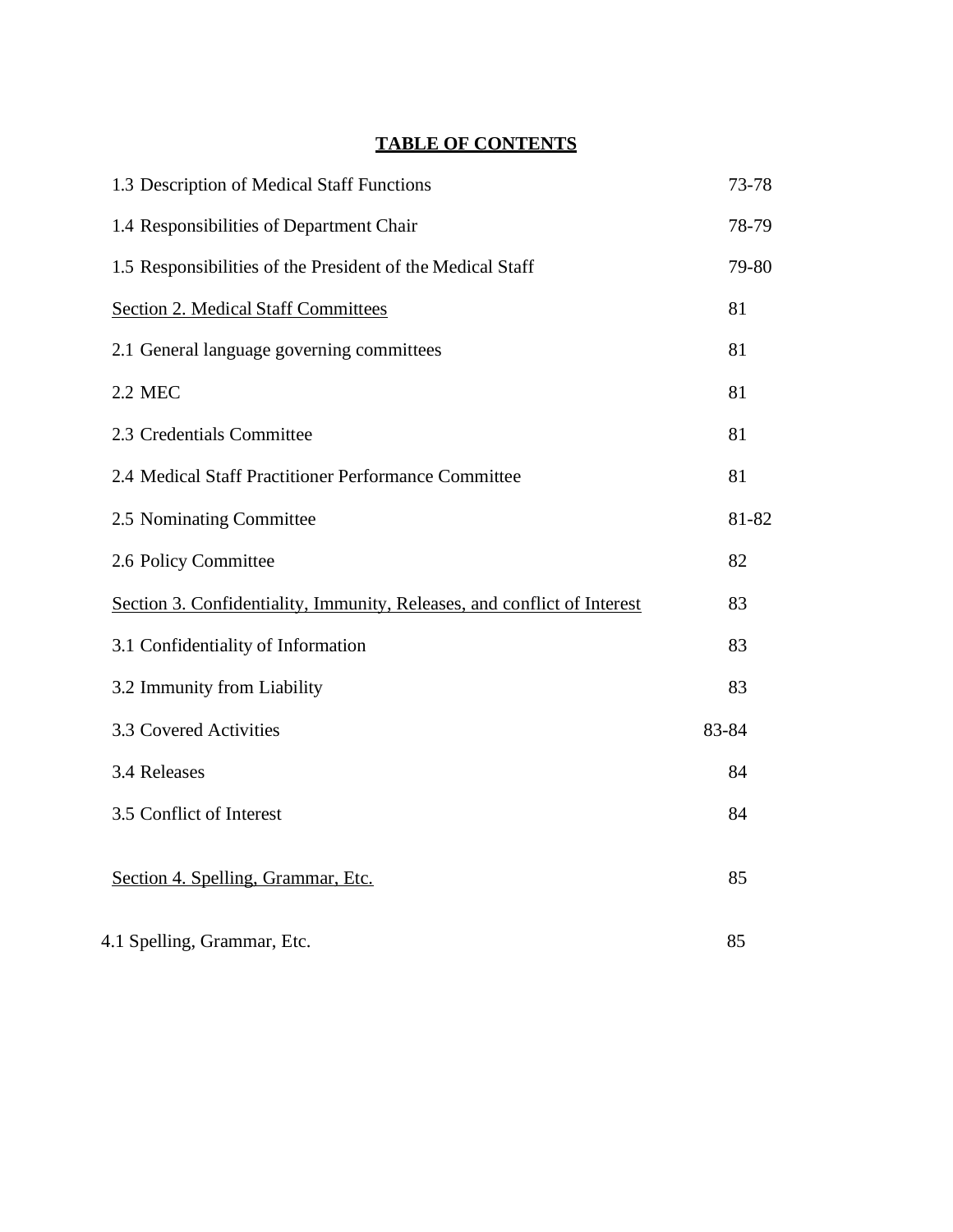

# **MEDICAL STAFF BYLAWS**

**Part I**: Governance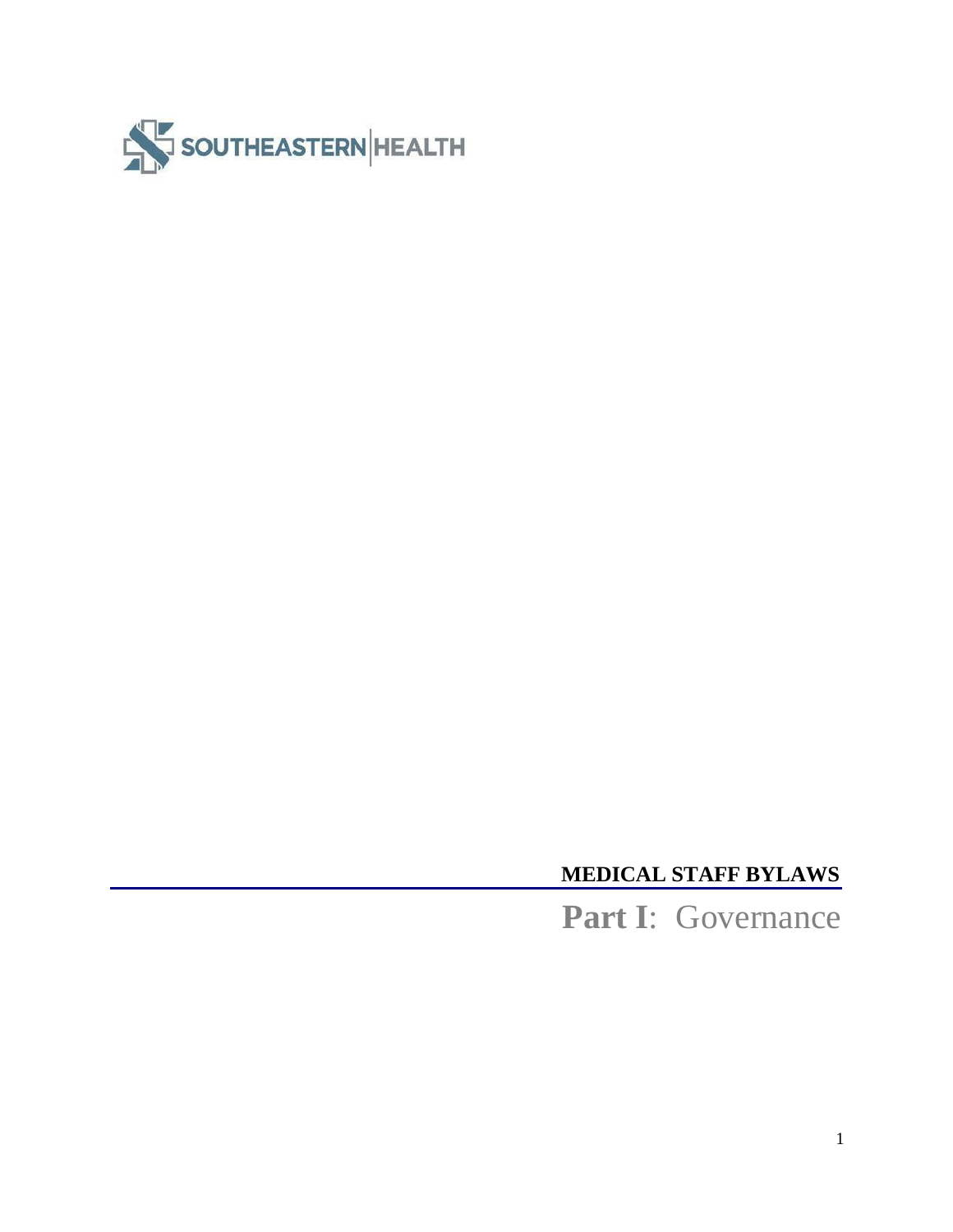#### <span id="page-10-0"></span>**Section 1. Medical Staff Purpose and Authority**

#### **1.1 Purpose**

The purpose of this medical staff is to organize the activities of physicians and other clinical practitioners who practice at Southeastern Regional Medical Center in order to carry out, in conformity with these bylaws, the functions delegated to the medical staff by the hospital Board of Trustees of Southeastern Regional Medical center.

#### **1.2 Authority**

Subject to the authority and approval of the Board of Trustees of Southeastern Regional Medical center the medical staff will exercise such power as is reasonably necessary to discharge its responsibilities under these bylaws and associated rules, regulations, and policies and under the corporate bylaws of the Southeastern Regional Medical Center. Henceforth, whenever the term "the hospital" is used, it shall mean Southeastern Regional Medical Center; and whenever the term "the Board" is used, it shall mean Board of Trustees of Southeastern Regional Medical center. Whenever the term "CEO" is used, it shall mean the Chief Executive Officer appointed by the Board to act on its behalf in the overall management

of the hospital. The term CEO includes a duly appointed acting administrator serving when the CEO is away from the hospital.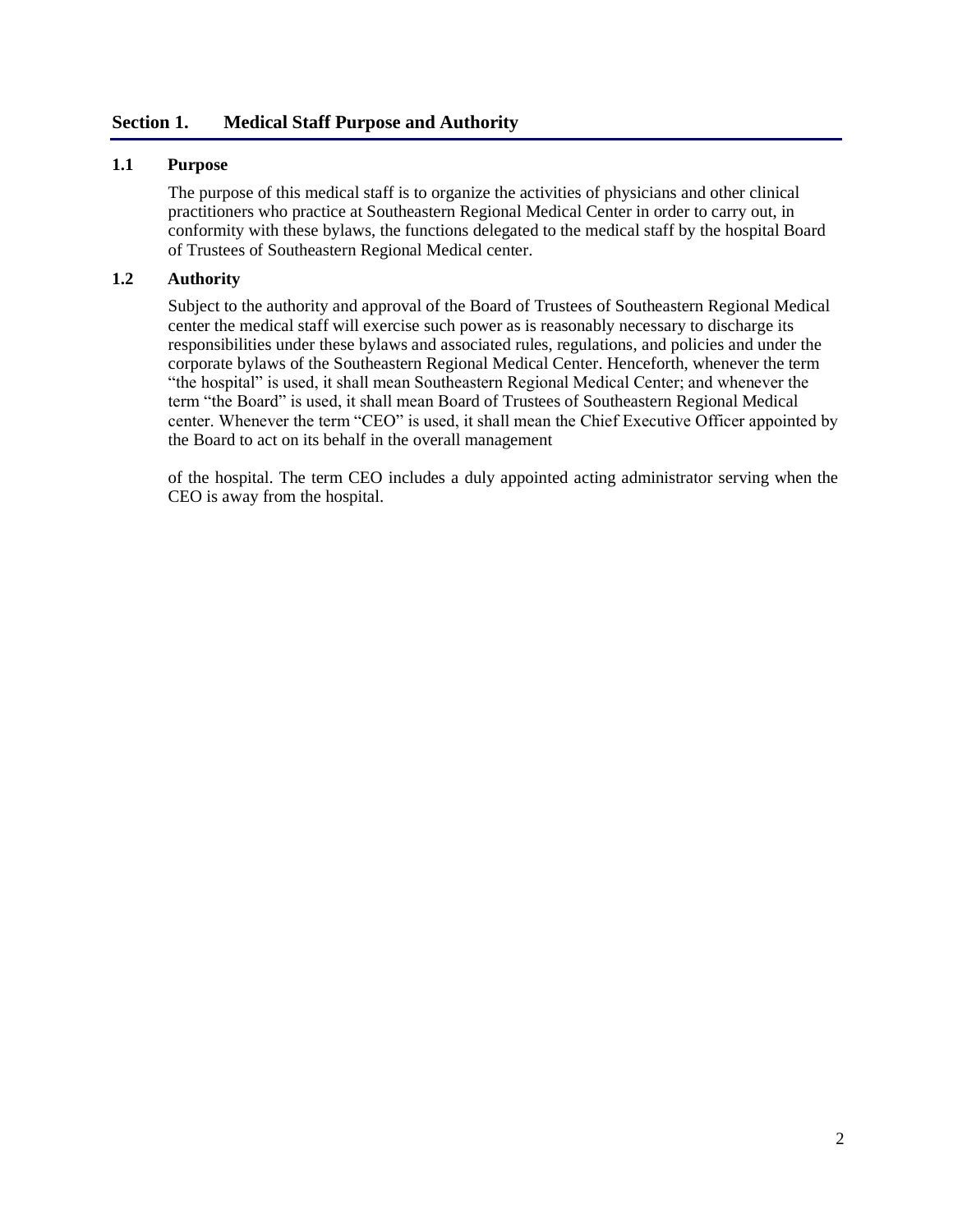#### <span id="page-11-0"></span>**Section 2. Medical Staff Membership**

#### **2.1 Nature of Medical Staff Membership**

Membership on the medical staff of the hospital is a privilege that shall be extended only to professionally competent physicians (M.D. or D.O.), dentists, oral maxillofacial surgeons, podiatrists, psychologists, advanced practice nurses, physician assistants and other practitioners as recommended by the Medical Executive Committee and approved by the Board and who continuously meet the qualifications, standards, and requirements set forth in these bylaws and associated rules, regulations, policies, and procedures of the medical staff and the hospital.

#### **2.2 Qualifications for Membership**

The qualifications for medical staff membership are delineated in Part III of these bylaws (Credentials Procedures Manual).

#### **2.3 Nondiscrimination**

The hospital will not discriminate in granting staff appointment and/or clinical privileges on the basis of national origin, race, gender, religion, disability unrelated to the provision of patient care or required medical staff responsibilities, or any other basis prohibited by applicable law, to the extent the applicant is otherwise qualified.

#### **2.4 Conditions and Duration of Appointment**

The Board shall make initial appointment and reappointment to the medical staff. The Board shall act on appointment and reappointment only after the medical staff has had an opportunity to submit a recommendation from the Medical Executive Committee (MEC). Appointment and reappointment to the medical staff shall be for no more than twenty-four (24) calendar months.

#### **2.5 Medical Staff Membership and Clinical Privileges**

Requests for medical staff membership and/or clinical privileges will be processed only when the potential applicant meets the current minimum qualifying criteria approved by the Board. Membership and/or privileges will be granted and administered as delineated in Part III (Credentials Procedures Manual) of these bylaws.

#### **2.6 Medical Staff Members Responsibilities**

- 2.6.1 Each staff member or practitioner with privileges must provide for appropriate, timely, and continuous care of his/her patients at the level of quality and efficiency generally recognized as appropriate by medical professionals in the same or similar circumstances.
- 2.6.2 Each staff member or practitioner with privileges must participate, as assigned or requested, in quality/performance improvement/peer review activities and in the discharge of other medical staff functions (including service on appropriate medicalstaff committees) as may be required.
- 2.6.3 Each staff member or practitioner with privileges, consistent with his/her grantedclinical privileges, may be required to participate in the on-call coverage of the emergency department or in other hospital coverage programs as defined in the rules and regulations to assist in meeting the patient care needs of the community.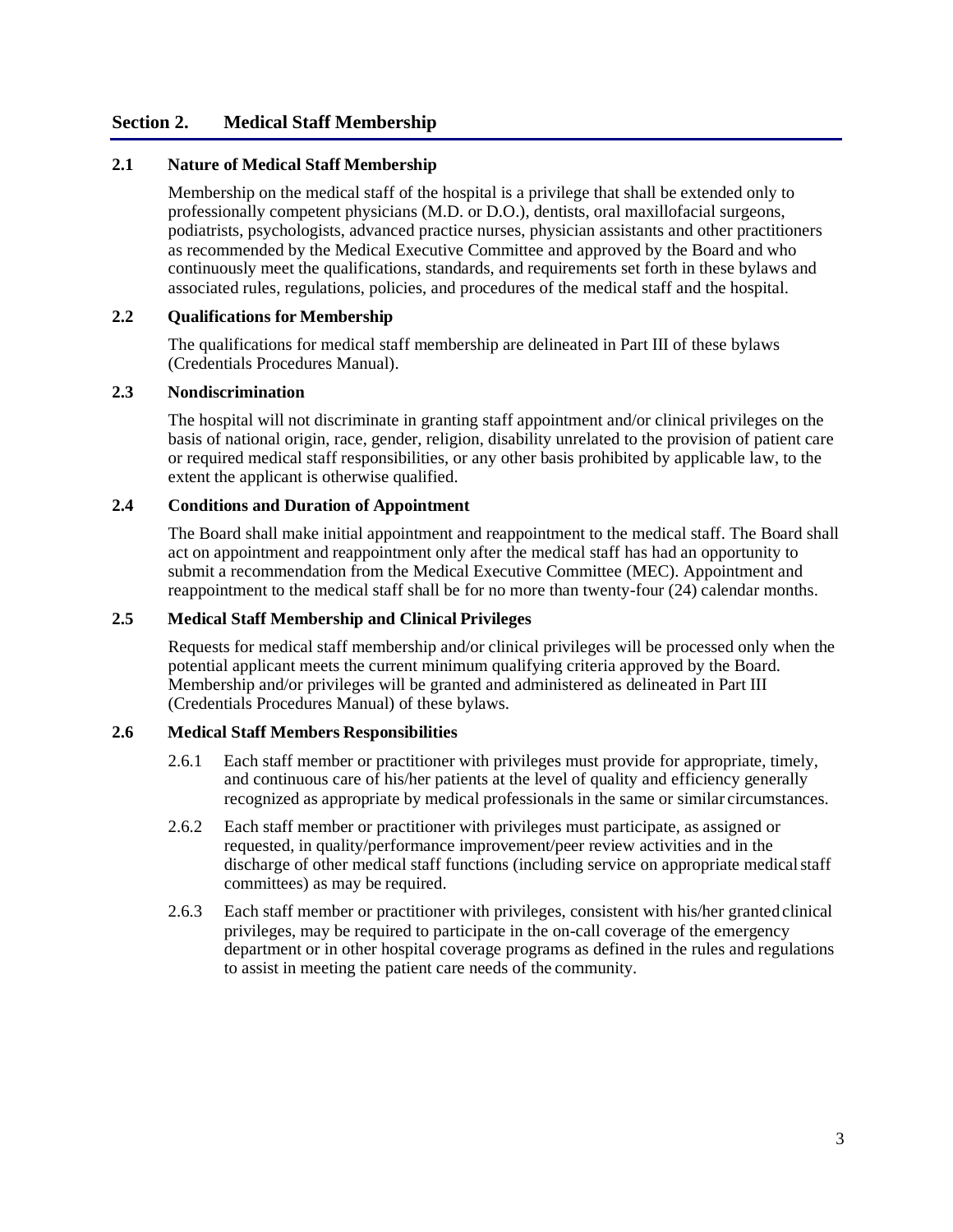- 2.6.4 Each staff member or practitioner with privileges must submit to any pertinent type of health evaluation as requested by the officers of the medical staff, Chief Executive Officer (CEO), and/or Department Chair when it appears necessary to protect the wellbeing of patients and/or staff, or when requested by the MEC or Credentials Committee as part of an evaluation of the member's or practitioner's ability to exercise privileges safely and competently, or as part of a post-treatment monitoring plan consistent with the provisions of any medical staff and hospital policies addressing physician health or impairment.
- 2.6.5 Each staff member or practitioner with privileges must abide by the medical staff bylaws and any other rules, regulations, policies, procedures, and standards of the medical staff and hospital.
- 2.6.6 Each staff member or practitioner with privileges must provide evidence of professional liability coverage of a type and in an amount sufficient to cover the clinical privileges granted or an amount established by the Board, whichever is higher. In addition, staff members shall comply with any financial responsibility requirements that apply under state law to the practice of their profession. Each staff member and practitioner with privileges shall notify the CEO or designee immediately of any and all malpractice claims filed in any court of law against the medical staffmember.
- 2.6.7 Each applicant for privileges or staff member or practitioner with privileges agrees to release from any liability, to the fullest extent permitted by law, all persons for their conduct in connection with investigating and/or evaluating the quality of care or professional conduct provided by the medical staff member and his/ her credentials.
- 2.6.8 Each staff member or practitioner with privileges shall prepare and complete in timely fashion, according to medical staff and hospital policies, the medical, and other required records for all patients to whom the practitioner provides care in the hospital, or within its facilities, clinical services, or departments. A medical history and physical examination shall be completed no more than thirty (30) days before or twenty-four (24) hours after admission or registration, and prior to any high-risk procedure, surgery, procedures requiring anesthesia services, or other procedures requiring an H&P, and placed in the patient's medical record within 24 hours after admission. The H&P must be in the medical record prior to any high-risk procedure, surgery or other procedure requiring anesthesia services.
	- The medical history and physical examination must be completed and documented by a practitioner privileged to perform histories and physicals in accordance with State law and hospital policy. An H&P completed within 30 days prior to admission or registration shall include an update entry in the medical record documenting an examination for any change in the patient's current medical condition completed by a doctor of medicine or osteopathy, oromaxillofacial surgeon or other qualified individual who has been granted these privileges by the medical staff in accordance with State law. Any H&P update of the patient's current medical condition shall document:
		- o That the patient has been examined;
		- o That the H&P has been reviewed;
		- o Any changes in the patient's condition; or,
		- o That ''no change'' has occurred in the patient's condition since the H&P was completed.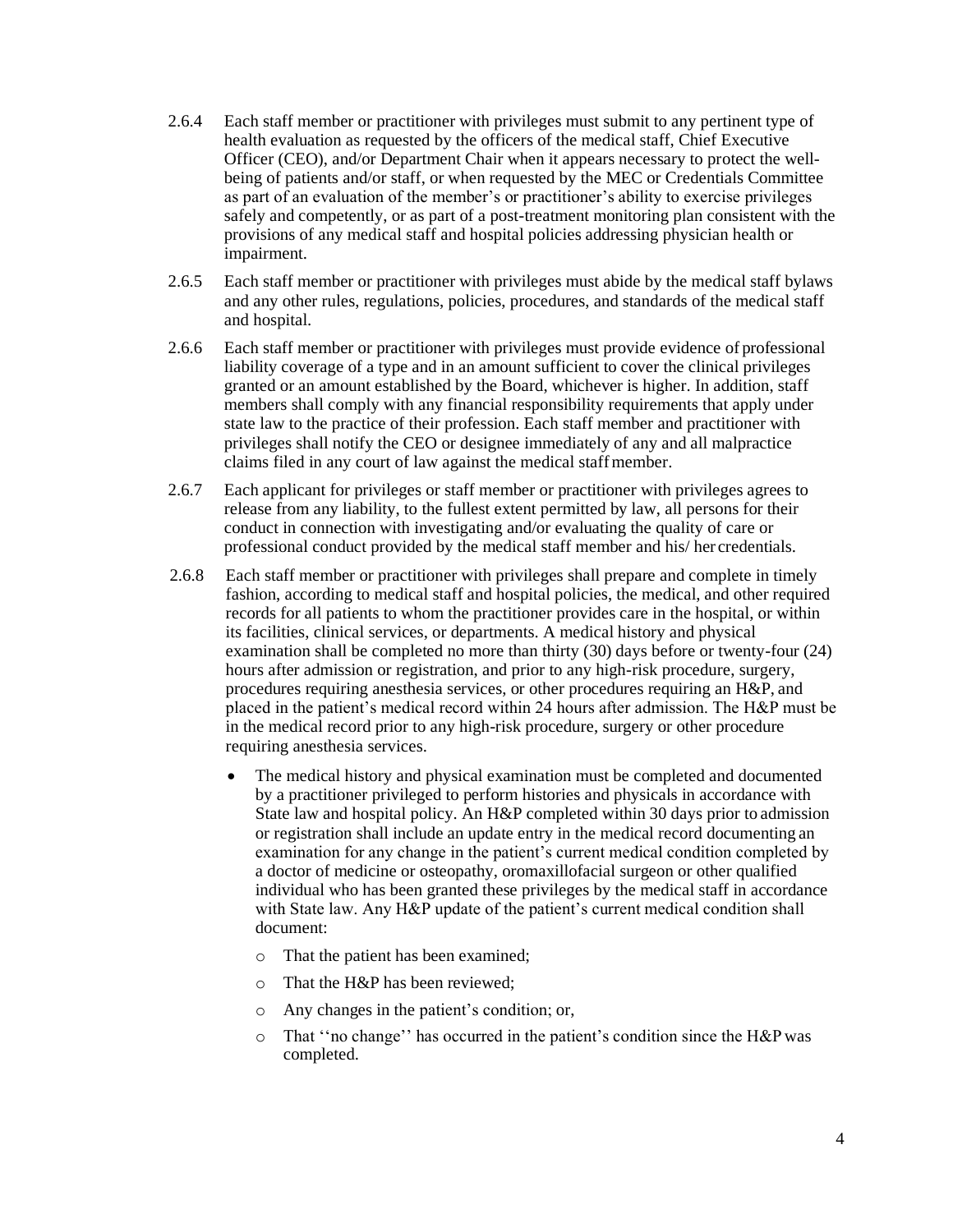- This examination and update of the patient's current medical condition shall be completed and placed in the medical record within 24 hours after admission or registration, and prior to surgery or other procedure requiring anesthesia services.
- The content of the H&P examination will be determined by an assessment of the patient's condition and any co-morbidities in relation to the reason for admissionor surgery.
- Additional guidelines for the content of complete and focused history and physical examinations is delineated in the rules and regulations.
- 2.6.9 Each staff member or practitioner with privileges will use confidential information only as necessary for treatment, payment, or healthcare operations in accordance with HIPAA laws and regulations, to conduct authorized research activities, or to perform medical staff responsibilities. For purposes of these bylaws, confidential information means patient information, peer review information, and the hospital's business information designated as confidential by the hospital or its representatives prior todisclosure.
- 2.6.10 Each staff member or practitioner with privileges must participate in any type of competency evaluation when determined necessary by the MEC and/or Board in order to properly delineate that member's clinical privileges.
- 2.6.11 Each medical staff leader shall disclose to the medical staff any ownership or financial interest that may conflict with, or have the appearance of conflicting with, the interests of the medical staff or hospital. Medical staff leadership will deal with conflict of interest issues per the Medical Staff Conflict of Interest policy.

#### **2.7 Medical Staff Member Rights**

- 2.7.1 Each staff member in the active category has the right to a meeting with the MEC on matters relevant to the responsibilities of the MEC that may affect patient care or safety. In the event such practitioner is unable to resolve a matter of concern after working with his/her Department Chair or other appropriate medical staff leader(s), that practitioner may, upon written notice to the President of the Medical Staff two (2) weeks in advance of a regular meeting, meet with the MEC to discuss the issue.
- 2.7.2 Each staff member in the active category has the right to initiate a recall election of a medical staff officer by following the procedure outlined in Section 4.7 of these bylaws, regarding removal and resignation from office.
- 2.7.3 Each staff member in the active category may initiate a call for a general staff meeting to discuss a matter relevant to the medical staff by presenting a petition signed by twenty percent (20%) of the members of the active category. Upon presentation of such a petition, the MEC shall schedule a general staff meeting for the specific purposes addressed by the petitioners. No business other than that detailed in the petition may be transacted.
- 2.7.4 Each staff member in the active category may challenge any rule, regulation, or policy established by the MEC. In the event that a rule, regulation, or policy is thought to be inappropriate, any medical staff member may submit a petition signed by twenty percent (20%) of the members of the active category. Upon presentation of such a petition, the adoption procedure outlined in Section 9.3 will be followed.
- 2.7.5 Each staff member in the active category, in the event of a conflict between members of the active staff and the MEC, may request the formation of a Conflict Management Committee by presenting a petition signed by twenty percent (20%) of the activemedical staff. Upon presentation of such a petition the President of the Medical Staff will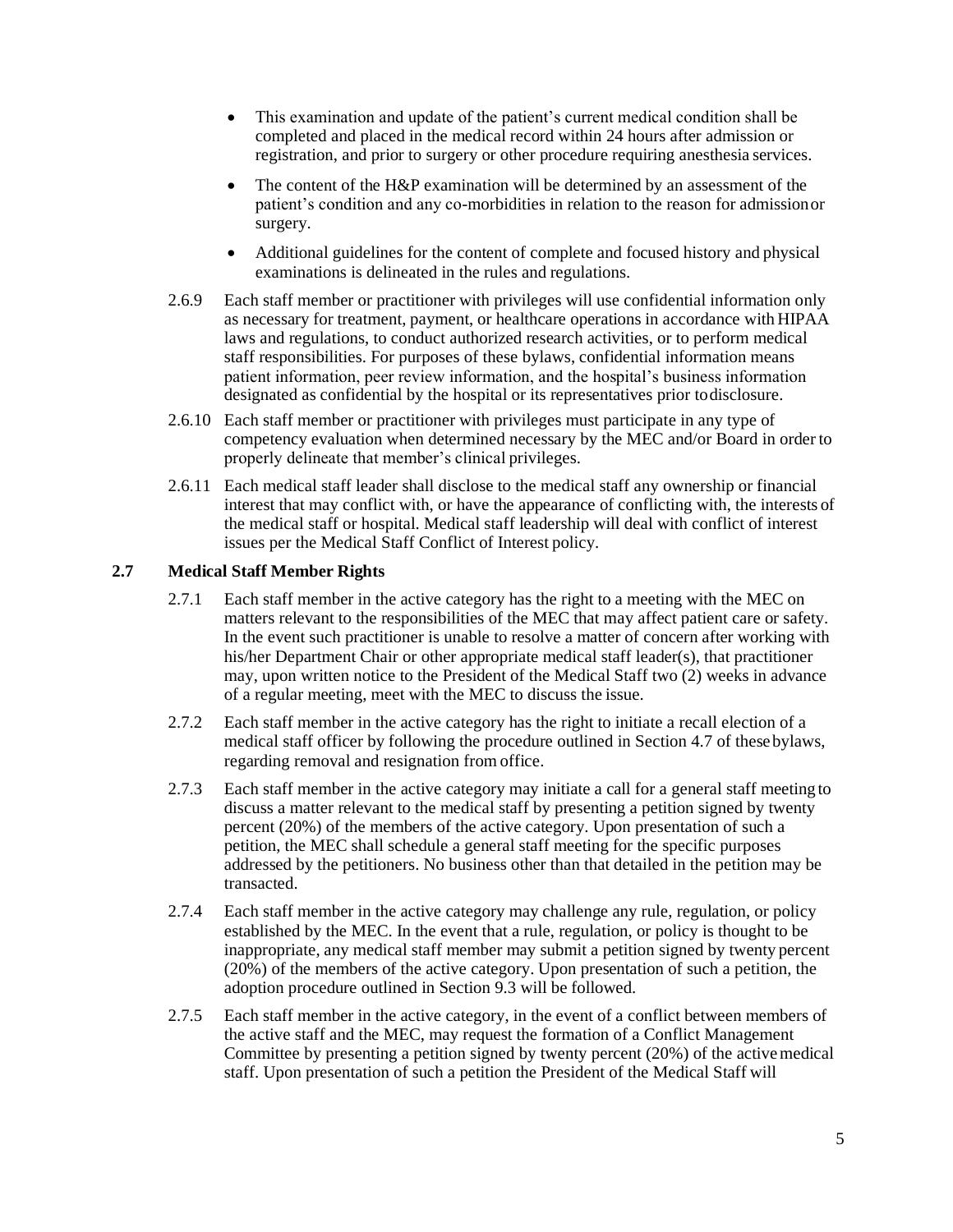organize a Conflict Management Committee within 30 days.

- 2.7.6 Each staff member in the active category may call for a Department meeting by presenting a petition signed by twenty percent (20%) of the members of the Department. Upon presentation of such a petition the Department Chair will schedule a Department meeting.
- 2.7.7 The above sections 2.7.1 to 2.7.5 do not pertain to issues involving individual peer review, formal investigations of professional performance or conduct, denial of requests for appointment or clinical privileges, or any other matter relating to individual membership or privileges. Part II of these bylaws (Investigations, Corrective Action, Hearing, and Appeal Plan) provides recourse in these matters.
- 2.7.8 Any practitioner eligible for medical staff appointment has a right to a hearing/appeal pursuant to the conditions and procedures described in the medical staff's hearing and appeal plan (Part II of these bylaws).
- 2.7.9 Termination of Appointment Appointments and reappointments to the Medical Staff may be terminated prior to the expiration of the period of appointment or reappointment only by one of the following means:
	- Voluntary resignation by a member of the Medical Staff, submitted in writing to the Office of Medical Staff Services;
	- Notification to Medical Staff Office that they will not renew their privileges
	- Termination of privileges as required by a contract pursuant to which the member provides services; and
	- Corrective action in accordance with Section II.

#### **2.8 Staff Dues**

Annual medical staff dues, if any, shall be determined by the MEC. Failure of a medical staff member to pay dues shall be considered a voluntary resignation from the medical staff. The MEC may pass policies from time to time which exempt from dues payment certain categories of membership or members holding specified leadership positions.

#### **2.9 Indemnification**

- 2.9.1 Members of the medical staff are entitled to the applicable immunity provisions ofstate and federal law for the credentialing, peer review and performance improvement work they perform on behalf of the hospital and medical staff.
- 2.9.2 Subject to applicable law, the hospital shall indemnify against reasonable and necessary expenses, costs, and liabilities incurred by a medical staff member in connection with the defense of any pending or threatened action, suit, or proceeding to which he is made a party by reason of his having acted in an official capacity in good faith on behalf of the hospital or medical staff. However, no member shall be entitled to such indemnification if the acts giving rise to the liability constituted willful misconduct, breach of a fiduciary duty, self-dealing or bad faith.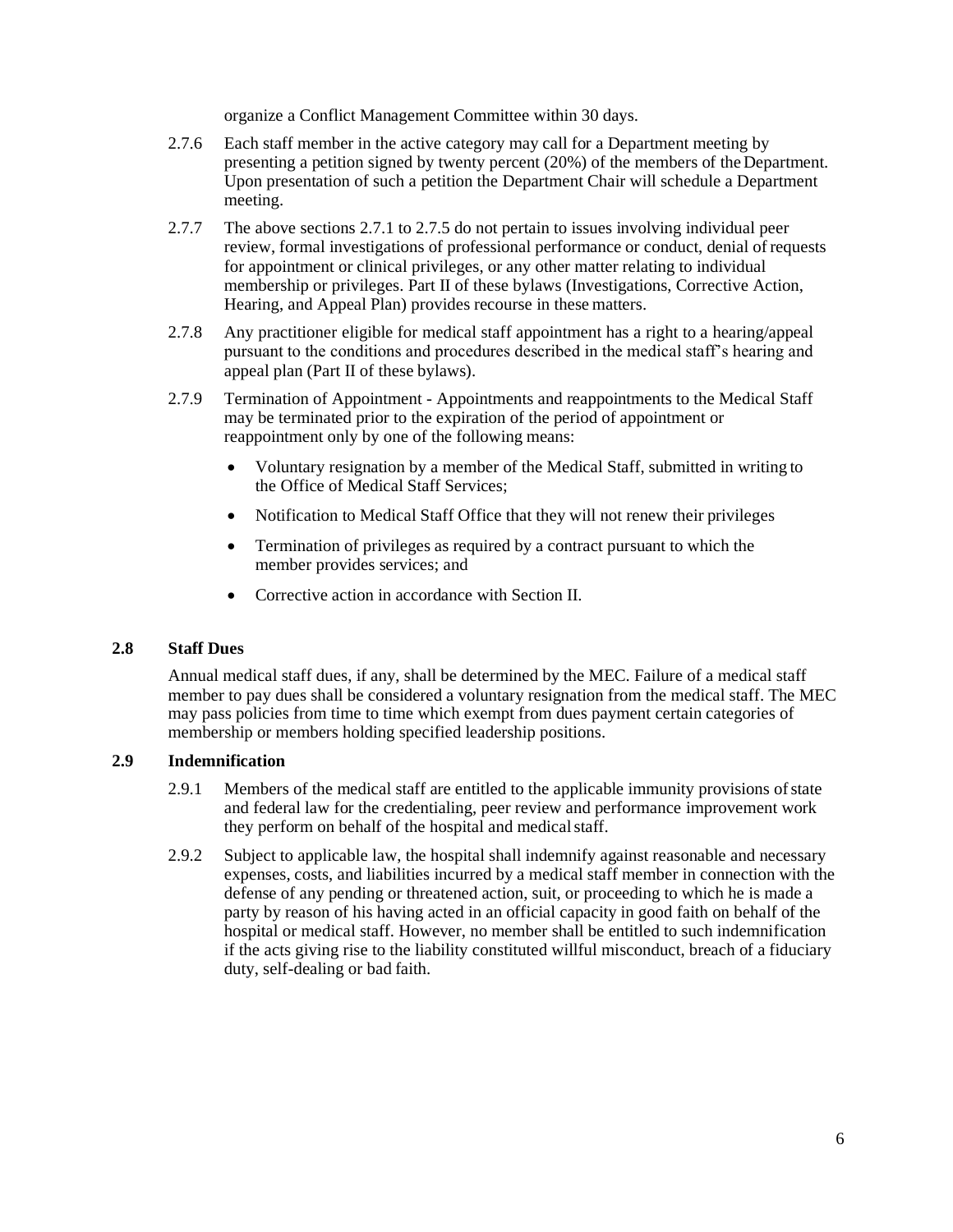#### <span id="page-15-0"></span>**Section 3. Categories of the Medical Staff**

#### <span id="page-15-1"></span>**3.1 The Active Category**

3.1.1 Qualifications

Members of this category must be

- An MD, DO, DDS or DPM and have served on the medical staff for at least one year and be involved in at least twenty patient contacts per year (i.e., a patient contact is defined as an inpatient admission, consultation, or an inpatient or outpatient surgical procedure) at the hospital, except as expressly waived for practitioners with at least twenty years of service in the active category or for those physicians who document their efforts to support the hospital's patient care mission to the satisfaction of the MEC and the Board; or
- A practitioner with at least twenty years of service in the active category thatwaives the twenty patient contacts annual requirement; or
- A practitioner who do noes have twenty inpatient contacts but who documents their efforts to support the hospital's patient care mission to the satisfaction of the MEC and the Board.
- 3.1.2 Prerogatives

Members of this category may:

- a. Vote on all matters presented by the medical staff, Department and committee(s) to which the member is assigned; and
- b. Hold office and sit on or be the chair of any committee in accordance with any qualifying criteria set forth elsewhere in the medical staff bylaws or medicalstaff policies.
- 3.1.3 Responsibilities

Members of this category shall:

- a. Contribute to the organizational and administrative affairs of the medicalstaff;
- b. Actively participate as requested or required in activities and functions of themedical staff, including department meetings, quality/performance improvement and peer review, credentialing, risk, and utilization management, medical records completion and in the discharge of other staff functions as may be required; and
- c. Fulfill or comply with any applicable medical staff or hospital rules, regulations, policies or procedures.

#### <span id="page-15-2"></span>**3.2 The Associate Category**

.

3.2.1 Qualifications

The associate category is reserved for medical staff members who do not meet the eligibility requirements for the active category. This category will apply to most new medical staff members, locum tenens, and telemedicine providers.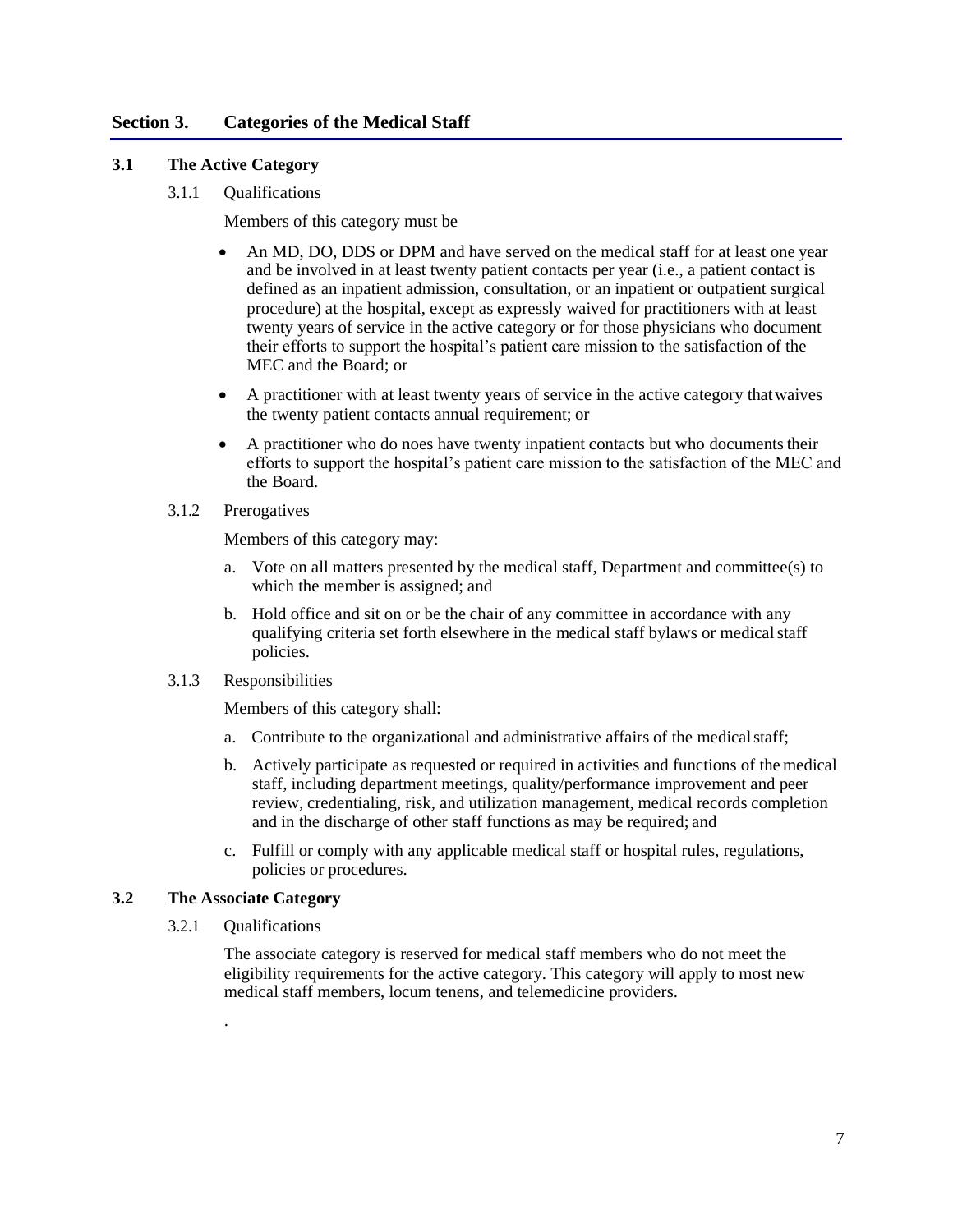#### 3.2.2 Prerogatives

Members of this category may:

- a. Attend medical staff, Department meetings of which s/he is a member and any medical staff or hospital education programs. However, they may not vote on matters presented by the entire medical staff or Department or be an officer of the medical staff.
- b. Serve on medical staff committees, other than the MEC, and may vote on mattersthat come before such committees.

#### 3.2.3 Responsibilities

Members of this category shall have the same responsibilities as active category members.

#### <span id="page-16-0"></span>**3.3 The Affiliate Category**

3.3.1 Qualifications

The affiliate category is reserved for members who maintain a clinical practice in the hospital service area and wish to be able to follow the course of their patients when admitted to the hospital.

3.3.2 Prerogatives

Members of this category may:

- a. Order non-invasive outpatient diagnostic tests and services, visit patients in the hospital, review medical records of patients with whom they have a physicianpatient relationship and attend medical staff, Department meetings, CME functions and social events; and
- b. Not be eligible for clinical privileges, not manage patient care in the hospital and not vote on medical staff affairs or hold office.

#### 3.3.3 Responsibilities

Members of this category shall:

a. Fulfill or comply with any applicable medical staff or hospital policies and procedures.

#### <span id="page-16-1"></span>**3.4 Honorary Category**

The Honorary Category is restricted to those individuals recommended by the MEC and approved by the Board. Appointment to this category is entirely discretionary and may be rescinded at any time. Members of the Honorary Category shall consist of those members who have retired from active hospital practice, who are of outstanding reputation, and have provided distinguished service to the hospital. They may attend medical staff/Department meetings, continuing medical education activities, and may be appointed to committees. They shall not hold clinical privileges, hold office, or be eligible to vote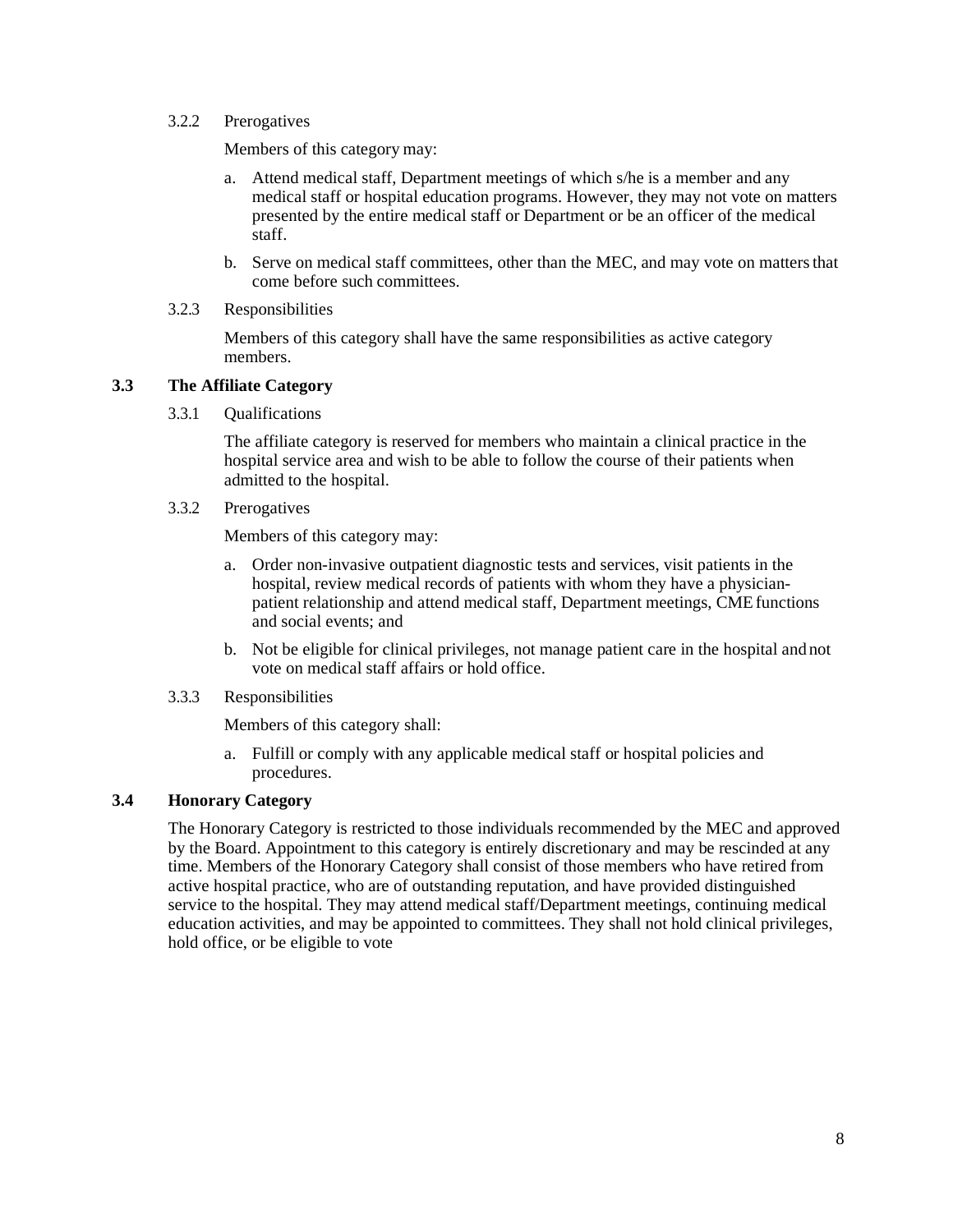#### **3.5 Advanced Practice Provider Category**

- 3.5.1 The APP category is for Physician Assistants (PAs), Nurse Practitioners (NPs), Certified Nurse Midwives (CNMs), Certified Registered Nurse Anesthetists (CRNAs) and other certified providers who do not hold an MD, DO, DDS, or DPM degree.
- 3.5.2 Members of this category who work under the supervision of a physician who is a member of the Active category may vote on all matters presented by the medical staff, department and committee(s) to which the member is assigned;
- 3.5.3 Member of this category who are under the supervision of a physician who is not a member of the Active category may:
	- a. Attend medical staff, Department meetings of which s/he is a member and any medical staff or hospital education programs. However, they may not vote on matters presented by the entire medical staff or Department or be an officer of the medical staff;
	- b. Serve on medical staff committees, and may vote on matters that come before such committees, except the MEC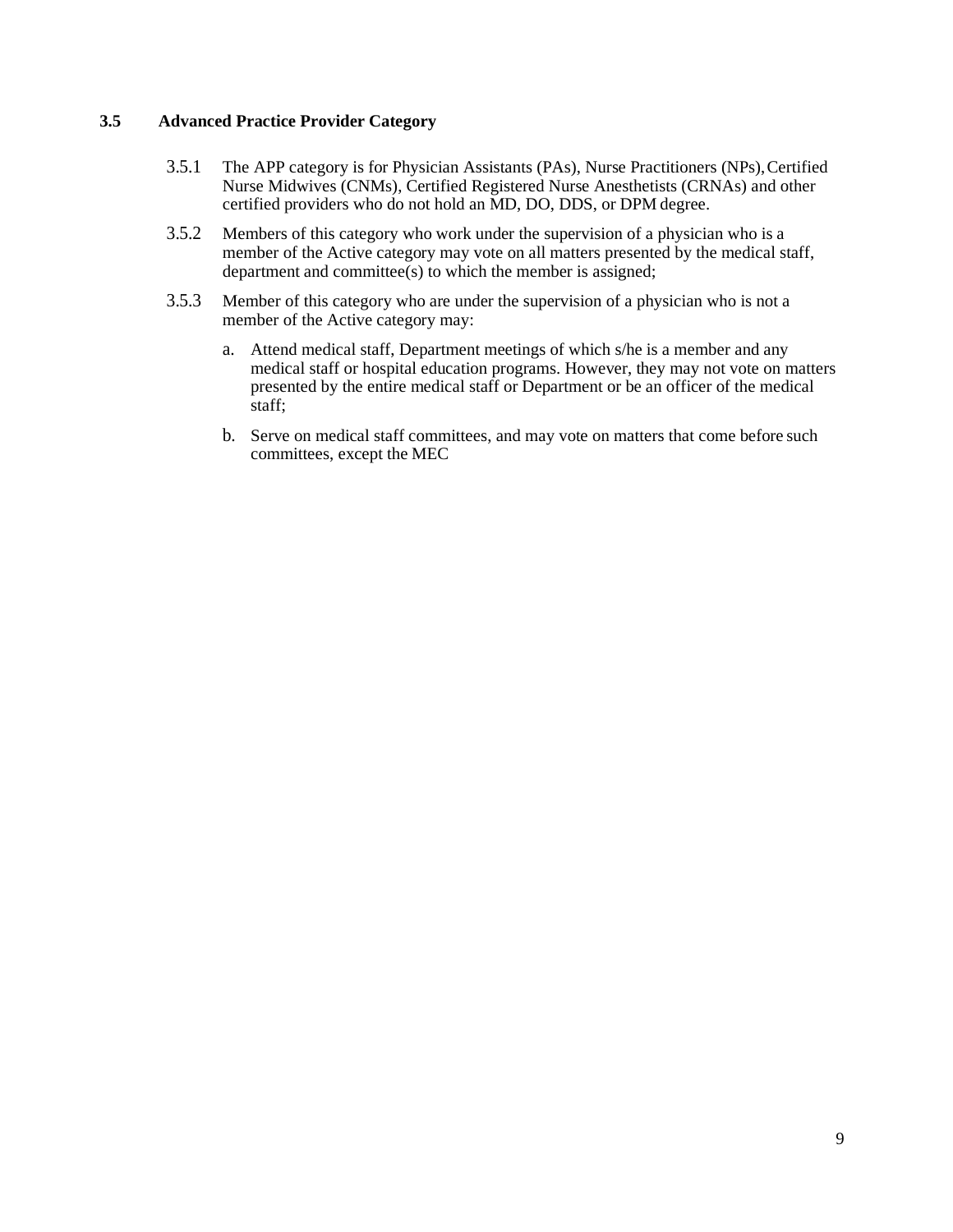#### <span id="page-18-0"></span>**Section 4. Officers of the Medical Staff**

#### <span id="page-18-1"></span>**4.1 Officers of the Medical Staff**

- 4.1.1 President of the Medical Staff
- 4.1.2 President-elect of the Medical Staff
- 4.1.3 Treasurer
- 4.1.4 Immediate Past President of the Medical Staff

#### <span id="page-18-2"></span>**4.2 Qualifications of Officers**

- 4.2.1 Officers must be members in good standing of the active category for two years and be actively involved in patient care in the hospital, have previously served in a significant leadership position on a medical staff (e.g. Department or section chair, committee chair), indicate a willingness and ability to serve, have no pending adverse recommendations concerning medical staff appointment or clinical privileges, have participated in medical staff leadership training and/or be willing to participate in such training during their term of office, have demonstrated an ability to work well with others, be in compliance with the professional conduct policies of the hospital, and have excellent administrative and communication skills. Qualifications for the positions of President of the Medical Staff and President-elect of the Medical Staff, if there is automatic succession of the Presidentelect of the Medical Staff to the President of the Medical Staff, also include the degree of MD, DO, DDS, or DMD. The medical staff Nominating Committee will have discretion to determine if a staff member wishing to run for office meets the qualifying criteria. The immediate past President of the Medical Staff attains his/her position by automatic succession from the office of President of the Medical Staff.
- 4.2.2 Officers may not simultaneously hold a leadership position on another hospital'smedical staff or in a facility that is directly competing with the hospital. Noncompliance with this requirement will result in the officer being automatically removed from office unless the Board determines that allowing the officer to maintain his/her position is in the best interest of the hospital**.** The Board shall have discretion to determine what constitutes a "leadership position" at another hospital.

#### <span id="page-18-3"></span>**4.3 Election of Officers**

- 4.3.1 The Nominating Committee shall offer at least one nominee for each available position. Nominations must be announced, and the names of the nominees distributed to all members of the active medical staff at least 45 days prior to the election.
- 4.3.2 A petition signed by at least twenty percent (20%) of the members of the active staff may add nominations to the ballot. The medical staff must submit such a petition to the President of the Medical Staff at least fourteen (14) days prior to the election for the nominee(s) to be placed on the ballot. The Nominating Committee must determine if the candidate meets the qualifications in section 4.2 above before he/she can be placed on the ballot.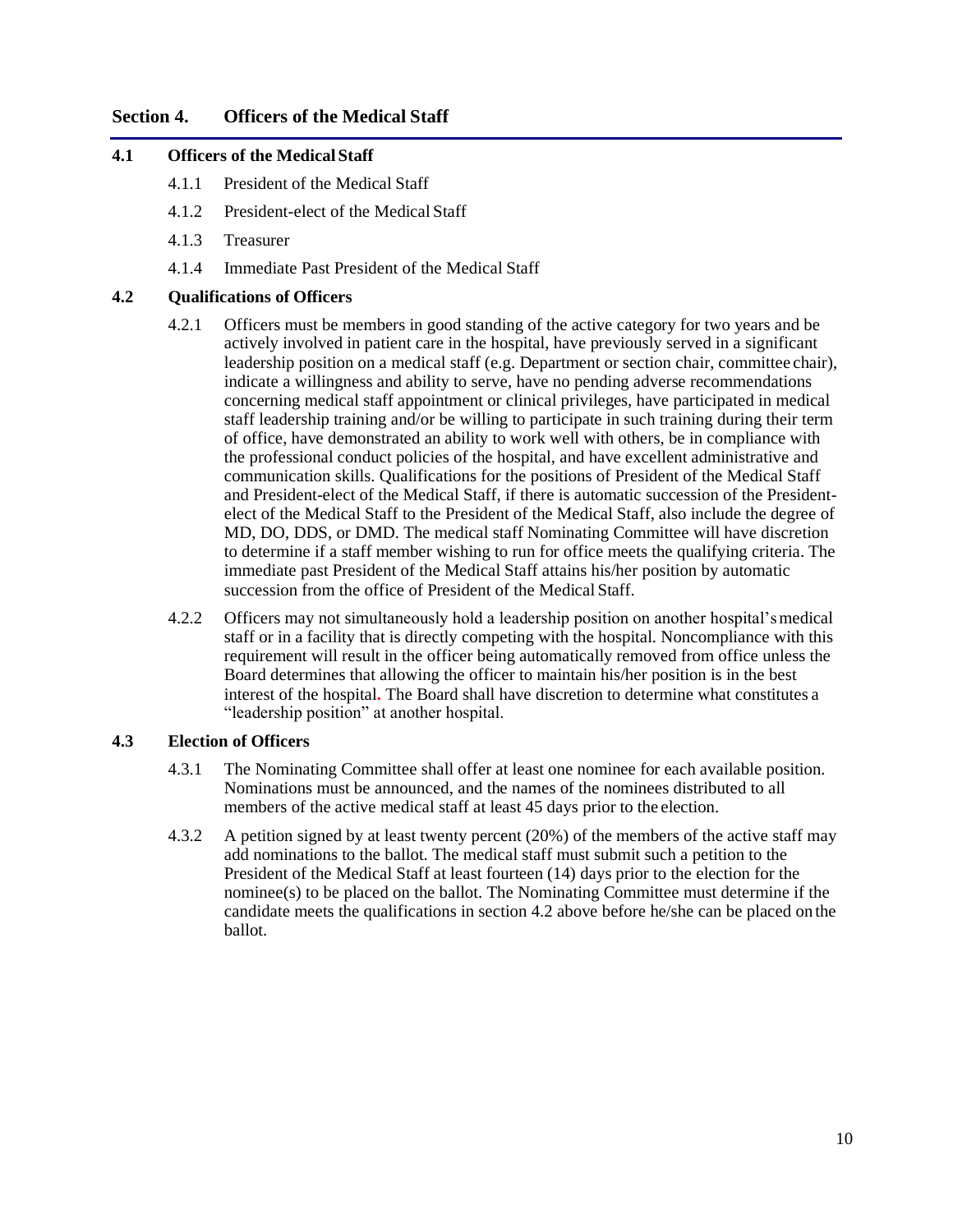4.3.3 Officers shall be elected at least one month prior to the expiration of the term of the current officers. Only members of the active category shall be eligible to vote. The MEC will determine the mechanisms by which votes may be cast. The mechanisms that may be considered include written mail ballots and electronic voting via computer, fax, or other technology for transmitting the member's voting choices. No proxy voting will be permissible. The nominee(s) who receives the greatest number of votes cast will be elected. In the event of a tie vote, the MEC will make arrangements for a repeat vote(s) deleting the candidate with the lowest number of votes until one candidate receives a greater number of votes.

#### <span id="page-19-0"></span>**4.4 Term of Office**

All officers serve a term of two (2) years. They shall take office January 1. An individual may be reelected for two successive terms. Each officer shall serve in office until the end of his/her term of office or until a successor is appointed/elected or unless s/he resigns sooner or is removed from office.

#### <span id="page-19-1"></span>**4.5 Vacancies of Office**

The MEC shall fill vacancies of office during the medical staff year, except the office of the President of the Medical Staff. If there is a vacancy in the office of the President of the Medical Staff, the President-elect of the Medical Staff shall serve the remainder of the term.

#### <span id="page-19-2"></span>**4.6 Duties of Officers**

- 4.6.1 **President of the Medical Staff:** The President of the Medical Staff shall represent the interests of the medical staff to the MEC and the Board. The President of the Medical Staff will fulfill the duties specified in Part IV of these bylaws (Organization and Functions Manual).
- 4.6.2 **President-elect of the Medical Staff:** The President-elect of the Medical Staff shall act as the Vice President of the Medical Staff. In the absence of the President of the Medical Staff, the President-elect of the Medical Staff shall assume all the duties and have the authority of the President of the Medical Staff. S/he shall perform such further duties to assist the President of the Medical Staff as the President of the Medical Staff may request from time to time. The President-elect shall automatically succeed the President of the Medical Staff at the end of his/her term.
- 4.6.3 **Treasurer:** This officer will collaborate with the hospital's medical staff office and act as medical staff treasurer. The Treasurer shall collect and be custodian of Medical Staff dues and funds, and make disbursements authorized by the Executive Committee or its designees. When there are funds to be accounted for, the Treasurer shall make the accounting. S/he shall perform such further duties to assist the President of the Medical Staff as the President of the Medical Staff may request from time to time.
- 4.6.4 **Immediate Past President of the Medical Staff:** This officer will serve as a consultant to the President of the Medical Staff and President-elect of the Medical Staff and provide feedback to the officers regarding their performance of assigned duties on an annual basis. S/he shall perform such further duties to assist the President of the Medical Staffas the President of the Medical Staff may request from time to time.
- 4.6.5 Officers of the medical staff may be compensated.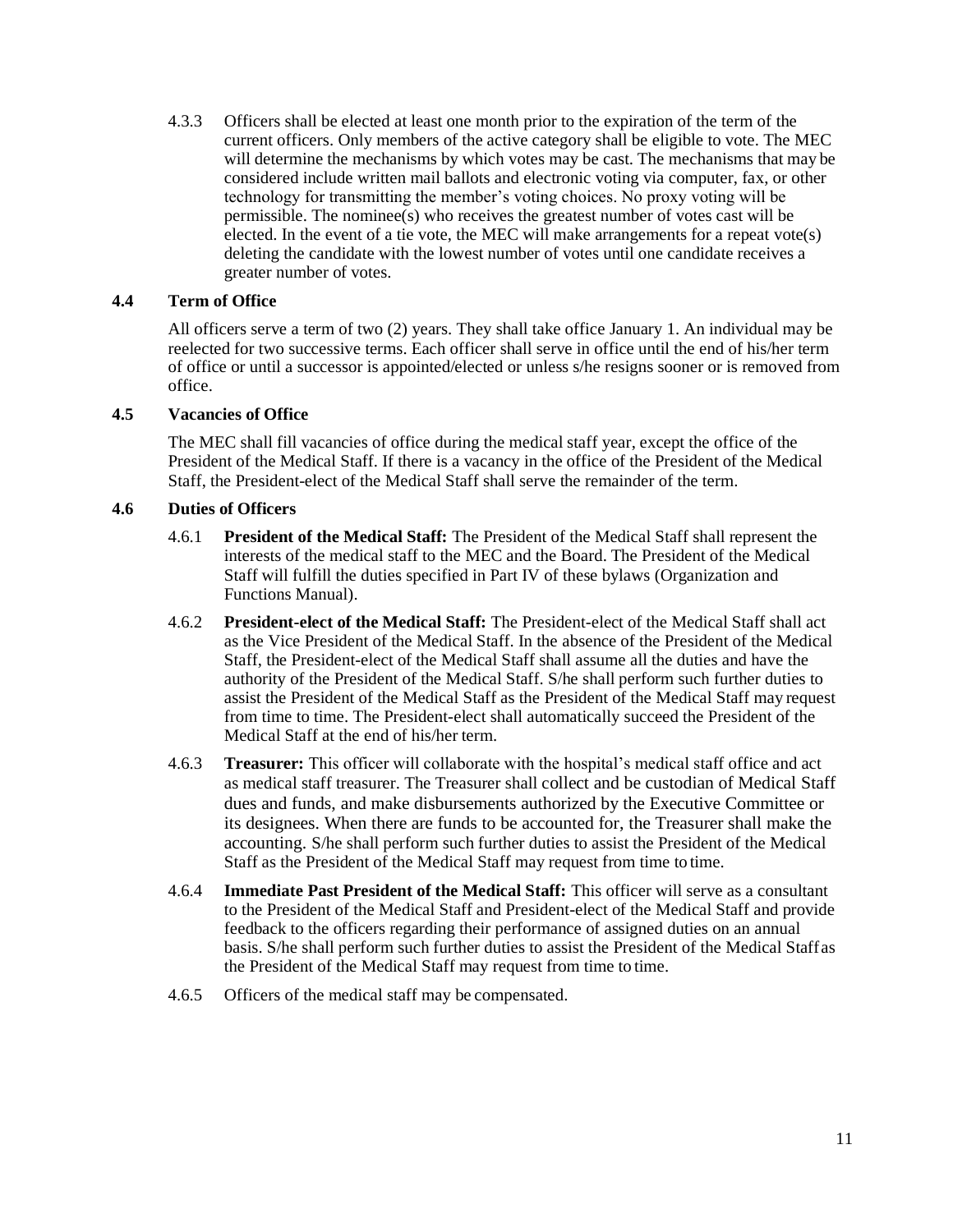#### **4.7 Removal and Resignation from Office**

- 4.7.1 The medical staff may initiate the removal of any officer if at least twenty percent(20%) of the active members sign a petition advocating for such action. Removal shall become effective upon an affirmative vote by two thirds (2/3) of those active staff members casting ballot votes.
	- a. Automatic removal shall be for failure to meet those responsibilities assigned within these bylaws, failure to comply with policies and procedures of the medical staff, for conduct or statements that damage the hospital, its goals, or programs, or an automatic or precautionary suspension of clinical privileges that lasts more than thirty days. The Board will determine if the member has failed in his/her duties after consulting with the Joint Conference Committee.
- 4.7.2 **Resignation:** Any elected officer may resign at any time by giving written notice to the MEC. Such resignation takes effect on the date of receipt, when a successor is elected, or any later time specified therein.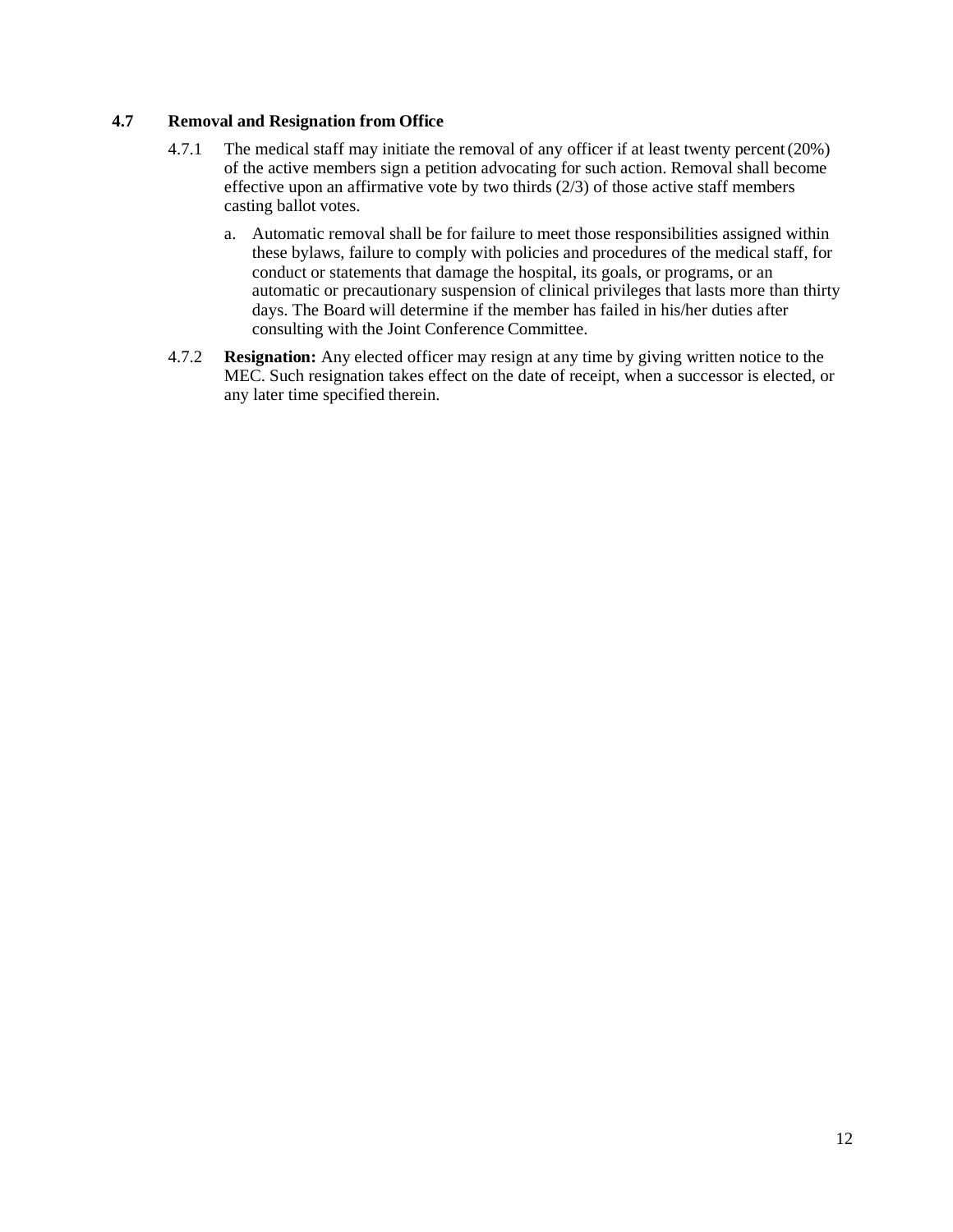#### **Section 5. Medical Staff Organization**

#### **5.1 Organization of the Medical Staff**

5.1.1 The medical staff shall be organized into departments**.** The medical staff may create clinical sections within a department in order to facilitate medical staff activities. A listof departments organized by the medical staff and formally recognized by the MEC is listed in Part IV of the bylaws (Organization and Functions Manual).

The MEC, with approval of the Board, may designate new medical staff departments or clinical sections or dissolve current departments or clinical sections as it determines will best promote the medical staff needs for promoting performance improvement, patient safety, and effective credentialing and privileging.

#### **5.2 Qualifications, Selection, Term, and Removal of Department Chair**

- 5.2.1 Each Department Chair shall serve a term of two (2) years commencing on January 1 and may be elected to serve successive terms. All Chairs must be members of the active medical staff have relevant clinical privileges and be certified by an appropriate specialty board or have affirmatively established comparable competence through the credentialing process.
- 5.2.2 Department Chairs and Chairs-elect, if any, shall be elected by majority vote of the active members of the Department, subject to ratification by the MEC. Each Department shall establish procedures for identifying and electing candidates and these procedures must be ratified by the MEC. If the post of Chair of a Department is vacated the Chair-elect, if one exists, will preside through the remainder of the term. If there is no Chair-elect, or if the Chair-elect declines to become Chair, an election shall be held within fourteen (14) days to elect a new Chair who will preside through the remainder of the term.
- 5.2.3 Department Chairs may be removed from office by the MEC if two-thirds (2/3) of the voting members of the department recommend such action, or, in the absence of such recommendation, the MEC may remove a Chair on its own by a two thirds vote if the MEC determines that the Chair has failed to demonstrate to the satisfaction of the MEC and the Board that he or she is effectively carrying out the responsibilities of the position.
- 5.2.4 Department Chairs will be removed from office automatically if the followingoccurs:
	- a. The Chair ceases to be a member in good standing of the medical staff; or
	- b. The Chair suffers an involuntary loss or significant limitation of practice privileges.
- 5.2.5 If a Department Chair is removed through this process, the Chair will be replaced by the above process.
- 5.2.6 Department Chairs shall carry out the responsibilities assigned in Part IV of these bylaws the (Organization and Functions Manual).

#### **5.3 Assignment to Department**

The MEC will, after consideration of the recommendations of the Chair of the appropriate Department, recommend Department assignments for all members in accordance with their qualifications. Each member will be assigned to one primary Department. Clinical privilegesare independent of Department assignment.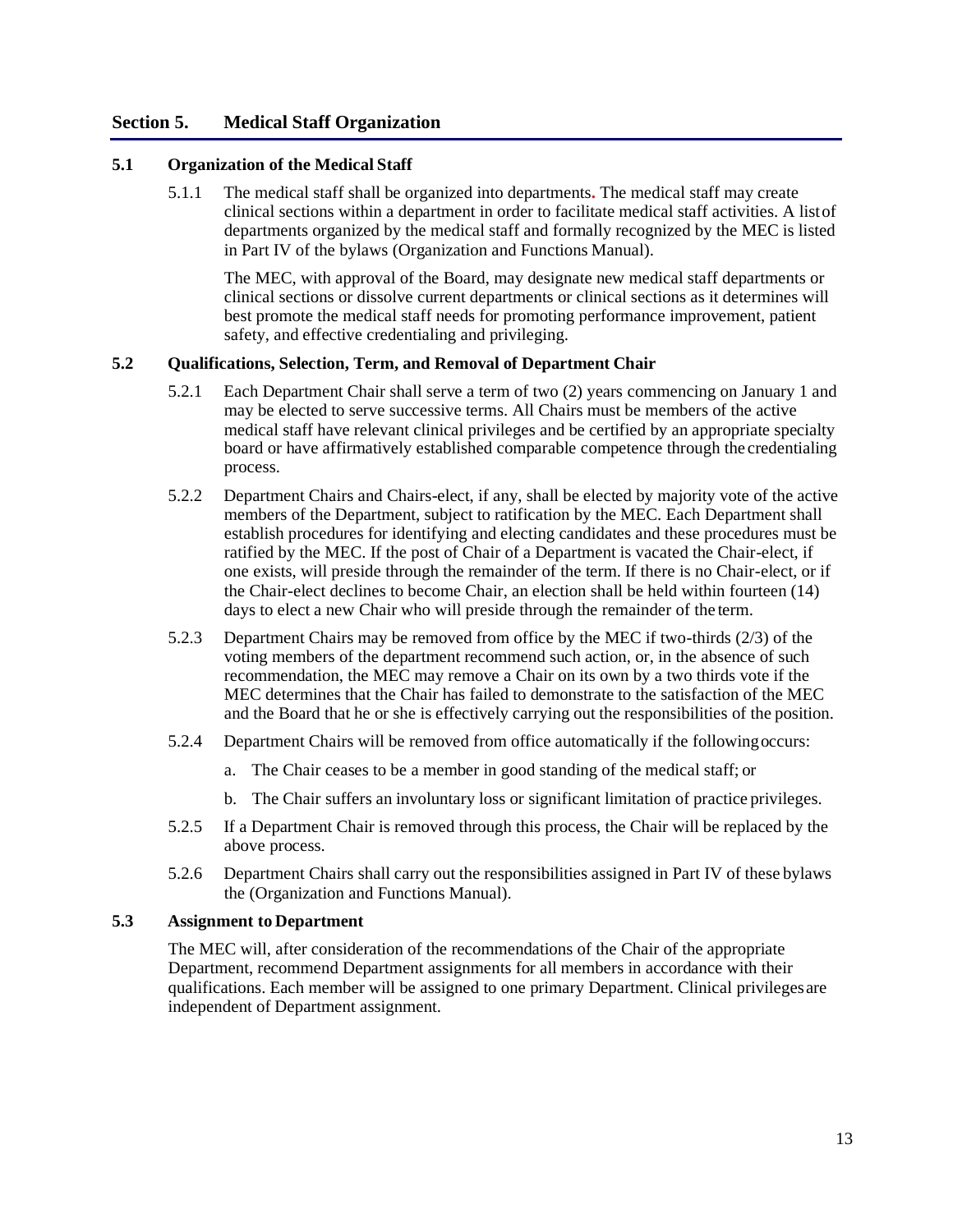#### **Section 6. Committees**

#### **6.1 Designation and Substitution**

There shall be a Medical Executive Committee (MEC) and such other standing and ad hoc committees as established by the MEC and enumerated in Part IV of the bylaws (Organization and Functions Manual). Meetings of these committees will be either regular or special. Those functions requiring participation of, rather than direct oversight by the medical staff may be discharged by medical staff representation on such hospital committees as are established to perform such functions. The President of the Medical Staff may appoint ad hoc committees as necessary to address time-limited or specialized tasks.

#### **6.2 Medical Executive Committee (MEC)**

- 6.2.1 Committee Membership:
	- a. Composition: The MEC shall be a standing committee consisting of the following voting members: the officers of the medical staff and the Department Chairs. Exofficio, nonvoting members of the MEC consist of the following: the hospital Chief Executive Officer, the Chief Nursing Officer, the Vice President of Medical Affairs and the Medical Director of Emergency Services. The Chair of the MEC will be the President of the Medical Staff. A majority of the voting members of the MEC must be physicians actively practicing in the hospital.
	- b. Removal from MEC: An officer or Department Chair who is removed from his/her position in accordance with Section 4.7 and/or Section 5.2 above will automatically lose his/her membership on the MEC. When a Department Chair resigns or is removed from this positions, his/her replacement will serve on the MEC. Other members of the MEC may be removed by a two-thirds (2/3) affirmative vote of MEC members.
- 6.2.2 Duties: The duties of the MEC, as delegated by the medical staff, shall beto:
	- a. Serve as the final decision-making body of the medical staff in accordance with the medical staff bylaws and provide oversight for all medical stafffunctions;
	- b. Coordinate the implementation of policies adopted by the Board;
	- c. Submit recommendations to the Board concerning all matters relating to appointment, reappointment, staff category, Department assignments, clinical privileges, and corrective action;
	- d. Report to the Board and to the staff for the overall quality and efficiency of professional patient care services provided by individuals with clinical privileges and coordinate the participation of the medical staff in organizational performance improvement activities;
	- e. Take reasonable steps to encourage and monitor professionally ethical conduct and competent clinical performance on the part of practitioners with privileges including collegial and educational efforts and investigations, when warranted;
	- f. Make recommendations to the Board on medical administrative and hospital management matters;
	- g. Keep the medical staff up-to-date concerning the licensure and accreditation status of the hospital;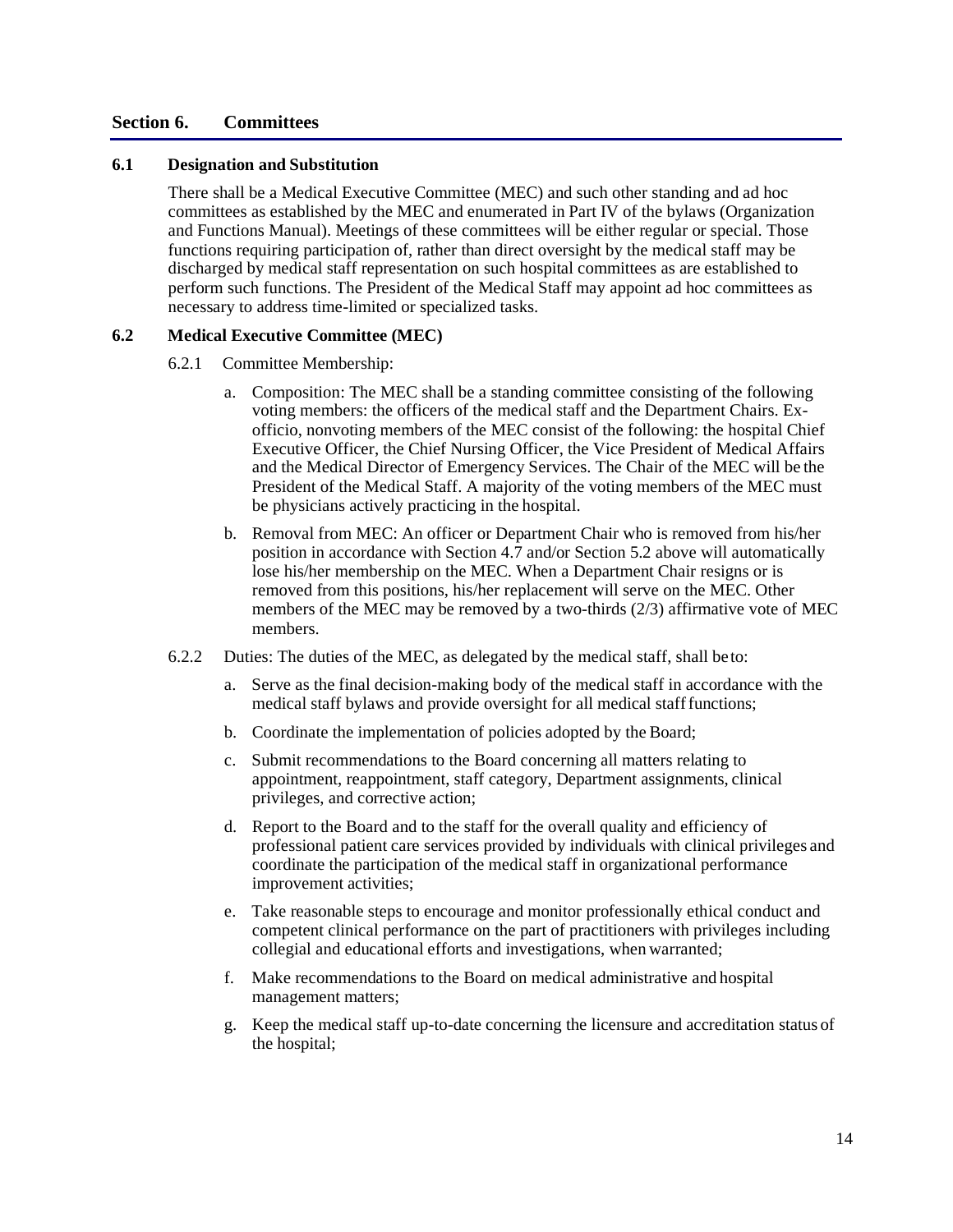- h. Participate in identifying community health needs and in setting hospital goals and implementing programs to meet those needs;
- i. Review and act on reports from medical staff committees, Departments, and other assigned activity groups;
- j. Formulate and recommend to the Board medical staff rules, policies, and procedures;
- k. Request evaluations of practitioners privileged through the medical staff process when there is question about an applicant or practitioner's ability to perform privileges requested or currently granted;
- l. Make recommendations concerning the structure of the medical staff, the mechanism by which medical staff membership or privileges may be terminated, and the mechanisms for fair hearing procedures;
- m. Consult with administration on the quality, timeliness, and appropriateness of contracts for patient care services provided to the hospital by entities outside the hospital;
- n. Oversee that portion of the corporate compliance plan that pertains to the medical staff;
- o. Hold medical staff leaders, committees, and Departments accountable for fulfilling their duties and responsibilities;
- p. Make recommendations to the medical staff for changes or amendments to the medical staff bylaws; and
- q. The MEC is empowered to act for the organized medical staff between meetings of the organized medical staff.
- 6.2.3 Meetings: The MEC shall meet at least 10 times per year and more often as needed to perform its assigned functions. Permanent records of its proceedings and actions shall be maintained.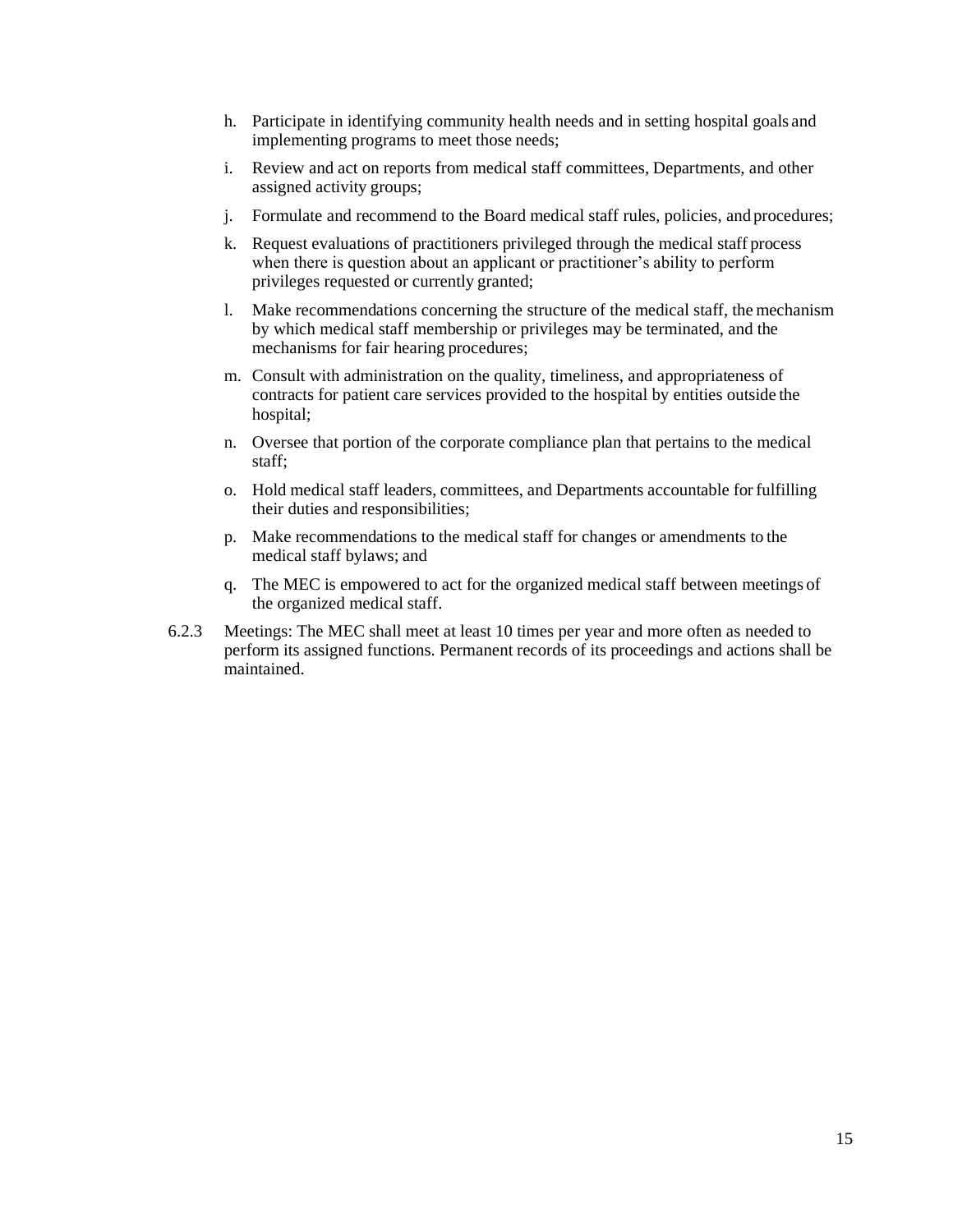#### **Section 7. Medical Staff Meetings**

#### **7.1 Medical Staff Meetings**

- 7.1.1 An annual meeting and other general meetings, if any, of the medical staff shall be held at a time determined by the MEC. Notice of the meeting shall be given to all medical staff members via appropriate media and posted conspicuously.
- 7.1.2 Except for bylaws amendments or as otherwise specified in these bylaws, the actions of a majority of the members present and voting at a meeting of the medical staff is the action of the group. Action may be taken without a meeting of the medical staff by presentation of the question to each member eligible to vote, in person, via telephone, and/or by mail or Internet, and their vote recorded in accordance with procedures approved by the MEC. Such vote shall be binding so long as the question that is voted on receives a majority of the votes cast.
- 7.1.3 Special Meetings of the Medical Staff
	- a. The President of the Medical Staff may call a special meeting of the medical staff at any time. The President of the Medical Staff must call a special meeting if so directed by resolution of the MEC. Such request or resolution shall state the purpose of the meeting. The President of the Medical Staff shall designate the time and place of any special meeting.
	- b. Written or electronic notice stating the time, place, and purposes of any special meeting of the medical staff shall be conspicuously posted and shall be sent to each member of the medical staff at least three (3) days before the date of such meeting. No business shall be transacted at any special meeting, except that stated in the notice of such meeting.

#### **7.2 Regular Meetings of Medical Staff Committees and Departments**

Committees and Departments may, by resolution, provide the time for holding regular meetings without notice other than such resolution.

#### **7.3 Special Meetings of Committees and Departments**

A special meeting of any committee or Department may be called by the committee chair or Chair or of the Department thereof or by the President of the Medical Staff.

#### **7.4 Quorum**

- 7.4.1 Medical Staff Meetings: Those eligible medical staff members present and voting on an issue.
- 7.4.2 MEC, Credentials Committee, and Practitioner Performance Committee: A quorumwill exist when fifty percent 50% of the members are present.
- 7.4.3 Department meetings or medical staff committees other than those listed in 7.4.2 above: Those present and eligible medical staff members voting on an issue.

#### **7.5 Attendance Requirements**

7.5.1 Members of the medical staff are encouraged to attend meetings of the medicalstaff.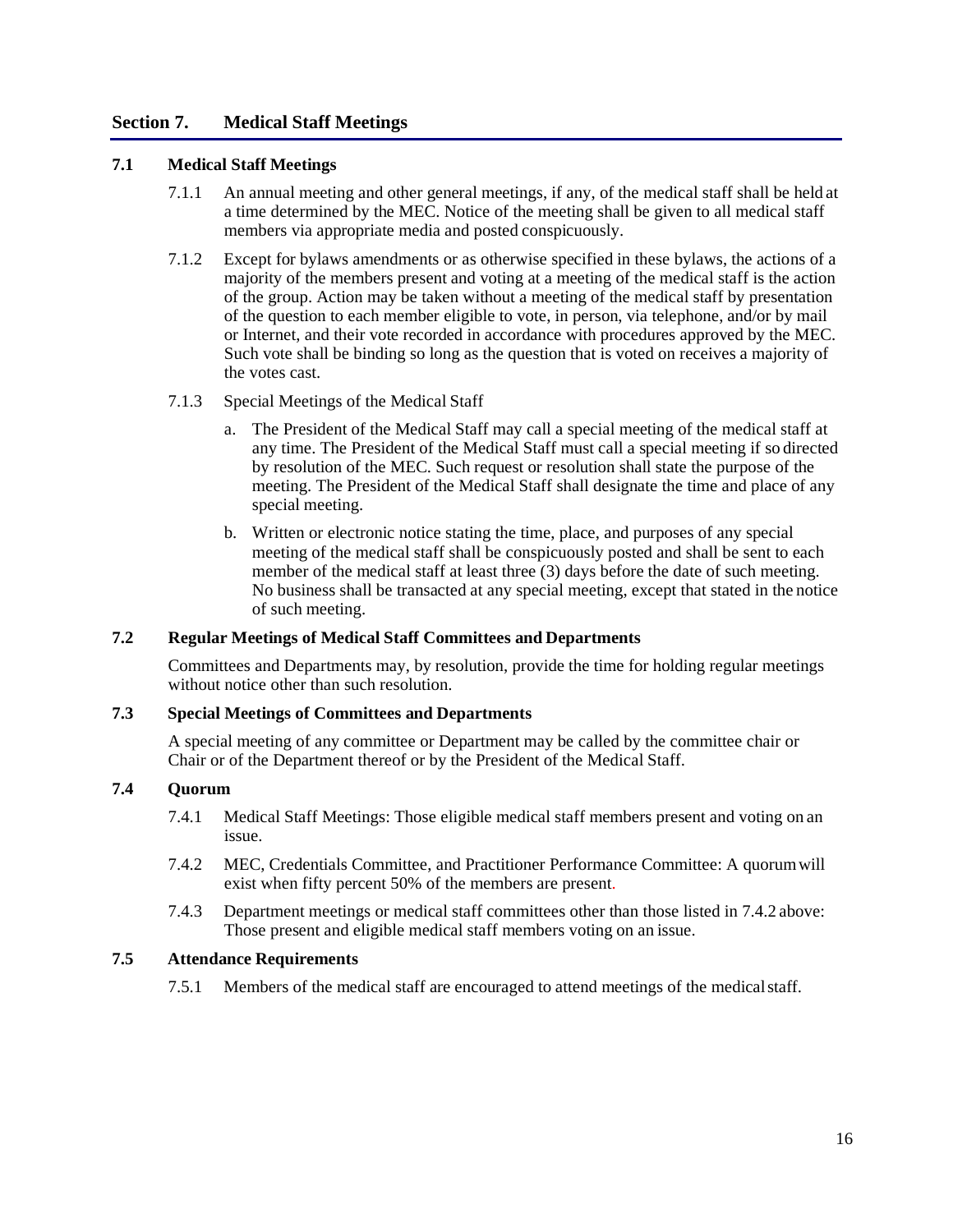- a. MEC, Credentials Committee, and Practitioner Performance Committee meetings: Members of these committees are expected to attend at least fifty percent (50%) of the meetings held.
- b. Special meeting attendance requirements: Whenever there is a reason to believe that a practitioner is not complying with medical staff or hospital policies or has deviated from standard clinical or professional practice, the President of the Medical Staff or the applicable Department Chair or medical staff committee chair may require the practitioner to confer with him/her or with a standing or ad hoc committee that is considering the matter. The practitioner will be given special notice of the meeting at least five (5) days prior to the meeting. This notice shall include the date, time, place, issue involved, and that the practitioner's appearance is mandatory. Failure of the practitioner to appear at any such meeting after two notices, unless excused by the MEC for an adequate reason, will result in an automatic termination of the practitioner's membership and privileges. Such termination would not give rise to a fair hearing, but would automatically be rescinded if and when the practitioner participates in the previously referenced meeting.
- c. Nothing in the foregoing paragraph shall preclude the initiation of Precautionary Restriction or Suspension of clinical privileges as outlined in Part II of these bylaws (Investigations, Corrective Action, Hearing, and Appeal Plan).

#### **7.6 Participation by the CEO**

The CEO is an ex-officio member of all medical staff committees to encourage participation of management to assist the medical staff. The committee may go in to executive session, with medical staff members only, when desired.

#### **7.7 Robert's Rules of Order**

Medical staff and committee meetings shall be run in a manner determined by the chair of the meeting. When parliamentary procedure is needed, as determined by the chair or evidenced by a majority vote of those attending the meeting, the latest abridged edition of Robert's Rules of Order shall determine procedure.

#### **7.8 Notice of Meetings**

Written or electronic notice stating the place, day, and hour of any special meeting or of any regular meeting not held pursuant to resolution shall be delivered or sent to each member of the Department or committee not less than three (3) days before the time of such meeting by the person or persons calling the meeting. The attendance of a member at a meeting shall constitute a waiver of notice of such meeting.

#### **7.9 Action of Committee or Department**

The recommendation of a majority of its members present at a meeting at which a quorum is present shall be the action of a committee or Department. Such recommendation will then be forwarded to the MEC for action.

#### **7.10 Rights of Ex officio Members**

Except as otherwise provided in these bylaws, persons serving as ex officio members of a committee shall have all rights and privileges of regular members, except that they shall not vote, be able to make motions, or be counted in determining the existence of a quorum.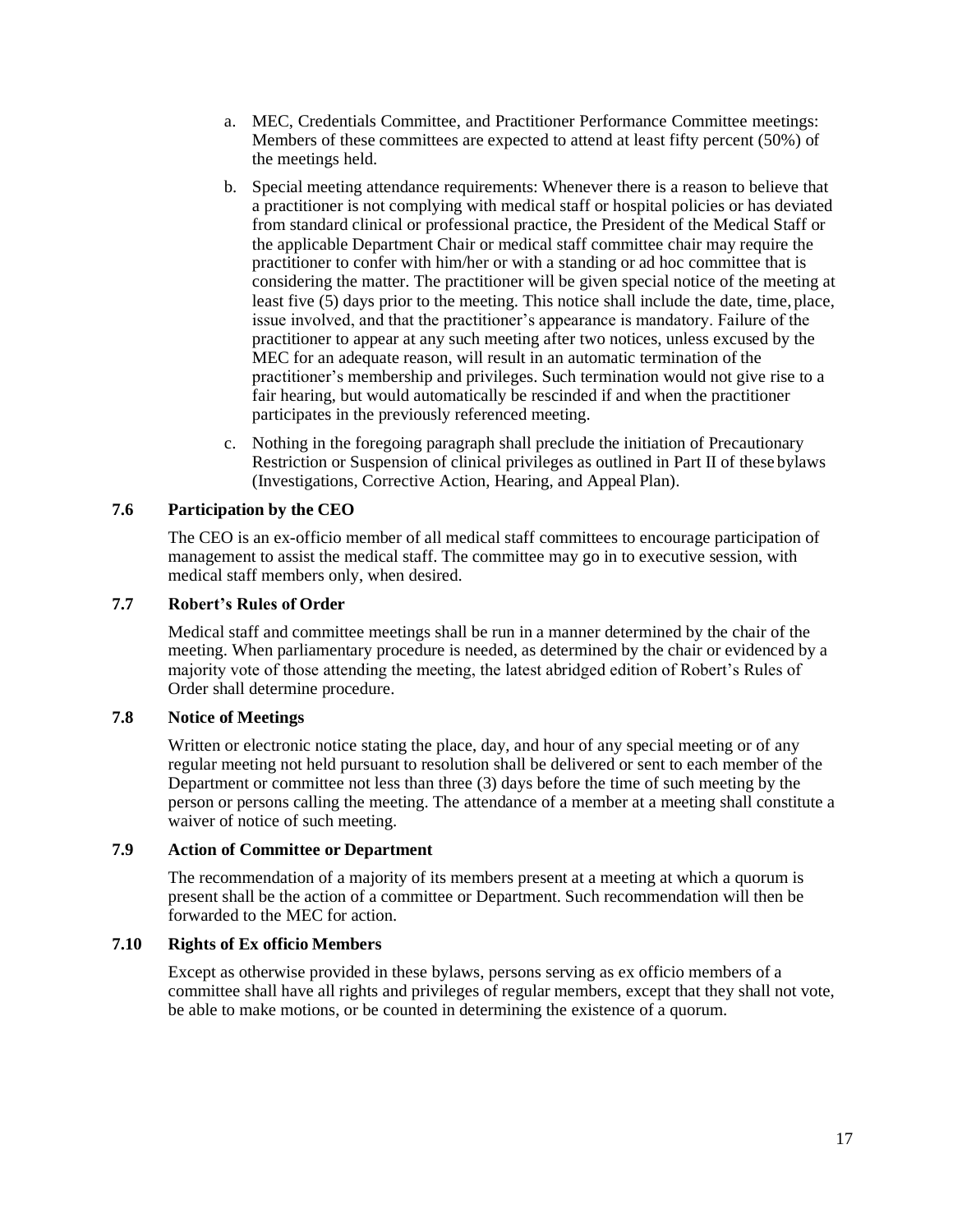#### **7.11 Minutes**

Minutes of each regular and special meeting of a committee or department shall be prepared and shall include a record of the attendance of members and the vote taken on each matter. The presiding committee chair or Department Chair shall authenticate the minutes and copies thereof shall be submitted to the MEC or another designated committee. A permanent file of the minutes of each meeting shall be maintained.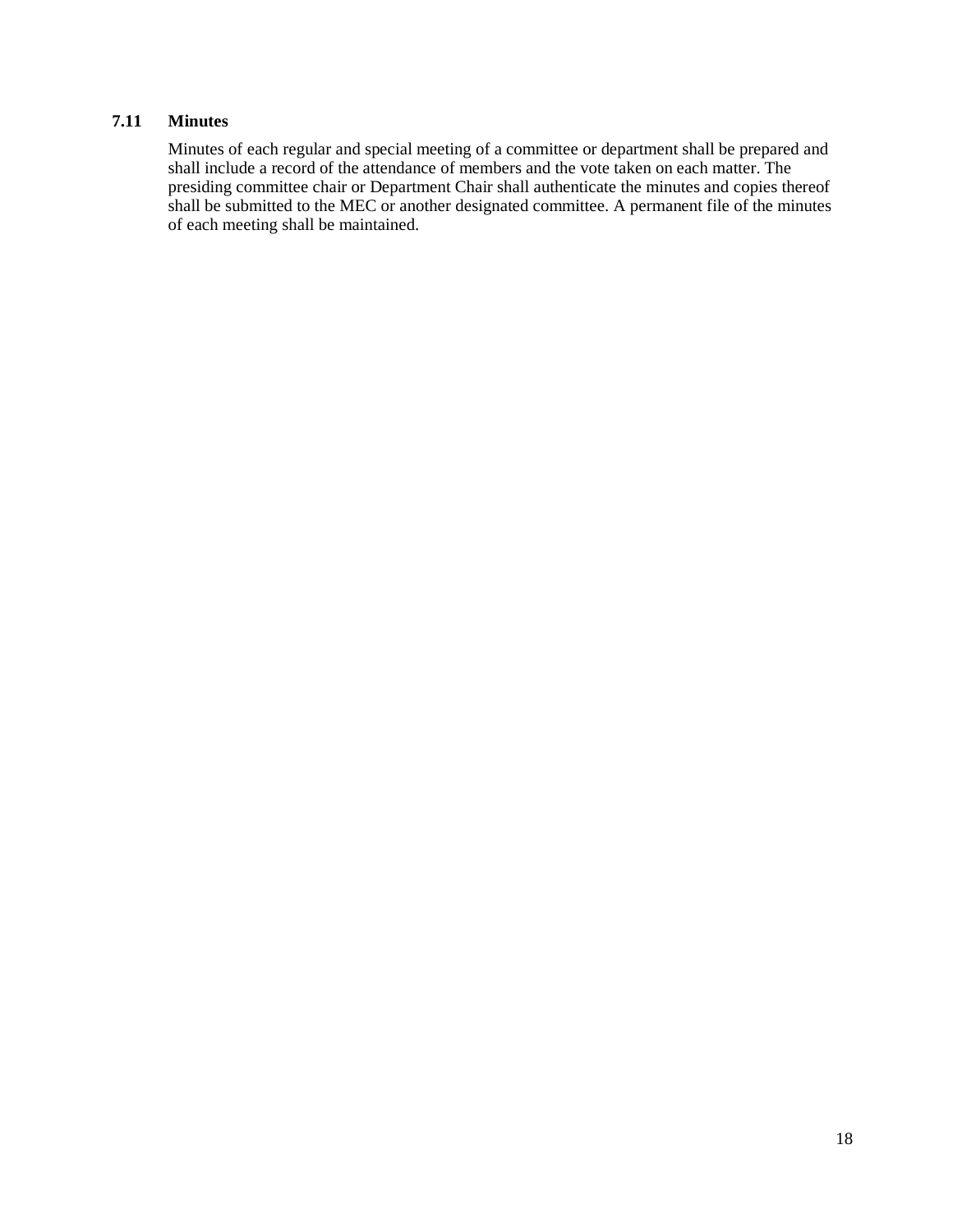#### **Section 8. Conflict Resolution**

#### **8.1 Conflict Resolution**

- 8.1.1 In the event the Board acts in a manner contrary to a recommendation by the MEC, involving issues of patient care or safety, the matter may (at the request of the MEC) be submitted to a Joint Conference Committee composed of the officers of the medical staff and an equal number of members of the Board for review and recommendation to the full the Board. The committee will submit its recommendation to the Board within thirty (30) days of its meeting.
- 8.1.2 To promote timely and effective communication and to foster collaboration between the Board, management, and medical staff, the chair of the Board, CEO, or the President of the Medical Staff may call for a meeting between appropriate leaders, for any reason, to seek direct input, clarify any issue, or relay informationdirectly.
- 8.1.3 Any conflict between the medical staff and the Medical Executive Committee will be resolved using the mechanisms noted in Sections 2.7.1 through 2.7.4 of Part I of these bylaws.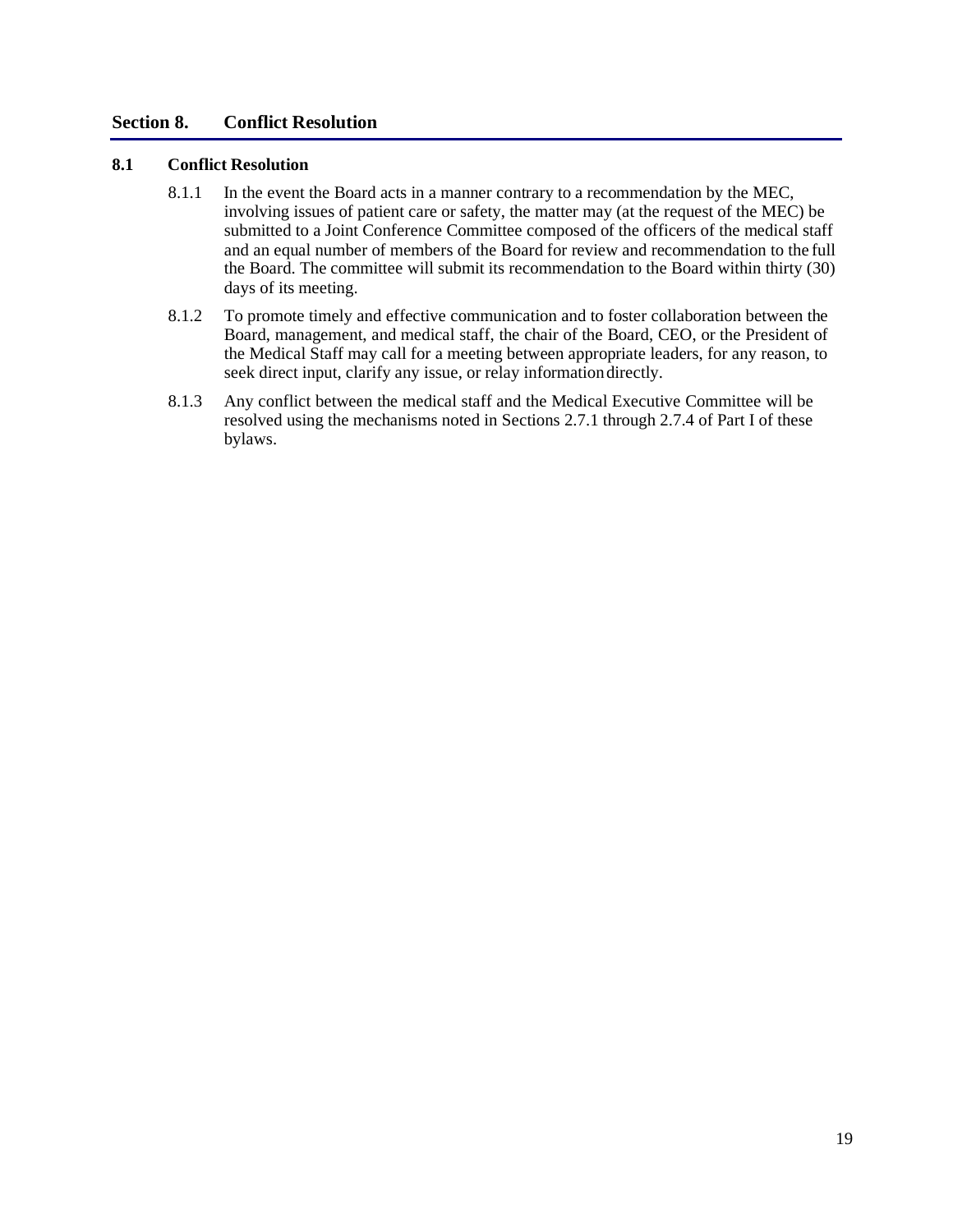#### **Section 9. Review, Revision, Adoption, and Amendment**

#### **9.1 Medical Staff Responsibility**

- 9.1.1 The medical staff shall have the responsibility to formulate, review at least biennially, and recommend to the Board any medical staff bylaws, rules, regulations, policies, procedures, and amendments as needed. Amendments to the bylaws and rules & regulations shall be effective when approved by the Board. The medical staff can exercise this responsibility through its elected and appointed leaders or through direct vote of its membership.
- 9.1.2 Such responsibility shall be exercised in good faith and in a reasonable, responsible, and timely manner. This applies as well to the review, adoption, and amendment of the related rules, policies, and protocols developed to implement the various sections of these bylaws.

#### **9.2 Methods of Adoption and Amendment to these Bylaws**

9.2.1 Proposed amendments to these bylaws may be originated by the MEC or by a petition signed by twenty percent (20%) of the members of the active category.

Each active member of the medical staff will be eligible to vote on the proposed amendment via printed or secure electronic ballot in a manner determined by the MEC. All active members of the medical staff shall receive at least thirty (30) days advance notice of the proposed changes.

Prior to the vote on the adoption of the proposed change, the President of the Medical Staff shall schedule a special meeting of the medical staff to discuss the proposed change. No other business will be conducted at this special meeting and no votes or amendments to the proposed changes will occur at the meeting.

The amendment shall be considered approved by the medical staff after the vote unless a simple majority of those members eligible to vote returns a ballot marked "no."

Amendments so adopted shall be effective when approved by the Board.

#### **9.3 Methods of Adoption and Amendment to any Medical Staff Rules, Regulations, andPolicies**

- 9.3.1 The medical staff may adopt additional rules, regulations, and policies as necessary to carry out its functions and meet its responsibilities under these bylaws. A Rules and Regulations and/or Policies Manual may be used to organize these additionaldocuments.
- 9.3.2 The MEC shall vote on the proposed language changes at a regular meeting, or at a special meeting called for such purpose. Following an affirmative vote by the MEC, rules, and regulations may be adopted, amended, or repealed, in whole or in part and such changes shall be effective when approved by the Board. Policies and procedures will become effective upon approval of the MEC.
- 9.3.3 In addition to the process described in 9.3.2 above, the organized medical staff itself may recommend directly to the Board adoption of or an amendment(s) to any rule, regulation, or policy by submitting a petition signed by twenty percent (20%) of the members of the active category. Upon presentation of such petition, the adoption process outlined in9.2.1 above will be followed. Rules, regulations, or policies proposed by the organized medical staff must be in standard policy, rule or regulation format if one exists at the time the change is proposed.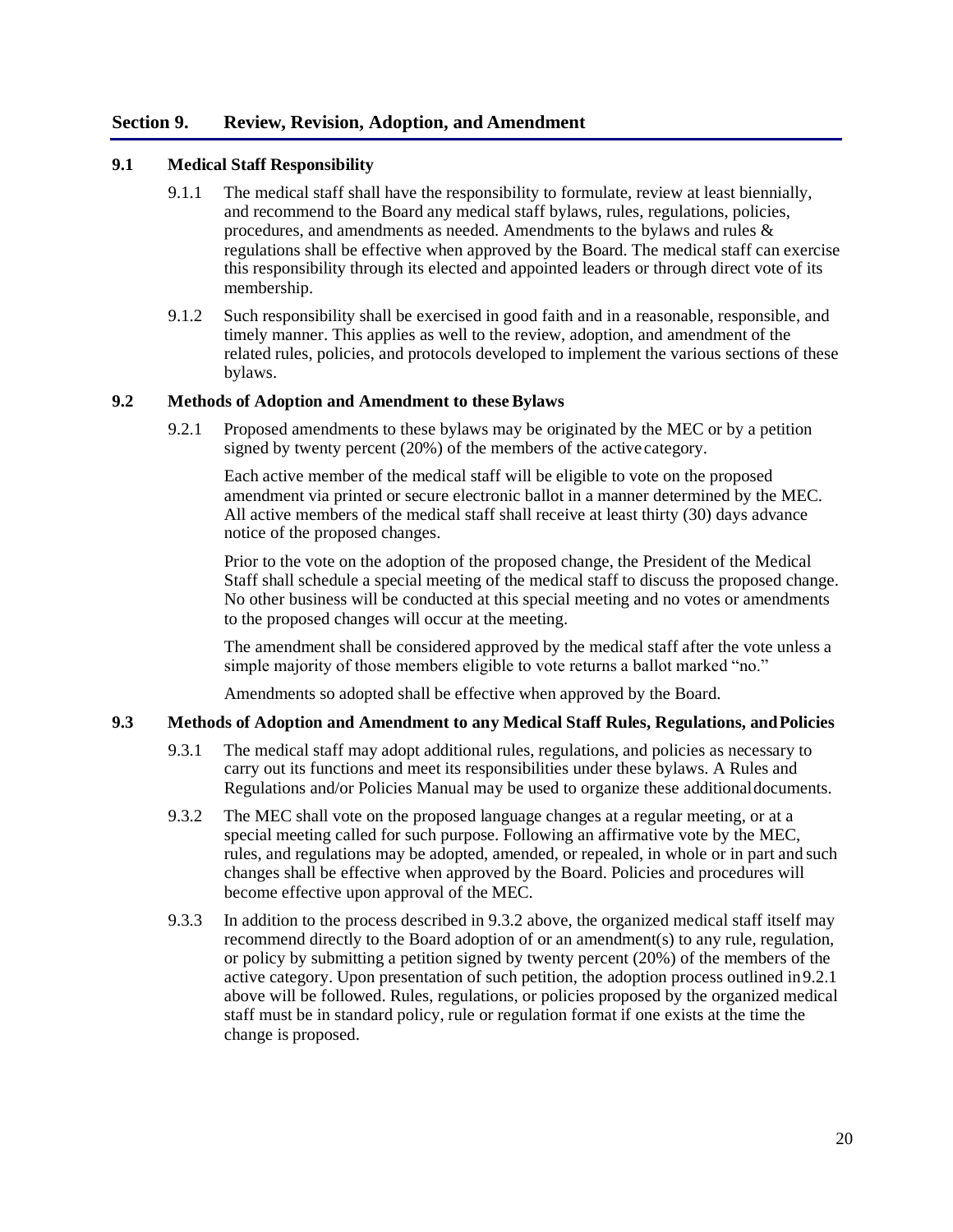- 9.3.4 When a new rule, regulation, or policy is proposed, the proposing party (either the MEC or the organized medical staff) will communicate the proposal to the other party prior to vote.
- 9.3.5 If the MEC proposes to adopt a rule or regulation, or an amendment thereto, it first communicates the proposal to the medical staff. In cases of a documented need for an urgent amendment to rules and regulations necessary to comply with law or regulation, the MEC may provisionally adopt and the Board may provisionally approve an urgent amendment without prior notification of the medical staff. In such cases, the MEC immediately informs the medical staff. The medical staff has the opportunity for retrospective review of and comment on the provisional amendment. If there is no conflict between the organized medical staff and the MEC within thirty days of the opportunity for review by the medical staff, the provisional amendment stands. If there is conflict over the provisional amendment, the process for resolving conflict between the organized medical staff and the MEC is implemented. If necessary, a revised amendment is then submitted to the Board for action.
- 9.3.6 The MEC may adopt such amendments to these bylaws, rules, regulations, and policies that are, in the committee's judgment, technical or legal modifications, or clarifications. Such modifications may include reorganization or renumbering, punctuation, spelling, or other errors of grammar or expression. Such amendments need not be approved by the entire Board but must be approved by the hospital CEO. Neither the organized medical staff nor the Board may unilaterally amend the medical staff bylaws or rules and regulations.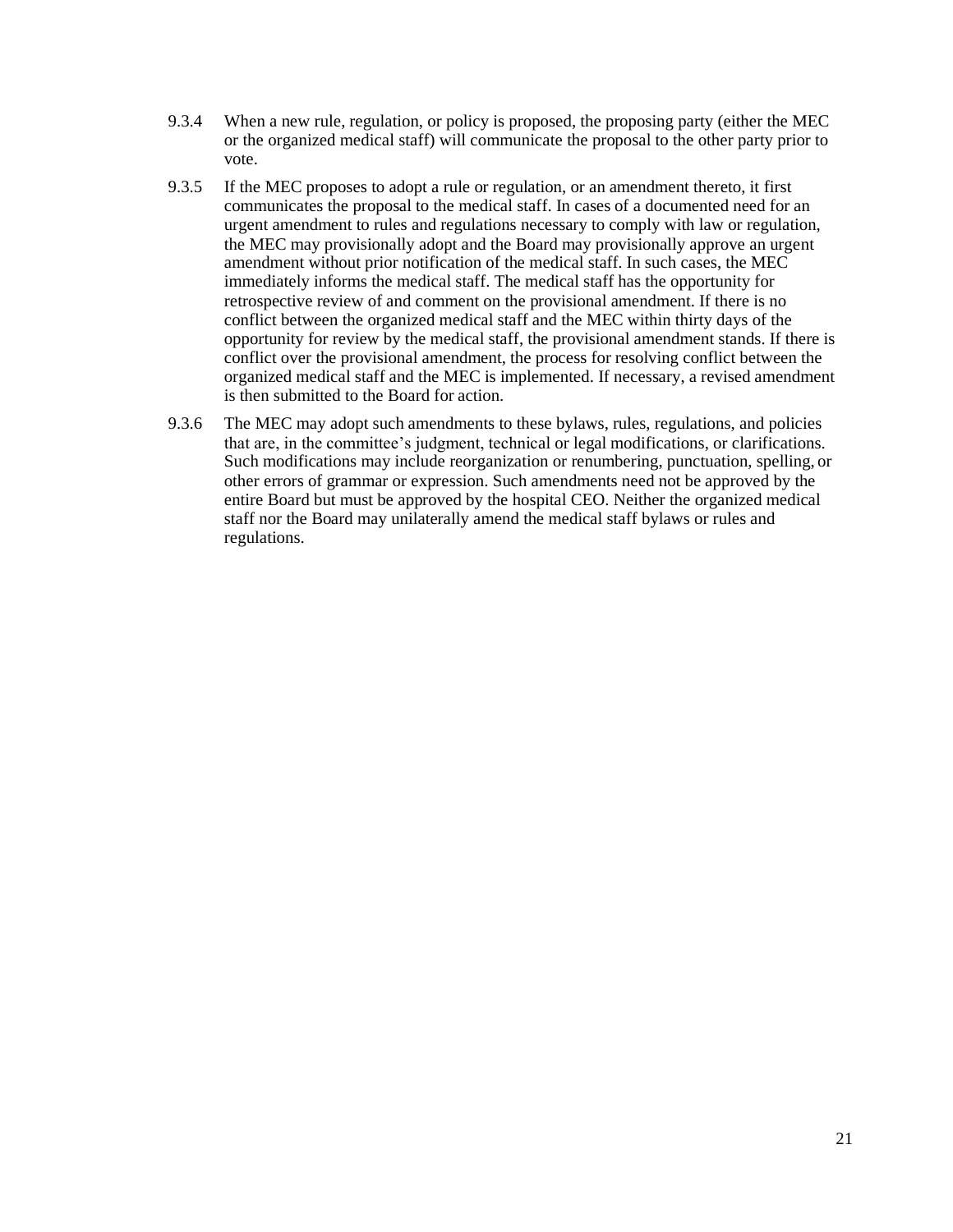

# **MEDICAL STAFF BYLAWS**

Part II: Investigations, Corrective Actions, Hearing, and Appeal Plan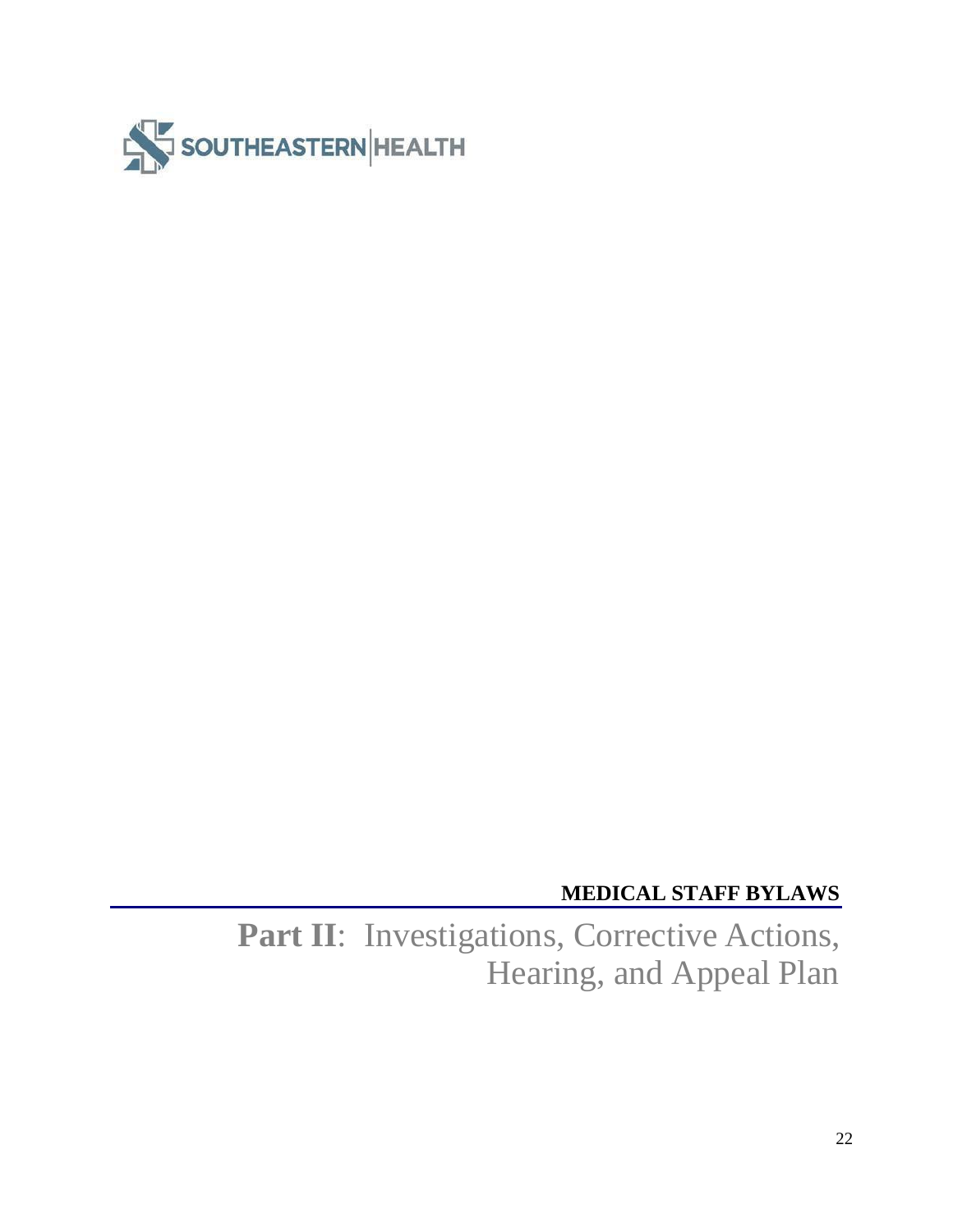## **Table of Contents**

|            | Section 1. Collegial, Educational, and/or Informal Proceedings    | 23 |
|------------|-------------------------------------------------------------------|----|
| Section 2. | Investigations                                                    | 24 |
|            | Section 3. Corrective Action                                      | 26 |
|            | Section 4. Initiation and Notice of Hearing                       | 30 |
|            | Section 5. Hearing Panel and Presiding Officer or Hearing Officer | 33 |
|            | Section 6. Pre-Hearing and Hearing Procedure                      | 35 |
|            | Section 7. Appeal to the Hospital Board                           | 38 |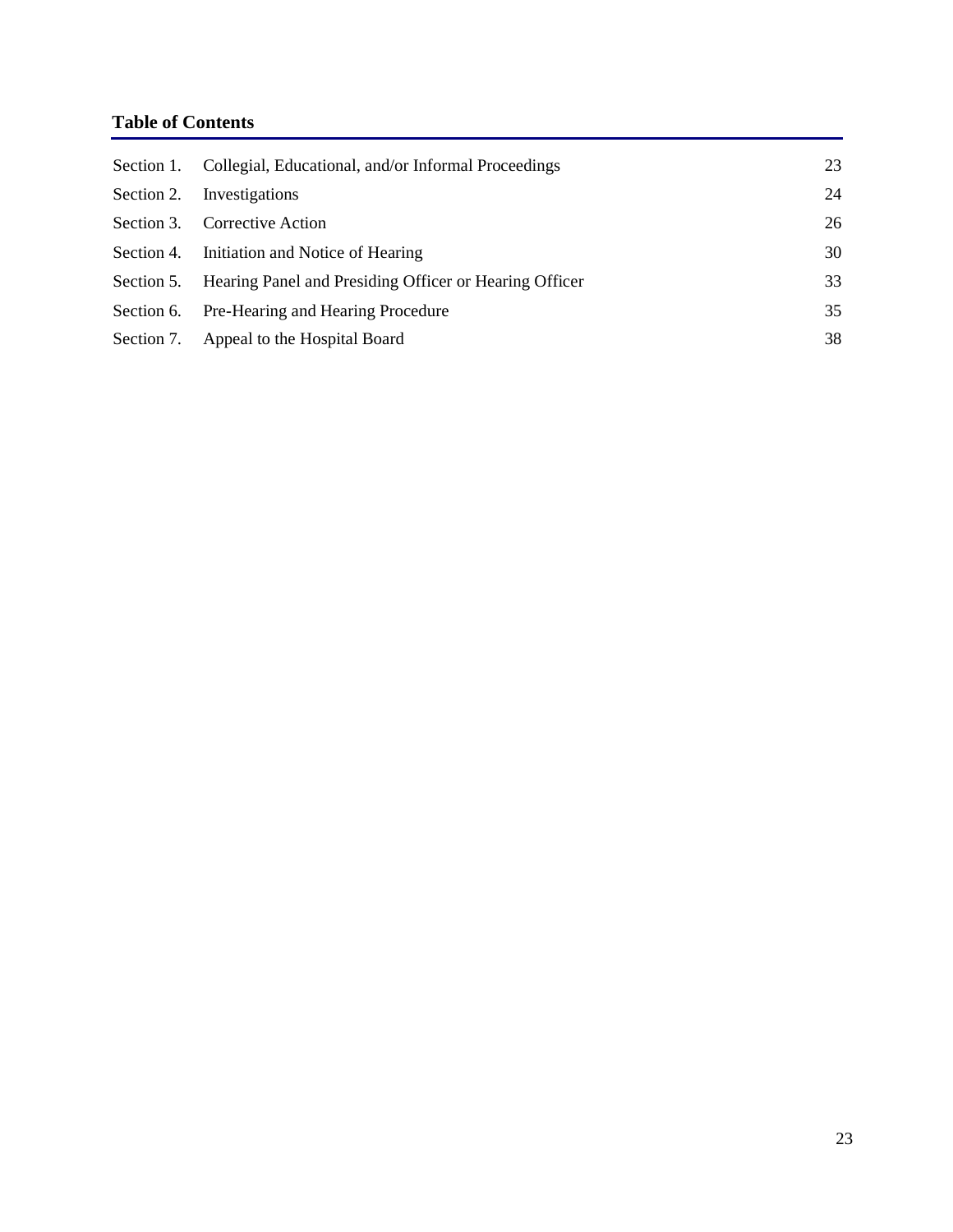#### **Section 1. Collegial, Educational, and/or Informal Proceedings**

#### **1.1 Criteria for Initiation**

These bylaws encourage medical staff leaders and hospital management to use progressive steps, beginning with collegial, and education efforts, to address questions relating to an individual's clinical practice and/or professional conduct. The goal of these progressive steps is to help the individual voluntarily respond to resolve questions that have been raised. All collegial intervention efforts by medical staff leaders and hospital management shall be considered confidential and part of the hospital's performance improvement and professional and peer review activities. Collegial intervention efforts are encouraged, but are not mandatory, and shall be within the discretion of the appropriate medical staff leaders and hospital management. When any observations arise suggesting opportunities for a practitioner to improve, the matter should be referred for peer review in accordance with the peer review and performance improvement policies adopted by the medical staff and hospital. Collegial intervention efforts may include but are not limited to the following:

- a. Educating and advising colleagues of all applicable policies, including those related to appropriate behavior, emergency call obligations, and the timely and adequate completion of medical records;
- b. Following up on any questions or concerns raised about the clinical practice and/or conduct of privileged practitioners and recommending such steps as proctoring, monitoring, consultation, and letters of guidance; and
- c. Sharing summary comparative quality, utilization, and other relevant information toassist individuals to conform their practices to appropriate norms.

Following collegial intervention efforts, if it appears that the practitioner's performance places patients in danger or compromises the quality of care, or in cases where it appears that patients may be placed in harm's way while collegial interventions are undertaken, the MEC will consider whether it should be recommended to the Board to restrict or revoke the practitioner's membership and/or privileges. Before issuing such a recommendation the MEC may authorize an investigation for the purpose of gathering and evaluating any evidence and its sufficiency.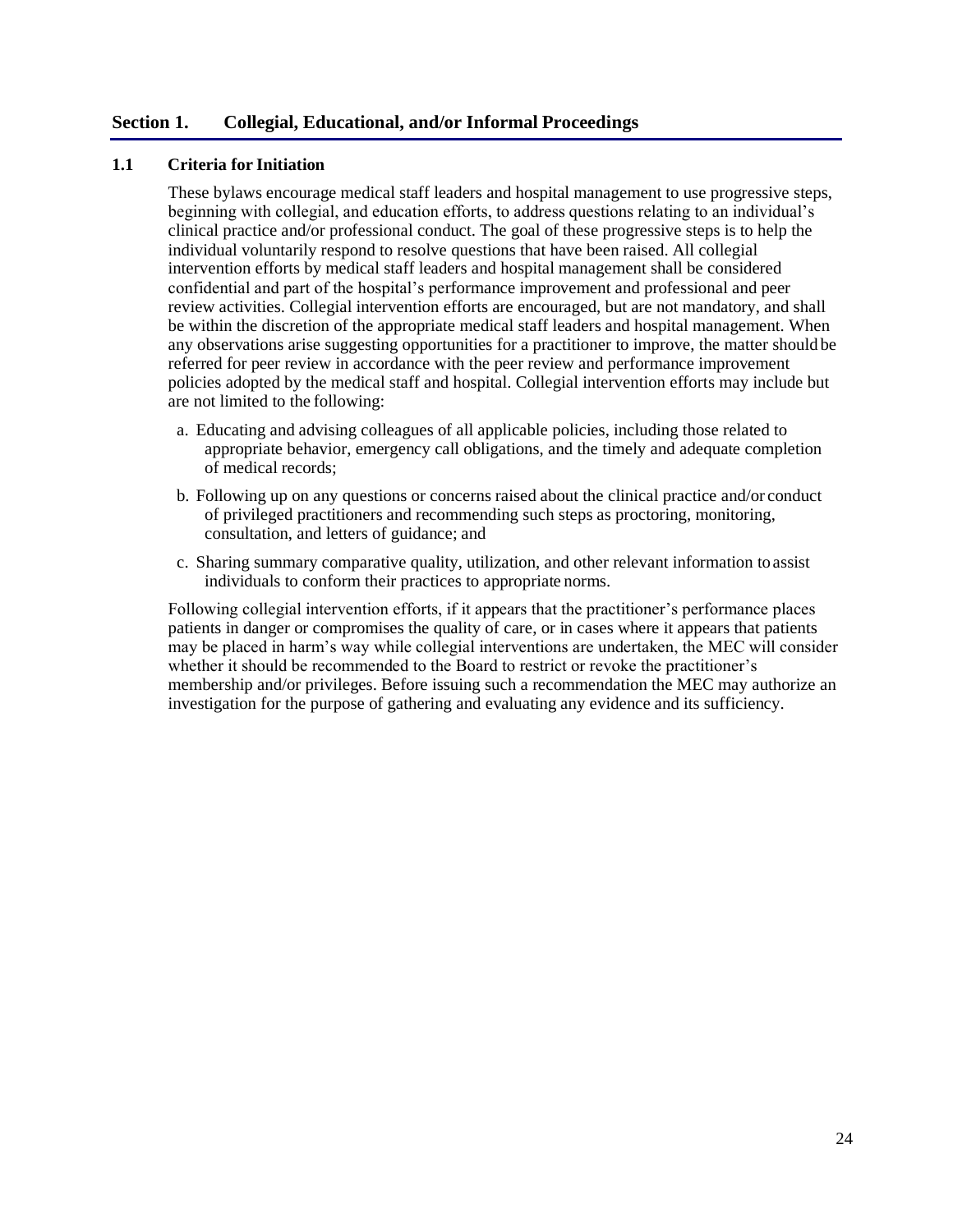#### **Section 2. Investigations**

#### **2.1 Initiation**

A request for an investigation must be submitted in writing by a medical staff officer, Chair of the Practitioner Performance Committee, Department Chair, CEO, or VPMA, to the MEC. The request must be supported by references to the specific activities or conduct that is of concern. If the MEC itself initiates an investigation, it shall appropriately document its reasons.

#### **2.2 Investigation**

If the MEC decides that an investigation is warranted, it shall direct an investigation to be undertaken through the adoption of a formal resolution. In the event the Board believes the MEC has incorrectly determined that an investigation is unnecessary, it may direct the MEC to proceed with an investigation.

The MEC may conduct the investigation itself or may assign the task to an appropriate standing or ad hoc committee of the medical staff.

If the investigation is delegated to a committee other than the MEC, such committee shall proceed with the investigation promptly and forward a written report of its findings, conclusions, and recommendations to the MEC as soon as feasible. The committee conducting the investigation shall have the authority to review all documents it considers relevant, to interview individuals, to consider appropriate clinical literature and practice guidelines, and to utilize the resources of an external consultant if it deems a consultant is necessary and such action is approved by the MEC and the CEO. The investigating body may also require the practitioner under review to undergo a physical and/or mental examination and may access the results of such exams. The investigating body shall notify the practitioner in question of the allegations that are the basis for the investigation and provide to the practitioner an opportunity to provide information in a manner and upon such terms as the investigating body deems appropriate. The meeting between the practitioner in question and the investigating body (and meetings with any other individuals the investigating body chooses to interview) shall not constitute a "hearing" as that term is used in the hearing and appeals sections of these bylaws. The procedural rules with respect to hearings or appeals shall not apply to these meetings either. The individual being investigated shall not have the right to be represented by legal counsel before the investigating body nor to compel the medical staff to engage external consultation. Despite the status of any investigation, the MEC shall retain the authority and discretion to take whatever action may be warranted by the circumstances, including suspension, termination of the investigative process; or other action.

2.2.1 An external peer review consultant should be considered when:

- a. Litigation seems likely;
- b. The hospital is faced with ambiguous or conflicting recommendations from medical staff committees, or where there does not appear to be a strong consensus for a particular recommendation. In these circumstances consideration may be given by the MEC or the Board to retain an objective external reviewer;
- c. There is no one on the medical staff with expertise in the subject under review, or when the only physicians on the medical staff with appropriate expertise are direct competitors, partners, or associates of the practitioner underreview.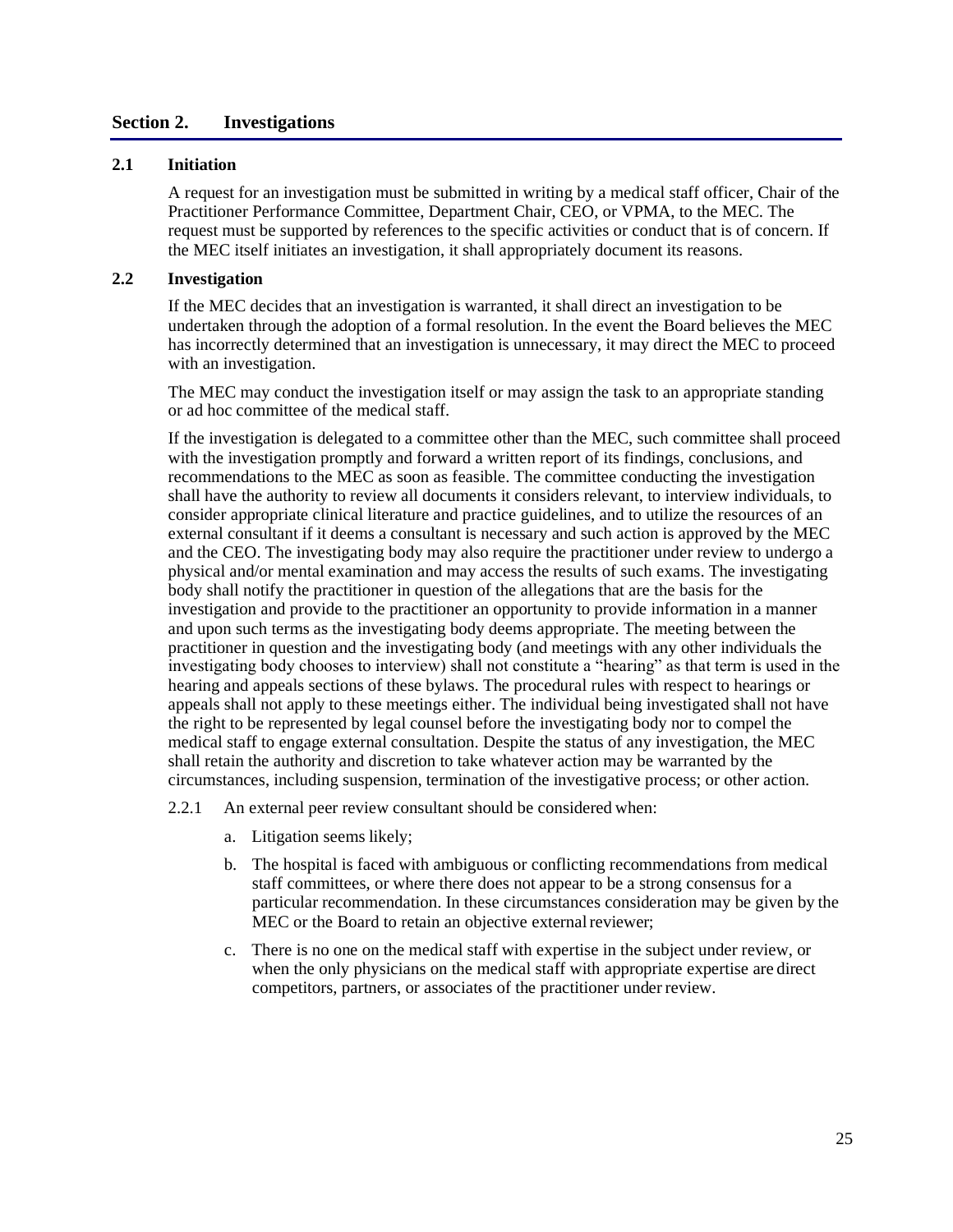#### **2.3 MEC Action**

As soon as feasible after the conclusion of the investigation the MEC shall take action that may include, without limitation:

- a. Determining no corrective action is warranted, and if the MEC determines there was not credible evidence for the complaint in the first instance, removing any adverse information from the practitioner's file;
- b. Deferring action for a reasonable time when circumstances warrant;
- c. Issuing letters of education, admonition, censure, reprimand, or warning, although nothing herein shall be deemed to preclude appropriate committee chairs or Department Chairs from issuing informal written or oral warnings prior to an investigation. In the event such letters are issued, the affected practitioner may make a written response, which shall be placed in the practitioner's file;
- d. Recommending the imposition of terms of probation or special limitation upon continued medical staff membership or exercise of clinical privileges, including, without limitation, requirements for co-admissions, mandatory consultation, ormonitoring/proctoring;
- e. Recommending denial, restriction, modification, reduction, suspension, revocation, or probation of clinical privileges;
- f. Recommending reductions of membership status or limitation of any prerogatives directly related to the practitioner's delivery of patient care;
- g. Recommending suspension, revocation, or probation of medical staff membership; or
- h. Taking other actions deemed appropriate under the circumstances.

#### **2.4 Subsequent Action**

If the MEC recommends any termination or restriction of the practitioner's membership or privileges, that recommendation shall be immediately transmitted in writing to the board. The Board shall act on the MECs recommendation unless the member requests a hearing, in which case the final decision shall be determined as set forth in this Hearing and Appeal plan.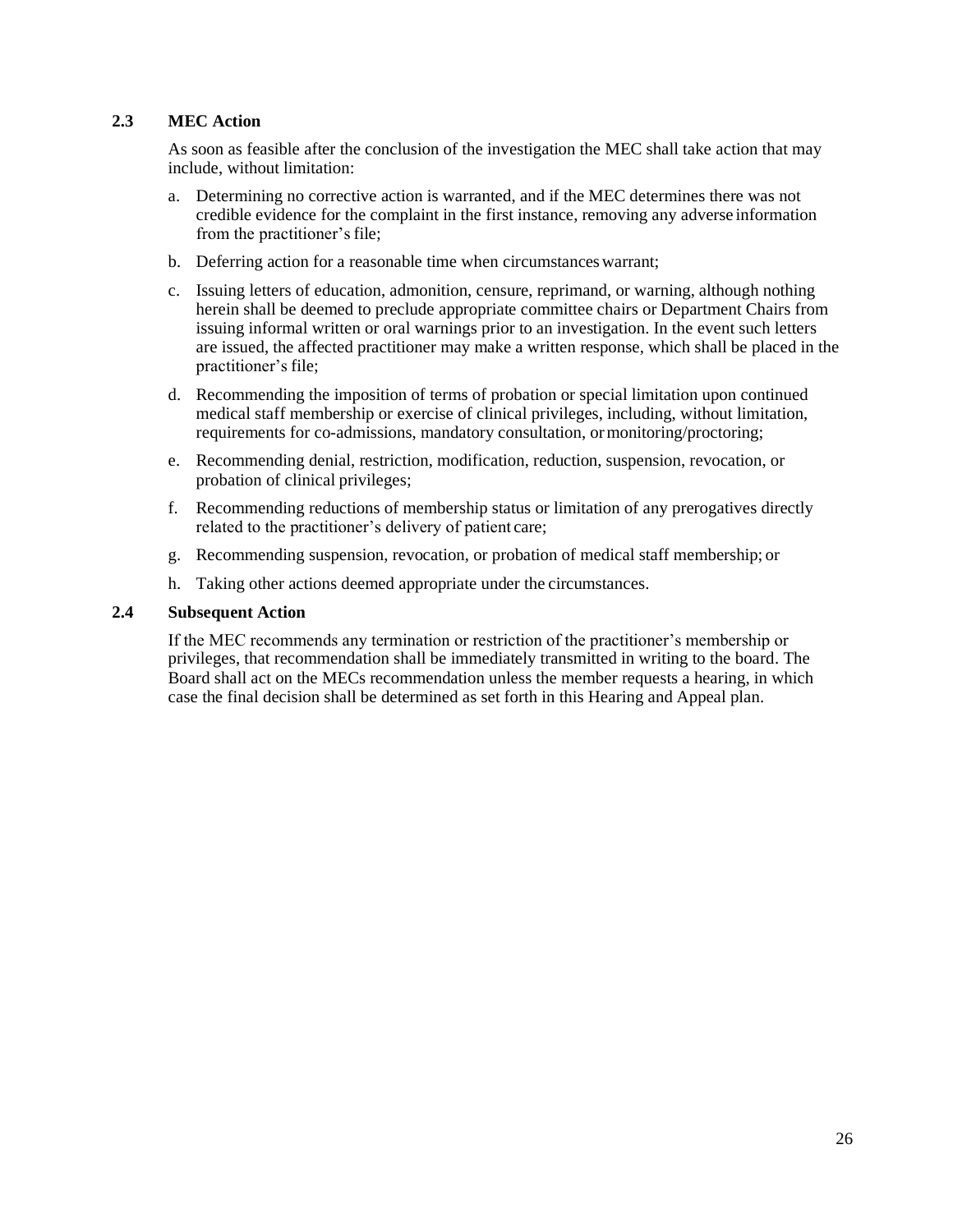#### **Section 3. Corrective Action**

#### **3.1 Automatic Relinquishment/Voluntary Resignation**

In the following triggering circumstances, the practitioner's privileges and/or membership will be considered relinquished, or limited as described, and the action shall be final without a right to hearing. Where a bona fide dispute exists as to whether the circumstances have occurred, the relinquishment, suspension, or limitation will stand until the MEC determines it is not applicable. The MEC will make such a determination as soon as feasible. The President of the Medical Staff may reinstate the practitioner's privileges or membership after determining that the triggering circumstances have been rectified or are no longer present. If the triggering circumstances have not been resolved within sixty days, the practitioner will have to reapply for membership and/or privileges. In addition, further corrective action may be recommended in accordance with these bylaws whenever any of the following actions occur:

#### 3.1.1 Licensure

- a. **Revocation and suspension:** Whenever a practitioner's license or other legal credential authorizing practice in this state is revoked, suspended, expired, or voluntarily relinquished, medical staff membership and clinical privileges shall be automatically relinquished by the practitioner as of the date such action becomes effective.
- b. **Restriction:** Whenever a practitioner's license or other legal credential authorizing practice in this state is limited or restricted by an applicable licensing or certifying authority, any clinical privileges that the practitioner has been granted at this hospital that are within the scope of said limitation or restriction shall be automatically limited or restricted in a similar manner, as of the date such action becomes effective and throughout its term.
- c. **Probation:** Whenever a practitioner is placed on probation by the applicable licensing or certifying authority, his or her membership status and clinical privileges shall automatically become subject to the same terms and conditions of the probation as of the date such action becomes effective and throughout itsterm.
- 3.1.2 Medicare, Medicaid, Tricare (a managed-care program that replaced the former Civilian Health and Medical Program of the Uniformed Services), or other federal programs: Whenever a practitioner is sanctioned or barred from Medicare, Medicaid, Tricare, or other federal programs, medical staff membership and clinical privileges shall be considered automatically relinquished as of the date such action becomes effective. Any practitioner listed on the United States Department of Health and Human Services Office of the Inspector General's List of Excluded Individuals/Entities will be considered to have automatically relinquished his or her privileges.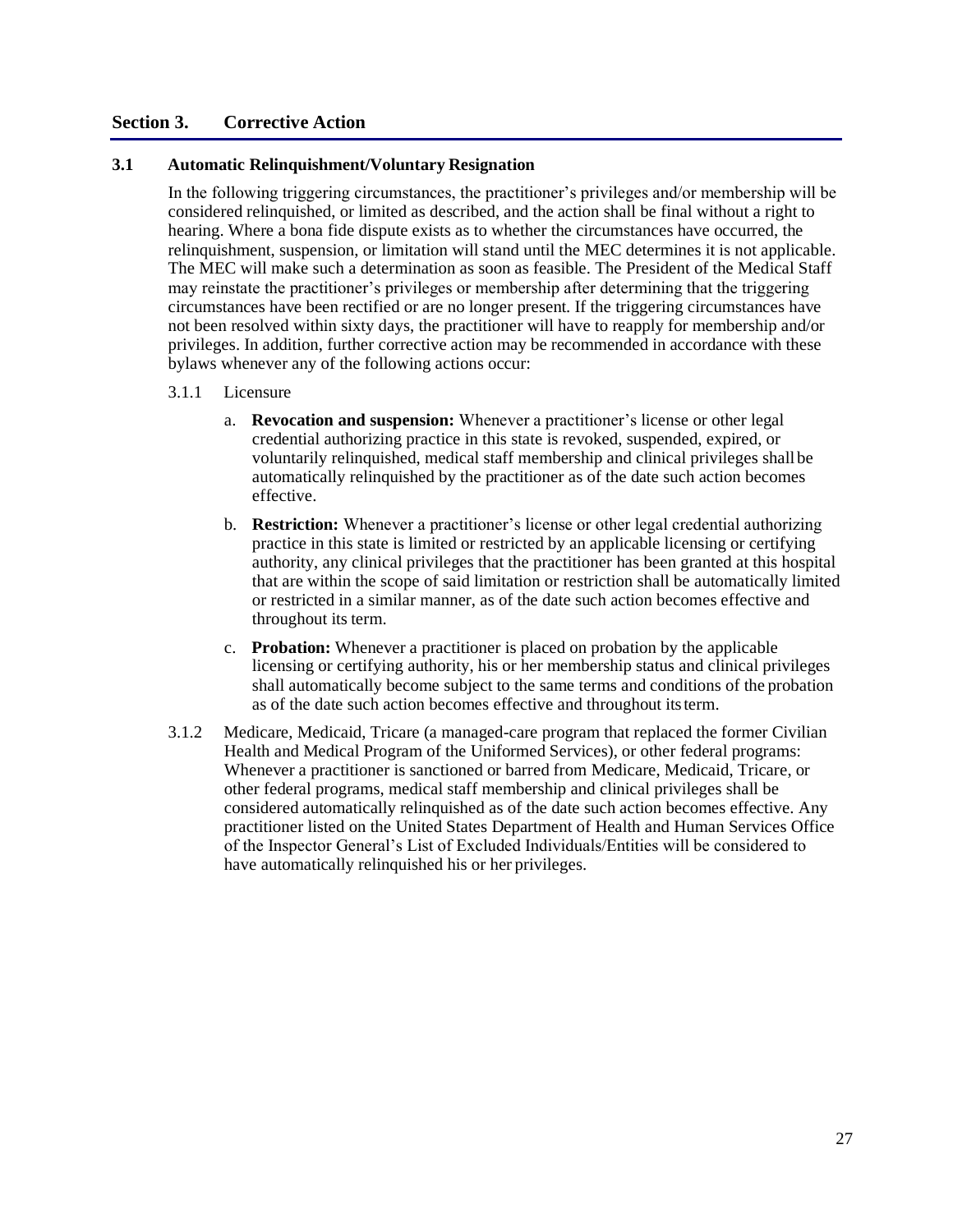- 3.1.3 Controlled substances
	- a. **DEA certificate:** Whenever a practitioner's United States Drug Enforcement Agency (DEA) certificate is revoked, limited, or suspended, the practitioner will automatically and correspondingly be divested of the right to prescribemedications covered by the certificate, as of the date such action becomes effective and throughout its term.
	- b. **Probation:** Whenever a practitioner's DEA certificate is subject to probation, the practitioner's right to prescribe such medications shall automatically become subject to the same terms of the probation, as of the date such action becomes effective and throughout its term.
- 3.1.4 **Medical record completion requirements:** A practitioner will be considered to have voluntarily relinquished the privilege to admit new patients or schedule new procedures whenever s/he fails to complete medical records within time frames established by the MEC. This relinquishment of privileges shall not apply to patients admitted or already scheduled at the time of relinquishment, to emergency patients, or to imminent deliveries. The relinquished privileges will be automatically restored upon completion of the medical records and compliance with medical records policies.
- 3.1.5 **Professional liability insurance:** Failure of a practitioner to maintain professional liability insurance in the amount required by state regulations and medical staff and Board policies and sufficient to cover the clinical privileges granted shall result in immediate automatic relinquishment of a practitioner's clinical privileges. If within60 calendar days of the relinquishment the practitioner does not provide evidence ofrequired professional liability insurance (including tail coverage for any period during which insurance was not maintained), the practitioner shall not be considered for reinstatement and shall be considered to have voluntarily resigned from the medical staff. The practitioner must notify the medical staff office immediately of any change in professional liability insurance carrier or coverage.
- 3.1.6 **Medical Staff dues/special assessments:** Failure to promptly pay medical staff dues or any special assessment shall be considered an automatic relinquishment of a practitioner's appointment. If within 60 calendar days after written warning of the delinquency the practitioner does not remit such payments, the practitioner shall be considered to have voluntarily resigned membership on the medical staff.
- 3.1.7 **Felony/misdemeanor conviction:** A practitioner who has been convicted of or entered a pleas of "guilty" or "no contest" or its equivalent to any felony, or to any misdemeanor relating to controlled substances, illegal drugs, insurance or health care fraud or abuse, violence in any jurisdiction, or a charge involving moral turpitude or dishonesty . Such relinquishment shall become effective immediately upon such conviction or plea regardless of whether an appeal is filed. Such relinquishment shall remain in effect until the matter is resolved by subsequent action of the Board or through corrective action, if necessary.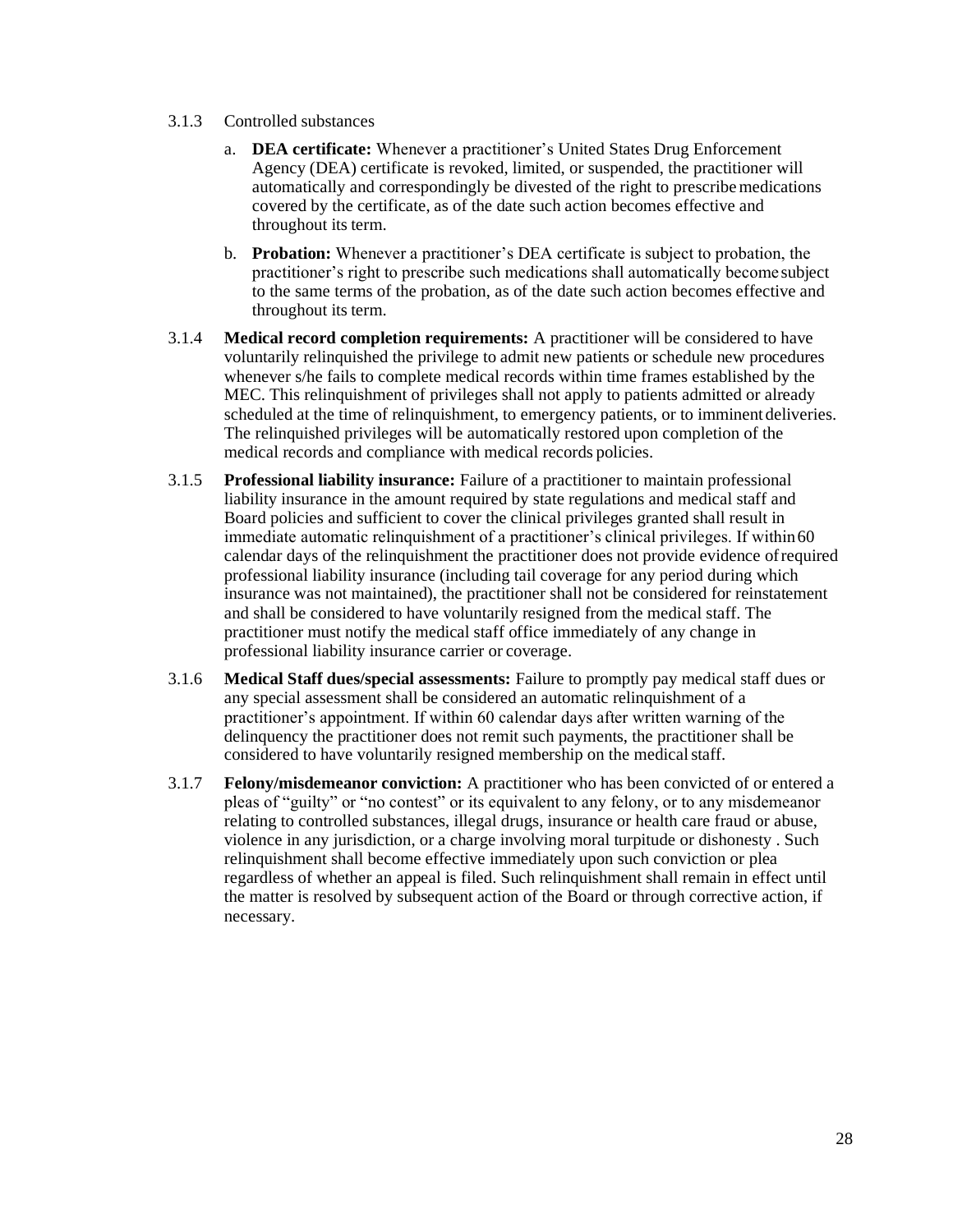- 3.1.8 **Failure to satisfy the special appearance requirement:** A practitioner who fails without good cause to appear at a meeting where his/her special appearance is required in accordance with these bylaws shall be considered to have automatically relinquished all clinical privileges with the exception of emergencies and imminent deliveries. These privileges will be restored when the practitioner complies with the special appearance requirement. Failure to comply within 30 calendar days will be considered a voluntary resignation from the medical staff.
- 3.1.9 **Failure to participate in an evaluation:** A practitioner who fails to participate in an evaluation of his/her qualifications for medical staff membership or privileges asrequired under these bylaws (whether an evaluation of physical or mental health or of clinical management skills), shall be considered to have automatically relinquished all privileges. These privileges will be restored when the practitioner complies with the requirement for an evaluation. Failure to comply within 30 calendar days will be considered a voluntary resignation from the medical staff.
- 3.1.10 **Failure to become board certified or failure to maintain board certification:** A practitioner who fails to become board certified or maintain board certification in compliance with these bylaws or medical staff credentialing policies will be deemed to have immediately and voluntarily relinquished his or her medical staff appointment and clinical privileges unless an exception is granted, for a good cause, by the Board upon recommendation from the MEC.
- 3.1.11 **Failure to Execute Release and/or Provide Documents:** A practitioner who fails to execute a specific release of information and/or provide documents when requested by the President of the Medical Staff or designee for the specific purpose of evaluating the competency and credentialing/privileging qualifications of the practitioner shall be considered to have automatically relinquished all privileges. If the release is executed and/or documents provided within thirty calendar days of notice of the automatic relinquishment, the practitioner may be reinstated. Thereafter, the member will be deemed to have resigned voluntarily from the staff and must reapply for staff membership and privileges.
- 3.1.12 **MEC Deliberation:** As soon as feasible after action is taken or warranted asdescribed above, the MEC shall convene to review and consider the facts, and may recommend such further corrective action as it may deem appropriate following the procedure generally set forth in these bylaws.

#### **3.2 Precautionary Restriction or Suspension**

3.2.1 **Criteria for Initiation:** A Precautionary Restriction or Suspension may be imposed when a good faith belief exists that immediate action must be taken to protect the life or well-being of patient(s); or to reduce a substantial and imminent likelihood of significant impairment of the life, health, and safety of any person or when medical staff leaders and/or the CEO determines that there is a need to carefully consider any event, concern, or issue that, if confirmed, has the potential to affect patient or employee safety or the effective operation of the institution. Under such circumstances the President of the Medical Staff or designee, the CEO or designee, the VPMA or the MEC may restrict or suspend the medical staff membership or clinical privileges of such practitioner as a precaution. A suspension of all or any portion of a practitioner's clinical privileges at another hospital may be grounds for a Precautionary Suspension of all or any of the practitioner's clinical privileges at this hospital.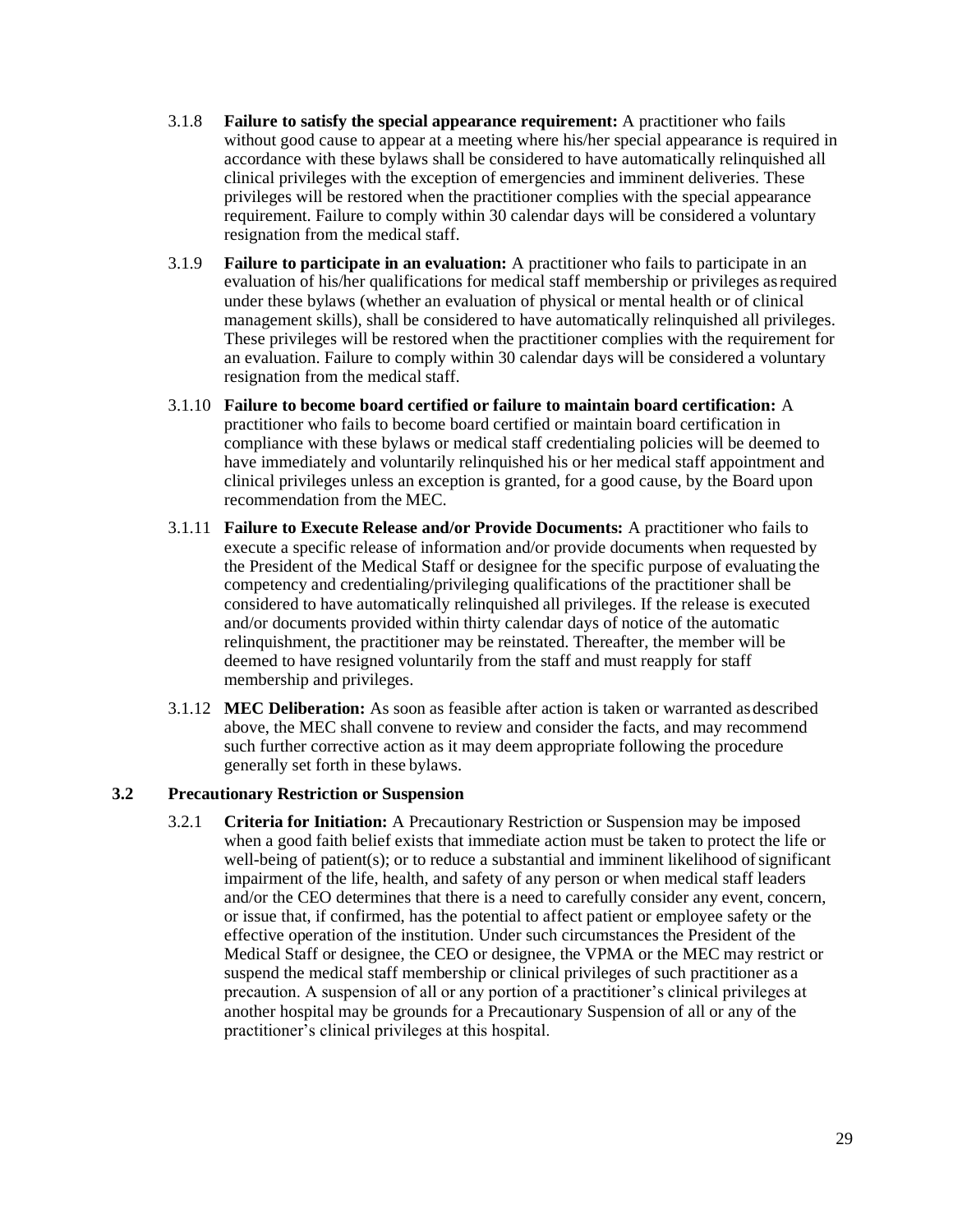Unless otherwise stated, such Precautionary Restriction or Suspension shall become effective immediately upon imposition and the person or body responsible shall promptly give written notice to the practitioner, the MEC, the CEO, and the Board. The restriction or suspension may be limited in duration and shall remain in effect for the period stated or, if none, until resolved as set forth herein. The Precautionary Suspension is not a complete professional review action in and of itself, and it shall not imply any final finding regarding the circumstances that caused the suspension.

Unless otherwise indicated by the terms of the Precautionary Restriction or Suspension, the practitioner's patients shall be promptly assigned to another medical staff member by the President of the Medical Staff or designee, considering, where feasible, the wishes of the affected practitioner and the patient in the choice of a substitute practitioner.

- 3.2.2 **MEC action:** As soon as feasible and within 14 calendar days after such Precautionary Suspension has been imposed, the MEC shall meet to review and consider the action and if necessary begin the investigation process as noted in Section 2.2 above. Upon request and at the discretion of the MEC, the practitioner will be given the opportunity toaddress the MEC concerning the action, on such terms and conditions as the MEC may impose, although in no event shall any meeting of the MEC, with or without the practitioner, constitute a "hearing" as defined in this hearing and appeal plan, nor shall any procedural rules with respect to hearing and appeal apply. The MEC may modify, continue, or terminate the Precautionary Restriction or Suspension, but in any event it shall furnish the practitioner with notice of its decision.
- 3.2.3 **Procedural rights:** Unless the MEC promptly terminates the Precautionary Restriction or Suspension prior to or immediately after reviewing the results of any investigation described above, the member or other physician or dentist with privileges without membership (or applicant for the above) shall be entitled to the procedural rights afforded by this hearing and appeal plan once the restrictions or suspension last more than 14 calendar days.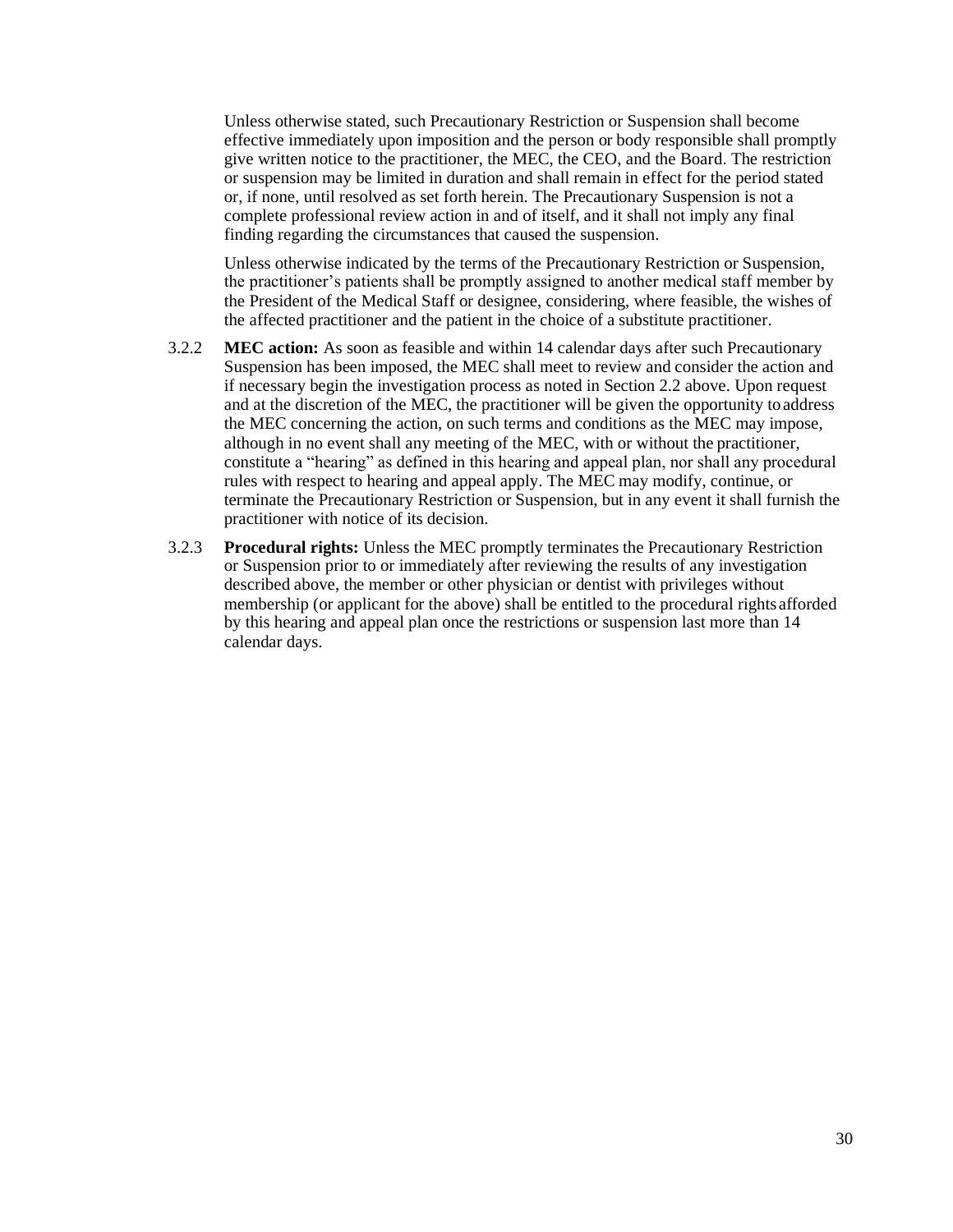# **Section 4. Initiation and Notice of Hearing**

#### **4.1 Initiation of Hearing**

Any practitioner who has applied for or been granted medical staff appointment or physicians who have requested or been granted privileges without membership shall be entitled to request a hearing whenever an unfavorable recommendation with regard to clinical competence or professional conduct has been made by the MEC or the Board. Hearings will be triggered only by the following "adverse actions" when the basis for such action is related to clinical competenceor professional conduct:

- a. Denial of medical staff appointment or reappointment;
- b. Revocation of medical staff appointment;
- c. Denial or restriction of requested clinical privileges, but only if such suspension is formore than fourteen days
- d. (14) calendar days and is not caused by the member's failure to complete medical records or any other reason unrelated to clinical competence or professional conduct;
- e. Involuntary reduction or revocation of clinical privileges;
- f. Application of a mandatory concurring consultation requirement, or an increase in the stringency of a pre-existing mandatory concurring consultation requirement, when such requirement only applies to an individual medical staff member and is imposed for more than fourteen (14) calendar days; or
- g. Suspension of staff appointment or clinical privileges, but only if such suspension is formore than fourteen (14) calendar days and is not caused by the member's failure to complete medical records or any other reason unrelated to clinical competence or professionalconduct.

## **4.2 Hearings Will Not Be Triggered by the Following Actions**

- a. Issuance of a letter of guidance, warning, or reprimand;
- b. Imposition of a requirement for proctoring (i.e., observation of the practitioner's performance by a peer in order to provide information to a medical staff peer review committee) with no restriction on privileges;
- c. Failure to process a request for a privilege when the applicant/member does not meet the eligibility criteria to hold that privilege;
- d. Conducting an investigation into any matter or the appointment of an ad hoc investigation committee;
- e. Requirement to appear for a special meeting under the provisions of thesebylaws;
- f. Automatic relinquishment or voluntary resignation of appointment or privileges;
- g. Imposition of a Precautionary Suspension or administrative time out that does not exceed fourteen (14) calendar days;
- h. Denial of a request for leave of absence, or for an extension of a leave;
- i. Determination that an application is incomplete or untimely;
- j. Determination that an application will not be processed due to misstatement oromission;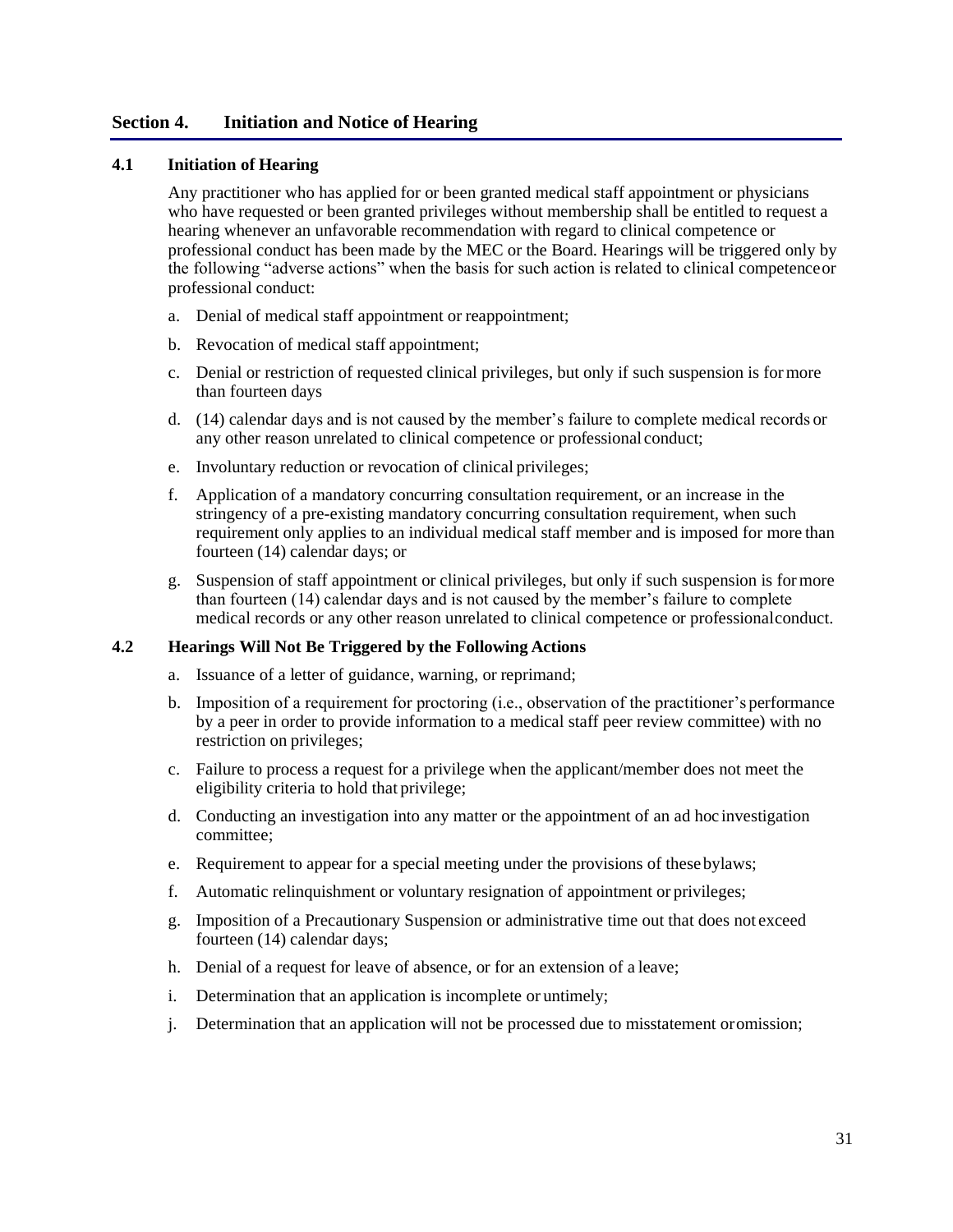- k. Decision not to expedite an application;
- l. Denial, termination, or limitation of temporary privileges unless for demonstrated incompetence or unprofessional conduct;
- m. Determination that an applicant for membership does not meet the requisite qualifications/criteria for membership;
- n. Ineligibility to request membership or privileges or continue privileges because a relevant specialty is closed under a medical staff development plan or covered under an exclusive provider agreement;
- o. Imposition of supervision pending completion of an investigation to determine whether corrective action is warranted;
- p. Termination of any contract with or employment by hospital;
- q. Proctoring, monitoring, and any other performance monitoring requirements imposed in order to fulfill any Joint Commission standards on focused professional practiceevaluation;
- r. Any recommendation voluntarily accepted by the practitioner;
- s. Expiration of membership and privileges as a result of failure to submit an application for reappointment within the allowable time period;
- t. Change in assigned staff category;
- u. Refusal of the Credentials Committee or MEC to consider a request for appointment, reappointment, or privileges within five (5) years of a final adverse decision regarding such request;
- v. Removal or limitations of emergency department call obligations;
- w. Any requirement to complete an educational assessment;
- x. Retrospective chart review;
- y. Any requirement to complete a health and/or psychiatric/psychological assessmentrequired under these bylaws;
- z. Grant of conditional appointment or appointment for a limited duration; or
- aa. Appointment or reappointment for duration of less than 24 months.

#### **4.3 Notice of Recommendation of Adverse Action**

When a Precautionary Suspension lasts more than fourteen (14) calendar days or when a recommendation is made, which, according to this plan entitles an individual to request a hearing prior to a final decision of the Board, the affected individual shall promptly (but no longer than five (5) calendar days) be given written notice by the CEO delivered either in person or by certified mail, return receipt requested. This notice shall contain:

- a. A statement of the recommendation made and the general reasons for it (Statement of Reasons);
- b. Notice that the individual shall have thirty (30) calendar days following the date of the receipt of such notice within which to request a hearing on the recommendation;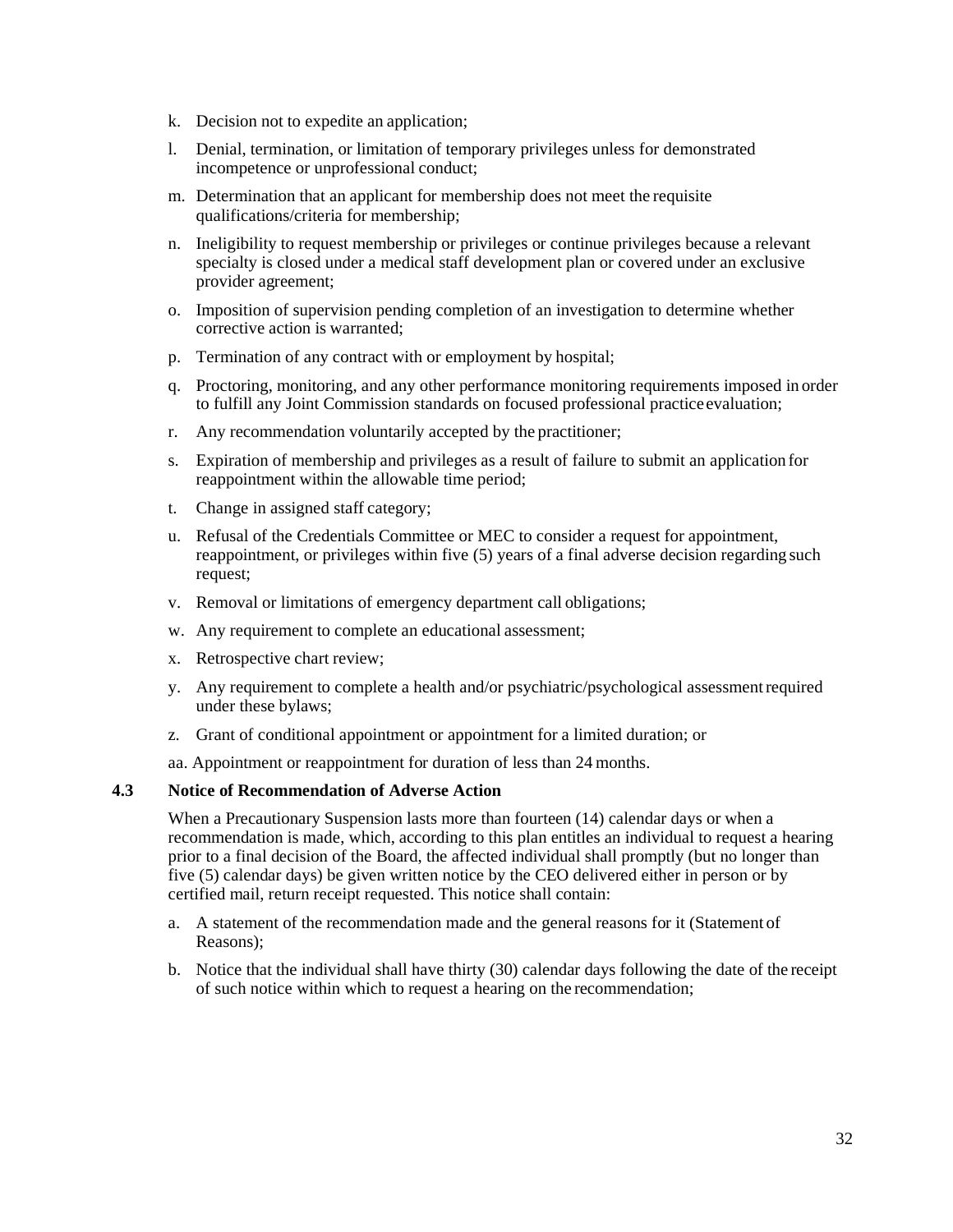- c. Notice that the recommendation, if finally adopted by the board, may result in a report tothe state licensing authority (or other applicable state agencies) and the National Practitioner Data Bank; and
- d. The individual shall receive a copy of Part II of these bylaws outlining procedural rights with regard to the hearing.

#### **4.4 Request for Hearing**

A practitioner shall have thirty (30) calendar days following the date of the receipt of such notice within which to request the hearing. The request shall be made in writing to the CEO or designee. In the event the affected individual does not request a hearing within the time and in the manner required by this policy, the individual shall be deemed to have waived the right to such hearing and to have accepted the recommendation made. Such recommended action shall become effective immediately upon final board action.

#### **4.5 Notice of Hearing and Statement of Reasons**

Upon receipt of the practitioner's timely request for a hearing, the President of the Medical Staff, or designee, shall schedule the hearing and shall give written notice to the person who requested the hearing. The notice shall include:

- a. The time, place, and date of the hearing;
- b. A proposed list of witnesses (as known at that time, but which may be modified) who will give testimony or evidence on behalf of the MEC, (or the Board), at the hearing;
- c. The names of the hearing panel members and presiding officer or hearing officer, if known; and
- d. A statement of the specific reasons for the recommendation as well as the list of patient records and/or information supporting the recommendation. This statement, and the list of supporting patient record numbers and other information, may be amended or added to at any time, even during the hearing so long as the additional material is relevant to the continued appointment or clinical privileges of the individual requesting the hearing, and that the individual and the individual's counsel have sufficient time to study this additional information and rebut it.

The hearing shall begin as soon as feasible, but no sooner than thirty (30) calendar days after the notice of the hearing unless an earlier hearing date has been specifically agreed to in writing by both parties.

#### **4.6 Witness List**

At least fifteen (15) calendar days before the hearing, each party shall furnish to the other a written list of the names of the witnesses intended to be called. At least seven (7) days prior to the hearing date either party may request that the other party provide either a list of, or copies of, all documents that will be offered as pertinent information or relied upon by witnesses at the Hearing Panel and which are pertinent to the basis for which the disciplinary action was proposed. Upon request, this information will be provided at least three (3) days before the hearing. The witness list of either party may, in the discretion of the presiding officer, be supplemented or amended at any time during the course of the hearing, provided that notice of the change is given to the other party. The presiding officer shall have the authority to limit the number of witnesses.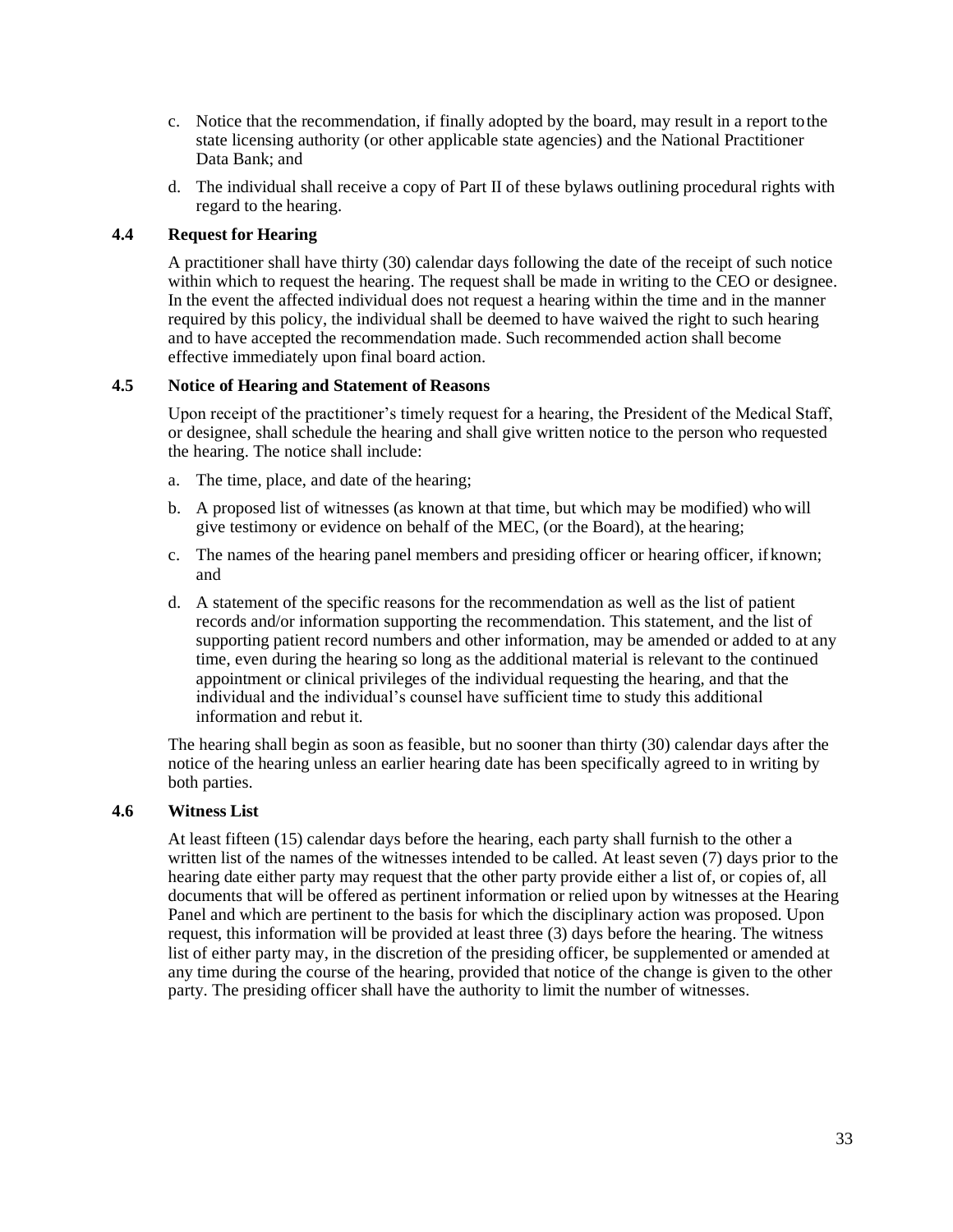# **Section 5. Hearing Panel and Presiding Officer or Hearing Officer**

#### **5.1 Hearing Panel**

- a. When a hearing is requested, a hearing panel of not fewer than three individuals will be appointed. This panel will be appointed by the CEO or designee in consultation with the President of the Medical Staff. No individual appointed to the hearing panel shall have actively participated in the consideration of the matter involved at any previous level. However, mere knowledge of the matter involved shall not preclude any individual from serving as a member of the hearing panel. Employment by, or a contract with, the hospital or an affiliate shall not preclude any individual from serving on the hearing panel. Hearingpanel members need not be members of the hospital medical staff. At least 2/3 of the members of the hearing panel must be members of the medical staff. When the issue before the panel is a question of clinical competence, all panel members shall be clinical practitioners. Panel members need not be clinicians in the same specialty as the member requesting the hearing.
- b. The hearing panel shall not include any individual who is in direct economic competition with the affected practitioner or any such individual who is professionally associated withor related to the affected practitioner. This restriction on appointment shall include any individual designated as the chair or the presiding officer.
- c. The CEO or designee shall notify the practitioner requesting the hearing of the names of the panel members and the date by which the practitioner must object, if at all, to appointment of any member(s). Any objection to any member of the hearing panel or to the hearing officer or presiding officer shall be made in writing to the CEO, who, in consultation with the President of the Medical Staff, shall determine whether a replacement panel member should be identified. Although the practitioner who is the subject of the hearing may object to a panel member, s/he is not entitled to veto that member's participation. Final authority to appoint panel members will rest with the CEO and the President of the Medical Staff.

## **5.2 Hearing Panel Chairperson or Presiding Officer**

- 5.2.1 In lieu of a hearing panel chair, the CEO, acting for the Board and after considering the recommendations of the President of the Medical Staff (or those of the chair of the Board, if the hearing is occasioned by a Board determination) may appoint an attorney at law or other individual experienced in legal proceedings as presiding officer. The presiding officer should have no previous history with either the hospital or the practitioner. Such presiding officer will not act as a prosecuting officer, or as an advocate for either side at the hearing. The presiding officer may participate in the private deliberations of the hearing panel and may serve as a legal advisor to it, but shall not be entitled to vote on its recommendation.
- 5.2.2 If no presiding officer has been appointed, a chair of the hearing panel shall be appointed by the CEO, in consultation with the President of the Medical Staff, to serve as the presiding officer and shall be entitled to one vote.
- 5.2.3 The presiding officer (or hearing panel chair) shall do thefollowing:
	- a. Act to ensure that all participants in the hearing have a reasonable opportunity to be heard and to present oral and documentary evidence subject to reasonable limits on the number of witnesses and duration of direct and cross examination, applicable to both sides, as may be necessary to avoid cumulative or irrelevant testimony or to prevent abuse of the hearing process;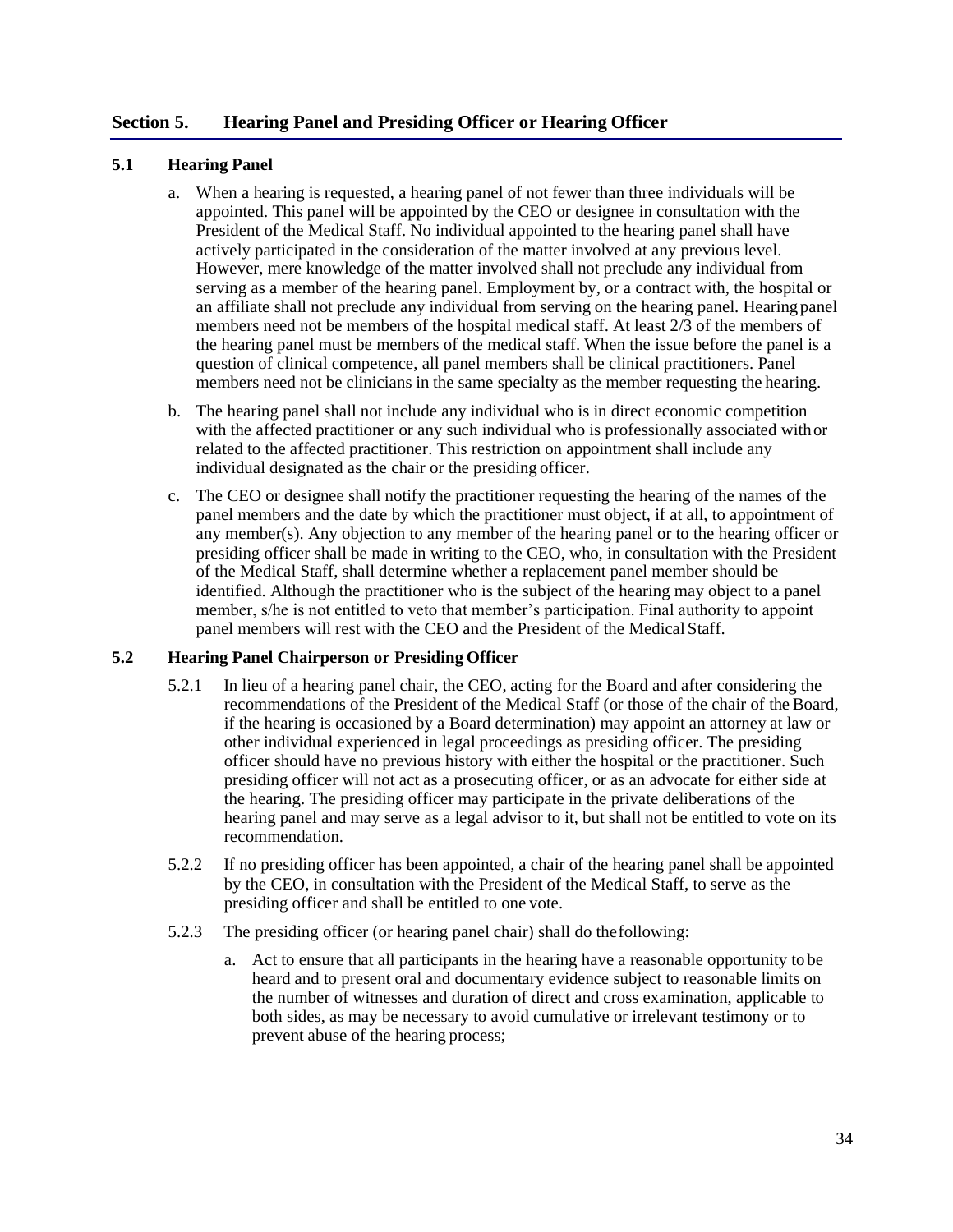- b. Prohibit conduct or presentation of evidence that is cumulative, excessive, irrelevant, or abusive, or that causes undue delay. In general, it is expected that a hearing will last no more than fifteen hours;
- c. Maintain decorum throughout the hearing;
- d. Determine the order of procedure throughout the hearing;
- e. Have the authority and discretion, in accordance with these bylaws, to makerulings on all questions that pertain to matters of procedure and to the admissibility of evidence;
- f. Act in such a way that all information reasonably relevant to the continued appointment or clinical privileges of the individual requesting the hearing is considered by the hearing panel in formulating itsrecommendations;
- g. Conduct argument by counsel on procedural points and may do so outside the presence of the hearing panel; and
- h. Seek legal counsel when s/he feels it is appropriate. Legal counsel to the hospital may advise the presiding officer or panel chair.

# **5.3 Hearing Officer**

- 5.3.1 As an alternative to the hearing panel described above, upon mutual agreement of the parties, the CEO, acting for the Board and in conjunction with the President of the Medical Staff (or those of the chair of the Board, if the hearing is occasioned by a Board determination) may instead appoint a hearing officer to perform the functions that would otherwise be carried out by the hearing panel. The hearing officer may be an attorney in non-clinical matters.
- 5.3.2 The hearing officer may not be any individual who is in direct economic competition with the individual requesting the hearing, and shall not act as a prosecuting officer or as an advocate to either side at the hearing. In the event a hearing officer is appointed instead of a hearing panel, all references to the "hearing panel" or "presiding officer" shall be deemed to refer instead to the hearing officer, unless the context would clearly require otherwise.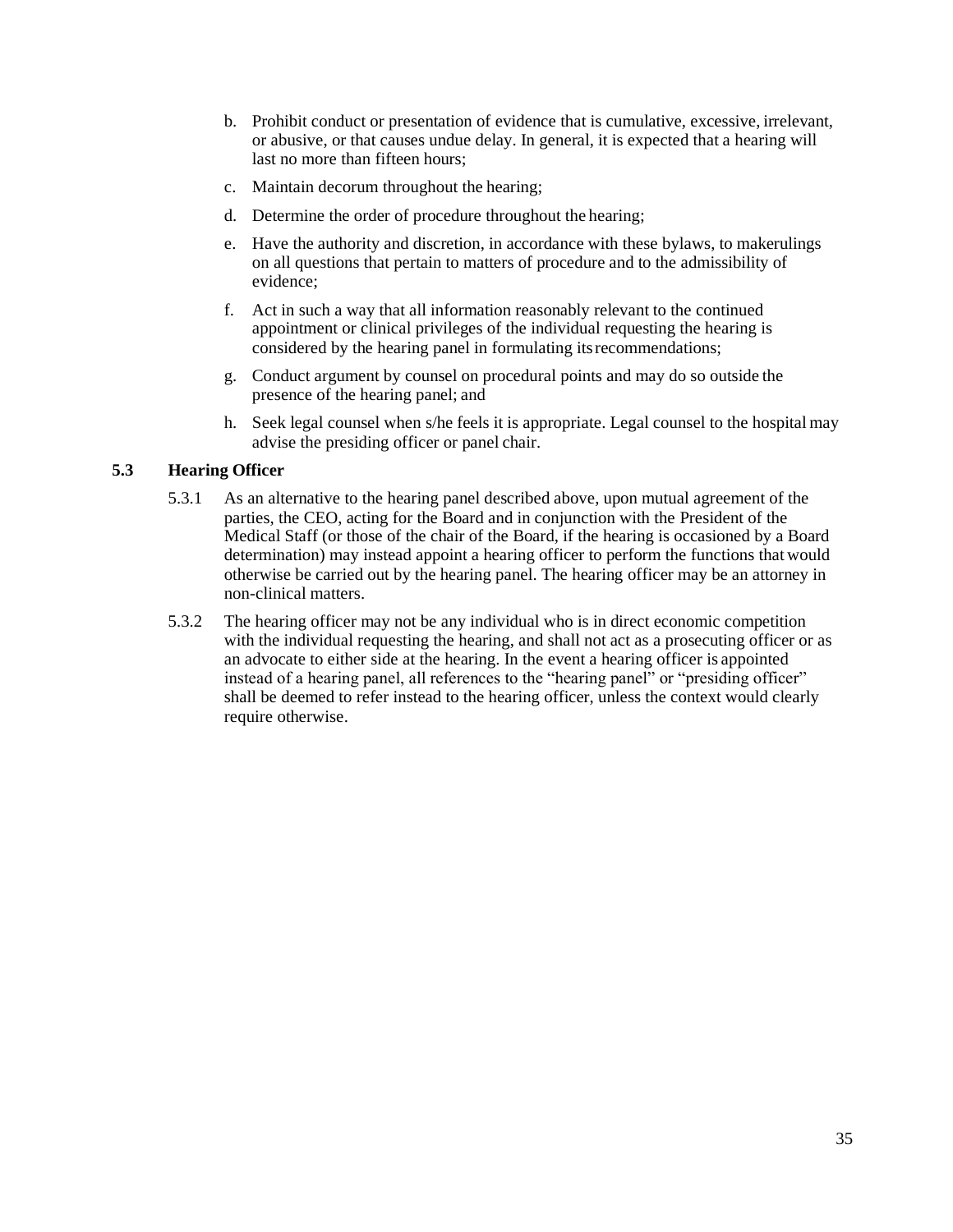# **Section 6. Pre-Hearing and Hearing Procedure**

#### **6.1 Provision of Relevant Information**

- 6.1.1 There is no right to formal "discovery" in connection with the hearing. The presiding officer, hearing panel chair, or hearing officer shall rule on any dispute regarding discoverability and may impose any safeguards, including denial or limitation of discovery to protect the peer review process and ensure a reasonable and fair hearing. In general, the individual requesting the hearing shall be entitled, upon specific request, to the following, subject to a stipulation signed by both parties, the individual's counseland any experts that such documents shall be maintained as confidential consistent with all applicable state and federal peer review and privacy statutes and shall not be disclosed or used for any purpose outside of the hearing:
	- a. Copies of, or reasonable access to, all patient medical records referred to in the Statement of Reasons, at his or her expense;
	- b. Reports of experts relied upon by the MEC;
	- c. Copies of redacted relevant committee minutes;
	- d. Copies of any other documents relied upon by the MEC or the Board;
	- e. No information regarding other practitioners shall be requested, provided, or considered; and
	- f. Evidence unrelated to the reasons for the recommendation or to the individual's qualifications for appointment or the relevant clinical privileges shall be excluded.
- 6.1.2 Prior to the hearing, on dates set by the presiding officer or agreed upon by counsel for both sides, each party shall provide the other party with all proposed exhibits. All objections to documents or witnesses to the extent then reasonably known shall be submitted in writing prior to the hearing. The presiding officer shall not entertain subsequent objections unless the party offering the objection demonstrates goodcause.
- 6.1.3 There shall be no contact by the individual who is the subject of the hearing with those individuals appearing on the hospital's witness list concerning the subject matter of the hearing; nor shall there be contact by the hospital with individuals appearing on the affected individual's witness list concerning the subject matter of the hearing, unless specifically agreed upon by that individual or his/her counsel.

# **6.2 Pre-Hearing Conference**

The presiding officer may require a representative for the individual and for the MEC (or the Board) to participate in a pre-hearing conference. At the pre-hearing conference, the presiding officer shall resolve all procedural questions, including any objections to exhibits or witnesses, and determine the time to be allotted to each witness's testimony and cross-examination. The appropriate role of attorneys will be decided at the pre-hearing conference.

#### **6.3 Failure to Appear**

Failure, without good cause, of the individual requesting the hearing to appear and proceed at such a hearing shall be deemed to constitute a waiver of all hearing and appeal rights and a voluntary acceptance of the recommendations or actions pending, which shall then be forwarded to the Board for final action. Good cause for failure to appear will be determined by the presiding officer, chair of the hearing panel, or hearing officer.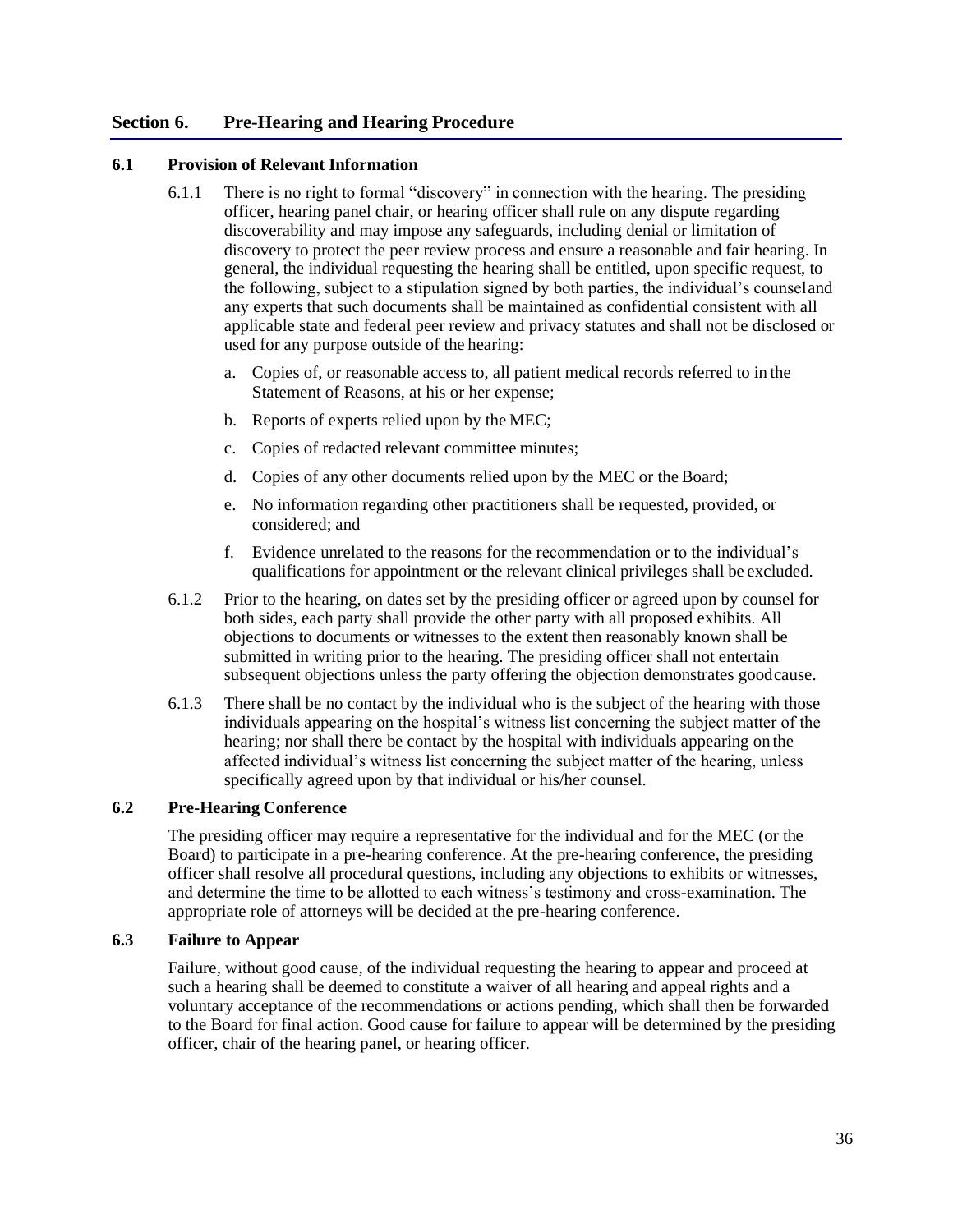# **6.4 Record of Hearing**

The hearing panel shall maintain a record of the hearing by a reporter present to make a record of the hearing or a recording of the proceedings. The cost of such reporter shall be borne by the hospital, but copies of the transcript shall be provided to the individual requesting the hearing at that individual's expense. The hearing panel may, but shall not be required to, order that oral evidence shall be taken only on oath or affirmation administered by any person designated to administer such oaths and entitled to notarize documents in the State of North Carolina.

# **6.5 Rights of the Practitioner and the Hospital**

- 6.5.1 At the hearing both sides shall have the following rights, subject to reasonable limits determined by the presiding officer:
	- a. To call and examine witnesses to the extent available;
	- b. To introduce exhibits;
	- c. To cross-examine any witness on any matter relevant to the issues and to rebut any evidence;
	- d. To have representation by counsel who may be present at the hearing, advise his or her client, and participate in resolving procedural matters. Attorneys may argue the case for his/her client. Both sides shall notify the other of the name of their counsel, if any, at least ten (10) calendar days prior to the date of the hearing;
	- e. To submit a written statement at the close of the hearing.
- 6.5.2 Any individuals requesting a hearing who do not testify in their own behalf may be called and examined as if under cross-examination.
- 6.5.3 The hearing panel may question the witnesses, call additional witnesses, orrequest additional documentary evidence.

## **6.6 Admissibility of Evidence**

The hearing shall not be conducted according to legal rules of evidence. Hearsay evidence shall not be excluded merely because it may constitute legal hearsay. Any relevant evidence shall be admitted if it is the sort of evidence on which responsible persons are accustomed to rely in the conduct of serious affairs, regardless of the admissibility of such evidence in a court of law.

# **6.7 Burden of Proof**

It is the burden of the MEC (or Board of Trustees of Southeastern Regional Medical Center) to demonstrate that the action recommended is valid and appropriate. It is the burden of the practitioner under review to demonstrate that s/he satisfies, on a continuing basis, all criteria for initial appointment, reappointment, and clinical privileges and fully complies with all medical staff and hospital policies.

## **6.8 Post-Hearing Memoranda**

Each party shall have the right to submit a post-hearing memorandum, and the hearing panel may request such a memorandum to be filed, following the close of the hearing.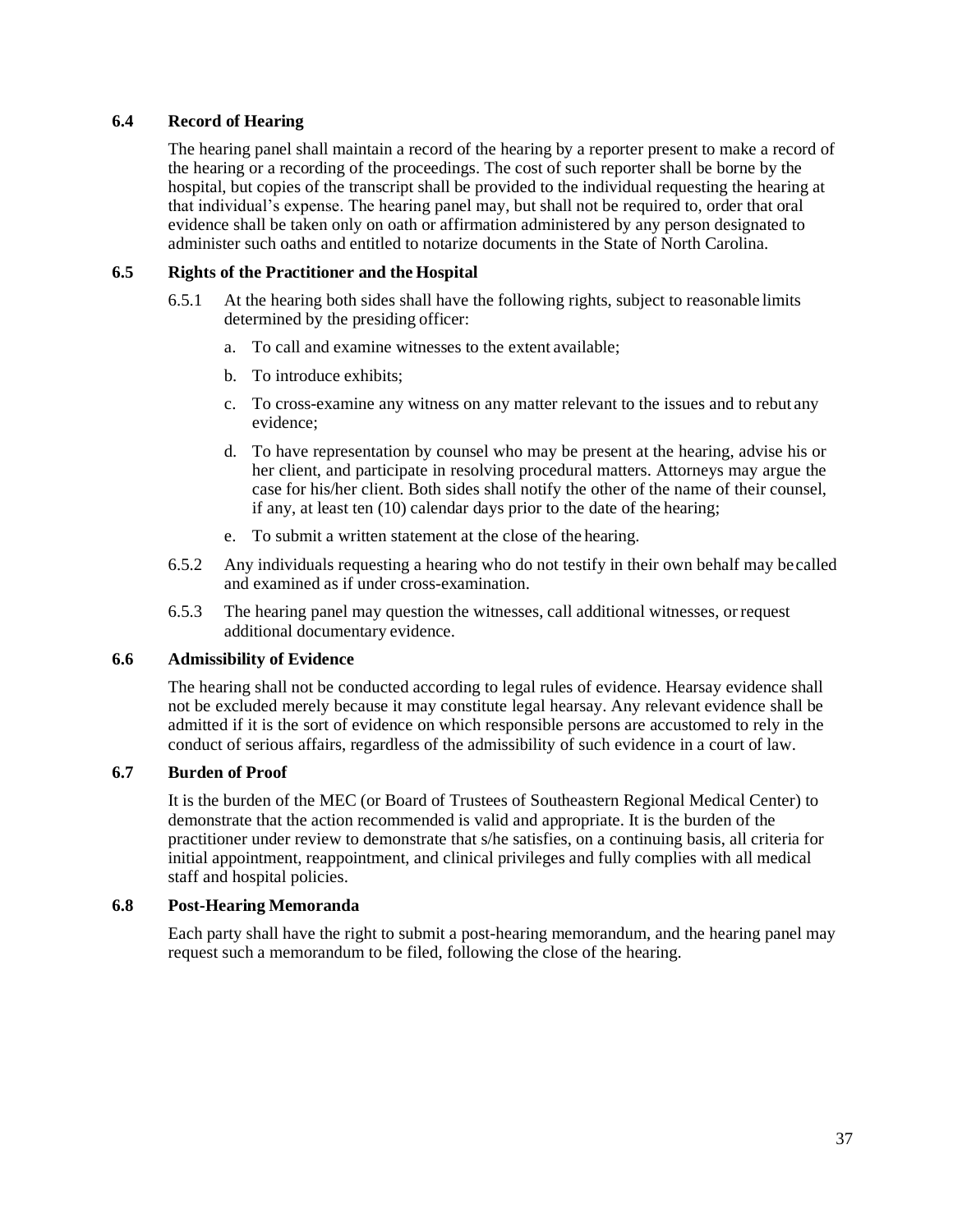#### **6.9 Official Notice**

The presiding officer shall have the discretion to take official notice of any matters, either technical or scientific, relating to the issues under consideration. Participants in the hearing shall be informed of the matters to be officially noticed and such matters shall be noted in the record of the hearing. Either party shall have the opportunity to request that a matter be officially noticed or to refute the noticed matter by evidence or by written or oral presentation of authority. Reasonable additional time shall be granted, if requested by either party, to present written rebuttal of any evidence admitted on official notice.

#### **6.10 Postponements and Extensions**

Postponements and extensions of time beyond any time limit set forth in this policy may be requested by anyone but shall be permitted only by the presiding officer or the CEO on a showing of good cause.

#### **6.11 Persons to be Present**

The hearing shall be restricted to those individuals involved in the proceeding. Administrative personnel may be present as requested by the President of the Medical Staff or CEO. All members of the hearing panel shall be present for all stages of the hearing and deliberations.

#### **6.12 Order of Presentation**

The Board or the MEC, depending on whose recommendation prompted the hearing initially, shall first present evidence in support of its recommendation. Thereafter, the burden shall shift to the individual who requested the hearing to present evidence.

#### **6.13 Basis of Recommendation**

The hearing panel shall recommend in favor of whichever side demonstrates the preponderance of evidence.

# **6.14 Adjournment and Conclusion**

The presiding officer may adjourn the hearing and reconvene the same at the convenience and with the agreement of the participants. Upon conclusion of the presentation of evidence by the parties and questions by the hearing panel, the hearing shall be closed.

# **6.15 Deliberations and Recommendation of the Hearing Panel**

Within thirty (30) calendar days after final adjournment of the hearing, the hearing panel shall conduct its deliberations outside the presence of any other person (except the presiding officer, if one is appointed) and shall render a recommendation, accompanied by a report, signed by all the panel members, which shall contain a concise statement of the reasons for the recommendation.

## **6.16 Disposition of Hearing Panel Report**

The hearing panel shall deliver its report and recommendation to the CEO who shall forward it, along with all supporting documentation, to the Board for further action. The CEO shall also send a copy of the report and recommendation, certified mail, return receipt requested, to the individual who requested the hearing, and to the MEC for information andcomment.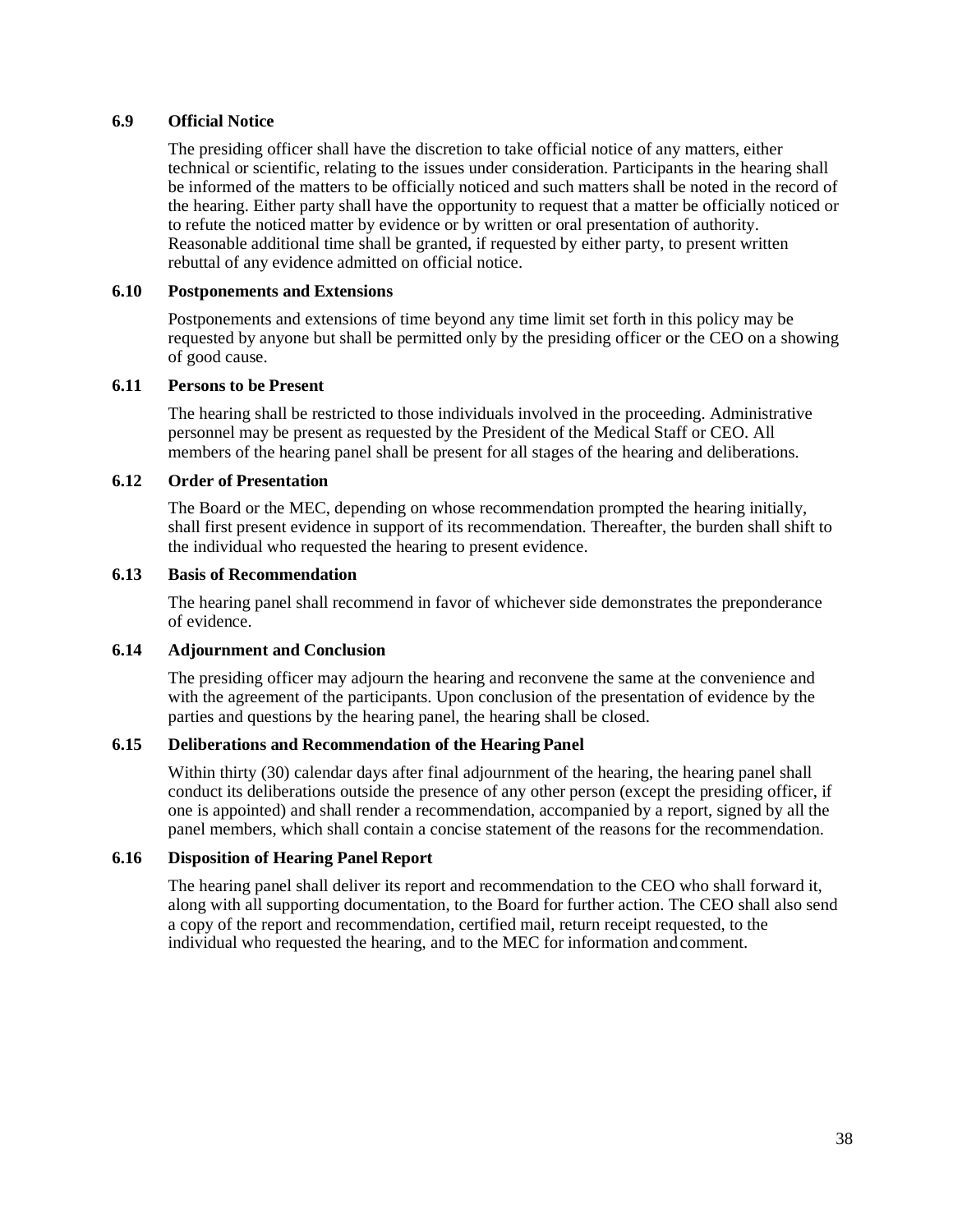# **Section 7. Appeal to the Hospital Board**

## **7.1 Time for Appeal**

Within ten (10) calendar days after the hearing panel makes a recommendation, either the practitioner subject to the hearing or the MEC may appeal the recommendation. The request for appellate review shall be in writing, and shall be delivered to the CEO or designee either in person or by certified mail, and shall include a brief statement of the reasons for appeal and the specific facts or circumstances which justify further review. If such appellate review is not requested within ten (10) calendar days, both parties shall be deemed to have accepted the recommendation involved, and the hearing panel's report and recommendation shall be forwarded to the board.

#### **7.2 Grounds for Appeal**

The grounds for appeal shall be limited to the following:

- a. There was substantial failure to comply with the medical staff bylaws prior to or during the hearing so as to deny a fair hearing; or
- b. The recommendation of the hearing panel was made arbitrarily, capriciously, or with prejudice; or
- c. The recommendation of the hearing panel was not supported by substantial evidence based upon the hearing record.

### **7.3 Time, Place, and Notice**

Whenever an appeal is requested as set forth in the preceding sections, the chair of the Board, or designee, shall schedule and arrange for an appellate review as soon as arrangements can be reasonably made, taking into account the schedules of all individuals involved. The affected individual shall be given notice of the time, place, and date of the appellate review. The chair of the Board may extend the time for appellate review for good cause.

#### **7.4 Nature of Appellate Review**

- a. The chair of the Board shall appoint a review panel composed of at least three (3) members of the Board to consider the information upon which the recommendation before the Board was made. Members of this review panel may not be direct competitors of the practitioner under review and should not have participated in any formal investigation leading to the recommendation for corrective action that is under consideration.
- b. The review panel may, but is not required to, accept additional oral or written evidence subject to the same procedural constraints in effect for the hearing panel or hearing officer. Such additional evidence shall be accepted only if the party seeking to admit it can demonstrate that it is new, relevant evidence and that any opportunity to admit it at the hearing was denied. If additional oral evidence or oral argument is conducted, the review panel shall maintain a record of any oral arguments or statements by a reporter present to make a record of the review or a recording of the proceedings. The cost of such reporter shall be borne by the hospital, but copies of the transcript shall be provided to the individual requesting the review at that individual's expense. The review panel may, but shall not be required to, order that oral evidence shall be taken only on oath or affirmation administered by any person designated to administer such oaths and entitled to notarize documents in the State of North Carolina.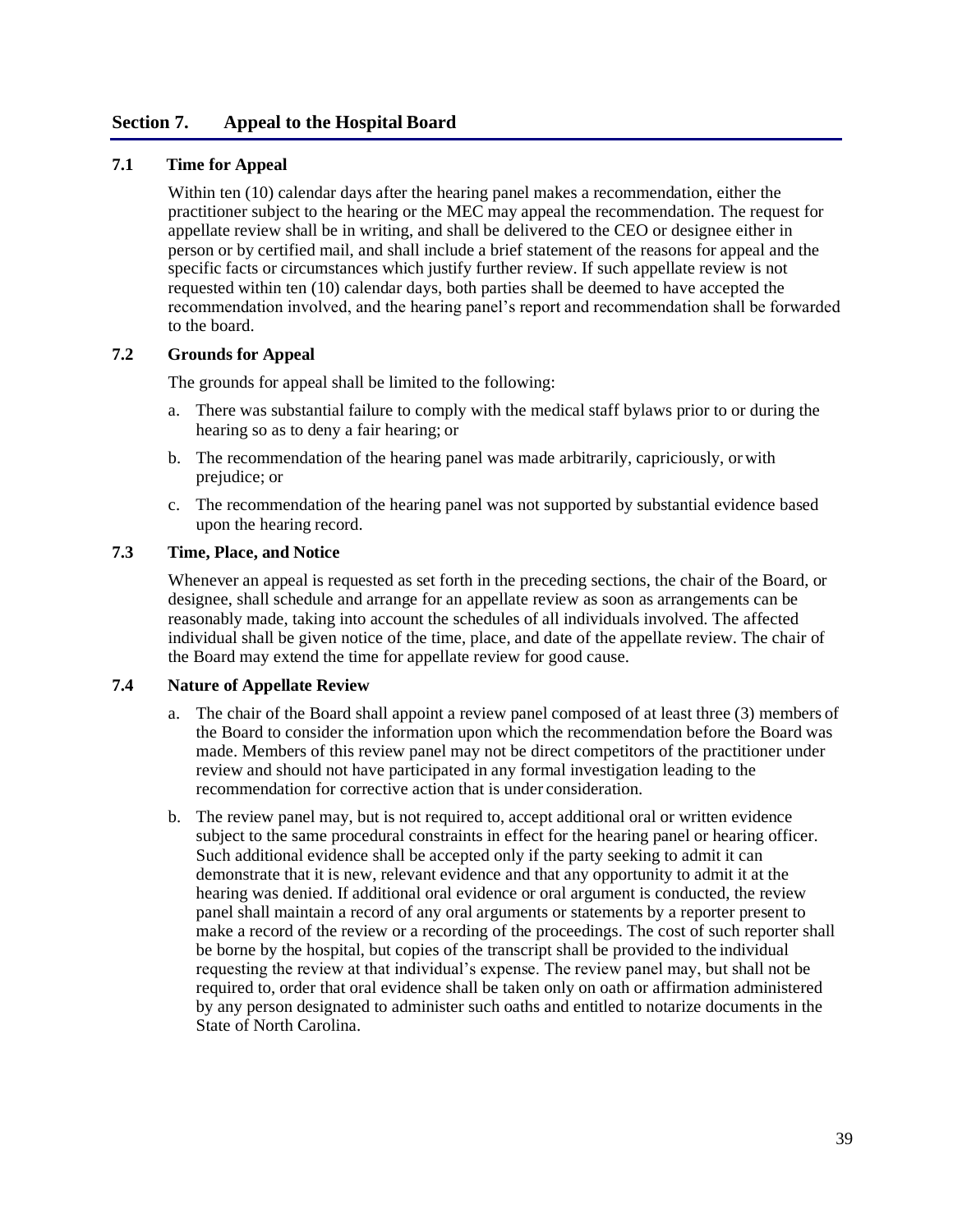- c. Each party shall have the right to present a written statement in support of its position on appeal. In its sole discretion, the review panel may allow each party or its representative to appear personally and make a time-limited thirty-minute (30) oral argument. The review panel shall recommend final action to the Board.
- d. The Board may affirm, modify, or reverse the recommendation of the review panel or, in its discretion, refer the matter for further review and recommendation, or make its own decision based upon the Board's ultimate legal responsibility to grant appointment and clinical privileges.

# **7.5 Final Decision of the Hospital Board**

Within thirty (30) calendar days after receiving the review panel's recommendation, the Board shall render a final decision in writing, including specific reasons for its action, and shall deliver copies thereof to the affected individual and to the chairs of the Credentials Committee and MEC, in person or by certified mail, return receipt requested.

## **7.6 Right to One Appeal Only**

No applicant or medical staff member shall be entitled as a matter of right to more than one (1) hearing or appellate review on any single matter which may be the subject of an appeal. In the event that the Board ultimately determines to deny medical staff appointment or reappointment to an applicant, or to revoke or terminate the medical staff appointment and/or clinical privileges of a current member or a physician or dentist with privileges without membership, that individual may not apply within five (5) years for medical staff appointment or for those clinical privileges at this hospital unless the Board advises otherwise.

## **7.7 Fair hearing and appeal for those with privileges without medical staff membership and who are not physicians, dentists, podiatrists, PAs, CRNAs, CNMs orCNPs:**

Individuals with privileges without medical staff membership and who are not physicians, dentists or other professions listed above are not entitled to the hearing and appeals procedures set forth in the medical staff bylaws. In the event one of these practitioners receives notice of a recommendation by the Medical Executive Committee that will adversely affect his/her exercise of clinical privileges, the practitioner and his/her supervising physician shall have the right to meet personally with two physicians and a peer assigned by the President of the Medical Staff to discuss the recommendation. The practitioner and the supervising physician must request such a meeting in writing to the CEO within 10 working days from the date of receipt of such notice. At the meeting, the practitioner and the supervising physician must be present to discuss, explain, or refute the recommendation, but such meeting shall not constitute a hearing and none of the procedural rules set forth in the medical staff bylaws with respect to hearings shallapply. Findings from this review body will be forwarded to the affected practitioner, the MEC and the Board.

The practitioner and the supervising physician may request an appeal in writing to the CEO within 10 days of receipt of the findings of the review body. Two members of the Board assigned by the chair of the Board shall hear the appeal from the practitioner and the supervising physician. A representative from the medical staff leadership may be present. The decision of the appeal body will be forwarded to the Board for final decision. The practitioner and the supervising physician will be notified within 10 days of the final decision of the Board.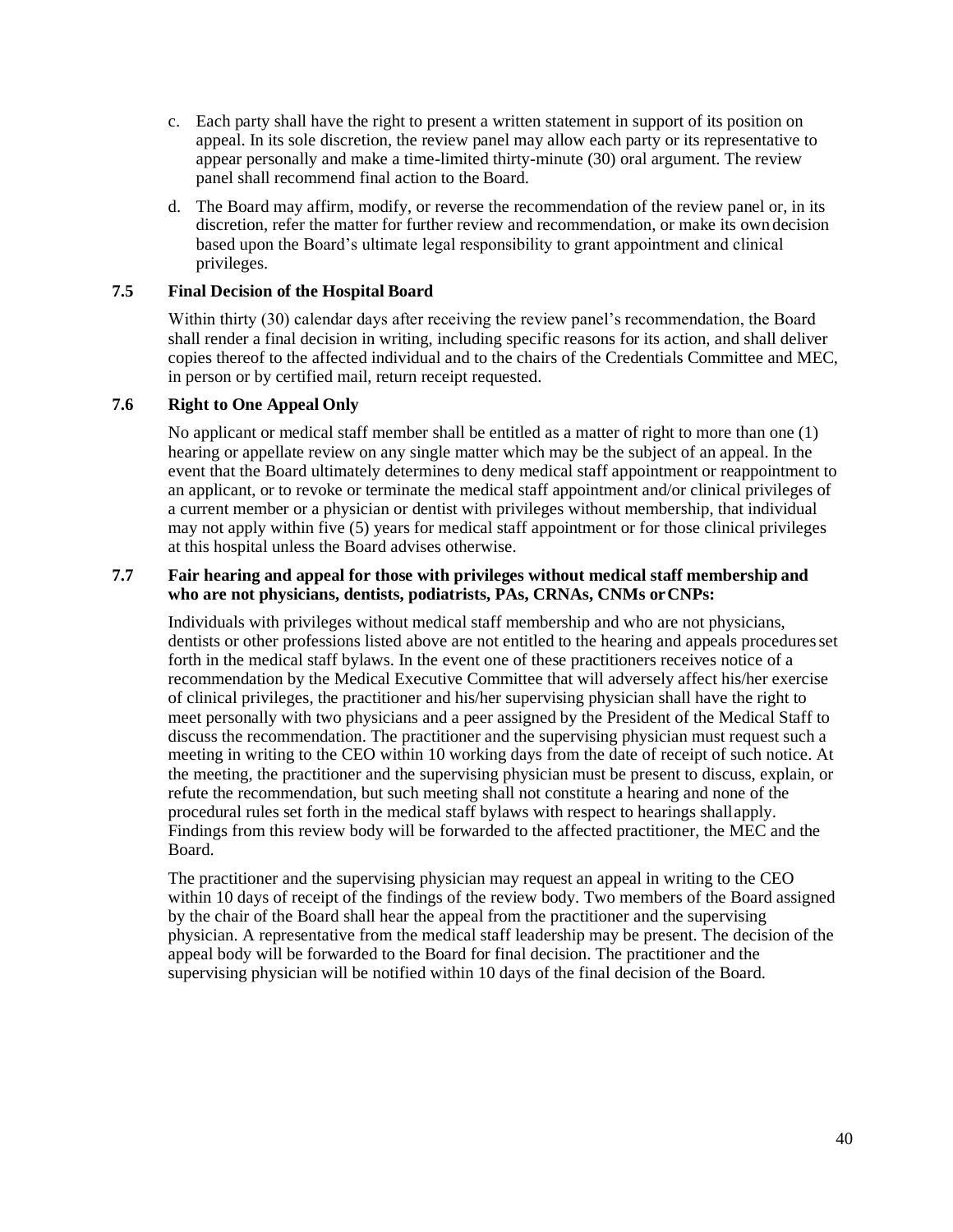

**MEDICAL STAFF BYLAWS**

**Part III**: Credentials Procedures Manual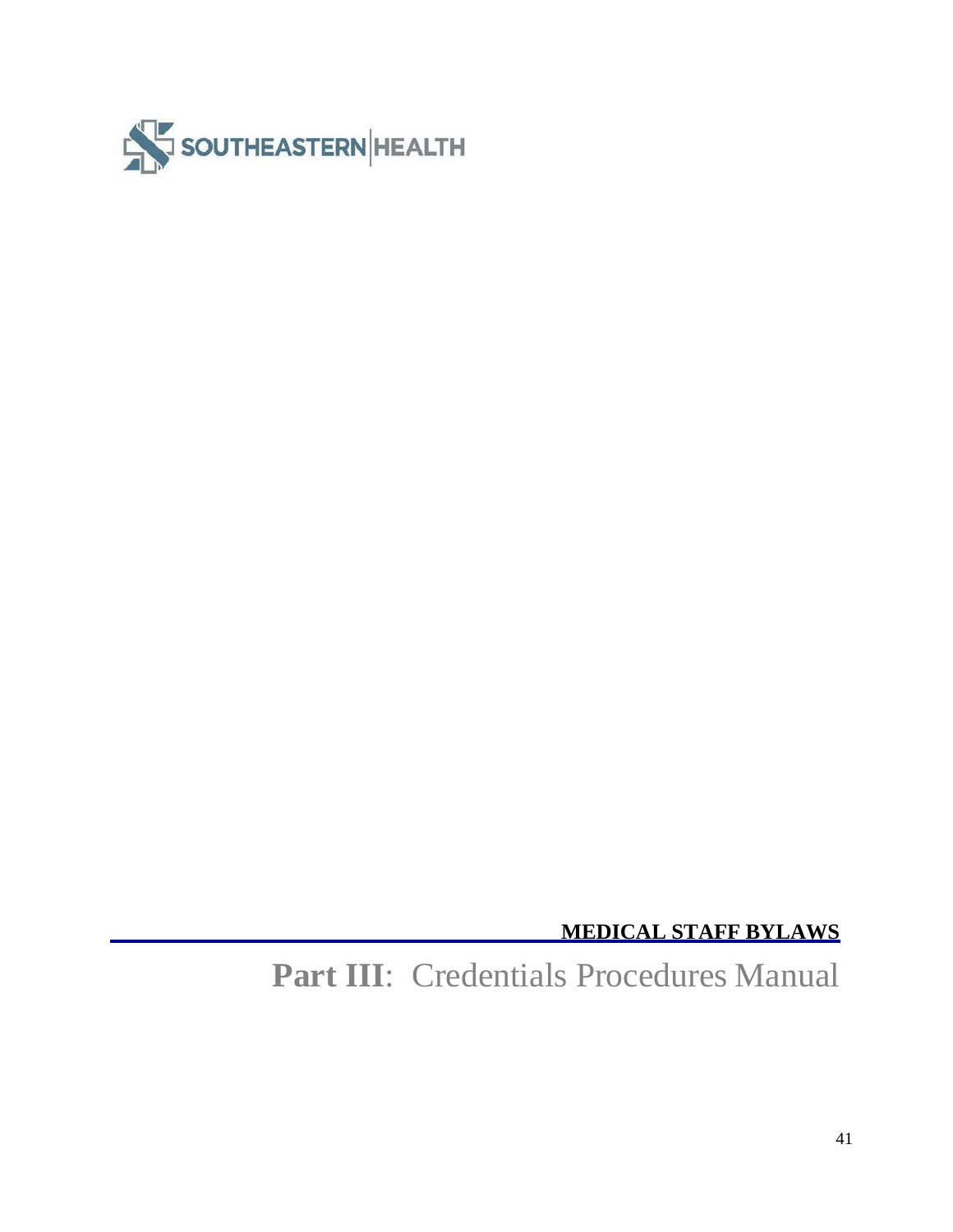# **Table of Contents**

| Section 1. | Medical Staff Credentials Committee                                                                       | 42 |
|------------|-----------------------------------------------------------------------------------------------------------|----|
| Section 2. | Qualifications for Membership and/or Privileges                                                           | 44 |
| Section 3. | Initial Appointment Procedure                                                                             | 47 |
| Section 4. | Reappointment                                                                                             | 56 |
| Section 5. | <b>Clinical Privileges</b>                                                                                | 59 |
| Section 6. | <b>Clinical Competency Evaluation</b>                                                                     | 65 |
| Section 7. | Reapplication after Modifications of Membership Status or Privileges and<br><b>Exhaustion of Remedies</b> | 66 |
|            | Section 8. Leave of Absence                                                                               | 68 |
| Section 9. | <b>Practitioners Providing Contracted Services</b>                                                        | 69 |
|            | Section 10. Medical Administrative Officers                                                               | 70 |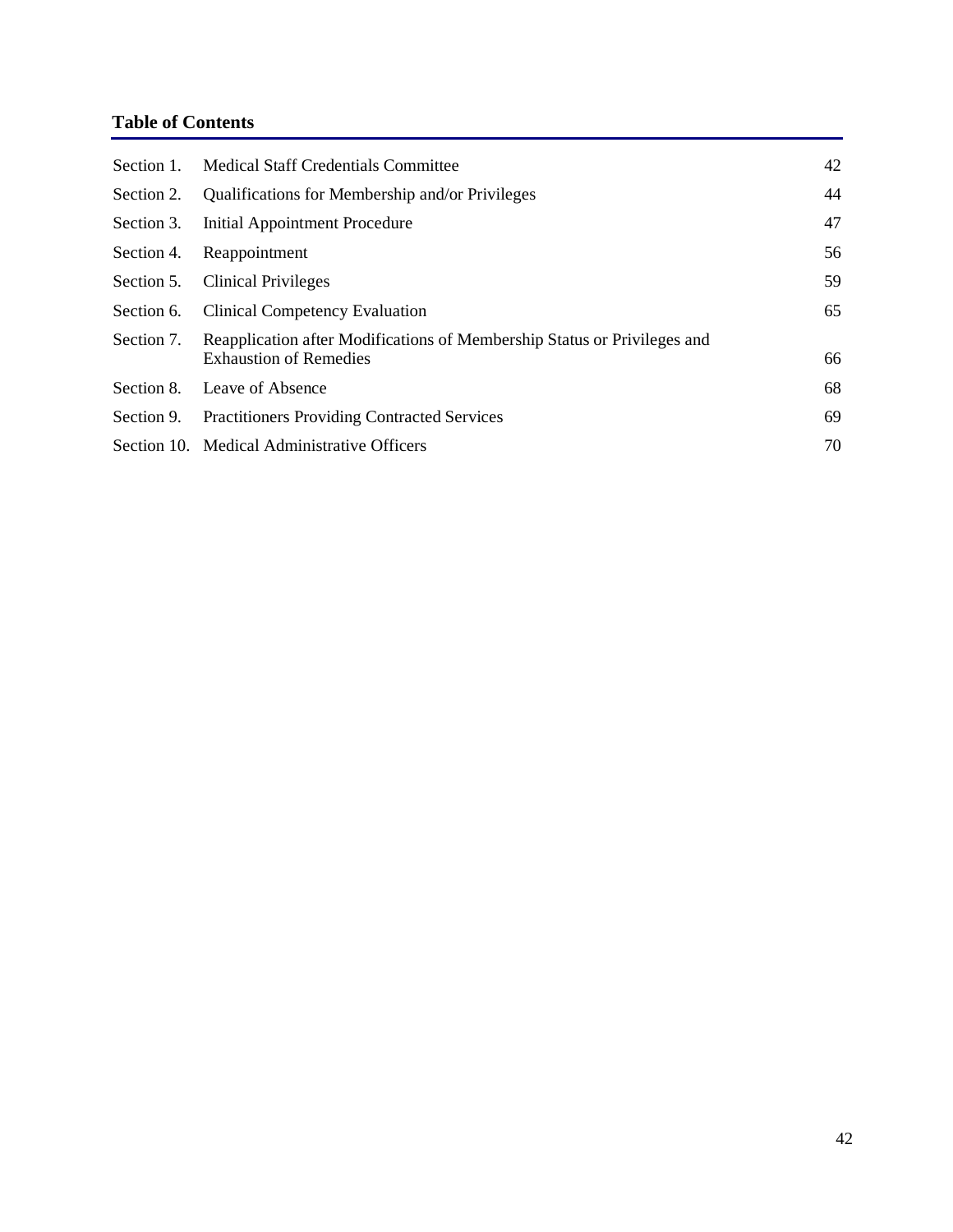# **Section 1. Medical Staff Credentials Committee**

# **1.1 Composition**

Membership of the medical staff Credentials Committee shall consist of five (5) members of the active medical staff: the three most immediate past presidents of the medical staff and two atlarge active members of the medical staff. The chair of the committee will be the Immediate Past President of the Medical Staff. The President of the Medical Staff will appoint the at-large members. At-large members will be appointed for two-year terms and may be reappointed for additional terms without limit. Any member, including the chair, may be relieved of his/her committee membership by a two-thirds  $(2/3)$  vote of the MEC. The committee may also invite members such as practitioners with specialty expertise or representatives from hospital administration and the Board.

# **1.2 Meetings**

The medical staff Credentials Committee shall meet on call of the chair or President of the Medical Staff.

## **1.3 Responsibilities**

- 1.3.1 To review and recommend action on all applications and reapplications for membership on the medical staff including assignments of medical staff category;
- 1.3.2 To review and recommend action on all requests regarding privileges from eligible practitioners;
- 1.3.3 To recommend eligibility criteria for the granting of medical staff membershipand privileges;
- 1.3.4 To develop, recommend, and consistently implement policy and procedures for all credentialing and privileging activities;
- 1.3.5 To review, and where appropriate take action on, reports that are referred to it fromother medical staff committees, medical staff or hospital leaders;
- 1.3.6 To perform such other functions as requested by theMEC.

## **1.4 Confidentiality**

This committee shall function as a peer review committee consistent with federal and state law. All members of the committee shall, consistent with the medical staff and hospital confidentiality policies, keep in strict confidence all papers, reports, and information obtained by virtue of membership on the committee.

1.4.1 The credentials file is the property of the hospital and will be maintained withstrictest confidence and security. The files will be maintained by the designated agent of the hospital in locked file cabinets or in secure electronic format. Medical staff and administrative leaders may access credential files for appropriate peer review and institutional reasons. Files may be shown to accreditation and licensure agency representatives with permission of the CEO or designee.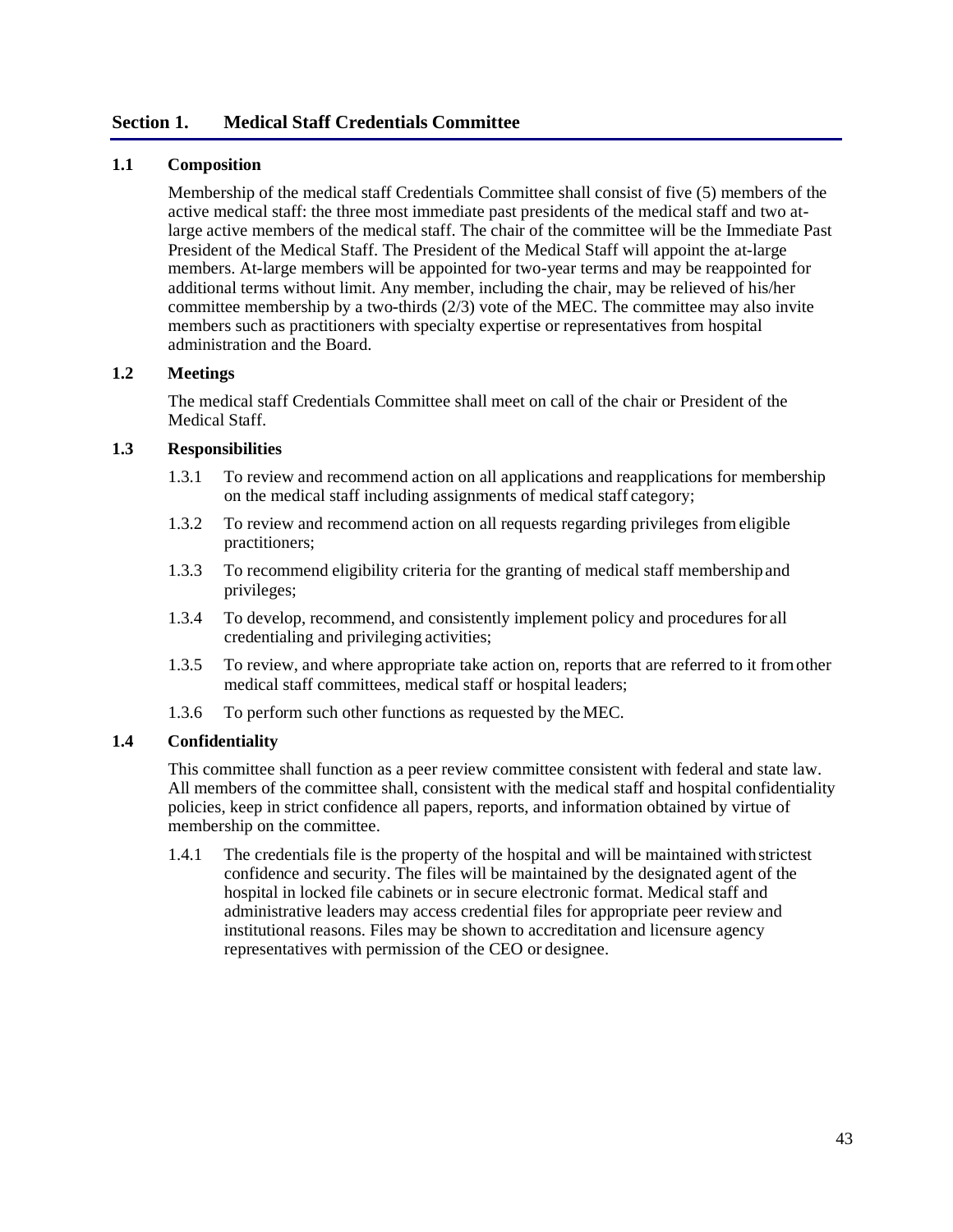1.4.2 Individual practitioners may review their credentials file upon request, in advance, to the Medical Staff Coordinator. The Chair of the Credentials Committee will be notifiedwhen such a request is made. Review of such files will be conducted in the presence of the medical staff service professional, medical staff leader, or a designee of administration. Confidential letters of reference may not be reviewed by practitioners and will be sequestered in a separate file and removed from the formal credentials file prior to review by a practitioner. Nothing may be removed from the file. The practitioner may make notes for inclusion in the file. A written or electronic record will be made and placed in the file confirming the dates and circumstances of the review.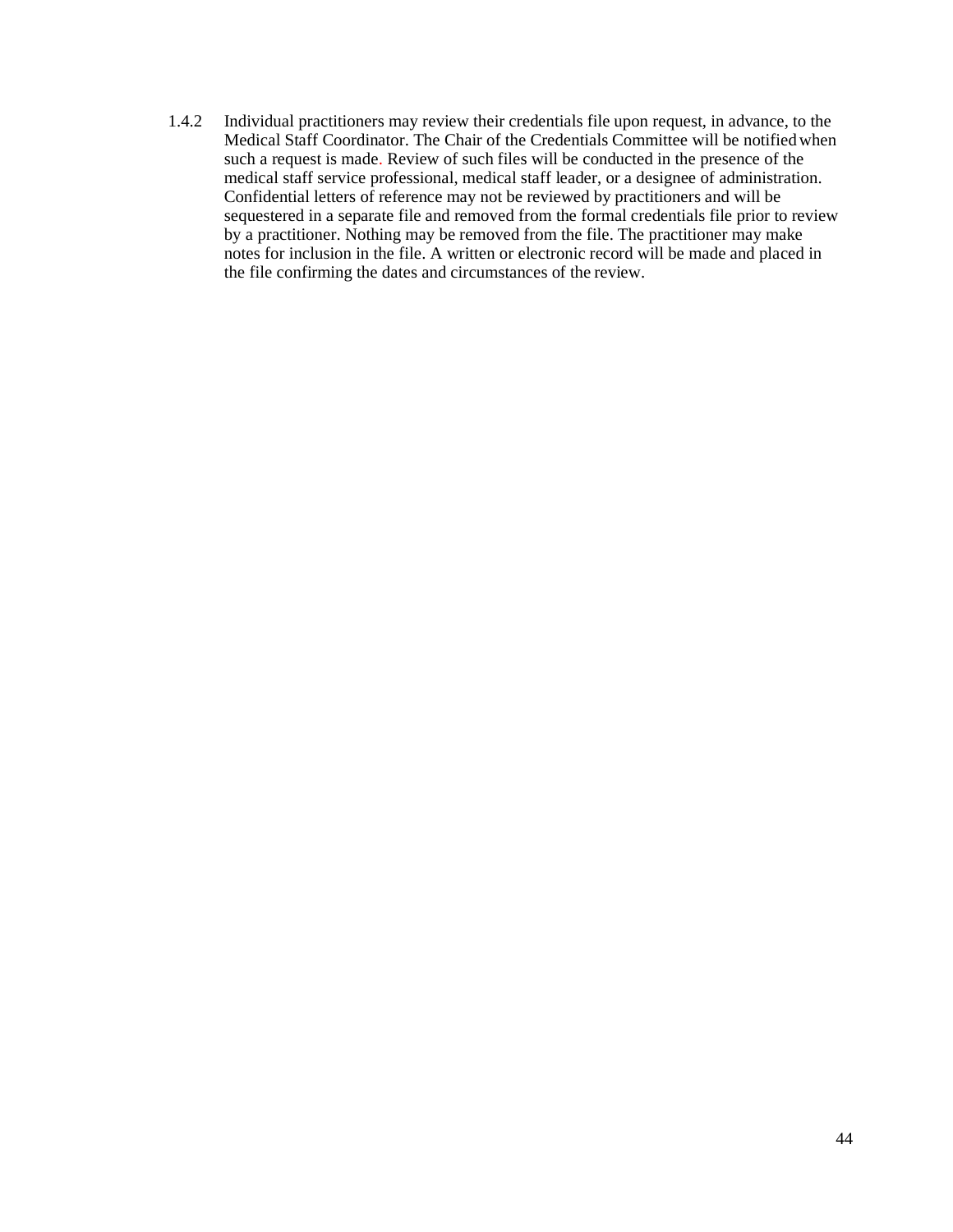# **Section 2. Qualifications for Membership and/or Privileges**

- **2.1** No practitioner shall be entitled to membership on the medical staff or to privileges merely by virtue of licensure, membership in any professional organization, or privileges at any other healthcare organization.
- **2.2** The following qualifications must be met and continuously maintained by all applicants for medical staff appointment, reappointment, or clinical privileges:
	- 2.2.1 Demonstrate that s/he has successfully graduated from an approved school of medicine, osteopathy, dentistry, podiatry, clinical psychology, optometry or applicable recognized course of training in a clinical profession eligible to holdprivileges;
	- 2.2.2 Have a current unrestricted state or federal license as a practitioner, applicable to his or her profession, and providing permission to practice within the state of North Carolina;
	- 2.2.3 Have a record that is free from current Medicare/Medicaid sanctions and not be on the OIG List of Excluded Individuals/Entities;
	- 2.2.4 Have a record that shows the applicant has never been convicted of, or entered a plea of guilty or no contest to, any felony, or to any misdemeanor relating to controlled substances, illegal drugs, insurance or health care fraud or abuse, violence in any jurisdiction, or a charge involving moral turpitude or dishonesty within the last five (5) years;
	- 2.2.5 A physician applicant, MD, or DO, must have successfully completed an allopathic or osteopathic residency program, approved by the Accreditation Council for Graduate Medical Education (ACGME) or the American Osteopathic Association (AOA) and be currently board certified or become board certified within (5) five years of completing formal training as defined by the appropriate specialty board of the American Board of Medical Specialties or the American Osteopathic Association;
	- 2.2.6 Maintenance of board certification as required by the specialty board;
	- 2.2.7 Dentists must have graduated from an American Dental Association approved schoolof dentistry accredited by the Commission of Dental Accreditation;
	- 2.2.8 Oral and maxillofacial surgeons must have graduated from an American Dental Association approved school of dentistry accredited by the Commission of Dental Accreditation and successfully completed an American Dental Association approved residency program and be board certified or become board certified within five (5) years of completing formal training as defined by the American Board of Oral and Maxillofacial Surgery;
	- 2.2.9 A podiatric physician, DPM, must have successfully completed a two-year (2) residency program in surgical, orthopedic, or podiatric medicine approved by the Council on Podiatric Medical Education of the American Podiatric Medical Association (APMA), and be board certified or become board certified within five (5) years of completing formal training as determined by the American Board of Podiatric Surgery or the American Board of Podiatric Orthopedics and Primary Podiatric Medicine;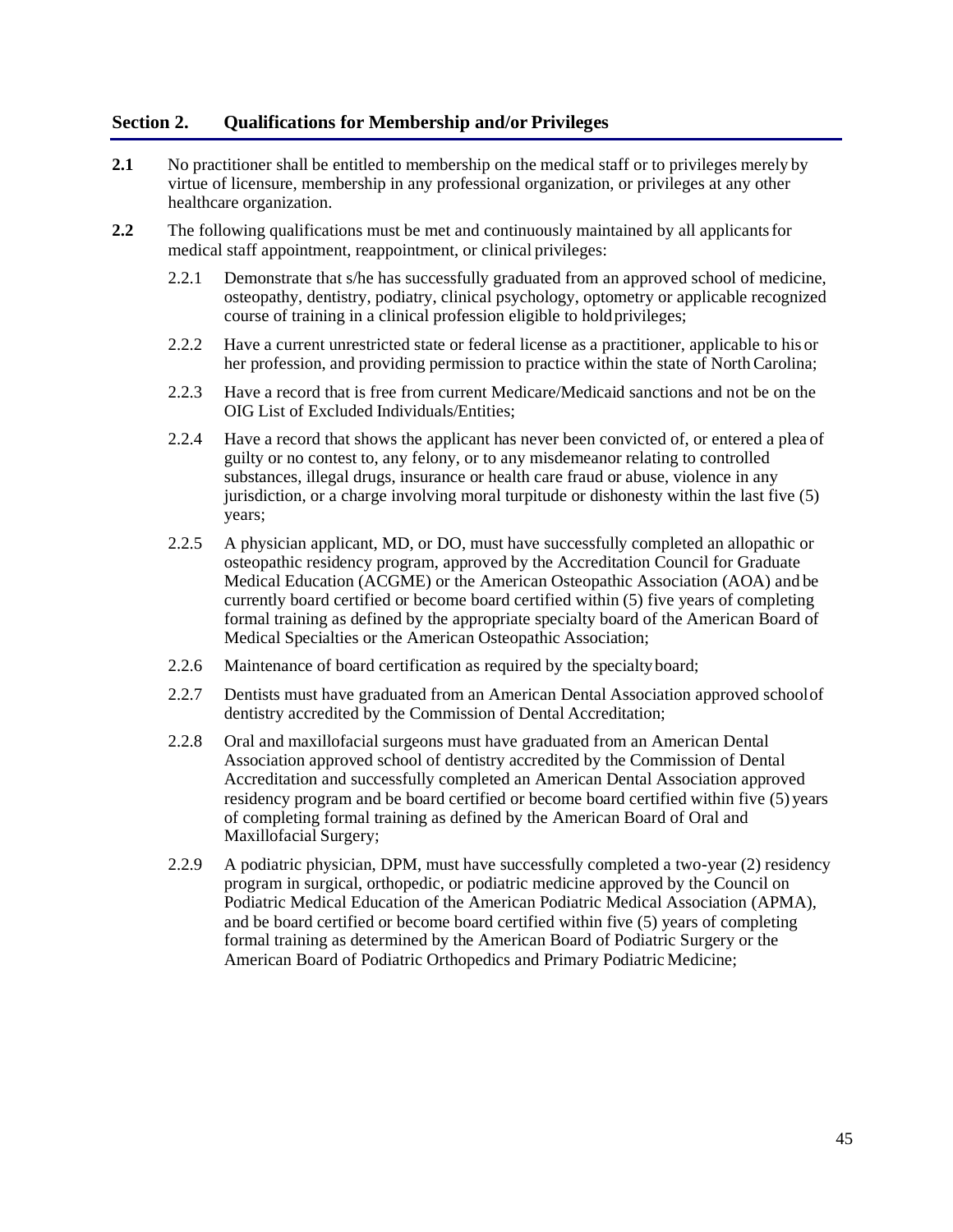- 2.2.10 A psychologist must have earned a doctorate degree, (PhD or Psy.D, in psychology) from an educational institution accredited by the American Psychological Association and have completed at least two (2) years of clinical experience in an organized healthcare setting, supervised by a licensed psychologist, one (1) year of which must have been post doctorate, and have completed an internship endorsed by the American Psychological Association (APA), and be board certified as appropriate to the area of clinical practice;
- 2.2.11 A physician assistant (PA), must have successfully completed a training program, approved by the Accreditation Review Commission on Education for the Physician Assistant (ARC-PA) and be currently certified by the National Commission on Certification of Physician Assistants (NCCPA) or by the Physician Assistant National Certifying Examination (PANCE). Physician's Assistants must work under the supervision of an M.D. or D.O. member of the medical staff.
- 2.2.12 A certified registered nurse anesthetist (CRNA), must have successfully completed an advanced training program approved by the Council on Accreditation of Nurse Anesthesia Educational Programs or a predecessor or successor agency and be currently certified by the Board of Nursing in NorthCarolina.
- 2.2.13 A certified nurse midwife (CNM), must have successfully completed an advanced training program approved by the Accreditation Commission for Midwifery Education (ACME) (formerly the American College of Nurse Midwives - ACNM) accredited nurse midwifery program, and currently hold a Certified Professional Midwife (CPM) credential issued by the North American Registry of Midwives and be currently certified by the North Carolina Midwifery Joint Committee.
- 2.2.14 A nurse practitioner (NP) , must have successfully completed an advanced training program, approved by the National League for Nursing Accreditation Commission (NLNAC) or the Commission on Collegiate Nursing Education (CCNE) and be licensed by the Board of Nursing in North Carolina.
- 2.2.15 CRNAs, CNMs, NPs and other advanced practice nurses must have a supervision agreement with an M.D., D.O., D.D.S., D.M.D. or D.P.M.
- 2.2.16 Possess a current, valid, unrestricted drug enforcement administration (DEA) numberif applicable;
- 2.2.17 Have appropriate written and verbal communication skills;
- 2.2.18 Have appropriate personal qualifications, including applicant's consistent observance of ethical and professional standards. These standards include, at aminimum:
	- a. Abstinence from any participation in fee splitting or other illegal payment, receipt, or remuneration with respect to referral or patient service opportunities; and
	- b. A history of consistently acting in a professional, appropriate, and collegial manner with others in previous clinical and professional settings.

#### **2.3 In addition to privilege-specific criteria, the following qualifications must also be met and maintained by all applicants requesting clinical privileges:**

2.3.1 Demonstrate his/her background, experience, training, current competence, knowledge, judgment, and ability to perform all privileges requested;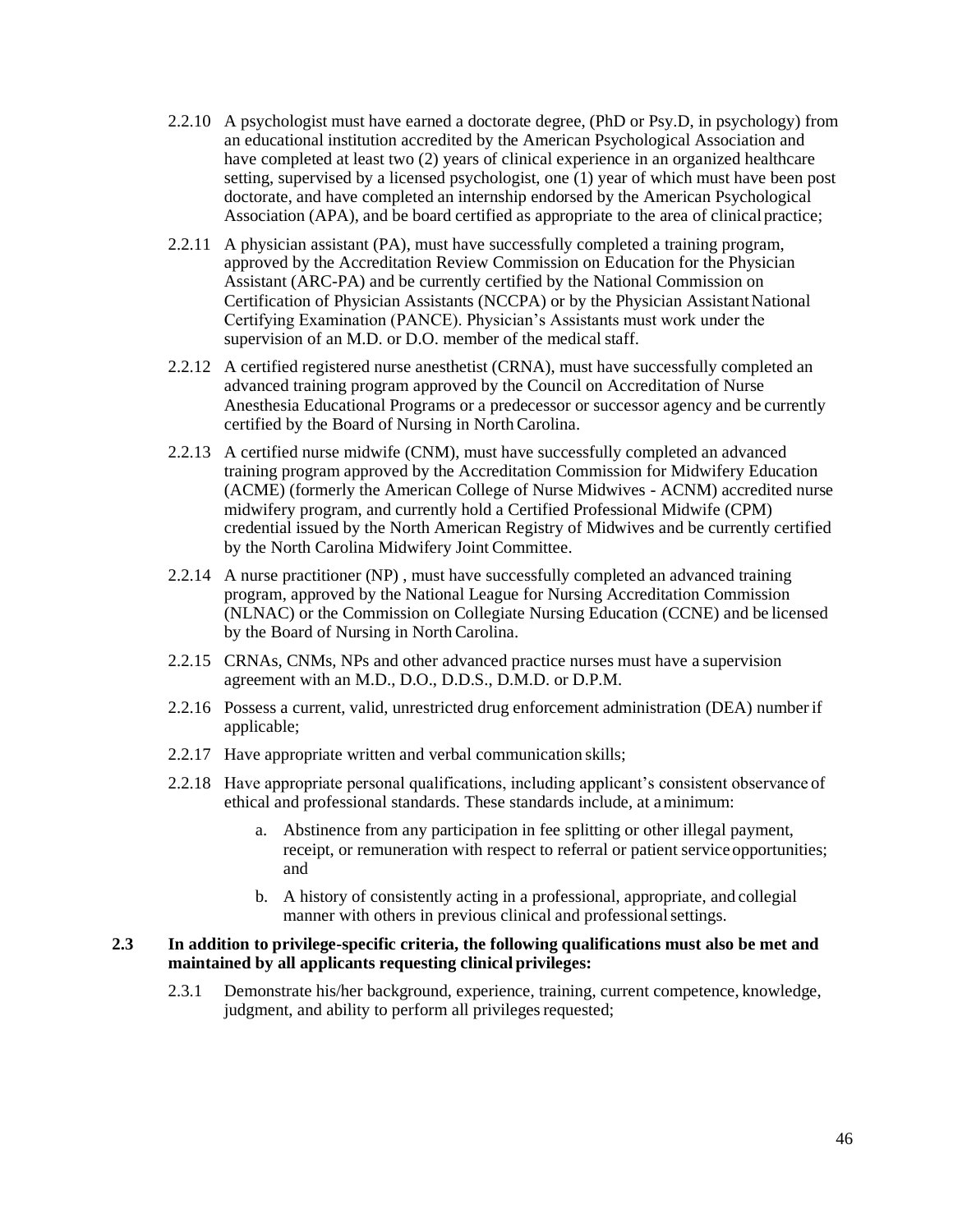- 2.3.2 Upon request provide evidence of both physical and mental health that does not impair the fulfillment of his/her responsibilities of medical staff membership and/or the specific privileges requested by and granted to the applicant;
- 2.3.3 Any practitioner granted privileges who may have occasion to admit an inpatient must demonstrate the capability to provide continuous and timely care to the satisfaction of the MEC and Board;
- 2.3.4 Demonstrate recent clinical performance within the last twenty-four (24) months with an active clinical practice in the area in which clinical privileges are sought adequate tomeet current clinical competence criteria;
- 2.3.5 The applicant is requesting privileges for a service the Board has determined appropriate for performance at the hospital. There must also be a need for this service under any Board approved medical staff development plan;
- 2.3.6 Provide evidence of professional liability insurance appropriate to all privilegesrequested and of a type and in an amount established by the Board after consultation with theMEC.

# **2.4 Exceptions**

- 2.4.1 All practitioners who are current medical staff members and/or hold privileges as of 12- 31-2011 and who have met prior qualifications for membership and/or privileges shall be exempt from board certification requirements. If such a person resigns and later reapplies to the medical staff s/he must meet all current medical staff requirements unless exempted by the Board.
- 2.4.2 Only the Board may create additional exceptions but only after consultation with the MEC and if there is documented evidence that a practitioner demonstrates an equivalent competence and experience in the areas of the requested privileges.
- 2.4.3 Practitioners who meet all the following criteria are exempt from the requirement for Board Certification:
	- Twenty (20) years as an active member with at least the last fifteen in good standing;
	- A letter from the practitioner requesting exemption and stating justification for exemption;
	- Three (3) letters of support from active medical staff, one being in the same specialty;
	- \$100 Medical Staff Office fee: and
	- Documentation of sixty (60) Category 1 CME every two (2) years submitted to the Medical Staff Office.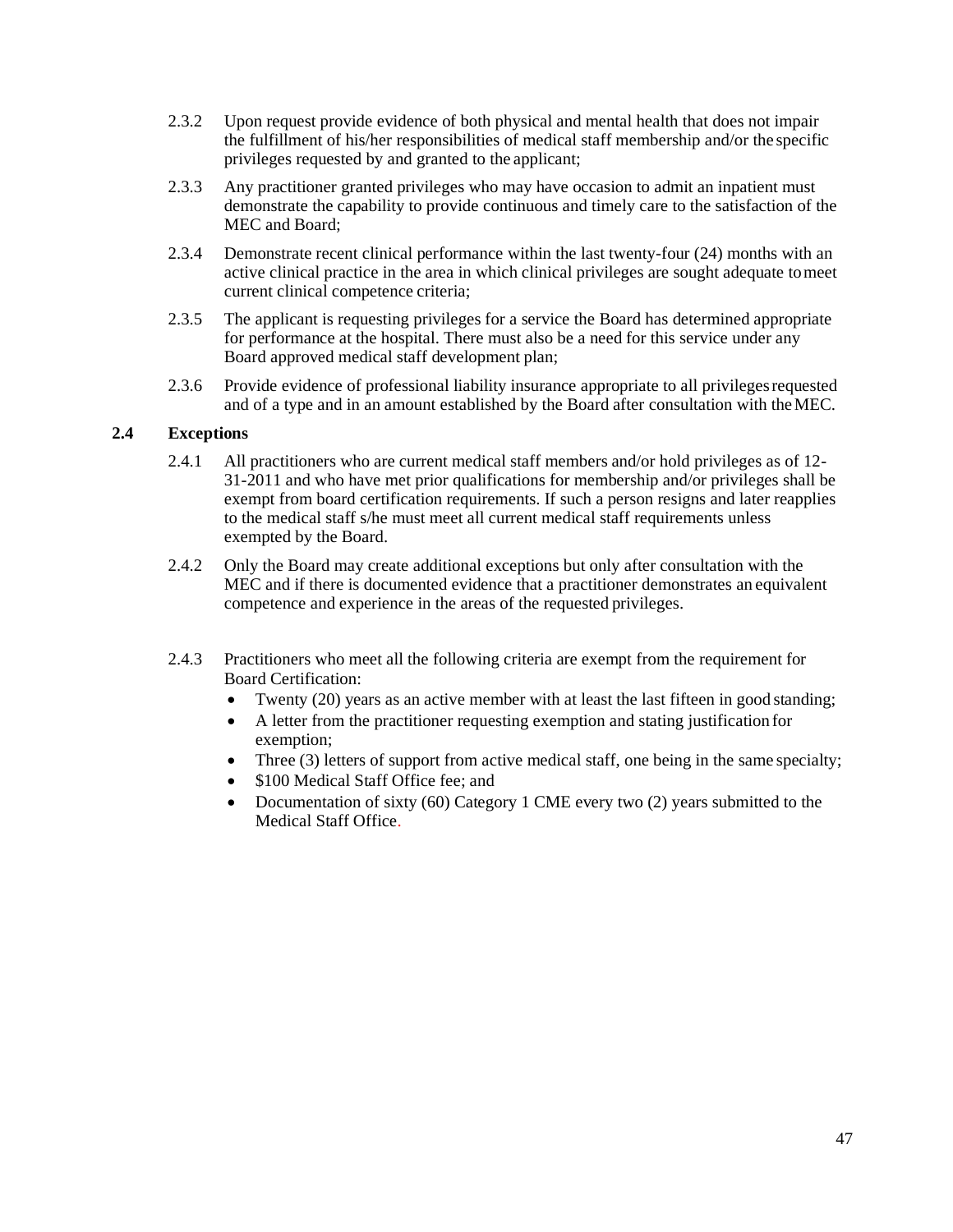## **Section 3. Initial Appointment Procedure**

## **3.1 Completion of Application**

Applicant must first complete and sign a Pre-Application form prior to receiving application for appointment/privileges on the Medical Staff.

An application for Medical Staff membership/privileges shall be extended to an applicant when a Pre-Application has been received and reviewed by the Medical Staff Coordinator and meets the criteria approved by the Credentials Committee. Applications not meeting the criteria will be reviewed by the Credentials Committee Chair prior to the decision not to extend an application.

3.1.1 All requests for applications for appointment to the medical staff and requests for clinical privileges will be forwarded to the medical staff office. Upon receipt of the request, the medical staff office will provide the applicant an application package, which will include a complete set or overview of the medical staff bylaws or reference to an electronic source for this information. This package will enumerate the eligibility requirements for medical staff membership and/or privileges and a list of expectations of performance for individuals granted medical staff membership or privileges (if such expectations have been adopted by the medical staff).

A completed application includes, at a minimum:

- a. A completed, signed, dated application form;
- b. A completed privilege delineation form if requesting privileges;
- c. Copies of all requested documents and information necessary to confirm the applicant meets criteria for membership and/or privileges and to establishcurrent competency;
- d. All applicable fees;
- e. A current picture ID card issued by a state or federal agency (e.g. driver's license or passport) or current picture hospital ID card;
- f. Receipt of all references; references shall come from peers knowledgeable aboutthe applicant's experience, ability, and current competence to perform the privileges being requested;
- g. Relevant practitioner-specific data as compared to aggregate data, when available; and
- h. Morbidity and mortality data, when available.

An application shall be deemed incomplete if any of the above items are missing or if the need arises for new, additional, or clarifying information in the course of reviewing an application. An incomplete application will not be processed and the applicant will not be entitled to a fair hearing. Anytime in the credentialing process it becomes apparent that an applicant does not meet all eligibility criteria for membership or privileges, the credentialing process will be terminated and no further action taken.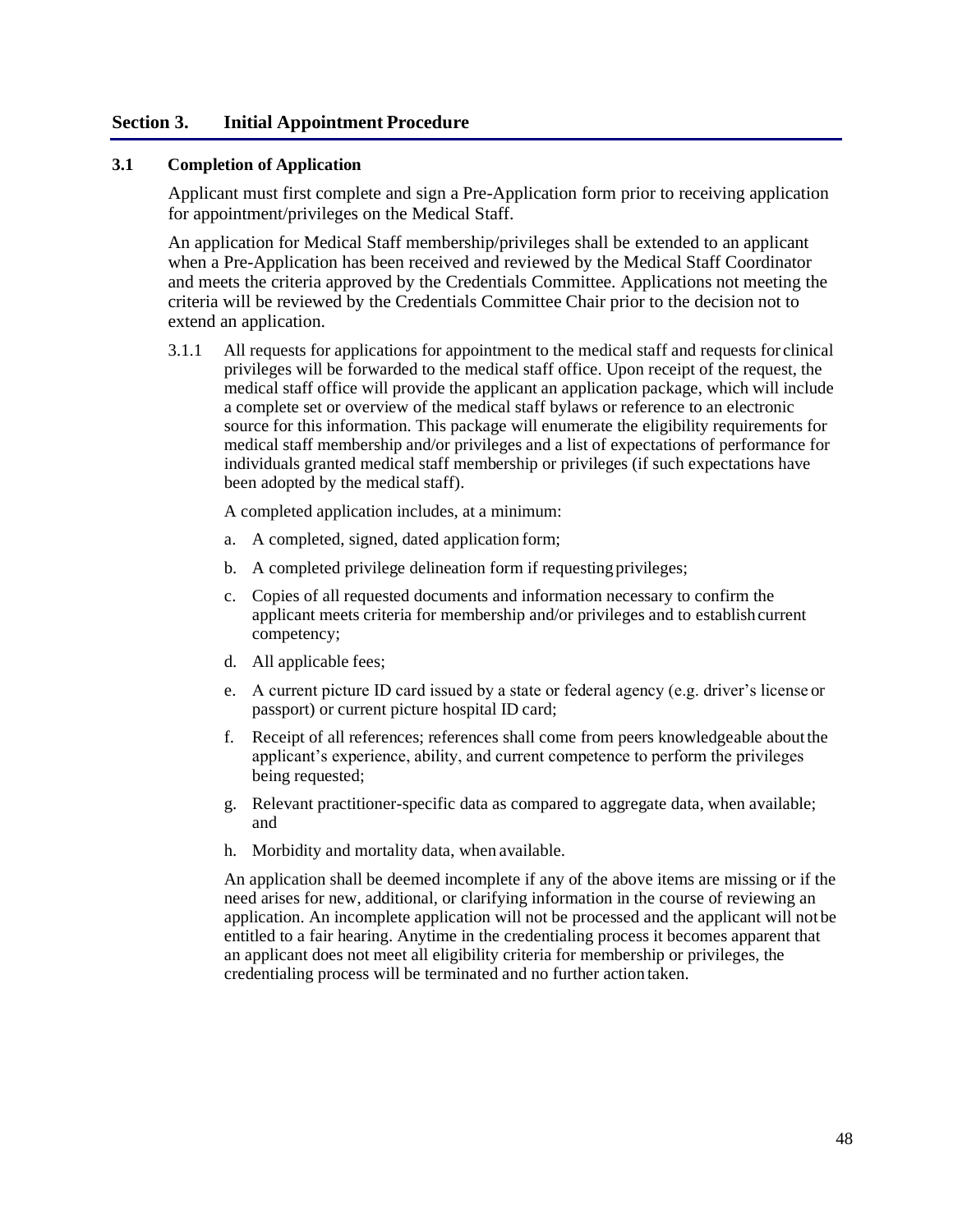- 3.1.2 The burden is on the applicant to provide all required information. It is the applicant's responsibility to ensure that the medical staff office receives all required supporting documents verifying information on the application and to provide sufficient evidence, as required in the sole discretion of the hospital, that the applicant meets the requirements for medical staff membership and/or the privileges requested. If information is missing from the application, or new, additional, or clarifying information is required, a letter requesting such information will be sent to the applicant. If the requested information is not returned to the medical staff office within forty-five (45) calendar days of the receipt of the request letter, the application will be deemed to have been voluntarilywithdrawn.
- 3.1.3 Upon receipt of a completed application, the medical staff office, will make a preliminary determination if the requirements of sections 2.2 and 2.3 are met. If the medical staff office determines, that the requirements of sections 2.2 and 2.3 are not met, they will flag items in the applicant's file and confer with the Credentials Chair, credentials committee member, or designated medical staff member and if agreed, the potential applicant will be notified that s/he is ineligible to apply for membership or privileges on the medical staff, the application will not be processed and the applicant will not be eligible for a fair hearing. If the requirements of sections 2.2 and 2.3 are met or approved after the above review, the application will be accepted for further processing.
- 3.1.4 Upon receipt of a completed application, the medical staff office will verify current licensure, education, relevant training, and current competence from the primary source whenever feasible, or from a credentials verification organization (CVO). When it is not possible to obtain information from the primary source, reliable secondary sources may be used if there has been a documented attempt to contact the primary source. In addition, the medical staff office will collect relevant additional information which may include:
	- a. Verification of the applicant's past clinical work experience for at least the past 5 years;
	- b. Licensure status in all current or past states of licensure at the time of initial granting of membership or privileges; in addition, the medical staff office will primary source verify North Carolina licensure at the time of renewal or revision of clinical privileges, whenever a new privilege is requested, and at the time of licenseexpiration;
	- **c.** Information from the AMA or AOA Physician Profile, Federation of State MedicalBoards, OIG list of Excluded Individuals/Entities**;**
	- d. Information from professional training programs including residency and fellowship programs;
	- e. Information from the National Practitioner Data Bank (NPDB); in addition the NPDB will be queried at the time of renewal of privileges and whenever a new privilege(s) is requested;
	- f. Information from all prior and current liability insurance carriers concerning claims, suits, settlements, and judgments, (if any) during the past seven (7) years (information from the AMA or AOA Physician Profile and/or the NPDB may be used);
	- g. One or more peer recommendations, as selected by the Credentials Committee, chosen from practitioner(s) who have observed the applicant's clinical and professional performance and can evaluate the applicant's current medical/clinical knowledge, technical and clinical skills, clinical judgment, interpersonal skills, communication skills, and professionalism as well as the physical, mental, and emotional ability to perform requested privileges;
	- h. Other information about adverse credentialing and privilegingdecisions;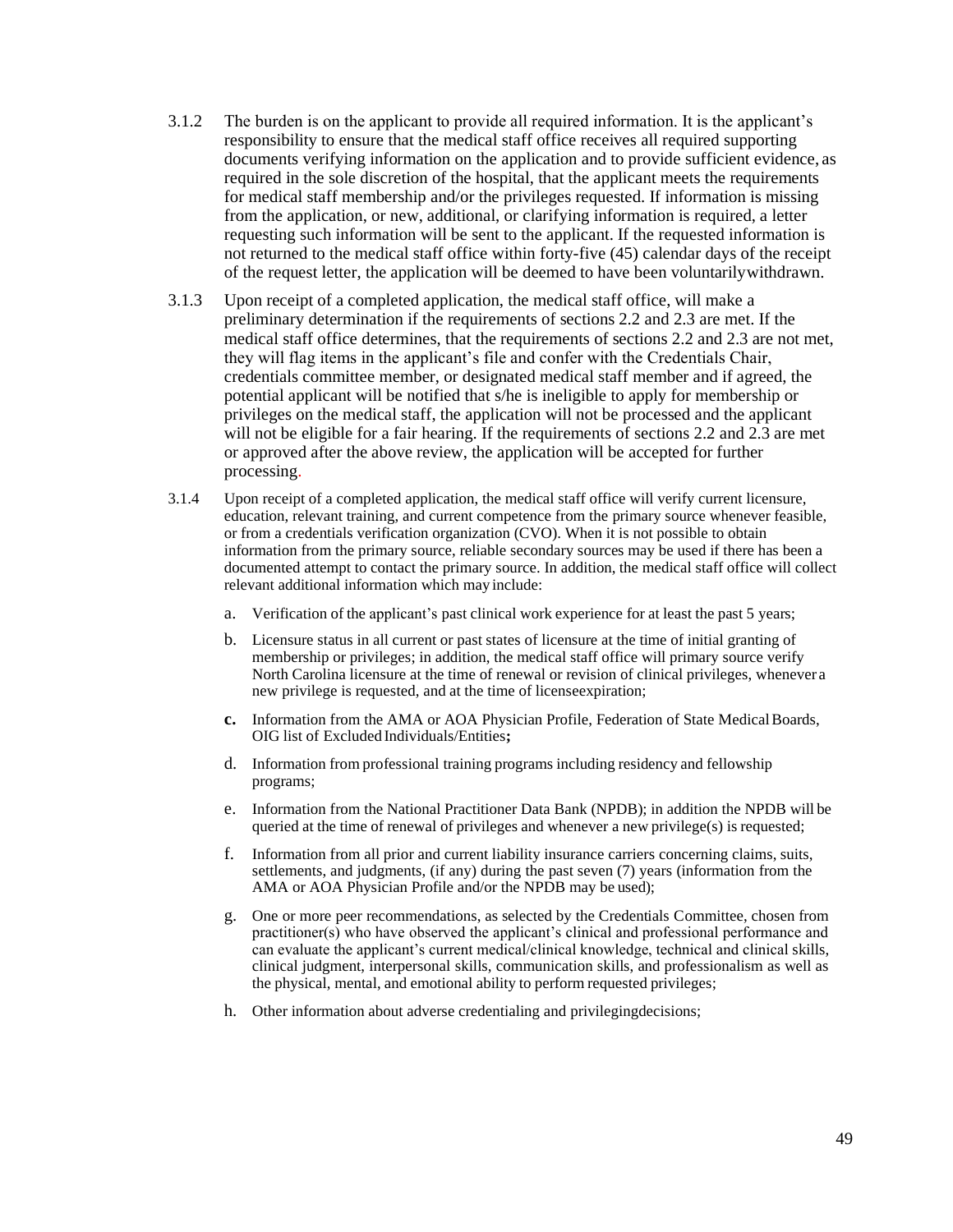- **i.** Information from a criminal background check from the past 7 (seven) years;
- j. Information from any other sources relevant to the qualifications of the applicant to serveon the medical staff and/or hold privileges;
- k. Morbidity and mortality data and relevant practitioner-specific data as compared to aggregate data, when available; and
- l. If available and not legally protected, the results of any drug testing and/or other health testing required by a health care institution or licensing board.

Note: In the event there is undue delay in obtaining required information, the medical staff office will request assistance from the applicant. During this time period, the "time periods for processing" the application will be appropriately modified. Failure of an applicant to adequately respond to a request for assistance after 14 calendar days will be deemed a withdrawal of the application.

3.1.5 When the items identified in Section 3.1.5(a)-(g) above have been obtained, the file will be considered verified and complete and eligible for evaluation. While the items in Section 3.1.5(h)- (l) may be requested/researched, however, lack of possession of these items in the file will not preclude the file from evaluation and the granting of membership

#### **3.2 Applicant's Attestation, Authorization, and Acknowledgement**

The applicant must complete and sign the application form. By signing this application the applicant:

- 3.2.1 Attests to the accuracy and completeness of all information on the application or accompanying documents and agreement that any substantive inaccuracy, omission, or misrepresentation, whether intentional or not, may be grounds for termination of the application process without the right to a fair hearing or appeal. If the inaccuracy, omission, or misstatement is discovered after an individual has been granted appointment and/or clinical privileges, the individual's appointment and privileges may lapseeffective immediately upon notification of the individual without the right to a fair hearing or appeal.
- 3.2.2 Consents to appear for any requested interviews in regard to his/her application.
- 3.2.3 Authorizes the hospital and medical staff representatives to consult with prior and current associates and others who may have information bearing on his/her professional competence, character, ability to perform the privileges requested, ethical qualifications, ability to work cooperatively with others, and other qualifications for membership and the clinical privileges requested.
- 3.2.4 Consents to hospital and medical staff representatives' inspection of all records and documents that may be material to an evaluation of:
	- a. Professional qualifications and competence to carry out the clinical privileges requested;
	- b. Physical and mental/emotional health status to the extent relevant to safely perform requested privileges;
	- c. Professional and ethical qualifications;
	- d. Professional liability actions including currently pending claims involving the applicant; and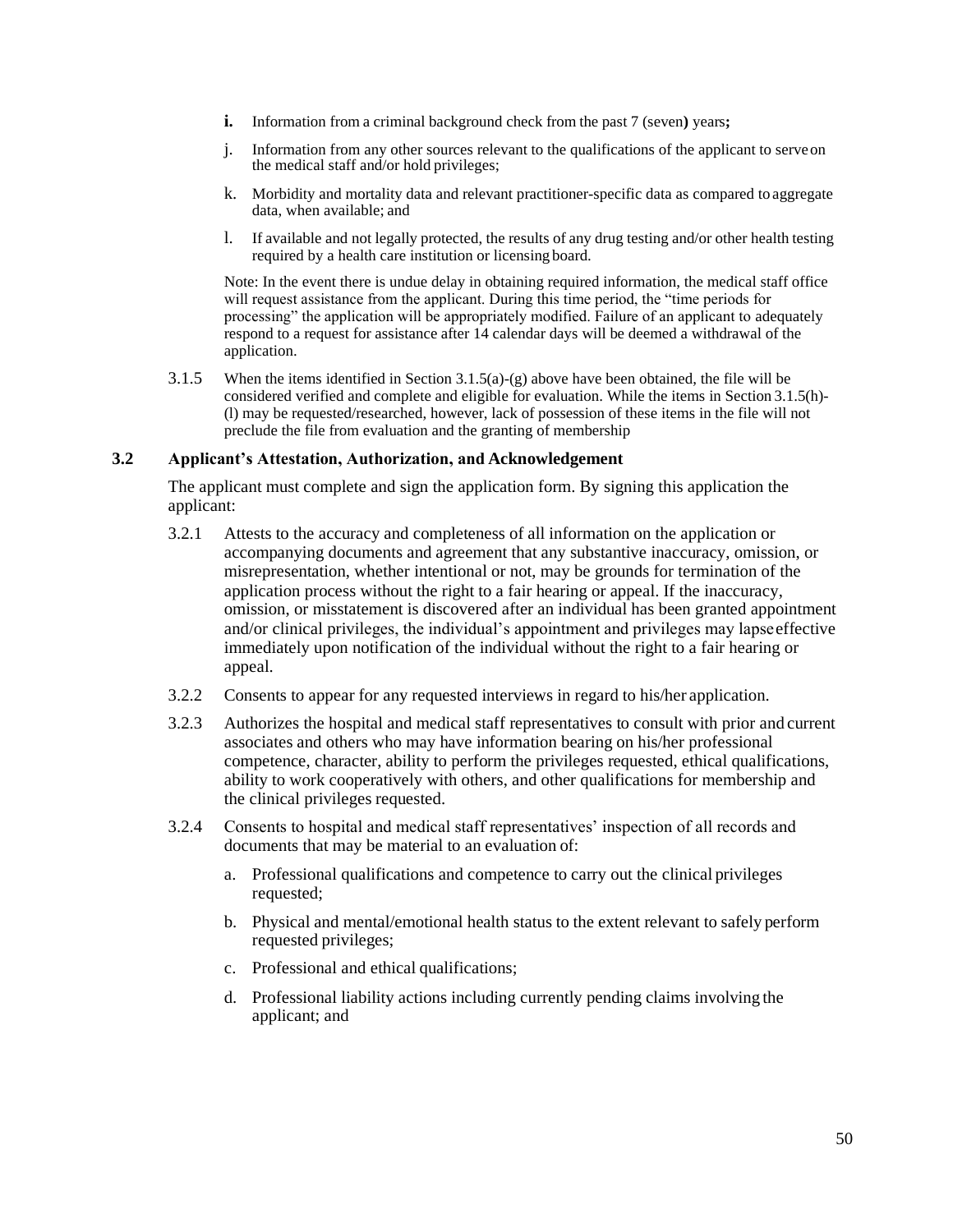- e. Any other issue relevant to establishing the applicant's suitability for membership and/or privileges.
- 3.2.5 Releases from liability and promises not to sue, all individuals and organizations who provide information to the hospital or the medical staff, including otherwise privilegedor confidential information to the hospital representatives concerning his/her background; experience; competence; professional ethics; character; physical and mental health to the extent relevant to the capacity to fulfill requested privileges; emotional stability; utilization practice patterns; and other qualifications for staff appointment and clinical privileges.
- 3.2.6 Authorizes the hospital medical staff and administrative representatives to release any and all credentialing and peer review information to other hospitals, licensing boards, appropriate government bodies and other health care entities or to engage in any valid discussion relating to the past and present evaluation of the applicant's training, experience, character, conduct, judgment, or other matters relevant to the determination of the applicant's overall qualifications upon appropriately signed release of information document(s). Acknowledges and consents to agree to an absolute and unconditional release of liability and waiver of any and all claims, lawsuits, or challenges against any medical staff or hospital representative regarding the release of any requested information and further, that all such representatives shall have the full benefit of this release and absolute waiver as well as any legal protections afforded under the law.
- 3.2.7 Acknowledges that the applicant has had access to the medical staff bylaws, including all rules, regulations, policies and procedures of the medical staff, and agrees to abide by their provisions.

Notwithstanding section 3.2.5 through 3.2.7, if an individual institutes legal action and does not prevail, s/he shall reimburse the hospital and any member of the medical staff named in the action for all costs incurred in defending such legal action, including reasonable attorney(s) fees.

- 3.2.8 Agrees to provide accurate answers to the following questions and/or questions presented on the Application for privileges and membership, and agrees to immediately notify the hospital in writing should any of the information regarding these items change during processing of this application or the period of the applicant's medical staff membership or privileges. If the applicant answers any of the following questions affirmatively and/or provides information identifying a problem with any of the following items, the applicant will be required to submit a written explanation of the circumstancesinvolved.
	- a. Have any disciplinary actions been initiated or are any pending against you by any state licensure board?
	- b. Has your license to practice or registration in any state ever been relinquished, denied, challenged, limited, suspended, or revoked, whether voluntarily or involuntarily?
	- c. Have you ever been asked to surrender your professional license?
	- d. Have you ever been suspended, sanctioned, excluded, or otherwise restricted from participating in any private, federal, or state health insurance program (for example, Medicare, TriCare, or Medicaid)?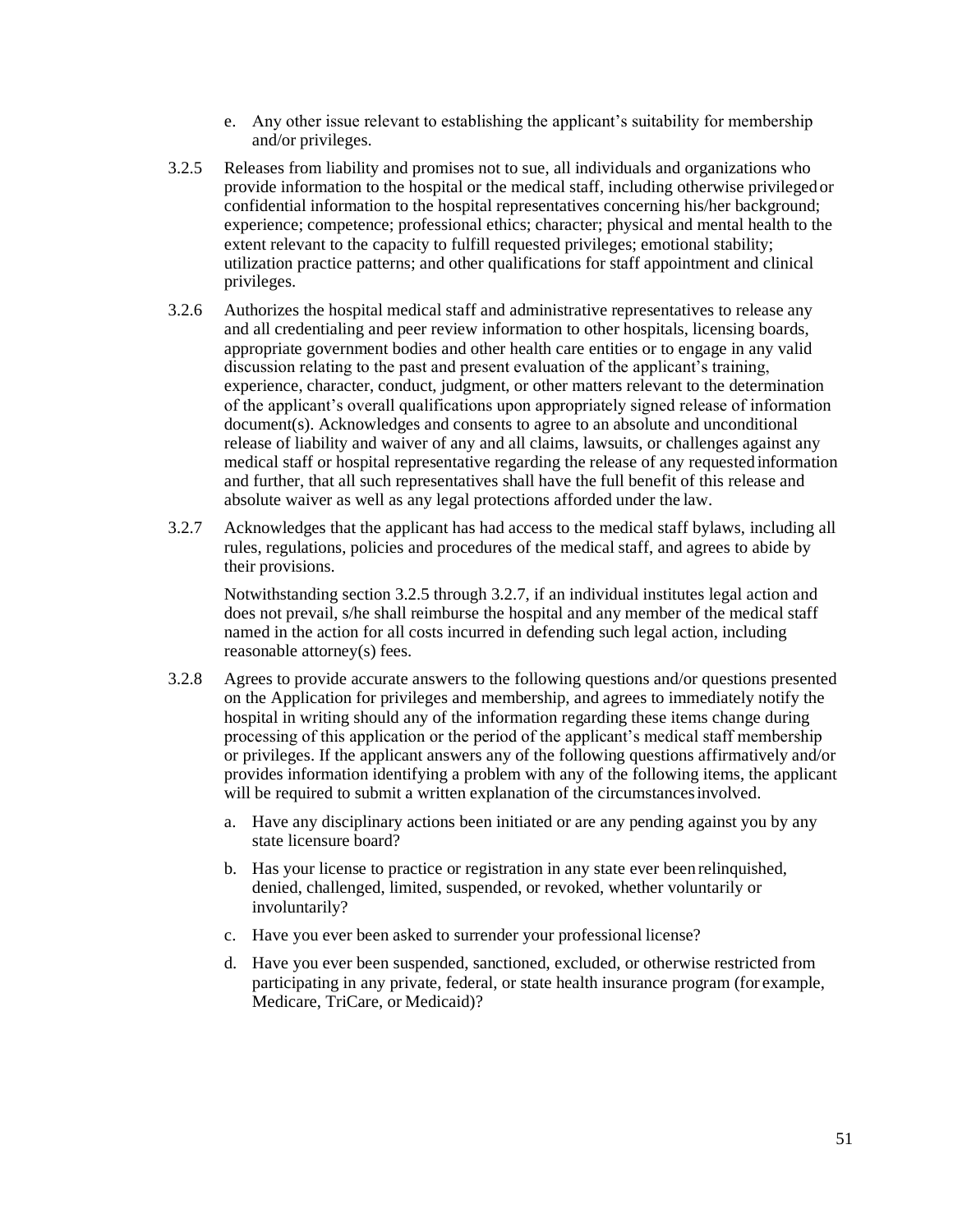- e. Have you ever been the subject of an investigation by any private, federal, or state agency concerning your participation in any private, federal, or state health insurance program?
- f. Has your DEA certificate ever been relinquished, limited, denied, suspended, or revoked?
- g. Is your DEA certificate currently being challenged?
- h. Have you ever been convicted a crime, excluding speeding tickets?
- i. Has your employment, medical staff membership, or clinical privileges ever been terminated, reduced, suspended, diminished, revoked, refused, or limited at any hospital, physician group practice or other health care facility, whether voluntarily or involuntarily?
- j. Have you ever withdrawn your application for appointment, reappointment, or clinical privileges or resigned from the medical staff before a hospital's or health facility's Board made a decision?
- k. Have you ever been the subject of a formal or informal disciplinary or corrective action investigation?
- l. Have you ever been the subject of an investigation because of inappropriate conduct, disruptive behavior, or unprofessional actions (e.g. sexualharassment)?
- m. Have you ever been the subject of focused individual monitoring at any hospital or health care facility other than to confirm competency immediately following an initial grant of a privilege(s)?
- n. If you are not currently board certified please answer n. through r. below (if board certified skip to s below):
- o. Have you ever been examined by any specialty board, but failed to pass the examination? Please provide details.
- p. If not certified, have you applied for the certificationexam?
- q. Have you ever been accepted to take the certificationexam?
- r. If yes, what dates are you scheduled to take the certification exam?
- s. Have any professional liability claims or suits ever been filed against you or are any presently pending?
- t. Have any judgments or settlements been made against you in professional liability cases? (If yes, please provide a short synopsis of the allegations and outcome ofthe case).
- u. Have you ever been refused or denied coverage, had coverage cancelled, or had specific privileges excluded by a malpractice liability carrier?
- v. Have you ever entered into an agreement with the federal or state government as a result of violations of state or federal regulations or law (e.g. a corporate integrity agreement)?
- w. Are you currently taking any substances or medications which could impair your ability to safely perform the privileges which you are requesting in this application?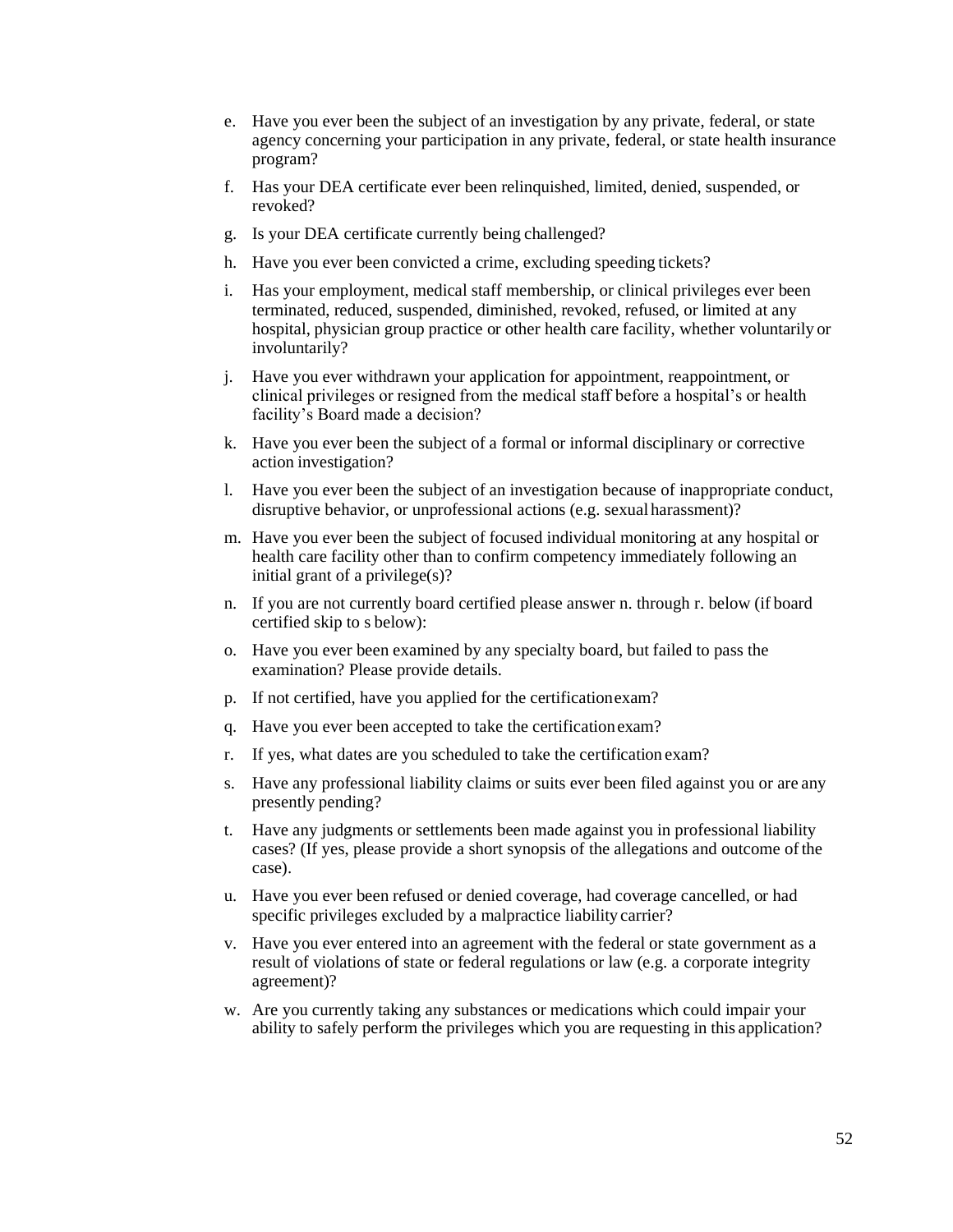- x. Have you ever been disciplined or formally reprimanded because of inappropriate conduct, disruptive behavior, or unprofessional interactions (e.g. sexualharassment)?
- y. Have you ever been terminated from employment or from a group practice?

# **3.3 Application Evaluation**

- 3.3.1 **Credentialing Process:** An expedited review and approval process may be used for initial appointment or for reappointment.
	- A completed application that does not raise concerns will be granted medicalstaff membership and/or privileges after review and action by the following: Department Chair, Credentials Committee chair acting on behalf of the Credentials Committee, the MEC and a Board committee consisting of at least two individuals.
	- If one or more of the following criteria are identified in the course of reviewing a completed and verified application, the application must be reviewed and acted on by the Department Chair, Credentials Committee, MEC, and the Board. Credentials Committee may request that an appropriate subject matter expert assess selected applications. At all stages in this review process, the burden is upon the applicant to provide evidence that s/he meets the criteria for membership on the medical staff and for the granting of requested privileges. Criteria for additional scrutiny include but are not necessarily limited to the following:
		- a. The application is deemed to be incomplete;
		- b. The final recommendation of the MEC is adverse or withlimitation;
		- c. The applicant is found to have experienced an involuntary termination of medical staff membership or involuntary limitation, reduction, denial, or loss of clinical privileges at another organization or has a current challenge or a previously successful challenge to licensure orregistration;
		- d. Applicant is, or has been, under investigation by a state medical board or has prior disciplinary actions or legal sanctions;
		- **e.** Applicant has had an unusual pattern of malpractice cases filed within the past seven (7) years**;**
		- f. Applicant changed medical schools or residency programs or has gaps in training or practice;
		- g. Applicant has changed practice affiliations more than three times in the past ten (10) years;
		- h. Applicant has one or more reference responses that raise concerns orquestions;
		- i. Discrepancy is found between information received from the applicant and references or verified information;
		- j. Applicant has an adverse National Practitioner Data Bank report;
		- k. The request for privileges are not reasonable based upon applicant's experience, training, and demonstrated current competence, and/or is not in compliance with applicable criteria;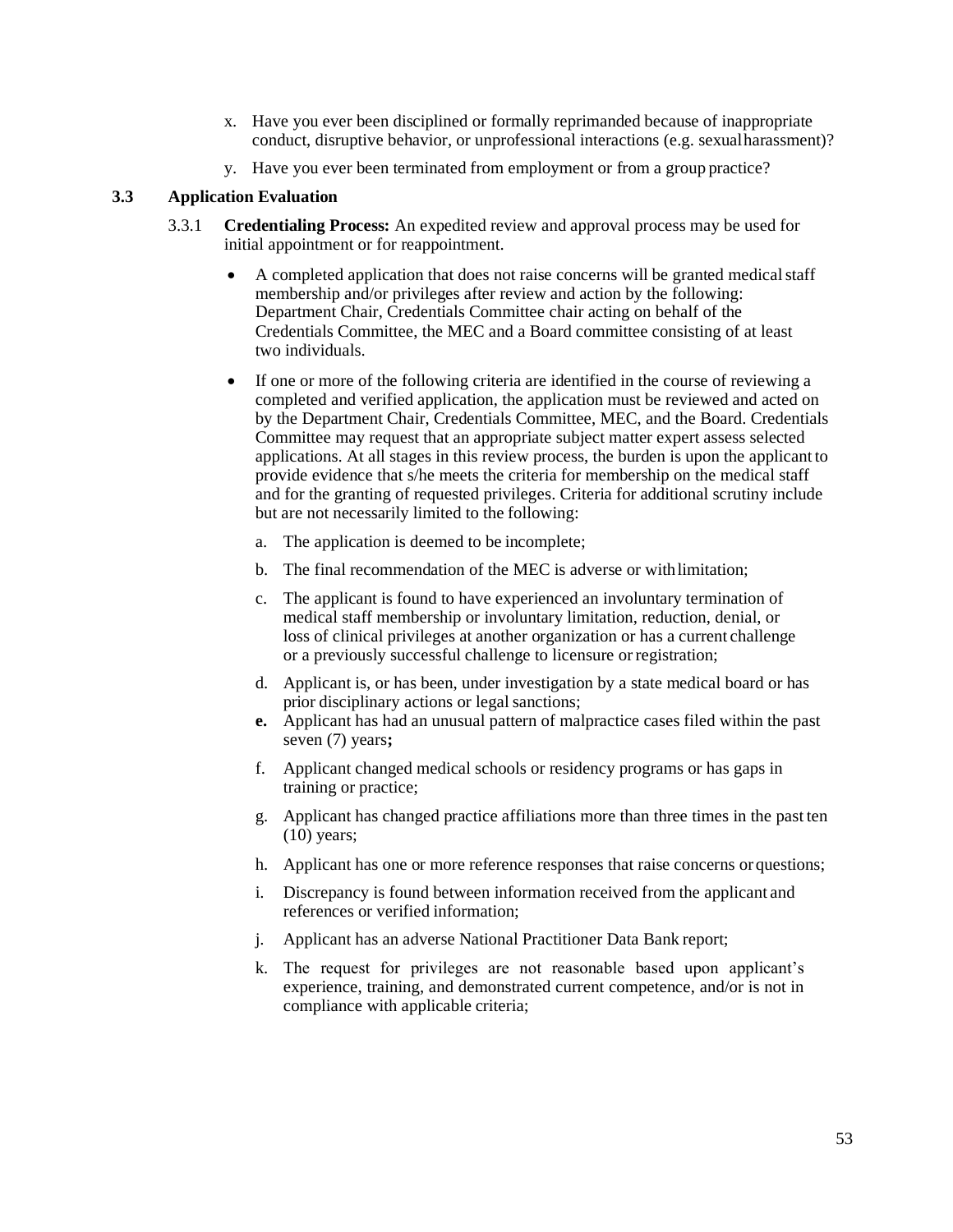- l. Applicant has been removed from a managed care panel for reasons of professional conduct or quality;
- m. Applicant has potentially relevant physical, mental, and/or emotional health problems;
- n. Other reasons as determined by a medical staff leader or other representative of the hospital which raise questions about the qualifications, competency, professionalism, or appropriateness of the applicant for membership or privileges.
- 3.3.2 Applicant Interview
	- a. All applicants for appointment to the medical staff and/or the granting of clinical privileges may be required to participate in an interview at the discretion of the Department Chair, Credentials Committee, MEC, or Board. The interview may take place in person or by telephone at the discretion of the hospital or its agents. The interview may be used to solicit information required to complete the credentialsfile or clarify information previously provided, e.g., clinical knowledge and judgment, professional behavior, malpractice history, reasons for leaving past healthcare organizations, or other matters bearing on the applicant's ability to render care at the generally recognized level for the community. The interview may also be used to communicate medical staff performance expectations.
	- b. Procedure: the applicant will be notified if an interview is requested. Failure ofthe applicant to appear for a scheduled interview will be deemed a withdrawal of the application.
- 3.3.3 Department Chair Action
	- All completed applications are processed by the medical staff office, reviewed by credentials committee member with consultation with the department chair as needed and then presented to members of the Credentials Committee. If the application is approved by the Credentials Committee, it moves to the Medical Executive Committee.
	- The Department Chair approves the application based on recommendation from the credentials committee.
- 3.3.4 Medical Staff Credentials Committee Action
	- The Credentials Committee forwards the following to the MEC:
		- o A recommendation to approve the applicant's request for membership and/or privileges; to approve membership but modify the requested privileges; or deny membership and/or privileges; and
		- o A recommendation to define those circumstances which require monitoring and evaluation of clinical performance after initial grant of clinical privileges.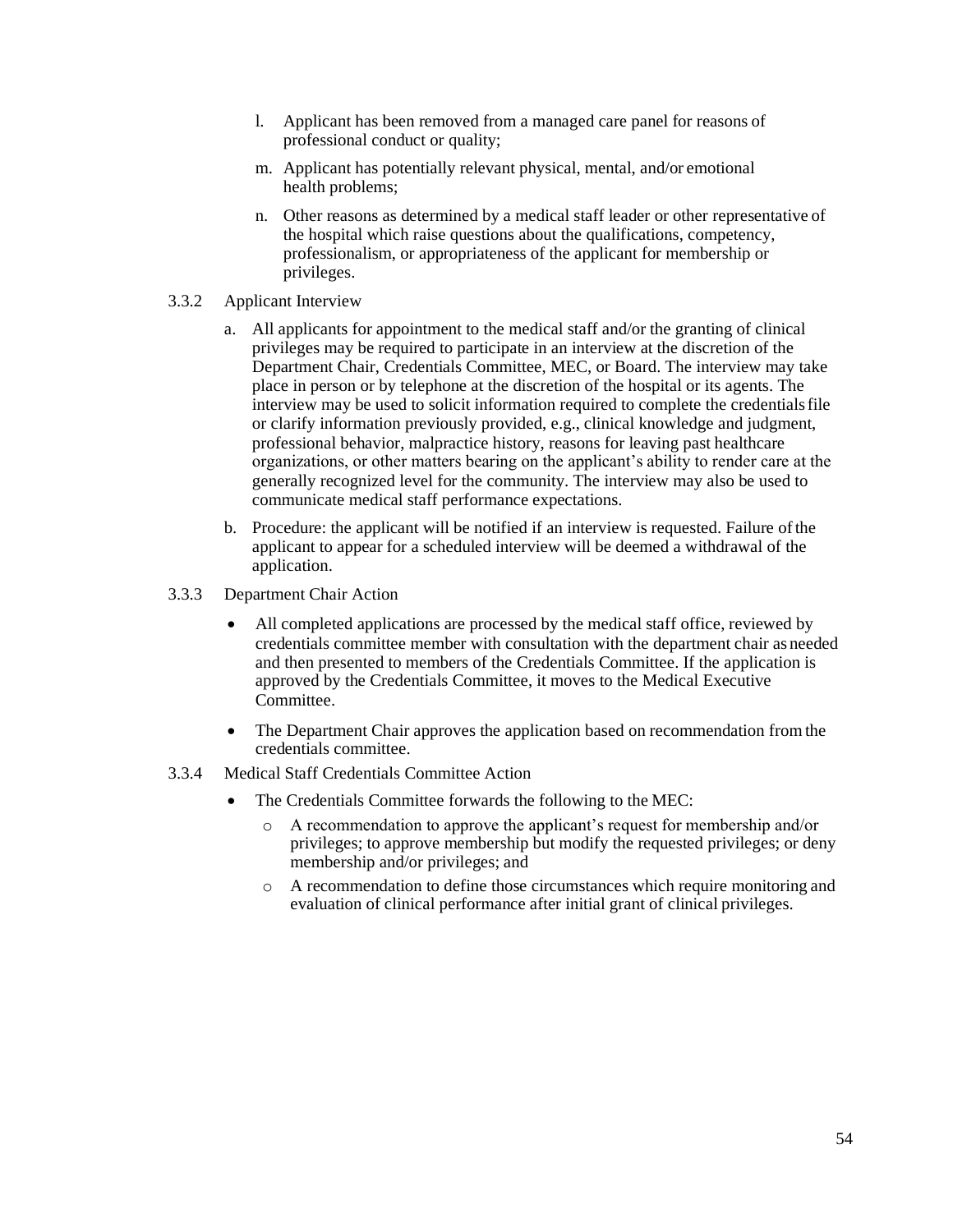- 3.3.5 MEC Action
	- The MEC forwards the following to the Board:
		- a. A recommendation to approve the applicant's request for membership and/or privileges; to approve membership but modify the requested privileges; or deny membership and/or privileges
- 3.3.6 Board Action:
	- a. If the Board or subcommittee agrees with the recommendations of the MEC, the application is approved and the requested membership and/or privileges are granted for a period not to exceed twenty-four (24) months. If a subcommittee takes the action, it is reported to the entire Board at its next scheduled meeting. If the Board or subcommittee disagrees with the recommendation,
	- b. The Board reviews the application and votes for one of the following actions:
		- o The Board may adopt or reject in whole or in part a recommendation of the MEC or refer the recommendation to the MEC for further consideration stating the reasons for such referral back and setting a time limit within which a subsequent recommendation must be made. If the Board concurs with the applicant's request for membership and/or privileges it will grant the appropriate membership and/or privileges for a period not to exceed twenty-four (24) months;
		- o If the board's action is adverse to the applicant, a special notice, stating the reason, will be sent to the applicant who shall then be entitled to the procedural rights provided in Part II of these bylaws (Investigation, Corrective Action, Hearing and Appeal Plan); or
		- o The Board shall take final action in the matter as provided in Part II of these bylaws (Investigation, Corrective Action, Hearing, and Appeal Plan).
- 3.3.7 **Notice of final decision:** Notice of the Board's final decision shall be given, through the President of the Medical Staff to the MEC and to the Chair of each Department concerned. The applicant shall receive written notice of appointment and special notice of any adverse final decisions in a timely manner. A decision and notice of appointment includes the staff category to which the applicant is appointed, the Department to which s/he is assigned, the clinical privileges s/he may exercise, the timeframe of the appointment, and any special conditions attached to the appointment.
- 3.3.8 **Time periods for processing:** All individual and groups acting on an application for staff appointment and/or clinical privileges must do so in a timely and good faithmanner, and, except for good cause, each application will be processed within 180 (one-hundred eighty) calendar days.

These time periods are deemed guidelines and do not create any right to have an application processed within these precise periods. If the provisions of Part II of these bylaws (Investigation, Corrective Action, Hearing, and Appeal Plan) are activated, the time requirements provided therein govern the continued processing of the application.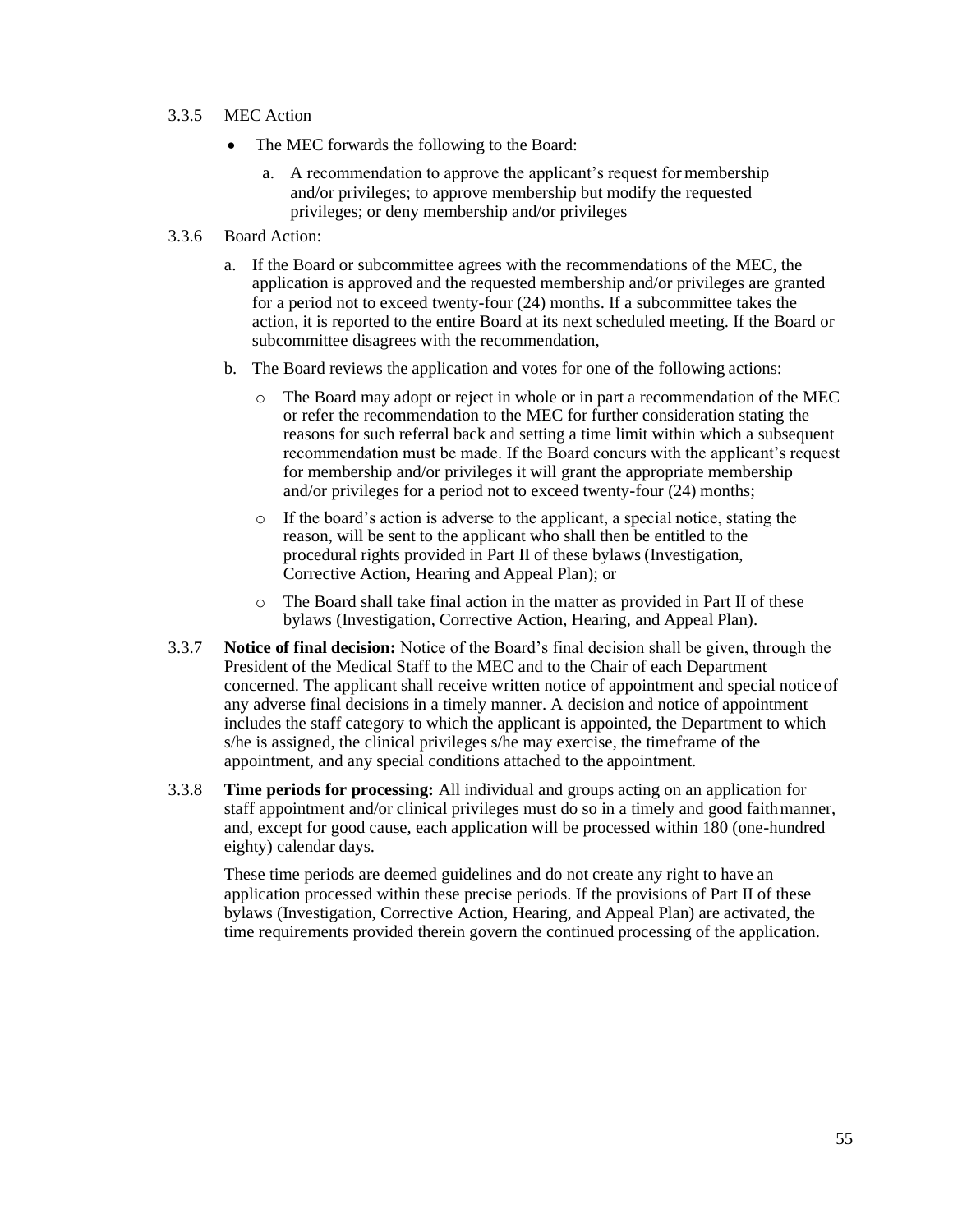#### **4 Reappointment**

#### **4.1 Criteria for Reappointment**

- 4.1.1 It is the policy of the hospital to approve for reappointment and/or renewal of privileges only those practitioners who meet the criteria for initial appointment as identified in section 2. The MEC must also determine that the practitioner provides effective care that is consistent with the hospital standards regarding ongoing quality and the hospital performance improvement program. The practitioner must provide the information enumerated in Section 4.2 below. All reappointments and renewals of clinical privileges are for a period not to exceed twenty-four (24) months. The granting of new clinical privileges to existing medical staff members or other practitioners with privileges will follow the steps described in Section 3 above concerning the initial granting of new clinical privileges and Section 6.1 below concerning focused professional practice evaluation. A suitable peer shall substitute for the Department Chair in the evaluation of current competency of the Department Chair and recommend appropriate action to the Credentials Committee.
- 4.1.2 In the event a practitioner does not utilize the facilities or resources of the institution for purposes of patient care through either admission, performance of a procedure, consultation, or referral, during a two-year period s/he may not be eligible for reappointment or continued privileges. Such practitioner may apply as a new applicant at any time subsequent to the expiration of current appointment or privileges. This provision applies to individuals who have been granted a leave of absence, moved their practice location, established a relationship with another institution, or otherwise find no need to utilize the clinical resources of the institution. Exceptions to this provision may be made by the Board upon recommendation of the MEC.
- 4.1.3 It is the responsibility of the medical staff member to provide all necessary documentation to the medical staff office BEFORE the expiration of any certifications such as ACLS, PALS, Board Certification, NC Medical Board, DEA, etc. Any privileges which are dependent on these certifications will be considered voluntarily relinquished on expiration of the certificate. The medical staff office is not responsible for warning members when their certificates are expiring. Likewise, the medical staff office is not responsible for warning you when a member might be due for a flu shot, PPD, etc. (as defined in 2.6.4). Failure to pay any fees that are due to the medical staff office is also grounds for voluntary relinquishment of medical staff membership. Members who lose privileges or membership by failing to maintain their medical staff office file and/or dues payments may be subject to additional fees to reinstate membership and/or privileges.

#### **4.2 Information Collection and Verification**

- 4.2.1 **From appointee:** A representative from the medical staff office notifies the practitioner of the date of expiration and supplies him/her with an application for reappointment for membership and/or privileges within a reasonable period of time, prior to the date of expiration of a medical staff appointment or grant of privileges. The practitioner must return the following items to the medical staff office within thirty (30) days of receiptof the application:
	- a. A completed reapplication form, which includes complete information to update his/her file on items listed in his/her original application, any required new, additional, or clarifying information, and any required fees or dues;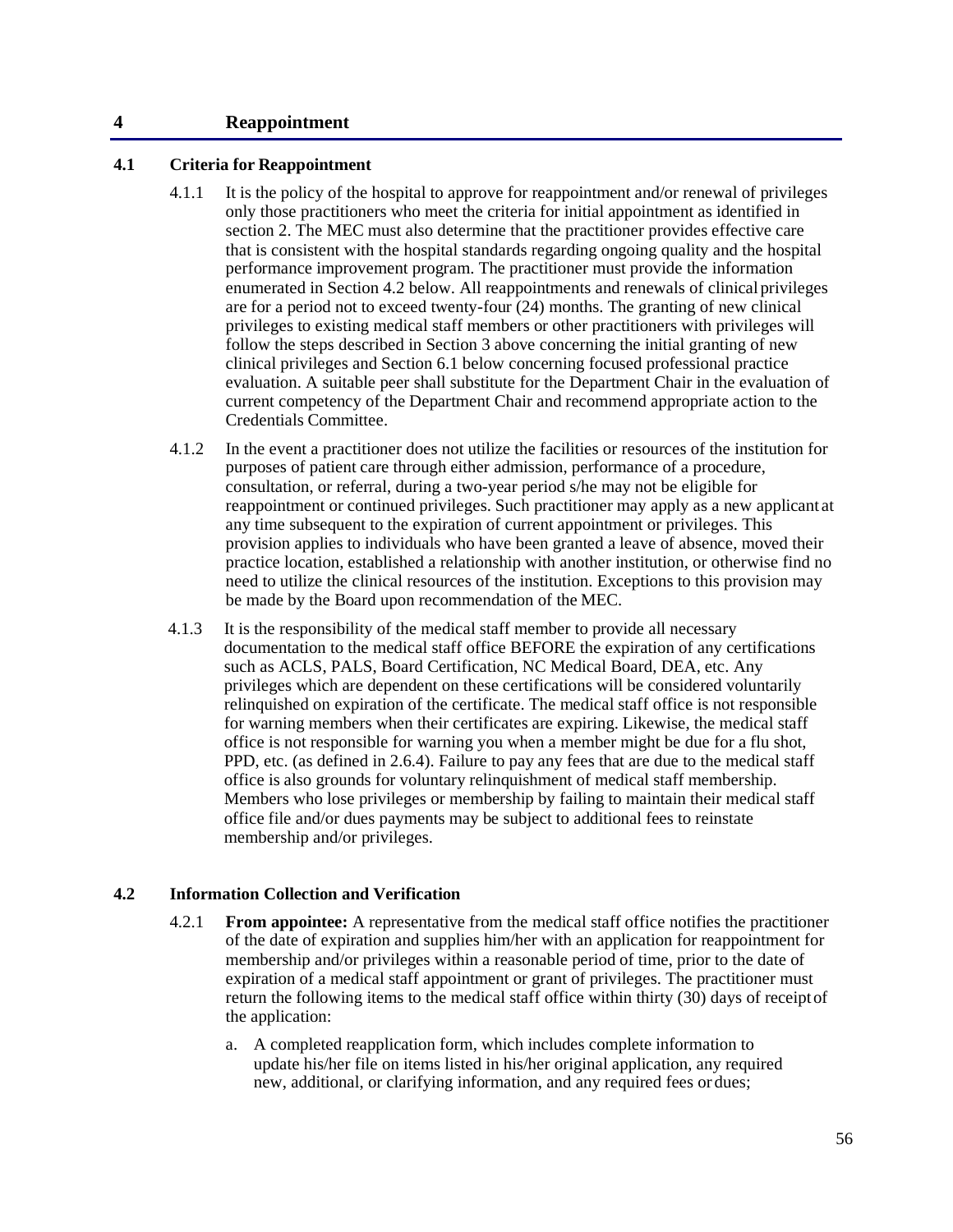- b. Information concerning continuing training and education internal and external to the hospital during the preceding period; and
- c. By signing the reapplication form the appointee agrees to the same terms as identified in Section 3.2 above.
- 4.2.2 From internal and/or external sources: The medical staff office collects and verifies information regarding each practitioner's professional and collegial activities to include those items listed in Section 3.2.8, items a. to y.
- 4.2.3 The following information is also collected and verified:
	- a. A summary of clinical activity at this hospital for each practitioner due for reappointment;
	- b. Performance and conduct in this hospital and other healthcare organizations in which the practitioner has provided substantial clinical care since the last reappointment, including patient care, medical/clinical knowledge, practice-based learning and improvement, interpersonal and communication skills, professionalism, and systembased practice;
	- c. Documentation of any required hours of continuing medical education activity. Satisfactory completion of required hours of continuing medical education may also be evidenced through primary source verification of an active North Carolinalicense;
	- d. Service on medical staff, Department, and hospital committees;
	- e. Timely and accurate completion of medical records;
	- f. Compliance with all applicable bylaws, policies, rules, regulations, and procedures of the hospital and medical staff;
	- g. Any significant gaps in employment or practice since the previous appointment or reappointment;
	- h. Verification of current licensure;
	- i. National Practitioner Data Bank query and information from the OIG List of Excluded Individuals/Entities or;
	- j. When sufficient peer review data is not available to evaluate competency, one or more peer recommendations, as selected by the Credentials Committee, chosen from practitioner(s) who have observed the applicant's clinical and professional performance and can evaluate the applicant's current medical/clinical knowledge, technical and clinical skills, clinical judgment, interpersonal skills, communication skills, and professionalism as well as the physical, mental, and emotional ability to perform requested privileges; and
	- k. Malpractice history for the past two (2) years, which is primary source, verified by the medical staff office with the practitioner's malpractice carrier(s).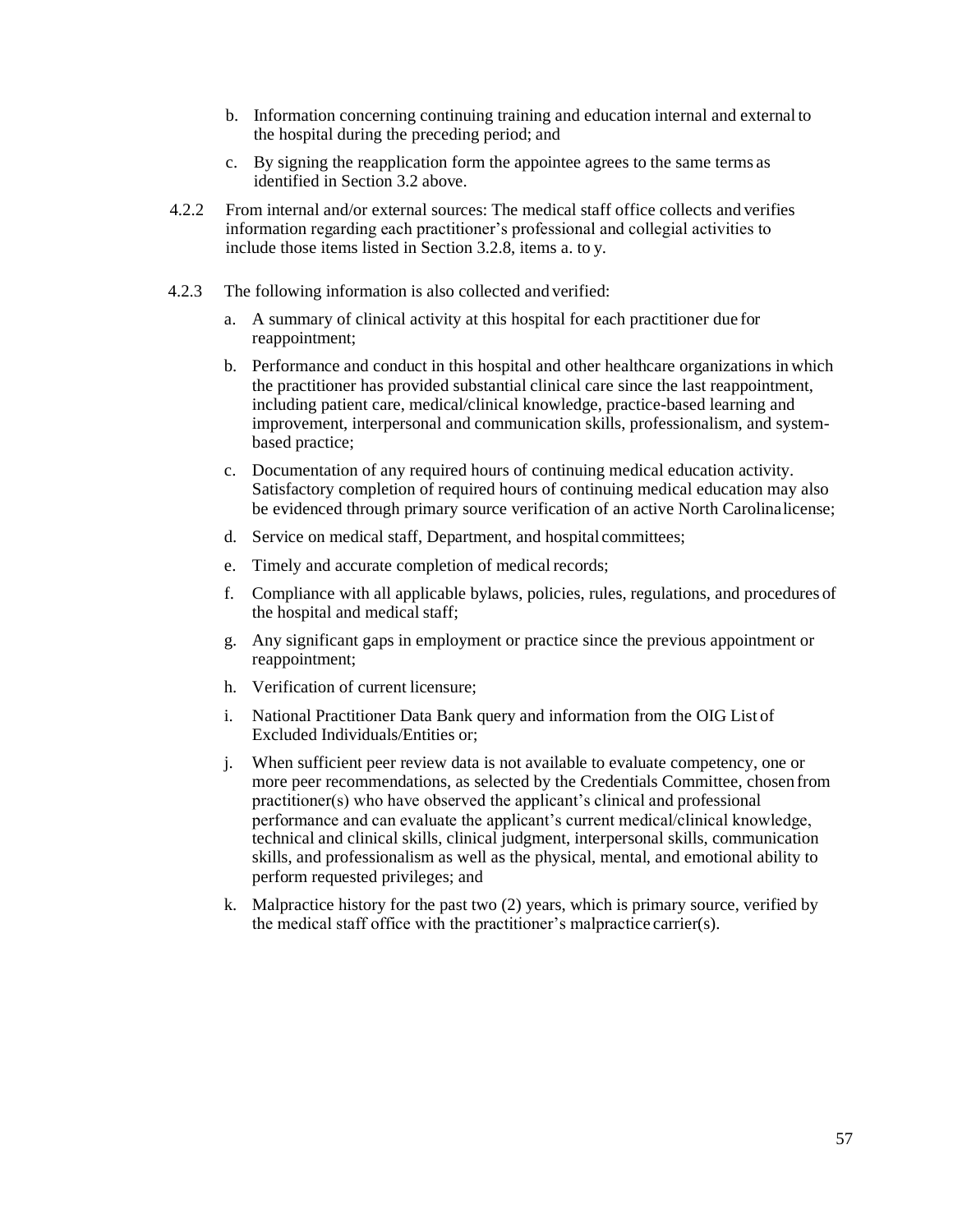# **4.3 Evaluation of Application for Reappointment of Membership and/orPrivileges**

- 4.3.1 Expedited review reappointment applications will be categorized as described inSection 3.3.1 above.
- 4.4.2 The reappointment application will be reviewed and acted upon as described in Sections 3.3.3 through 3.3.8 above. For the purpose of reappointment an "adverse recommendation" by the Board as used in section 3 means a recommendation or action to deny reappointment, or to deny or restrict requested clinical privileges or any action which would entitle the applicant to a Fair Hearing under Part II of the medical staff bylaws. The terms "applicant" and "appointment" as used in these sections shall be read respectively, as "staff appointee" and "reappointment."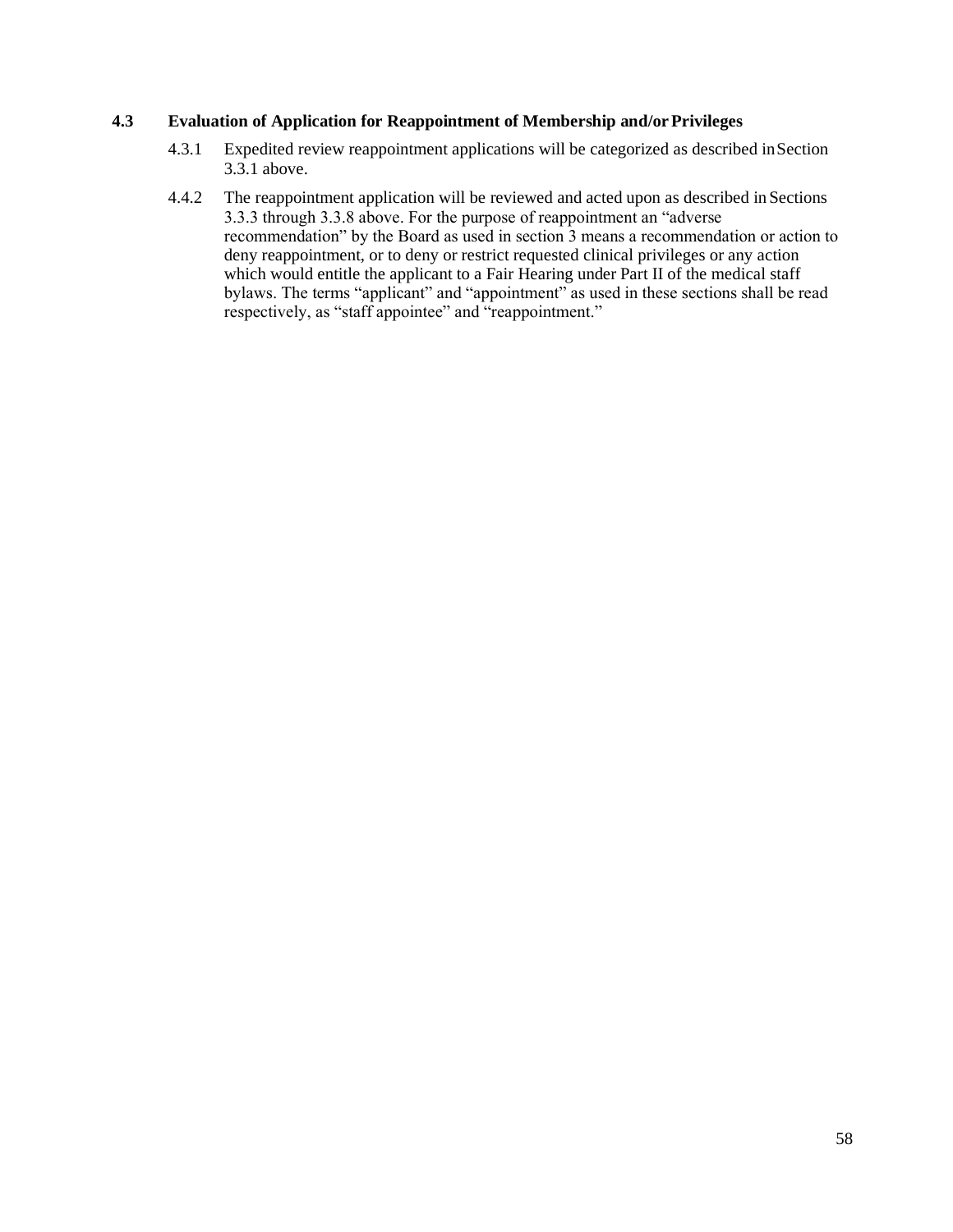# **5 Clinical Privileges**

# **5.1 Exercise of privileges**

A practitioner providing clinical services at the hospital may exercise only those privileges granted to him/her by the Board or emergency or disaster privileges as described herein. Privileges may be granted by the Board upon recommendation of the MEC to practitioners who are not members of the medical staff. Such individuals may be Advance Practice Registered Nurses (APRNs), practitioners serving locum tenens positions, telemedicine physicians, or house staff such as residents moonlighting in the hospital, or others deemed appropriate by the MEC and Board.

#### **5.2 Requests**

When applicable, each application for appointment or reappointment to the medical staff or for privileges must contain a request for the specific clinical privileges the applicant desires. Specific requests must also be submitted for temporary privileges and for modifications of privileges in the interim between reappointments and/or granting of privileges.

#### **5.3 Basis for Privileges Determination**

- 5.3.1 Requests for clinical privileges will be considered only when accompanied by evidence of education, training, experience, and demonstrated current competence as specified by the hospital in its Board approved criteria for clinical privileges.
- 5.3.2 Privileges for which no criteria have been established:

In the event a request for a privilege is submitted for a new technology, a procedure new to the hospital, an existing procedure used in a significantly different manner, or involving a cross-specialty privilege for which no criteria have been established, the request will be tabled for a reasonable period of time, usually not to exceed sixty (60) calendar days. During this time the MEC will:

- a. Review the community, patient, and hospital need for the privilege and reach agreement with management and the Board that the privilege is approved to be exercised at the hospital;
- b. Review with members of the Credentials Committee the efficacy and clinical viability of the requested privilege and confirm that this privilege is approved foruse in the setting-specific area of the hospital by appropriate regulatory agencies (FDA, OSHA, etc.);
- c. Meet with management to ensure that the new privilege is consistent with the hospital's mission, values, strategic, operating, capital, information, and staffing plans; and
- d. Work with management to ensure that any/all exclusive contract issues, if applicable are resolved in such a way to allow the new or cross-specialty privileges in question to be provided without violating the existing contract. Upon recommendation from the Credentials Committee and appropriate Department or subject matter experts (as determined by the Credentials Committee), the MEC will formulate the necessary criteria and recommend these to the Board. Once objective criteria have been established, the original request will be processed as described herein: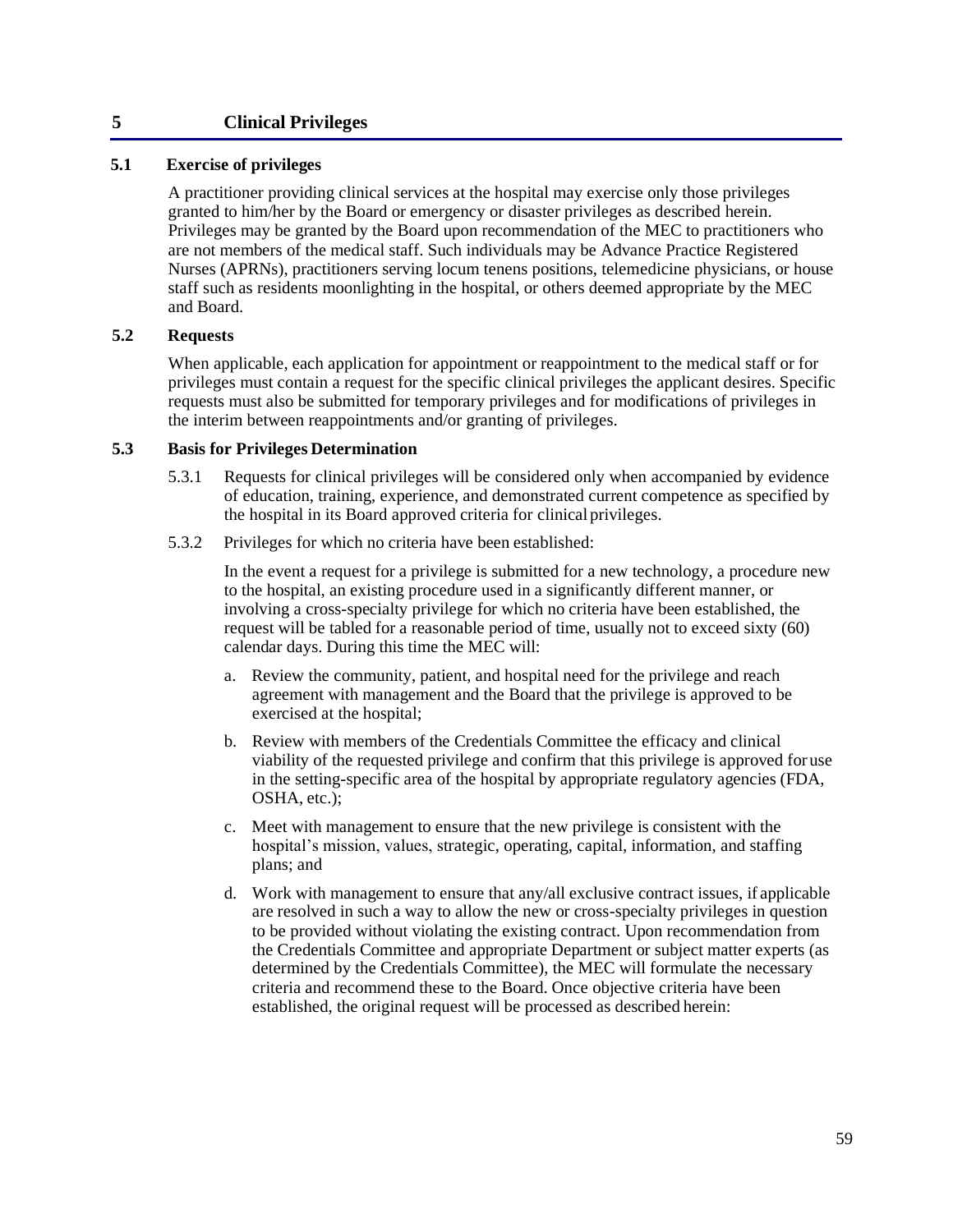- For the development of criteria, the medical staff service professional (or designee) will compile information relevant to the privileges requested which may include, but need not be limited to, position and opinion papers from specialty organizations, white papers from the Credentialing Resource Center and others as available, position and opinion statements from interested individuals or groups, and documentation from other hospitals in the region as appropriate;
- Criteria to be established for the privilege(s) in question include education, training, board status, certification (if applicable), experience, and evidence of current competence. Proctoring requirements will be addressed including who may serve as proctor and how many proctored cases will be required. Hospital related issues such as exclusive contracts, equipment, clinical support staff and management will be referred to the appropriate hospital administrator and/or department director; and
- If the privileges requested overlap two or more specialty disciplines, an ad hoc committee will be appointed by the credentials chair to recommend criteria for the privilege(s) in question. This committee will consist of at least one, but not more than two, members from each involved discipline. The chair of the ad hoc committee will be a member of the Credentials Committee who has no vested interest in the issue.
- 5.3.3 Requests for clinical privileges will be consistently evaluated on the basis of prior and continuing education, training, experience, utilization practice patterns, current ability to perform the privileges requested, and demonstrated current competence, ability, and judgment. Additional factors that may be used in determining privileges are patient care needs and the hospital's capability to support the type of privileges being requested and the availability of qualified coverage in the applicant's absence. The basis for privileges determination to be made in connection with periodic reappointment or a requested change in privileges must include documented clinical performance and results of the practitioner's performance improvement program activities. Privileges determinations will also be based on pertinent information from other sources, such as peers and/or faculty from other institutions and health care settings where the practitioner exercises clinical privileges.
- 5.3.4 The procedure by which requests for clinical privileges are processed are as outlined in Section 3 above.

## **5.4 Special Conditions for Dental Privileges**

Requests for clinical privileges for dentists are processed in the same manner as all other privilege requests. Privileges for surgical procedures performed by dentists and/or oral and maxillofacial surgeons will require that all dental patients receive a basic medical evaluation (history and physical) by a physician member of the medical staff with privileges to perform such an evaluation, which will be recorded in the medical record. Oral and maxillofacial surgeons may be granted the privilege of performing a history and physical on their own patients upon submission of documentation of completion of an accredited postgraduate residency in oral and maxillofacial surgery and demonstrated current competence.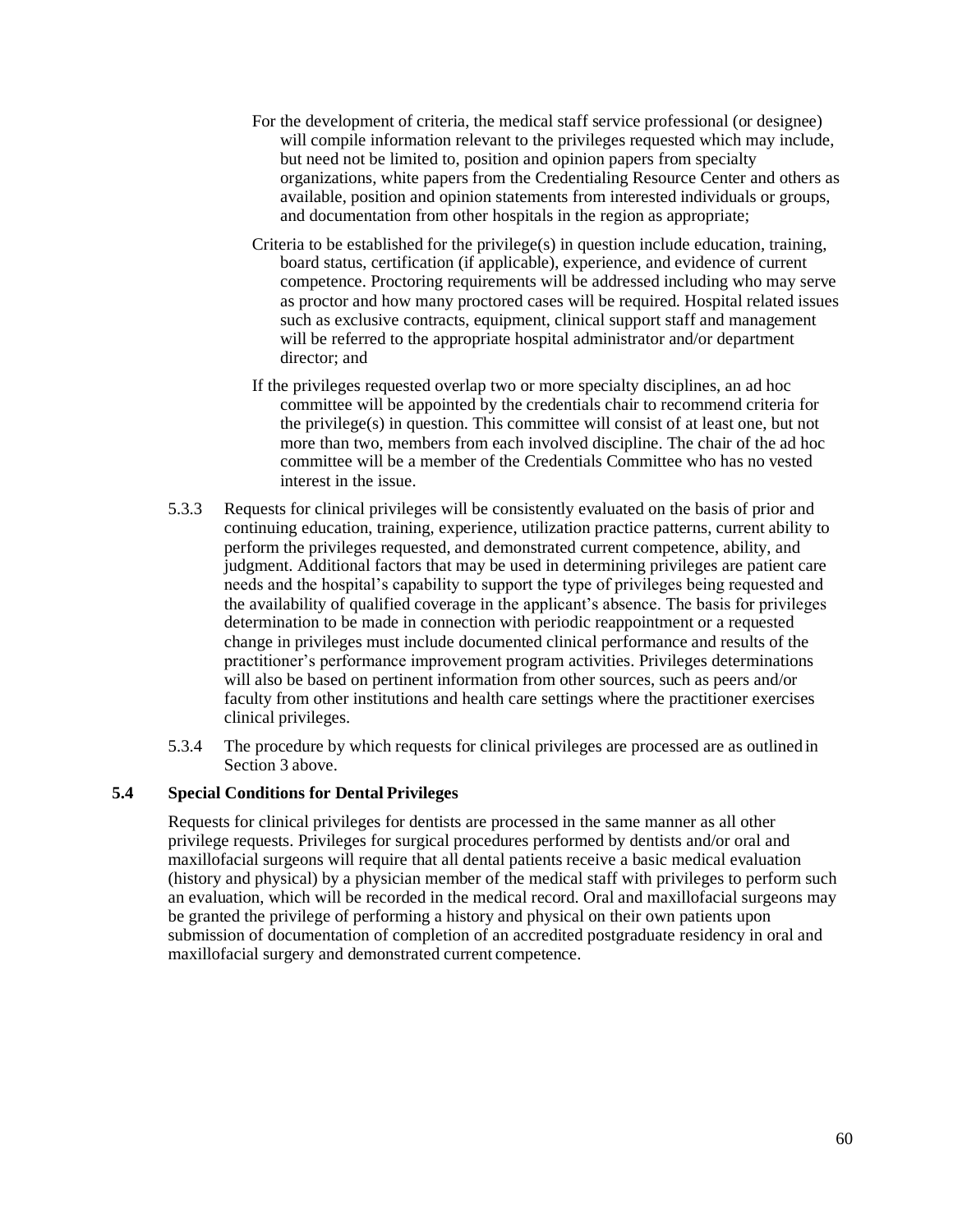## **5.5 Special conditions for licensed independent practitioners eligible for privileges without membership**

Requests for privileges from such individuals are processed in the same manner as requests for clinical privileges by providers eligible for medical staff membership, with the exception that such individuals are not eligible for membership on the medical staff and do not have the rights and privileges of such membership. Only those categories of practitioners approved by the Board for providing services at the hospital are eligible to apply for privileges. Advance Practice Professionals (APPs) in this category may, subject to any licensure requirements or other limitations, exercise independent judgment only within the areas of their professional competence and participate directly in the medical management of patients under the supervision of a physician who has been accorded privileges to provide such care. The privileges of these APPs shall terminate immediately, without right to due process, in the event that the employment of the APP with the hospital is terminated for any reason or if the employment contract or sponsorship of the APP with a physician member of the medical staff organization is terminated for any reason.

# **5.6 Special Conditions for Podiatric Privileges**

Requests for clinical privileges for podiatrists are processed in the same manner as all other privilege requests. All podiatric patients will receive a basic medical evaluation (history and physical) by a member of the medical staff privileged to perform histories and physicals that will be recorded in the medical record. Podiatrists may be granted the privilege of performing a history and physical on their own patients upon submission of documentation of completion of an accredited postgraduate residency in podiatric surgery with training in this skill and demonstrated current competence.

# **5.7 Special Conditions for Residents or Fellows inTraining**

- 5.7.1 Residents or fellows in training in the hospital shall not normally hold membership on the medical staff and shall not normally be granted specific clinical privileges. Rather, they shall be permitted to function clinically only in accordance with the written training protocols developed by the Vice President of Medical Education in conjunction with the residency training program. The protocols must delineate the roles, responsibilities, and patient care activities of residents and fellows including which types of residents may write patient care orders, under what circumstances why they may do so, and what entries a supervising physician must countersign. The protocol must also describe the mechanisms through which resident directors and supervisors make decisions about a resident's progressive involvement and independence in delivering patient care and how these decisions will be communicated to appropriate medical staff and hospital leaders.
- 5.7.2 The post-graduate education program director or committee must communicate periodically with the MEC and the Board about the performance of its residents, patient safety issues, and quality of patient care and must work with the MEC to assure that all supervising physicians possess clinical privileges commensurate with their supervising activities.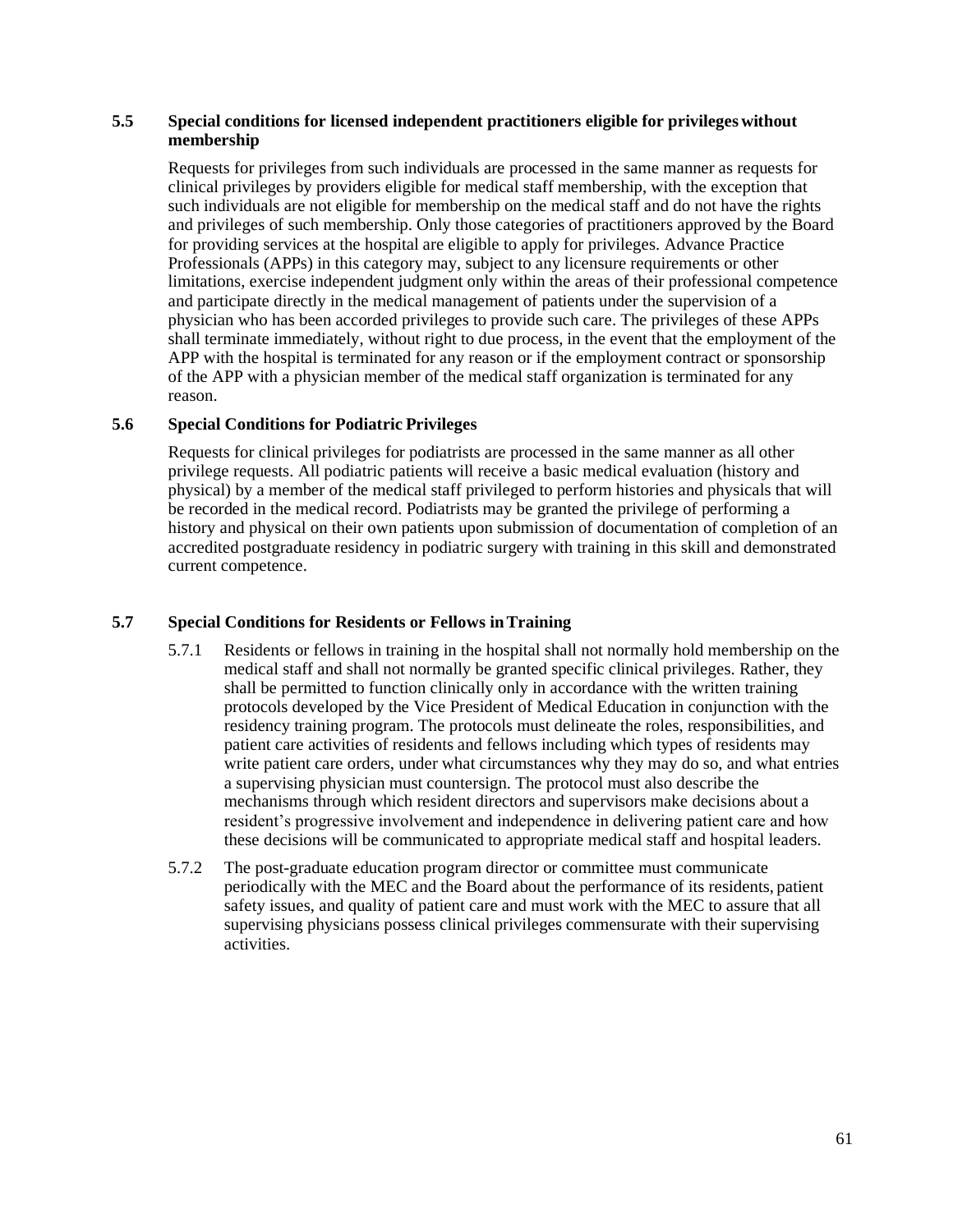#### **5.8 Special Conditions for the Aging Practitioner**

At the age of 70 practitioners shall be required to undergo reappointment annually. Proctoring of his/her clinical performance as part of the assessment of his/her capacity to perform the requested privileges may be required even in the absence of any previous performance concerns. The scope and duration of the proctoring, if any, shall be determined by the MEC upon recommendation of the Department Chair and Credentials Committee. In addition to the proctoring, a practitioner may be required to complete a physical examination that addresses their physical and mental capacity to perform the privileges requested. The physical and mental exams are to be conducted by a physician acceptable to the Credentials Committee**,** and the outcome shall be documented on the approved form and submitted to the Credentials Committee by the date requested. The physical exam is a "fitness to work" evaluation and must indicate that the practitioner has no physical or mental problem that may interfere with the safe and effective provision of care permitted under the privileges granted.

#### **5.9 Telemedicine Privileges**

- 5.9.1 Requests for telemedicine privileges at the hospital that includes patient care,treatment, and services will be processed through one of the following mechanisms:
	- a. The hospital fully privileges and credentials the practitioner; or
	- b. The hospital privileges practitioners using credentialing information from the distant site if the distant site is accredited by an Accrediting Body.

#### **5.10 Temporary Privileges**

The CEO, or designee, acting on behalf of the Board and based on the recommendation of the President of the Medical Staff or designee, may grant temporary privileges. Temporary privileges may be granted only in two (2) circumstances: 1) to fulfill an important patient care, treatment, or service need, or 2) when an initial applicant with a complete application that raises noconcerns is awaiting review and approval of the MEC and the Board.

- 5.10.1 Important Patient Care, Treatment, or Service Need: Temporary privileges may be granted on a case by case basis when an important patient care, treatment, or service need exists that mandates an immediate authorization to practice, for a limited period of time, not to exceed 120 calendar days. When granting such privileges the organized medical staff verifies current licensure and current competence.
- 5.10.2 Clean Application Awaiting Approval: Temporary privileges may be granted for up to one hundred and twenty (120) calendar days when the new applicant for medical staff membership and/or privileges is waiting for review and recommendation by the MECand approval by the Board. Criteria for granting temporary privileges in these circumstances include the applicant providing evidence of the following which has been verified by the hospital: current licensure; education training and experience; current competence; current DEA (if applicable); current professional liability insurance in the amount required; malpractice history; one positive reference specific to the applicant's competence from an appropriate medical peer; ability to perform the privileges requested; a query to the OIG's list of Excluded Individuals/Entities, and results from a query to the National Practitioner Data Bank. Additionally, the application must meet the criteria for Category 1, expedited credentialing consideration as noted in section 3 of thismanual.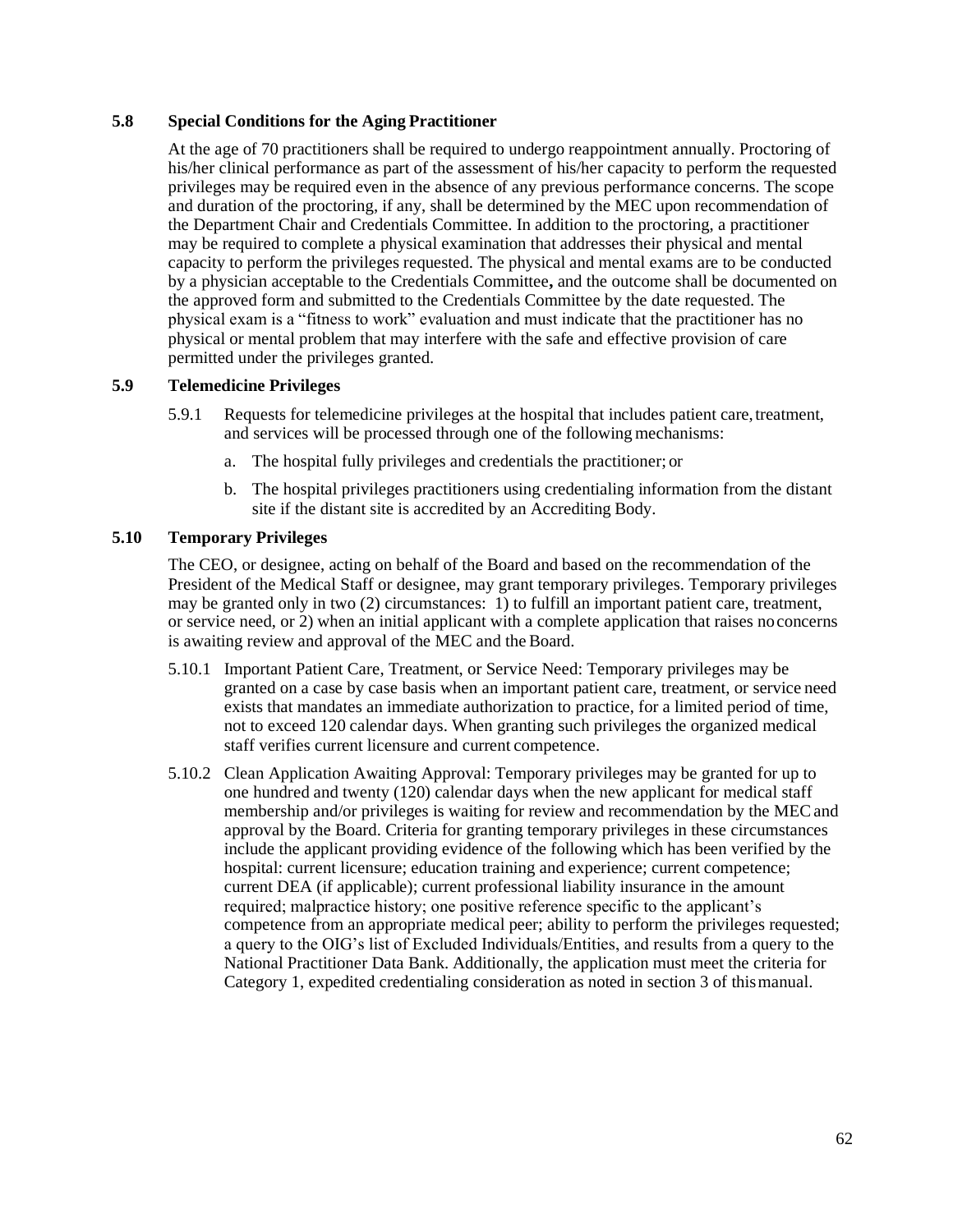- 5.10.3 Special requirements of consultation and reporting may be imposed as part of the granting of temporary privileges. Except in unusual circumstances, temporary privileges will not be granted unless the practitioner has agreed in writing to abide by the bylaws, rules, and regulations and policies of the medical staff and hospital in all matters relating to his/her temporary privileges. Whether or not such written agreement is obtained, these bylaws, rules, regulations, and policies control all matters relating to the exercise of clinical privileges.
- 5.10.4 Termination of temporary privileges: The CEO, acting on behalf of the Board and after consultation with the President of the Medical Staff, may terminate any or all of the practitioner's privileges based upon the discovery of any information or the occurrence of any event of a nature which raises questions about a practitioner's privileges. When a patient's life or wellbeing is endangered, any person entitled to impose Precautionary Suspension under the medical staff bylaws may affect the termination. In the event of any such termination, the practitioner's patients then will be assigned to another practitioner by the President of the Medical Staff or his/her designee. The wishes of the patient shall be considered, when feasible, in choosing a substitute practitioner.
- 5.10.5 Rights of the practitioner with temporary privileges: A practitioner is not entitled to the procedural rights afforded in Part II of these bylaws (Investigation, Corrective Action, Hearing and Appeal Plan) because his/her request for temporary privileges is refused or because all or any part of his/her temporary privileges are terminated or suspended unless the decision is based on clinical incompetence or unprofessional conduct.
- 5.10.6 Emergency Privileges: In the case of a medical emergency, any practitioner is authorized to do everything possible to save the patient's life or to save the patient from serious harm, to the degree permitted by the practitioner's license, regardless of Department affiliation, staff category, or level of privileges. A practitioner exercising emergency privileges is obligated to summon all consultative assistance deemed necessary and to arrange appropriate follow-up.
- 5.10.7 Disaster Privileges:
	- a. If the institution's Disaster Plan has been activated and the organization is unable to meet immediate patient needs, the CEO and other individuals as identified in the institution's Disaster Plan with similar authority, may, on a case by case basis consistent with medical licensing and other relevant state statutes, grant disaster privileges to selected LIPs. These practitioners must present a valid governmentissued photo identification issued by a state or federal agency (e.g., driver's licenseor passport) and at least one of the following:

A current picture hospital ID card that clearly identifies professional designation;

A current license to practice;

Primary source verification of the license;

- Identification indicating that the individual is a member of a Disaster Medical Assistance Team (DMAT), or Medical Reserve Corps (MRC), Emergency System for Advance Registration of Volunteer Health Professionals (ESAR-VHP), or other recognized state or federal organizations or groups;
- Identification indicating that the individual has been granted authority to render patient care, treatment, and services in disaster circumstances (such authority having been granted by a federal, state, or municipal entity); or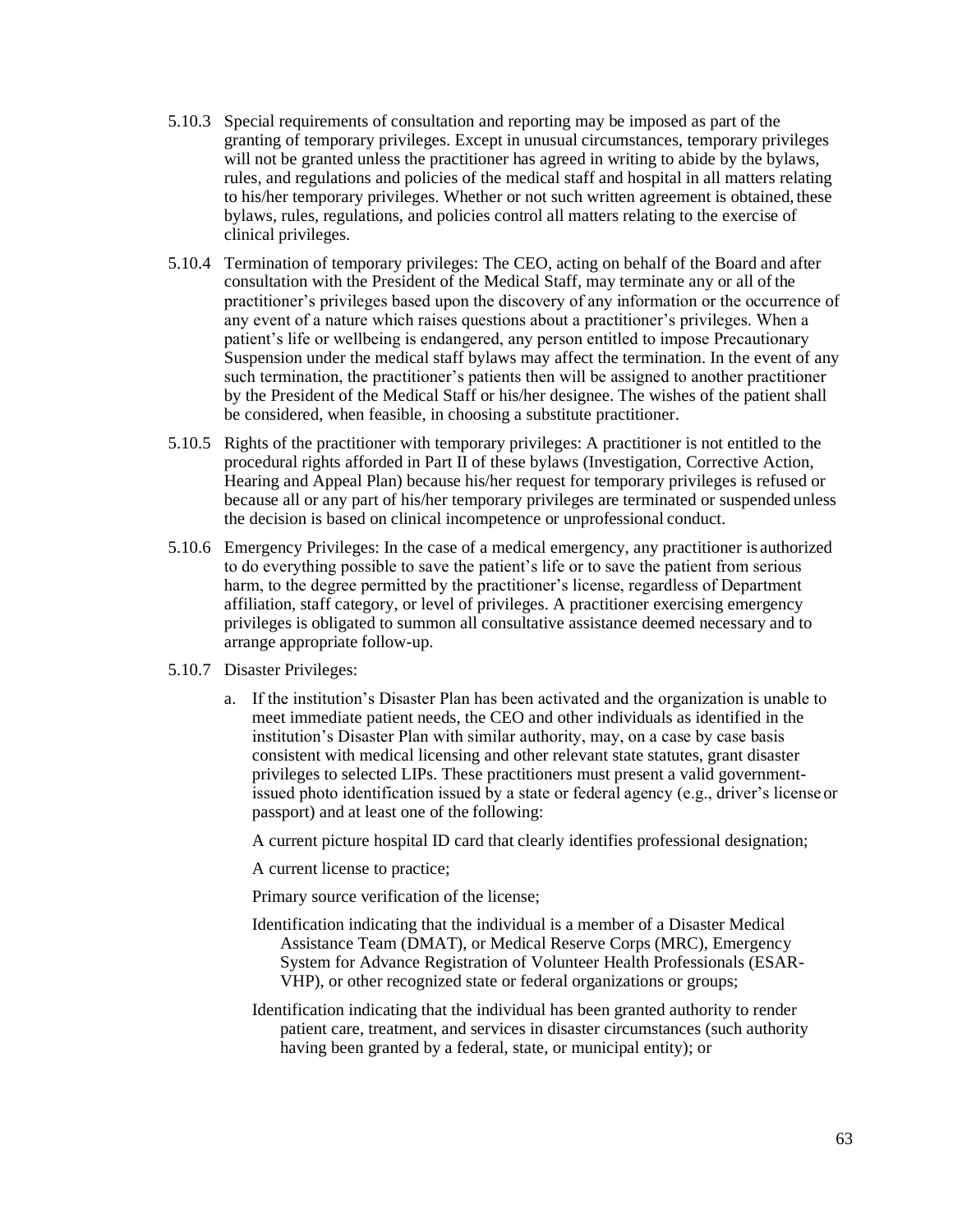- Identification by a current hospital or medical staff member (s) who possesses personal knowledge regarding the volunteer's ability to act as a licensed independent practitioner during a disaster.
- b. The medical staff has a mechanism (i.e., badging) to readily identify volunteer practitioners who have been granted disaster privileges.
- c. The medical staff oversees the professional performance of volunteer practitioners who have been granted disaster privileges by direct observation, mentoring, or clinical record review. The organization makes a decision (based on information obtained regarding the professional practice of the volunteer) within 72 hours whether disaster recovery privileges should be continued.
- d. Primary source verification of licensure begins as soon as the immediate situation is under control, and is completed within 72 hours from the time the volunteer practitioner presents to the organization. If primary source verification cannot be completed in 72 hours, there is documentation of the following: 1) why primary source verification could not be performed in 72 hours; 2) evidence of a demonstrated ability to continue to provide adequate care, treatment, and services; and 3) an attempt to rectify the situation as soon as possible.
- e. Once the immediate situation has passed and such determination has been made consistent with the institution's Disaster Plan, the practitioner's disaster privileges will terminate immediately.
- f. Any individual identified in the institution's Disaster Plan with the authority to grant disaster privileges shall also have the authority to terminate disaster privileges. Such authority may be exercised in the sole discretion of the hospital and will not give rise to a right to a fair hearing or an appeal.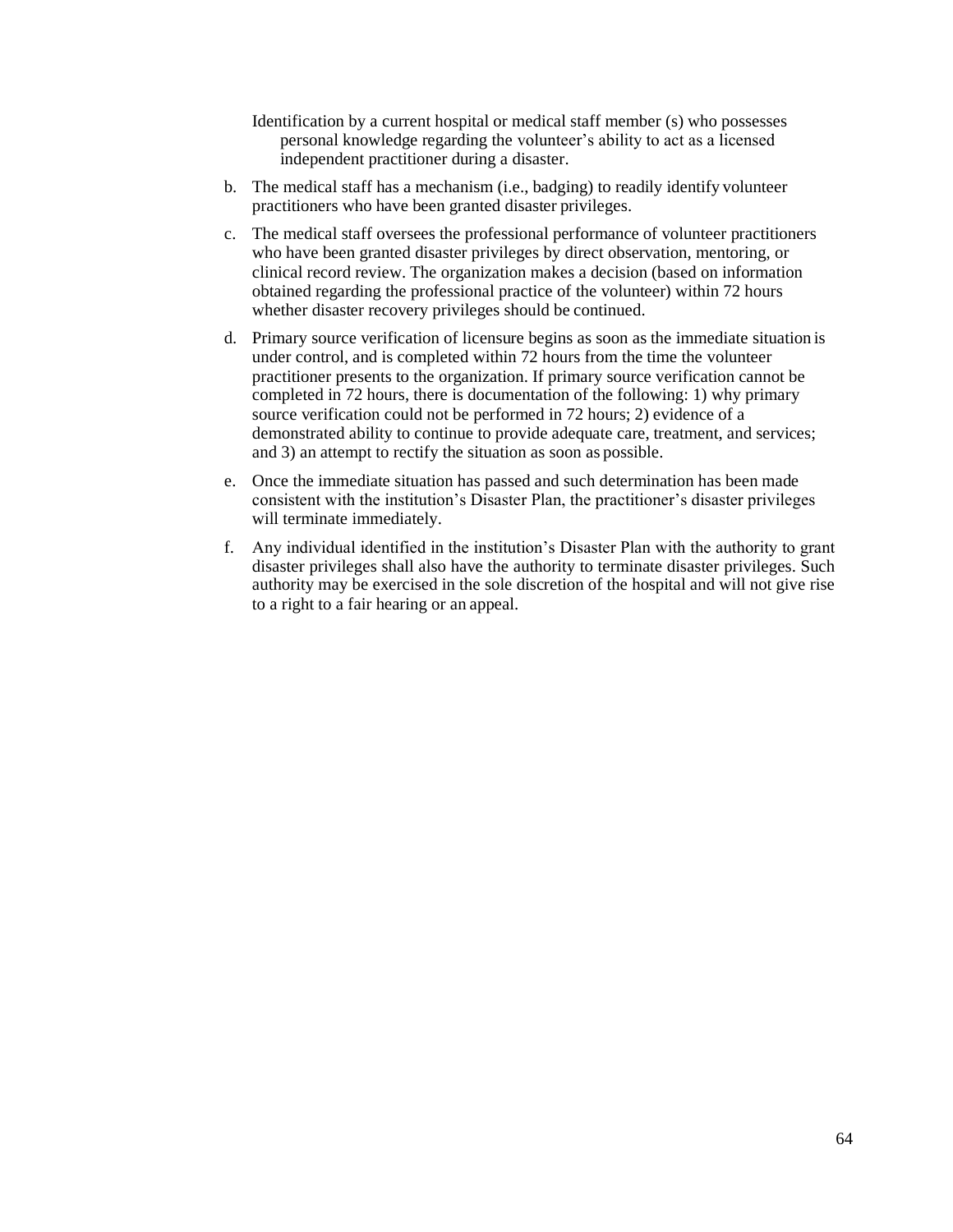### **6 Clinical Competency Evaluation**

### **6.1 Focused Professional Practice Evaluation (FPPE)**

All initially requested privileges shall undergo a period of FPPE. The Credentials Committee, and with the approval of the MEC will define the circumstances which require monitoring and evaluation of the clinical performance of each practitioner following his or her initial grant of clinical privileges at the hospital. Such monitoring may utilize prospective, concurrent, or retrospective proctoring, including, but not limited to: chart review, the tracking of performance monitors/indicators, external peer review, simulations, morbidity and mortality reviews, and discussion with other healthcare individuals involved in the care of each patient. The Credentials Committee will also establish the duration for such FPPE and triggers that indicate the need for performance monitoring.

### **6.2 Ongoing Professional Practice Evaluation (OPPE)**

The medical staff will also engage in OPPE to identify professional practice trends that affect quality of care and patient safety. Information from this evaluation process will be factored into the decision to maintain existing privileges, to revise existing privileges, or to revoke an existing privilege prior to or at the time of reappointment. OPPE shall be undertaken as part of themedical staff's evaluation, measurement, and improvement of practitioner's current clinical competency. In addition, each practitioner may be subject to FPPE when issues affecting the provision of safe, high quality patient care are identified through the OPPE process. Decisions to assign a period of performance monitoring or evaluation to further assess current competence must be based on the evaluation of an individual's current clinical competence, practice behavior, and ability to perform a specific privilege.

### **6.3 Physician Re-Entry**

A practitioner who has not provided hospital based care within the past 12 months years who requests clinical privileges at the hospital must arrange for a preceptor-ship, that is acceptable to the Credentials Committee and MEC, either with a current member in good standing of the medical staff who practices in the same specialty or with a training program or other equivalently competent physician practicing outside of the hospital. If a practitioner has not provided any clinical care within the past 2 years as determined by the North Carolina medical licensing board or the MEC, s/he may be required to go through a formal re-entry process through an ACGME or AOA accredited residency program or other formal process to assess and confirm clinical competence. The practitioner must assume responsibility for any financial costs required to fulfill these requirements. A description of the preceptor-ship or training program, including details of monitoring and consultation must be written and submitted for approval to the Credentials Committee and MEC. At a minimum, the preceptor-ship or training program description must include the following:

- a. The scope and intensity of the required activities;
- b. The requirement for submission of a written report from the preceptor or training program prior to termination of the preceptor-ship period assessing, at a minimum, the applicant's demonstrated clinical competence related to the privileges requested, ability to get alongwith others, the quality and timeliness of medical records documentation, ability to perform the privileges requested, and professional ethics and conduct.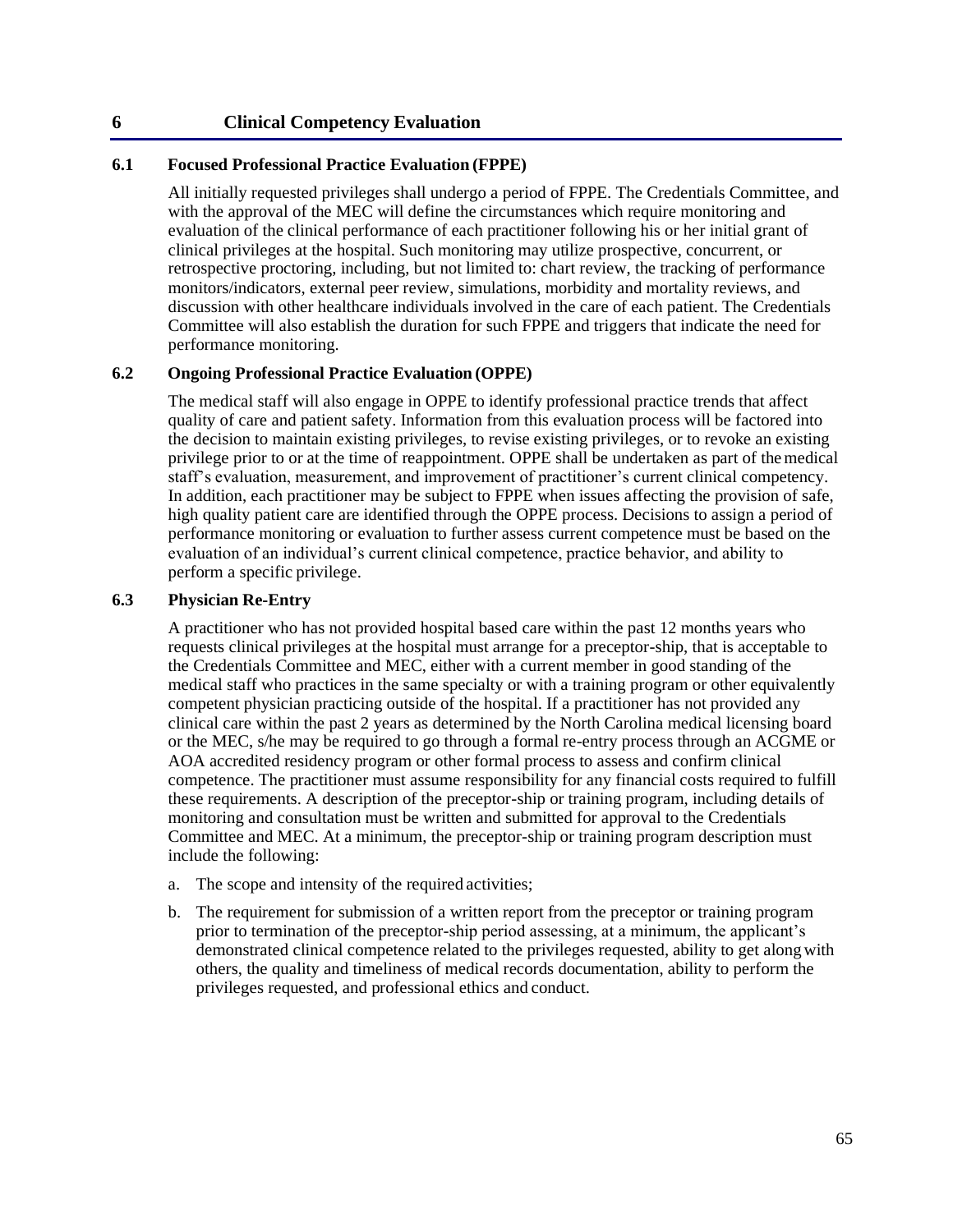## **7 Reapplication after Modifications of Membership Status or Privileges and Exhaustion of Remedies**

### **7.1 Reapplication after adverse credentials decision**

Except as otherwise determined by the MEC or Board, a practitioner who has received a final adverse decision or who has resigned or withdrawn an application for appointment or reappointment or clinical privileges while under investigation or to avoid an investigation is not eligible to reapply to the medical staff or for clinical privileges for a period of five (5) years from the date of the notice of the final adverse decision or the effective date of the resignation or application withdrawal. Any such application is processed in accordance with the procedures then in force. As part of the reapplication, the practitioner must submit such additional information as the medical staff and/or Board requires demonstrating that the basis of the earlier adverse action no longer exists. If such information is not provided, the reapplication will be considered incomplete and voluntarily withdrawn and will not be processed any further. Exceptions to allow reapplication before five years may be made through Board action.

#### **7.2 Request for modification of appointment status or privileges**

A practitioner, either in connection with reappointment or at any other time, may request modification of staff category, department assignment, or clinical privileges by submitting a written request to the medical staff office. A modification request must be on the prescribed form and must contain all pertinent information supportive of the request. All requests for additional clinical privileges must be accompanied by information demonstrating additional education, training, and current clinical competence in the specific privileges requested. A modification application is processed in the same manner as a reappointment, which is outlined in Section 5 of this manual. A practitioner who determines that s/he no longer exercises, or wishes to restrict or limit the exercise of, particular privileges that s/he has been granted shall send written notice, through the medical staff office, to the Credentials Committee, and MEC. A copy of this notice shall be included in the practitioner's credentials file.

### **7.3 Resignation of staff appointment or privileges**

A practitioner who wishes to resign his/her staff appointment and/or clinical privileges must provide written notice to the appropriate Department Chair or President of the Medical Staff. The resignation shall specify the reason for the resignation and the effective date. A practitioner who resigns his/her staff appointment and/or clinical privileges is obligated to fully and accurately complete all portions of all medical records for which s/he is responsible prior to the effective date of resignation. Failure to do so shall result in an entry in the practitioner's credentials file acknowledging the resignation and indicating that it became effective under unfavorable circumstances.

### **7.4 Exhaustion of administrative remedies**

Every practitioner agrees that s/he will exhaust all the administrative remedies afforded in the various sections of this manual, the Governance and the Investigation, Corrective Action, Hearing and Appeal Plan before initiating legal action against the hospital or its agents.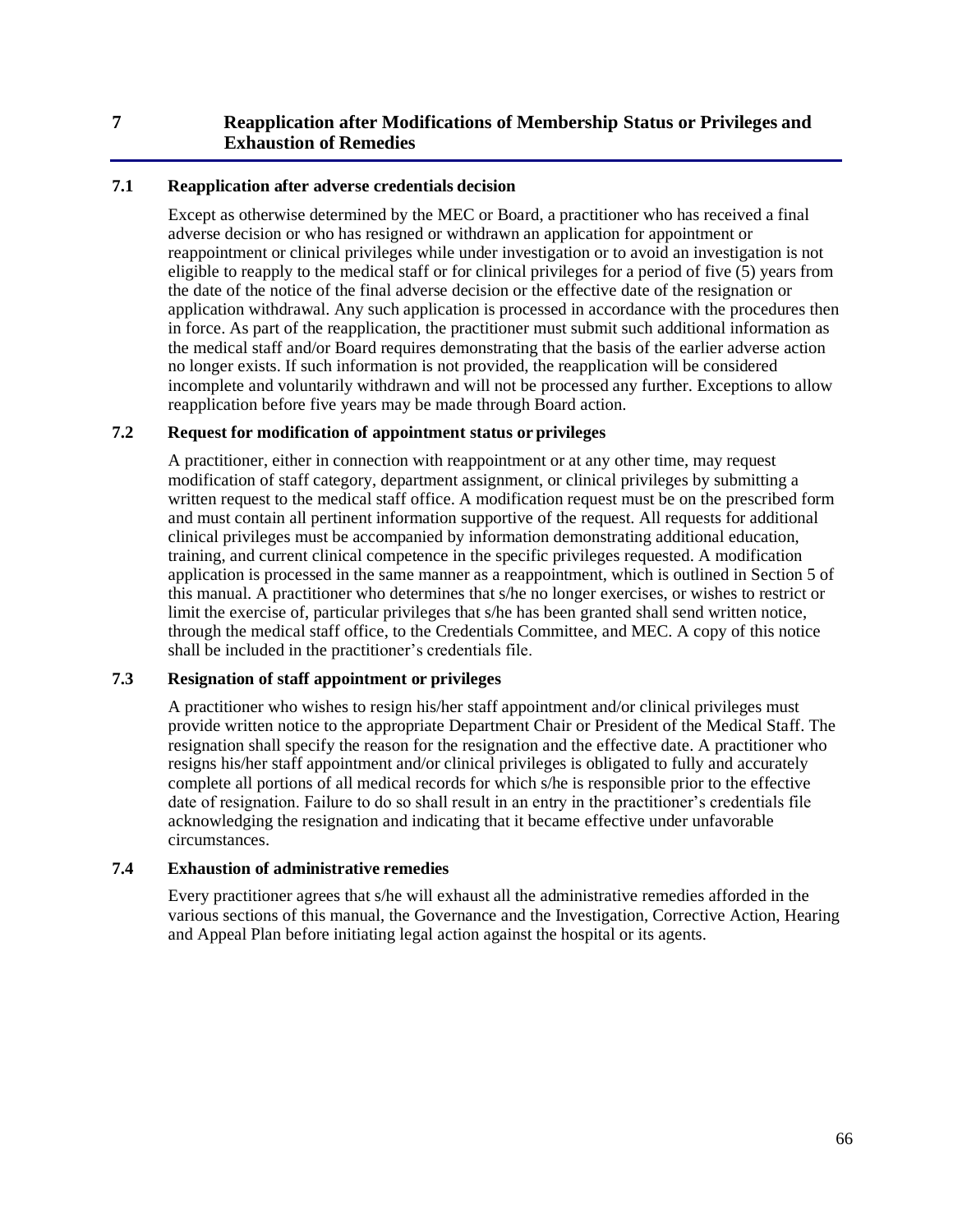### **7.5 Reporting requirements**

The CEO or his/her designee shall be responsible for assuring that the hospital satisfies its obligations under State law and the Health Care Quality Improvement Act of 1986 and its successor statutes. Whenever a practitioner's privileges are limited, revoked, or in any way constrained, the hospital must, in accordance with State and Federal laws or regulations, report those constraints to the appropriate State and Federal authorities, registries, and/or data bases, such as the NPDB. Actions that must be reported include, but are not limited to, any negative professional review action against a physician or dentist related to clinical incompetence or misconduct that leads to a denial of appointment and/or reappointment; reduction in clinical privileges for greater than thirty (30) calendar days; resignation, surrender of privileges, or acceptance of privilege reduction either during an investigation or to avoid an investigation.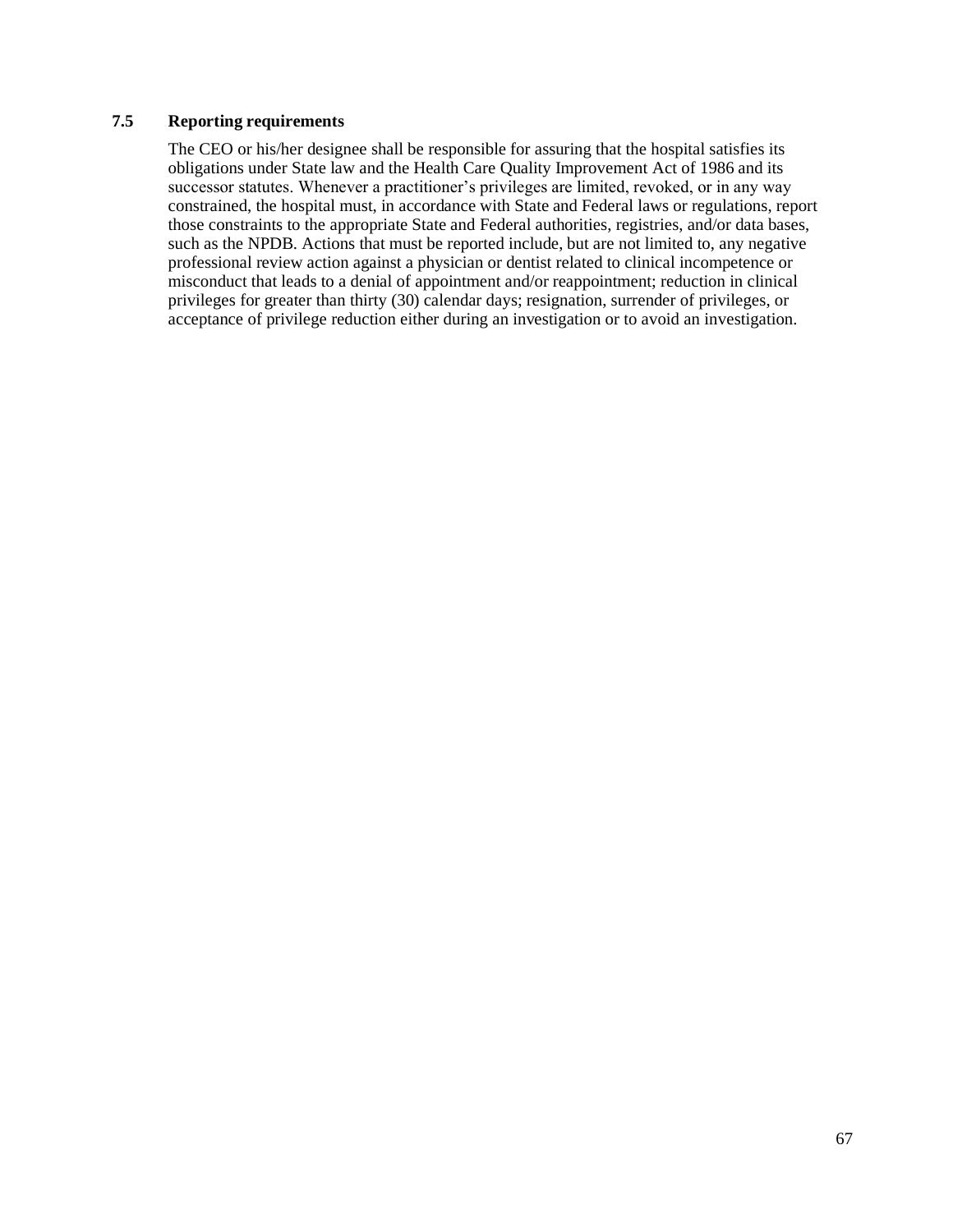#### **8 Leave of Absence**

#### **8.1 Leave Request**

A leave of absence must be requested for any absence from the medical staff and/or patient care responsibilities longer than 30 days if such absence is related to the individual's physical or mental health or to the ability to care for patients safely and competently. A practitioner who wishes to obtain a voluntary leave of absence must provide written notice to the President of the Medical Staff stating the reasons for the leave and approximate period of time of the leave, which may not exceed one year except for military service or express permission by the Board. Requests for leave must be forwarded with a recommendation from the MEC and affirmed by the Board. While on leave of absence, the practitioner may not exercise clinical privileges or prerogatives and has no obligation to fulfill medical staff responsibilities. In the event that a practitioner has not demonstrated good cause for a leave, or where a request for extension is not granted, the determination shall be final, with no recourse to a hearing and appeal.

#### **8.2 Termination of Leave**

At least fourteen calendar days prior to the termination of the leave, or at any earlier time, the practitioner may request reinstatement by sending a written notice to the President of the Medical Staff. The notice must provide a statement from the practitioner's treating physician verifying that the practitioner is competent to perform his/her privileges, and restrictions, if any. If the President of the Medical Staff and the Chair of the Credentials Committee agree, the practitioner may be reinstated.

The President of the Medical Staff will determine whether the individual must be reviewed by the MEC and Board prior to reinstatement. If this occurs the practitioner must submit a written summary of relevant activities during the leave if the MEC or Board so requests. In addition, the practitioner must answer any questions that the President of the Medical Staff, MEC, or Board may have as part of considering the request for reinstatement. The MEC makes a recommendation to the Board concerning reinstatement, and the applicable procedures concerning the granting of privileges are followed.

If the practitioner's current grant of membership and /or privileges is due to expire during the leave of absence, the practitioner must apply for reappointment, or his/her appointment and/or clinical privileges shall lapse at the end of the appointment period.

### **8.3 Failure to Request Reinstatement**

Failure, without good cause, to request reinstatement shall be deemed a voluntary resignation from the medical staff and shall result in automatic termination of membership, privileges, and prerogatives. A member whose membership is automatically terminated shall not be entitled to the procedural rights provided in Part II of these bylaws. A request for medical staff membership subsequently received from a member so terminated shall be submitted and processed in the manner specified for applications for initial appointments.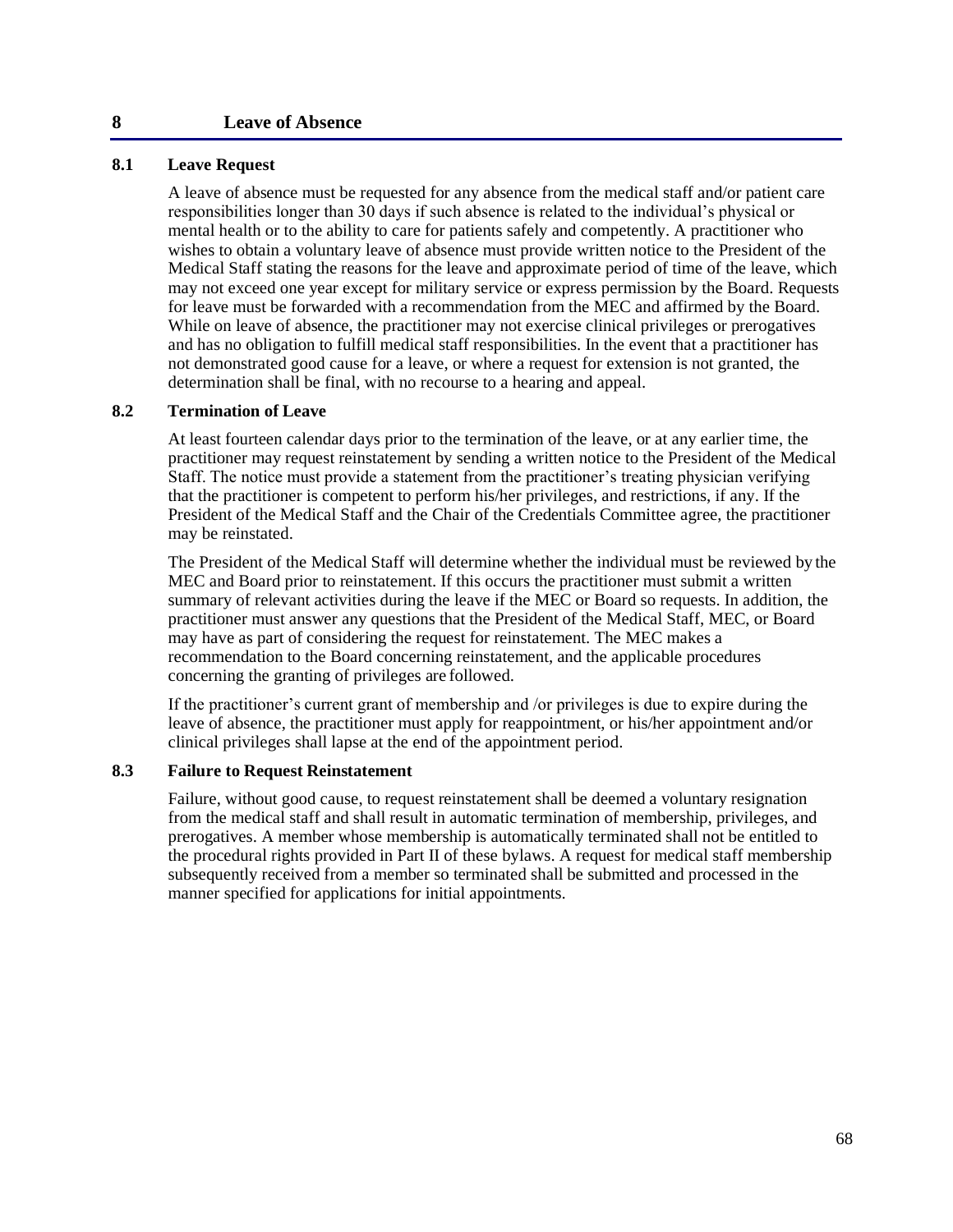### **9 Practitioners Providing Contracted Services**

### **9.1 Hospital Contracts**

When the hospital contracts for care services with licensed independent practitioners who provide readings of images, tracings, or specimens through a telemedicine mechanism, all LIPs who will be providing services under this contract will be permitted to do so only after being granted privileges at the hospital through the mechanisms established in this manual.

### **9.2 Exclusivity policy**

Whenever hospital policy specifies that certain hospital facilities or services may be provided on an exclusive basis in accordance with contracts or letters of agreement between the hospital and qualified practitioners, then other practitioners must, except in an emergency or life threatening situation, adhere to the exclusivity policy in arranging for or providing care. Application for initial appointment or for clinical privileges related to the hospital facilities or services coveredby exclusive agreements will not be accepted or processed unless submitted in accordance with the existing contract or agreement with the hospital.

#### **9.3 Qualifications**

A practitioner who is or will be providing specified professional services pursuant to a contractor a letter of agreement with the hospital must meet the same qualifications, must be processed in the same manner, and must fulfill all the obligations of his/her appointment category as any other applicant or staff appointee.

#### **9.4 Action of MEC**

The terms of the medical staff bylaws will govern disciplinary action taken by or recommended by the MEC.

### **9.5 Effect of contract or employment expiration or termination**

The effect of expiration or other termination of a contract upon a practitioner's staff appointment and clinical privileges will be governed solely by the terms of the practitioner's contract with the hospital. If the contract or the employment agreement is silent on the matter, then contract expiration or other termination alone will not affect the practitioner's staff appointment status or clinical privileges.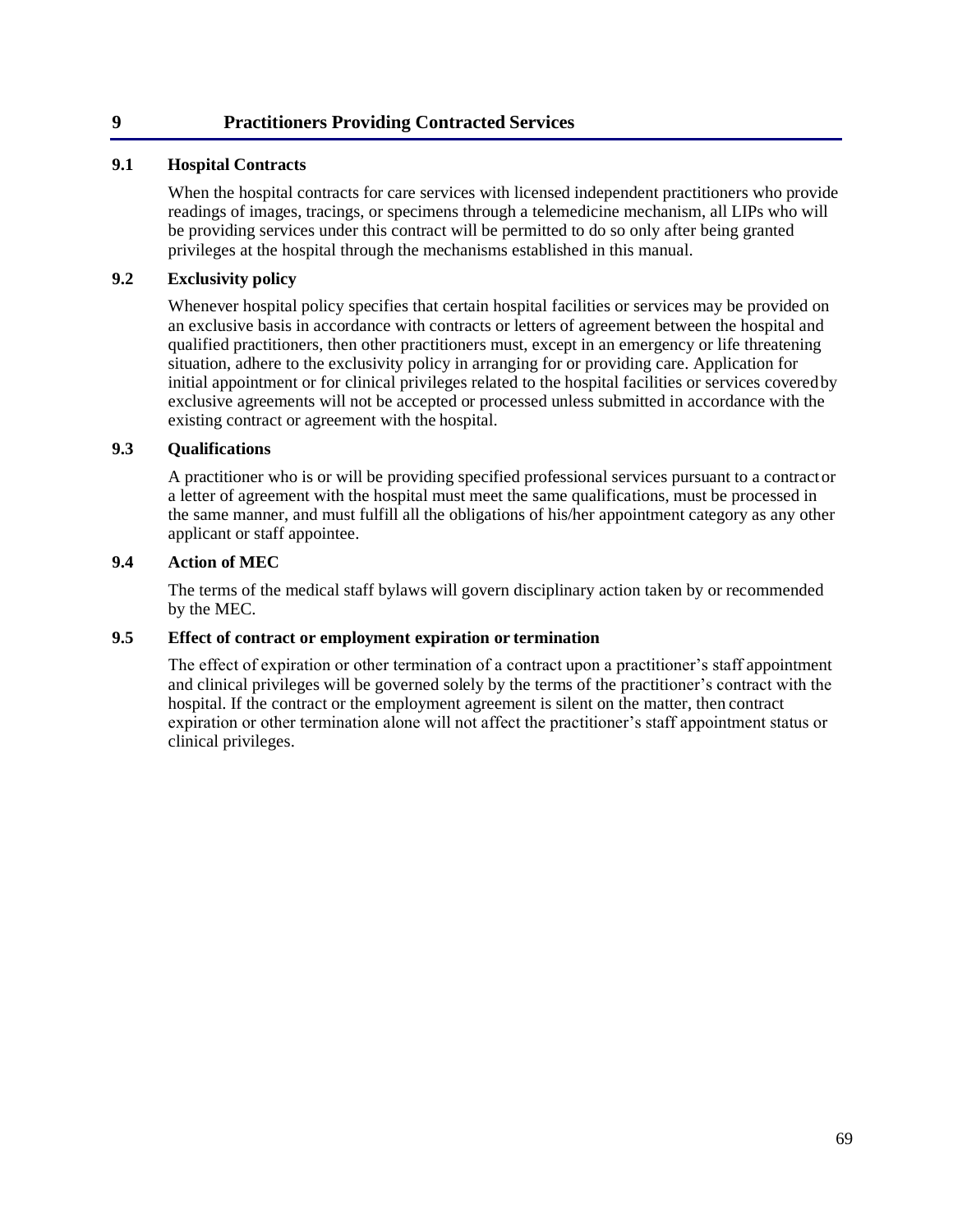### **10 Medical Administrative Officers**

- **10.1** A medical administrative officer is a practitioner engaged by the hospital either full or part time in an administratively responsible capacity, whose activities may also include clinical responsibilities such as direct patient care, teaching, or supervision of the patient care activities of other practitioners under the officer's direction.
- **10.2** Each medical administrative officer must achieve and maintain medical staff appointment and clinical privileges appropriate to his/her clinical responsibilities and discharge staffobligations appropriate to his/her staff category in the same manner applicable to all other staff members.
- **10.3** Effect of removal from office or adverse change in appointment status or clinicalprivileges:
	- 10.3.1 Where a contract exists between the officer and the hospital, its terms govern the effect of removal from the medical administrative office on the officer's staff appointment and privileges and the effect an adverse change in the officer's staff appointment or clinical privileges has on his remaining in office.
	- 10.3.2 In the absence of a contract or where the contract is silent on the matter, removal from office has no effect on appointment status or clinical privileges. The effect of an adverse change in appointment status or clinical privileges on continuance in office will be as determined by the Board.
	- 10.3.3 A medical administrative officer has the same procedural rights as all other staff members in the event of an adverse change in appointment status or clinical privileges unless the change is, by contract a consequence of removal fromoffice.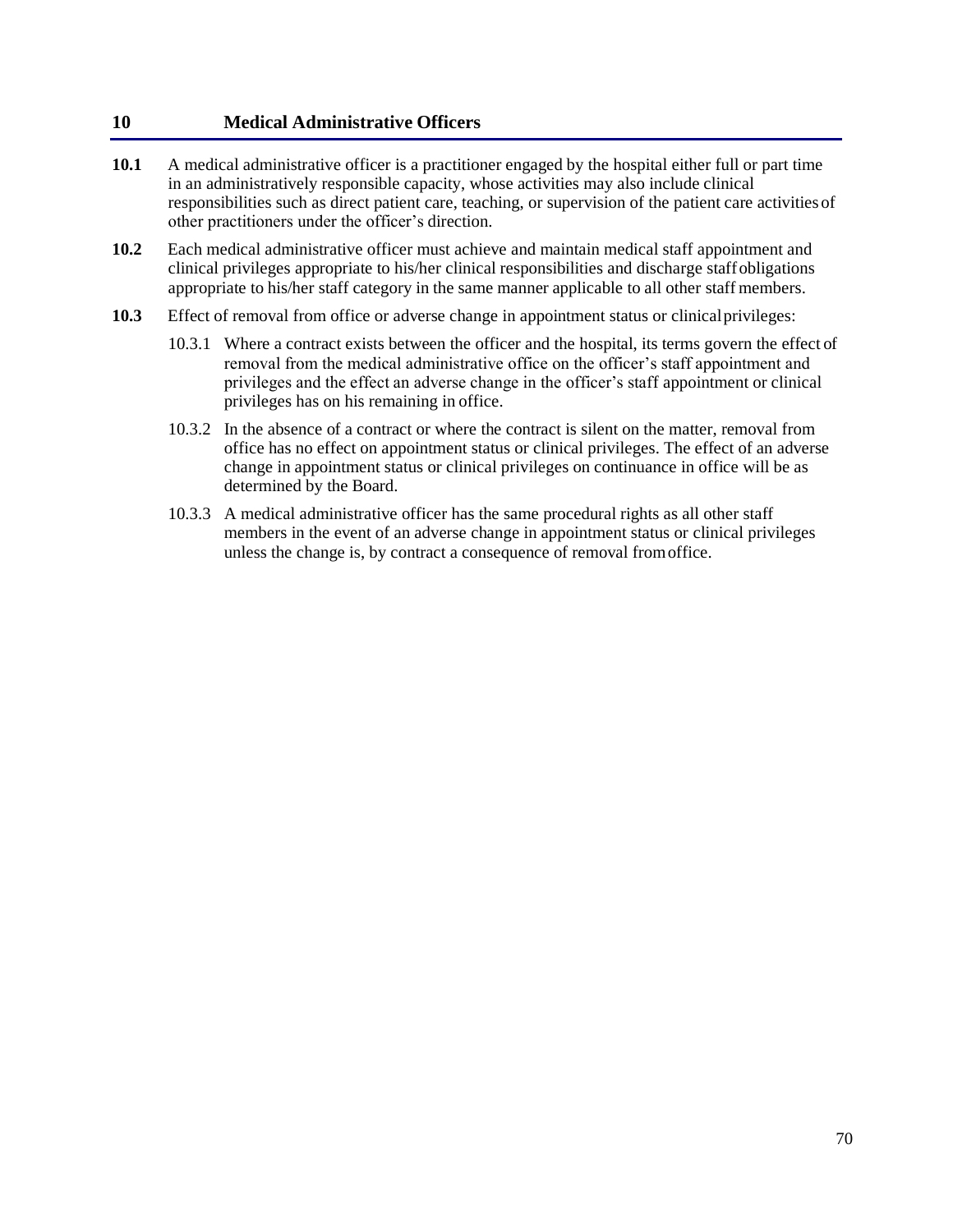

**MEDICAL STAFF BYLAWS**

**Part IV**: Organization and Functions Manual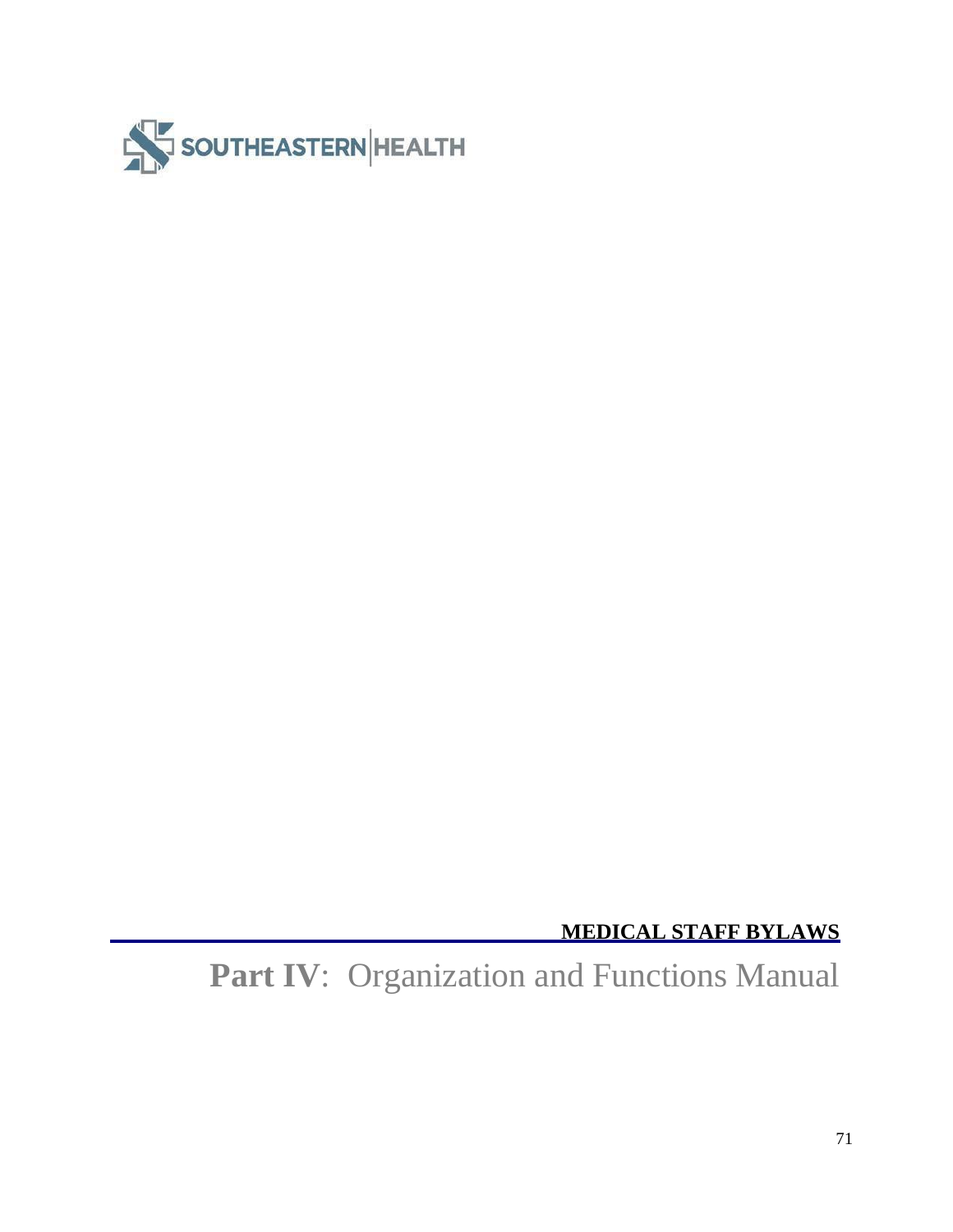# **Table of Contents**

| Section 1. Organization and Functions of the Staff                       | 73 |
|--------------------------------------------------------------------------|----|
| Section 2. Medical Staff Committees                                      | 81 |
| Section 3. Confidentiality, Immunity, Releases, and Conflict of Interest | 83 |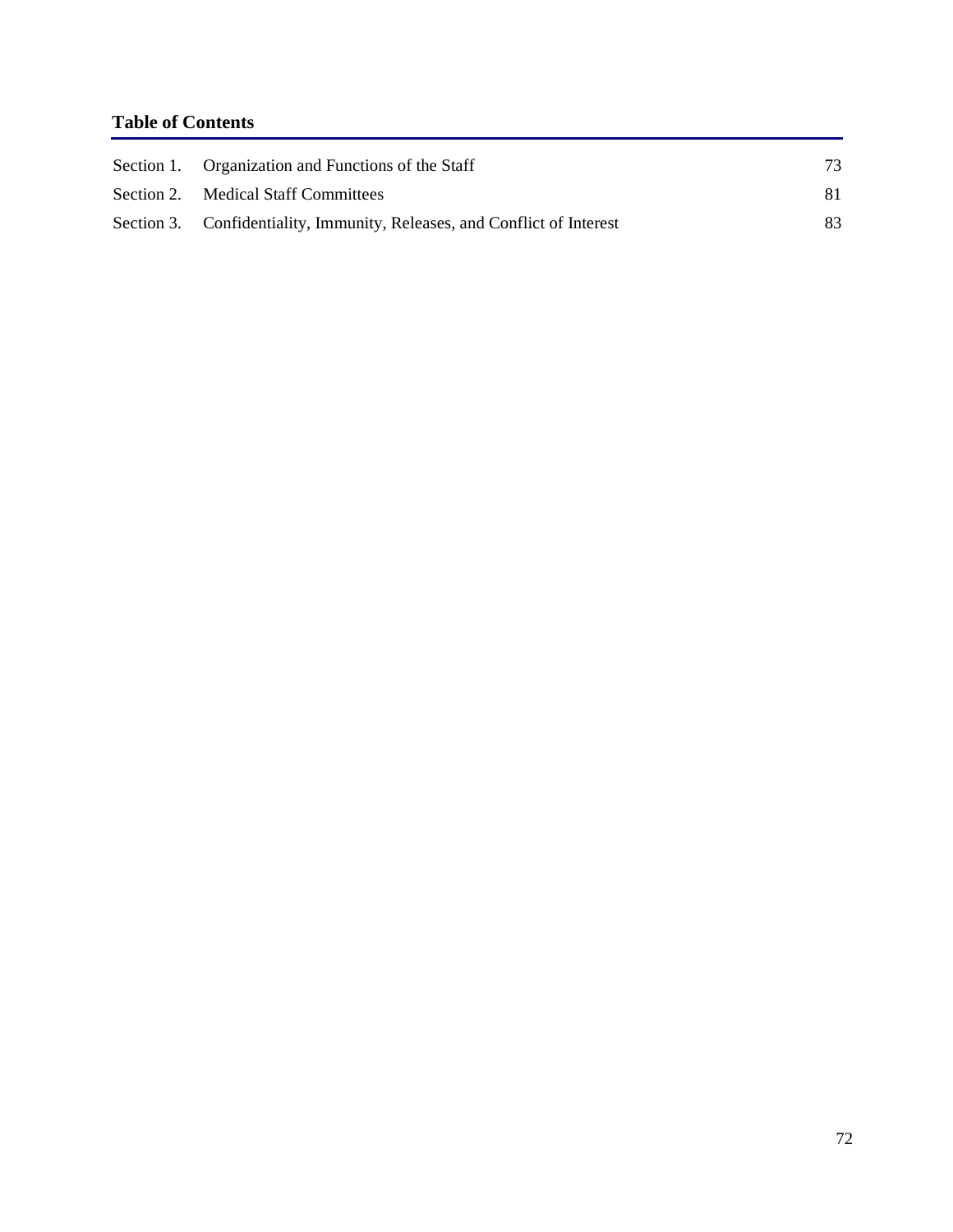### **Section 1. Organization and Functions of the Staff**

### **1.1 Organization of the Medical Staff**

The medical staff shall be organized as a departmentalized staff including Surgery and Medicine Departments. A Department Chair shall head each Department with overall responsibility for the supervision and satisfactory discharge of assigned functions under the MEC. The specialties included under each department must be approved by the MEC and the Board.

### **1.2 Responsibilities for Medical Staff Functions**

The organized medical staff is actively involved in the measurement, assessment, and improvement of the functions outlined in Section 1.3 with the ultimate responsibility lying with the MEC. The MEC may create committees to perform certain prescribed functions. Themedical staff officers, Department Chair, hospital and medical staff committee chairs, are responsible for working collaboratively to accomplish required medical staff functions. This process may include periodic reports as appropriate to the appropriate department or committee and elevating issues of concern to the MEC as needed to ensure adherence to regulatory and accreditation compliance and appropriate standards of medical care.

#### **1.3 Description of Medical Staff Functions**

The medical staff, acting as a whole or through committee, is responsible for the following activities:

- a. Governance, direction, coordination, and action
	- Receive, coordinate, and act upon, as necessary, the reports and recommendations from departments, committees, other groups, and officers concerning the functions assigned to them and the discharge of their delegated administrative responsibilities;
	- Account to the Board and to the staff with written recommendations for the overall quality and efficiency of patient care at the hospital;
	- Take reasonable steps to maintain professional and ethical conduct and initiate investigations, and pursue corrective action of practitioners with privilegeswhen warranted;
	- Make recommendations on medical, administrative, and hospital clinical and operational matters;
	- Inform the medical staff of the accreditation and state licensure status of the hospital;
	- Act on all matters of medical staff business, and fulfill any state and federalreporting requirements;
	- Oversee, develop, and plan continuing medical education (CME) plans, programs, and activities that are designed to keep the staff informed of significant new developments and new skills in medicine that are related to the findings of performance improvement activities;
	- Participate in education on current ethical issues, recommend and approve ethics policies and procedures, participate in development of criteria and guidelines for the consideration of cases having ethical implications, and cooperate in arrangementsfor consultation with concerned physicians when ethical conflicts occur in order to facilitate and provide a process for conflict resolution;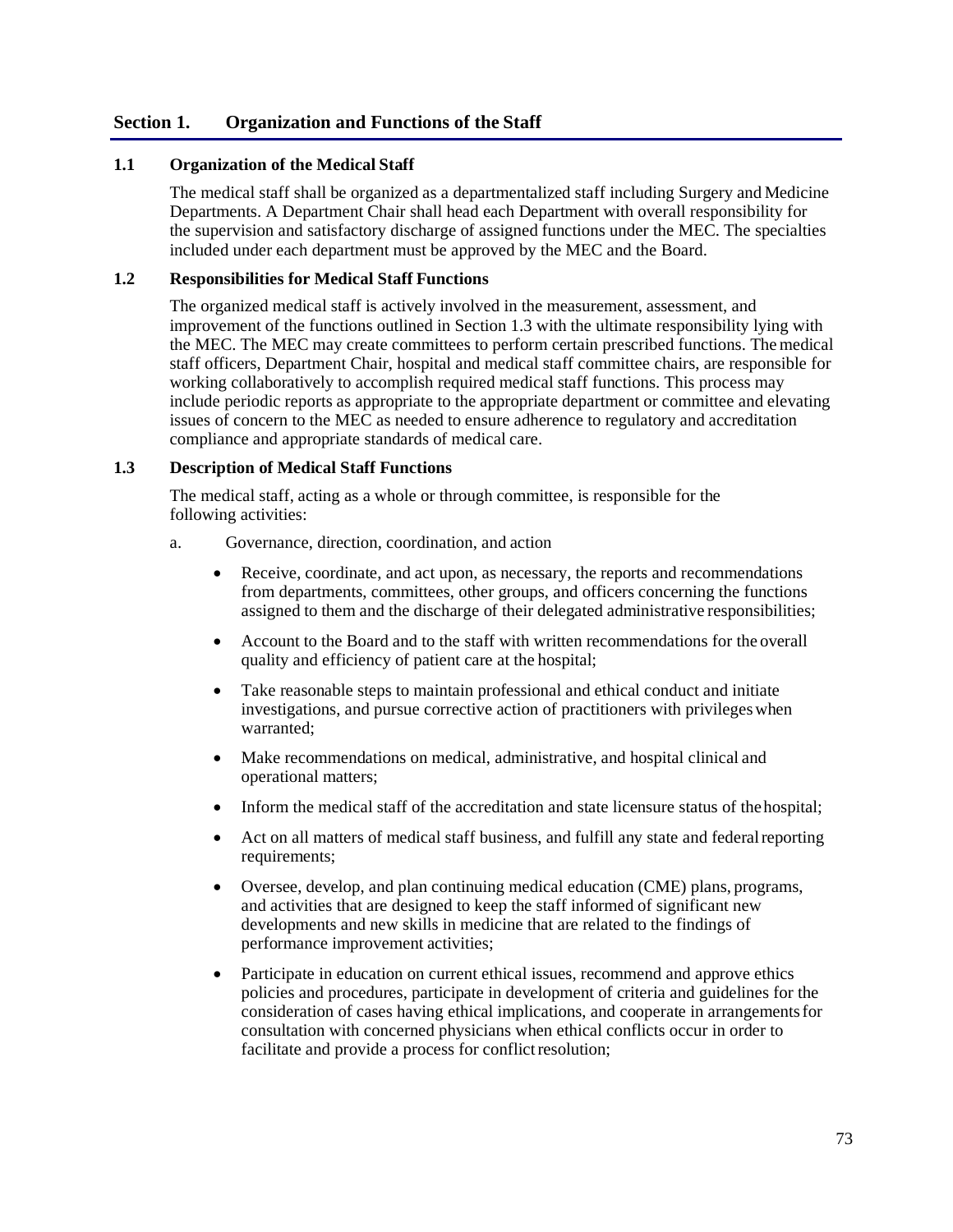- Provide oversight concerning the quality of care provided by residents, interns, students, and ensure that the same act within approved guidelines established by the medical staff and governing body; and
- Ensure effective, timely, and adequate comprehensive communication between the members of the medical staff and medical staff leaders as well as between medical staff leaders and hospital administration and the board.
- b. Medical Care Evaluation/Performance Improvement/Patient Safety Activities
	- Perform ongoing professional practice evaluations (OPPE) and focused professional practice evaluations (FPPE) when concerns arise from OPPE based on the general competencies defined by the medical staff;
	- Set expectations and define both individual and aggregate measures to assess current clinical competency, provide feedback to practitioners and develop plans for improving the quality of clinical care provided;
	- Actively be involved in the measurement, assessment, and improvement of activities of practitioner performance that include but are not limited to the following:

Medical assessment and treatment of patients

Use of medications

Use of blood and blood components

Operative and other procedures

Education of patients and families

Accurate, timely, and legible completion of patients' medical records to include the quality of medical histories and physical examinations

Appropriateness of clinical practice patterns

Significant departures from established pattern of clinical performance

Use of developed criteria for autopsies

Sentinel event data

Patient safety data

Coordination of care, treatment, and services with other practitioners and hospital personnel, as relevant to the care, treatment, and services of an individual patient

Findings of the assessment process relevant to individual performance; and

• Communicate findings, conclusions, recommendations, and actions to improve the performance of practitioners to medical staff leaders and the Board, and define in writing the responsibility for acting on recommendations for practitioner improvement.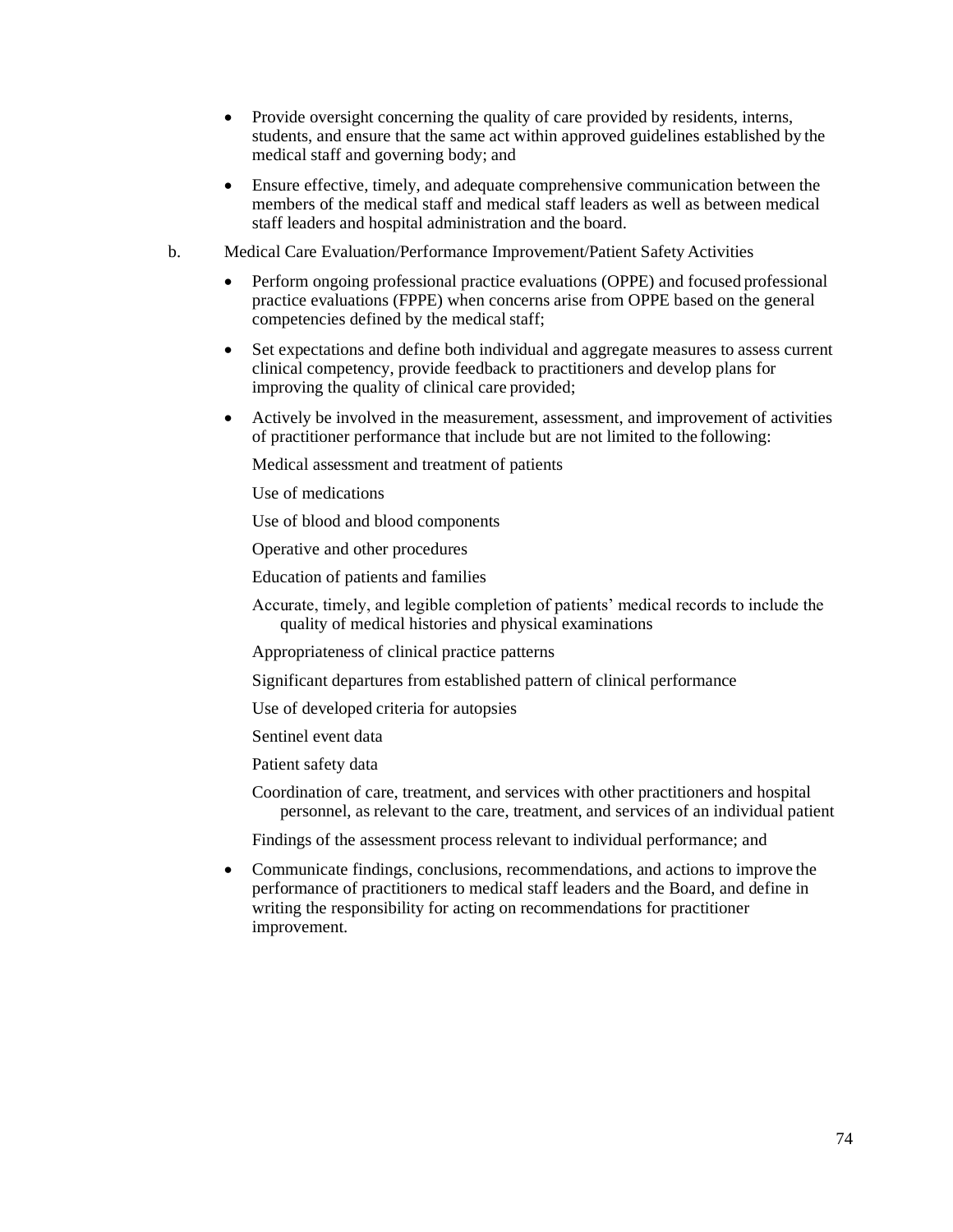- c. Hospital Performance Improvement and Patient Safety Programs
	- Understand the medical staff's and administration's approach to and methods of performance improvement;
	- Assist the hospital to ensure that important processes and activities to improve performance and patient safety are measured, assessed, and spread systematically across all disciplines throughout the hospital;
	- Participate as requested in identifying and managing sentinel events and events that warrant intensive analysis; and
	- Participate as requested in the hospital's patient safety program including measuring, analyzing, and managing variation in the processes that affect patient care to help reduce medical/healthcare errors.
- d. Credentials review (see Part III: Credentials Procedures Manual)
- e. Information Management
	- Participate in the review and evaluation of medical records to determine that they:
		- Properly describe the condition and progress of the patient, the quality of medical histories and physical examinations, the therapy, and the tests provided along with the results thereof, and the identification of responsibility for all actions taken; and
		- Are sufficiently complete at all times so as to facilitate continuity of care and communication between all those providing patient care services in the hospital.
	- Develop, review, enforce, and maintain, at least quarterly, surveillance over enforcement of medical staff and hospital policies and rules relating tomedical records including completion, preparation, forms, and format and recommend methods of enforcement thereof and changes therein; and
	- Provide liaison with hospital administration, nursing service, and medical records professionals in the utilization of the hospital on matters relating to medical records practices and information management planning.
- f. Emergency Preparedness

Assist the hospital administration in developing, periodically reviewing, and implementing an emergency preparedness program that addresses disasters both external and internal to the hospital.

- g. Strategic Planning
	- Participate in evaluating existing programs, services, and facilities of the hospital and medical staff; and recommend continuation, expansion, abridgment, or termination of each;
	- Participate in evaluating the financial, personnel, and other resource needs for beginning a new program or service, for constructing new facilities, or for acquiring new or replacement capital equipment; and assess the relative priorities or services and needs and allocation of present and future resources; and
	- Communicate strategic, operational, capital, human resources, information management, and corporate compliance plans to medical staff members.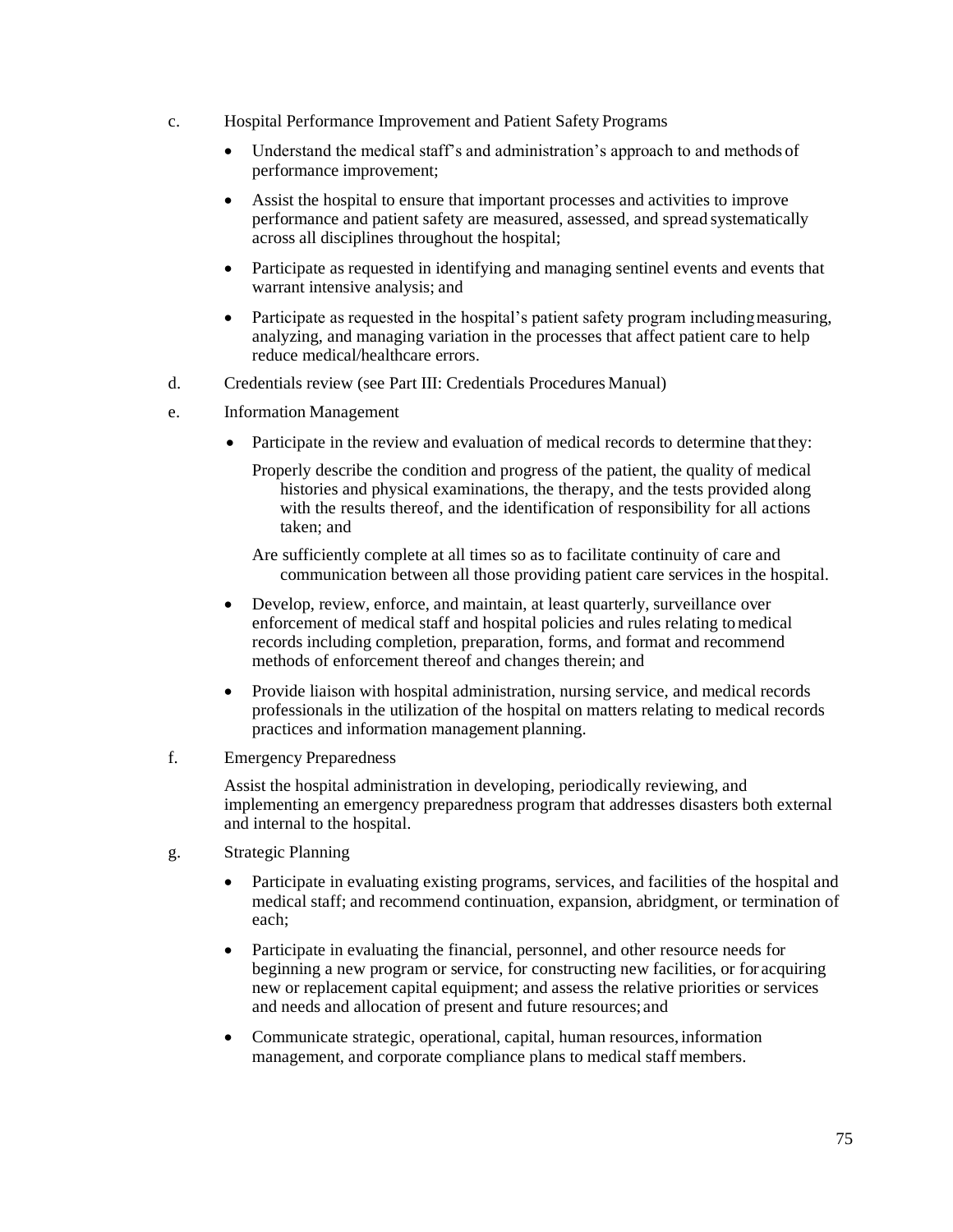- h. Bylaws review
	- Conduct periodic review of the medical staff bylaw, rules, regulations, and policies; and
	- Submit written recommendations to the MEC and to the Board for amendments to the medical staff bylaws, rules, regulations, and policies.
- i. Nominating
	- Identify nominees for election to the officer positions and to other elected positions in the medical staff organizational structure; and
	- In identifying nominees, consult with members of the staff, the MEC, and administration concerning the qualifications and acceptability of prospective nominees.
- j. Infection Control Oversight
	- The medical staff oversees the development and coordination of the hospital-wide program for surveillance, prevention, implementation, and control ofinfection;
	- Participate in the development and approve policies describing the type and scope of surveillance activities including:

Review of cumulative microbiology recurrence and sensitivity reports; Determination of definitions and criteria for healthcare acquired infections;

Review of prevalence and incidence studies, as appropriate; and

Collection of additional data as needed.

- Approve infection prevention and control actions based on evaluation of surveillance reports and other information;
- Evaluate, develop, and revise a surveillance plan for all sampling of personnel and environments annually;
- Participate in the development of procedures and systems for identifying, reporting, and analyzing the incidence and causes of infections;
- Participate in any surveillance, prevention, and control measures or studies when there is reason to believe any patient or personnel may be atrisk;
- Report healthcare acquired infection findings to the attending physician and appropriate clinical or administrative leader; and
- Review all policies and procedures on infection prevention, surveillance, and control at least biannually.
- k. Pharmacy and Therapeutics Functions
	- Participate in maintenance of a formulary of drugs approved for use by the hospital;
	- Participate in the creation of treatment guidelines and protocols in cooperation with medical and nursing staff including review of clinical and prophylactic use of antibiotics;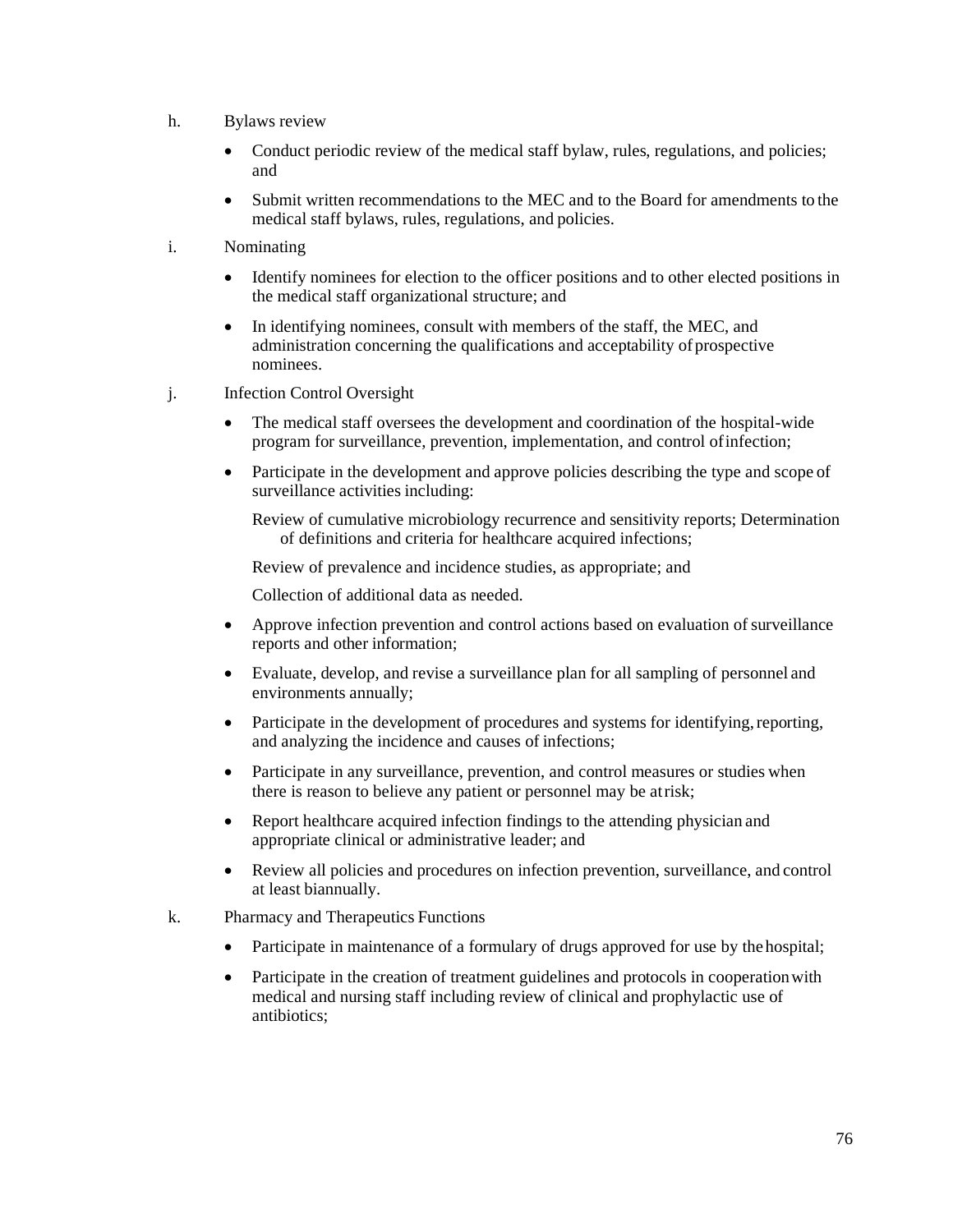- Monitor and evaluate the efforts to minimize drug misadventures (adverse drug reactions, medication errors, drug/drug interactions, drug/food interactions, pharmacist interventions);
- Participate in the performance of drug usage evaluation studies on selected topics;
- Participate in medication usage evaluation studies as required by TheJoint Commission;
- Participate in practitioner analysis related to medicationuse;
- Approve policies and procedures related to The Joint Commission Patient Care Standards: to include the review of nutrition policies and practices, including guidelines/protocols on the use of special diets and total parenteral nutrition; pain management; procurement; storage; distribution; use; safety procedures; and other matters relating to medication use within the hospital;
- Participate in development and measurement of indicators for the following elements of the patient treatment functions:

Prescribing/ordering of medications;

Preparing and dispensing of medications;

Administrating medications; and

Monitoring of the effects of medication.

- Analyze and profile data regarding the measurement of patient treatment functions by service and practitioner, where appropriate;
- Provide routine summaries of the above analyses and recommend process improvement when opportunities are identified;
- Serve as an advisory group to the hospital and medical staff pertaining to the choice of available medications; and
- Establish standards concerning the use and control of investigational medication and of research in the use of recognized medication.
- l. Practitioner Health
	- Evaluate the credibility of a complaint, allegation, or concern and establish a program for identifying and contacting practitioners who have become professionally impaired, in varying degrees, because of drug dependence (including alcoholism) or because of mental, physical, or aging problems. Refer the practitioner to appropriate professional internal or external resources for evaluation, diagnosis, andtreatment;
	- Participate in establishment of programs for educating practitioners and staff to prevent substance dependence and recognize impairment;
	- Notify the impaired practitioner's Department Chair and the MEC whenever the impaired practitioner's actions could endanger patients. The existence of the Practitioner Health Committee does not alter the primary responsibility of the Department Chair for clinical performance within that chair's Department;
	- Create opportunities for referral (including self-referral) while maintaining confidentiality to the greatest extent possible; and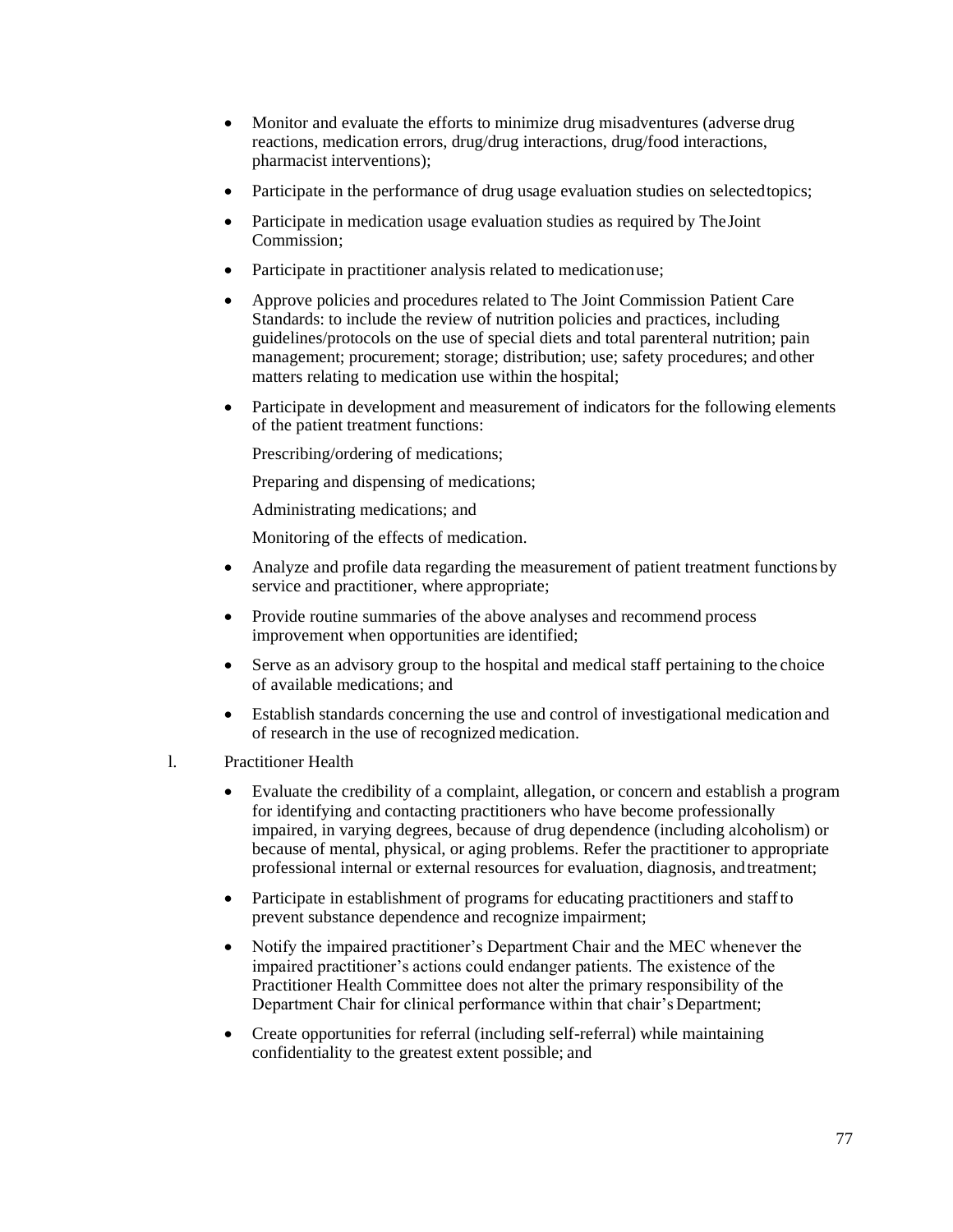- Report to the MEC all practitioners providing unsafe treatment so that the practitioner can be monitored until his/her rehabilitation is complete and periodically thereafter. The hospital shall not reinstate a practitioner until it is established that the practitioner has successfully completed a rehabilitation program in which the hospital has confidence.
- m. Utilization Management
	- Study recommendations from medical staff members, quality assessment coordinators and others to identify problems in utilization and the utilizationreview program;
	- Monitor the effectiveness of the review program and perform retrospective review in cases identified through the utilization management process;
	- Forward all unjustified cases in any review category to the appropriate Department or committee for review and action;
	- Review case-mix financial data and any other internal/external statistical data;
	- Upon review of any data, conduct further studies, perform education or refer the data to the Practitioner Performance Committee for their review and action;
	- Develop, with the aid of legal counsel, policies to guide the director of utilization management, medical staff, and administration in matters of privileged communication and legal release of information.

### **1.4 Responsibilities of Department Chair**

- a. To oversee all clinically-related activities of the department;
- b. To oversee all administratively-related activities of the department, unless otherwise provided by the hospital;
- c. To provide ongoing surveillance of the performance of all individuals in the medical staff department who have been granted clinical privileges;
- d. To recommend to the Credentials Committee the criteria for requesting clinical privileges that are relevant to the care provided in the medical staff department;
- e. To recommend clinical privileges for each member of the department and otherlicensed independent practitioners practicing with privileges within the scope of the department;
- f. To assess and recommend to the MEC and hospital administration off-site sources for needed patient care services not provided by the medical staff department or the hospital;
- g. To integrate the department into the primary functions of the hospital;
- h. To coordinate and integrate interdepartmental and intradepartmental services and communication;
- i. To develop and implement medical staff and hospital policies and procedures that guide and support the provision of patient care services and review and update these, at least triennially, in such a manner to reflect required changes consistent with current practice, problem resolution, and standards changes;
- j. To recommend to the CEO sufficient numbers of qualified and competent persons to provide patient care and service;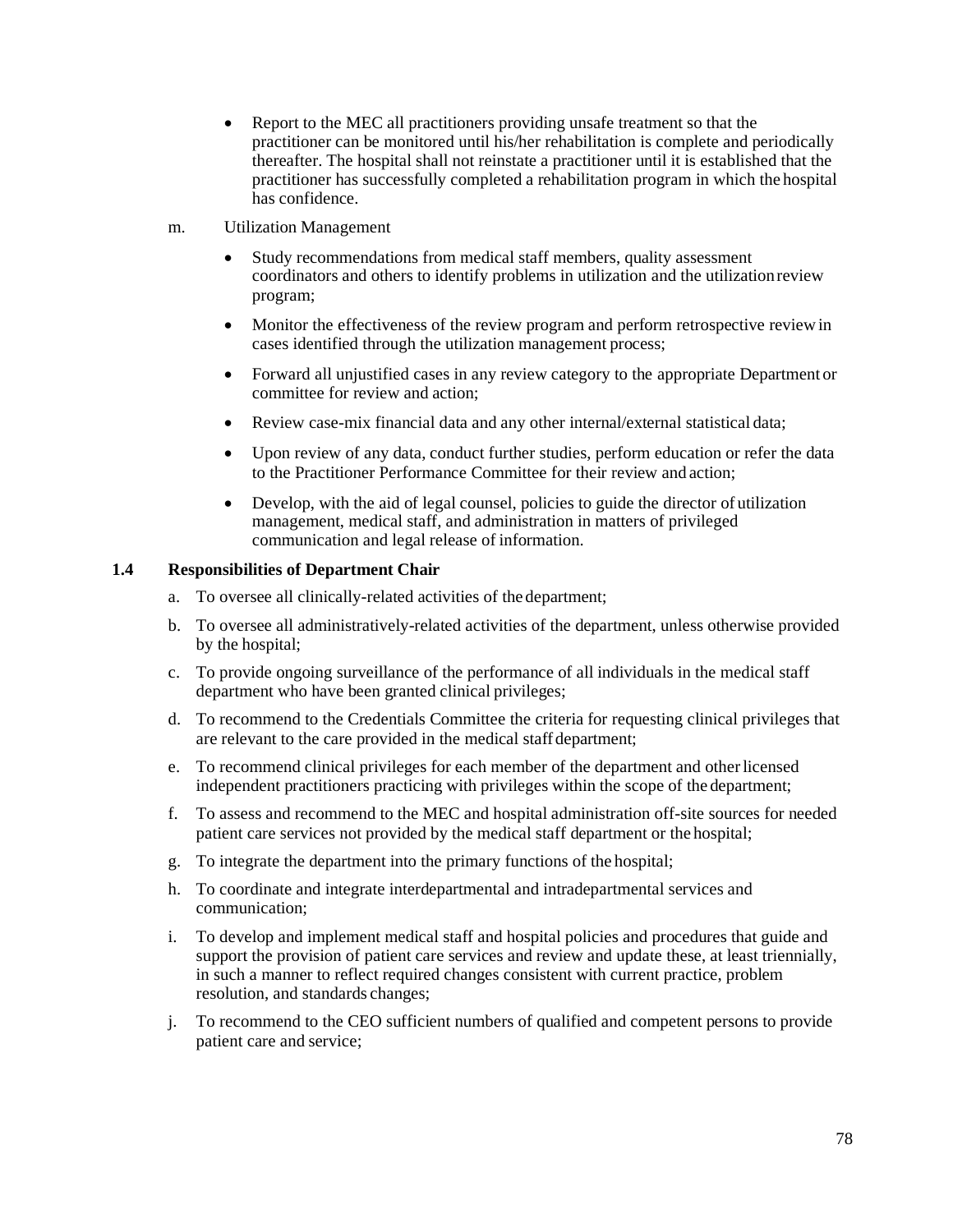- k. To provide input to the CEO regarding the qualifications and competence of department or service personnel who are not LIPs but provide patient care, treatment, andservices;
- l. To continually assess and improve of the quality of care, treatment, and services;
- m. To maintain quality control programs as appropriate;
- n. To orient and continuously educate all persons in the department; and
- o. To make recommendations to the MEC and the hospital administration for space and other resources needed by the medical staff department to provide patient care services.

#### **1.5 Responsibilities of the President of the Medical Staff**

- a. The President of the Medical Staff is the primary elected officer of the medical staff and is the medical staff's advocate and representative in its relationships to the Board and the administration of the hospital. The President of the Medical Staff, jointly with the MEC, provides direction to and oversees medical staff activities related to assessing and promoting continuous improvement in the quality of clinical services and all other functions of the medical staff as outlined in the medical staff bylaws, rules, regulations, and policies. Specific responsibilities and authority are to:
	- Call and preside at all general and special meetings of the medical staff;
	- Serve as chair of the MEC and as ex officio member of all other medical staff committees without vote, and to participate as invited by the CEO or the Board on hospital or Board committees;
	- Enforce medical staff bylaws, rules, regulations, and medical staff/hospitalpolicies;
	- Except as stated otherwise, appoint committee chairs and all members of medical staff standing and ad hoc committees; in consultation with hospital administration, appoint medical staff members to appropriate hospital committees or to serve as medical staff advisors or liaisons to carry out specific functions; in consultationwith the chair of the Board, appoint the medical staff members to appropriate Board committees when those are not designated by position or by specific direction of the Board or otherwise prohibited by state law;
	- Support and encourage medical staff leadership and participation on interdisciplinary clinical performance improvement activities;
	- Report to the Board the MEC's recommendations concerning appointment, reappointment, delineation of clinical privileges or specified services, and corrective action with respect to practitioners who are applying for appointment or privileges,or who are granted privileges or providing services in the hospital;
	- Continuously evaluate and periodically report to the hospital, MEC, and the Board regarding the effectiveness of the credentialing and privileging processes;
	- Review and enforce compliance with standards of ethical conduct and professional demeanor among the practitioners on the medical staff in their relations with each other, the Board, hospital management, other professional and support staff, andthe community the hospital serves;
	- Communicate and represent the opinions and concerns of the medical staff and its individual members on organizational and individual matters affecting hospital operations to hospital administration, the MEC, and the Board;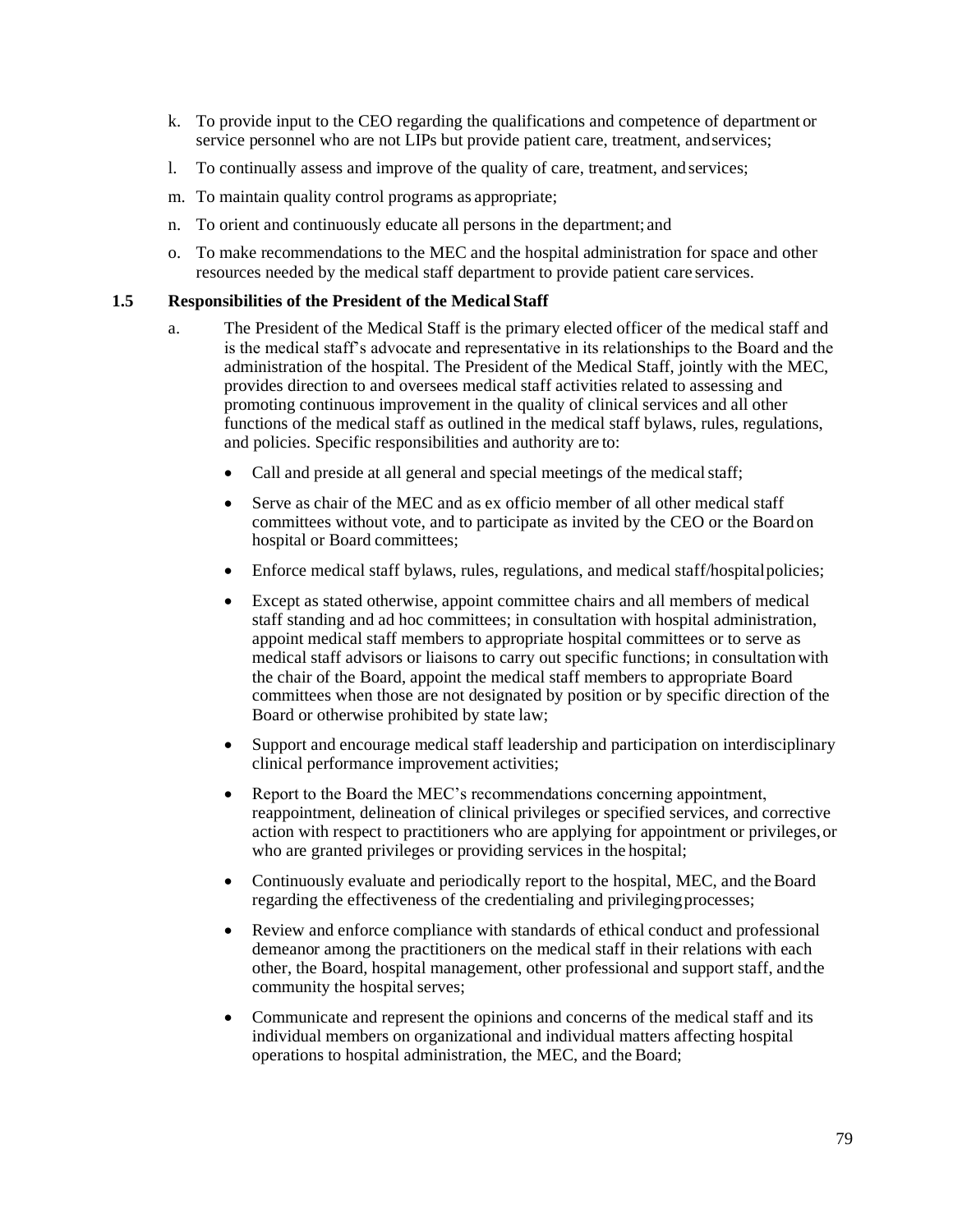- Attend Board meetings and Board committee meetings as invited by the Board;
- Ensure that the decisions of the Board are communicated and carried out within the medical staff; and
- Perform such other duties, and exercise such authority commensurate with the office as are set forth in the medical staff bylaws.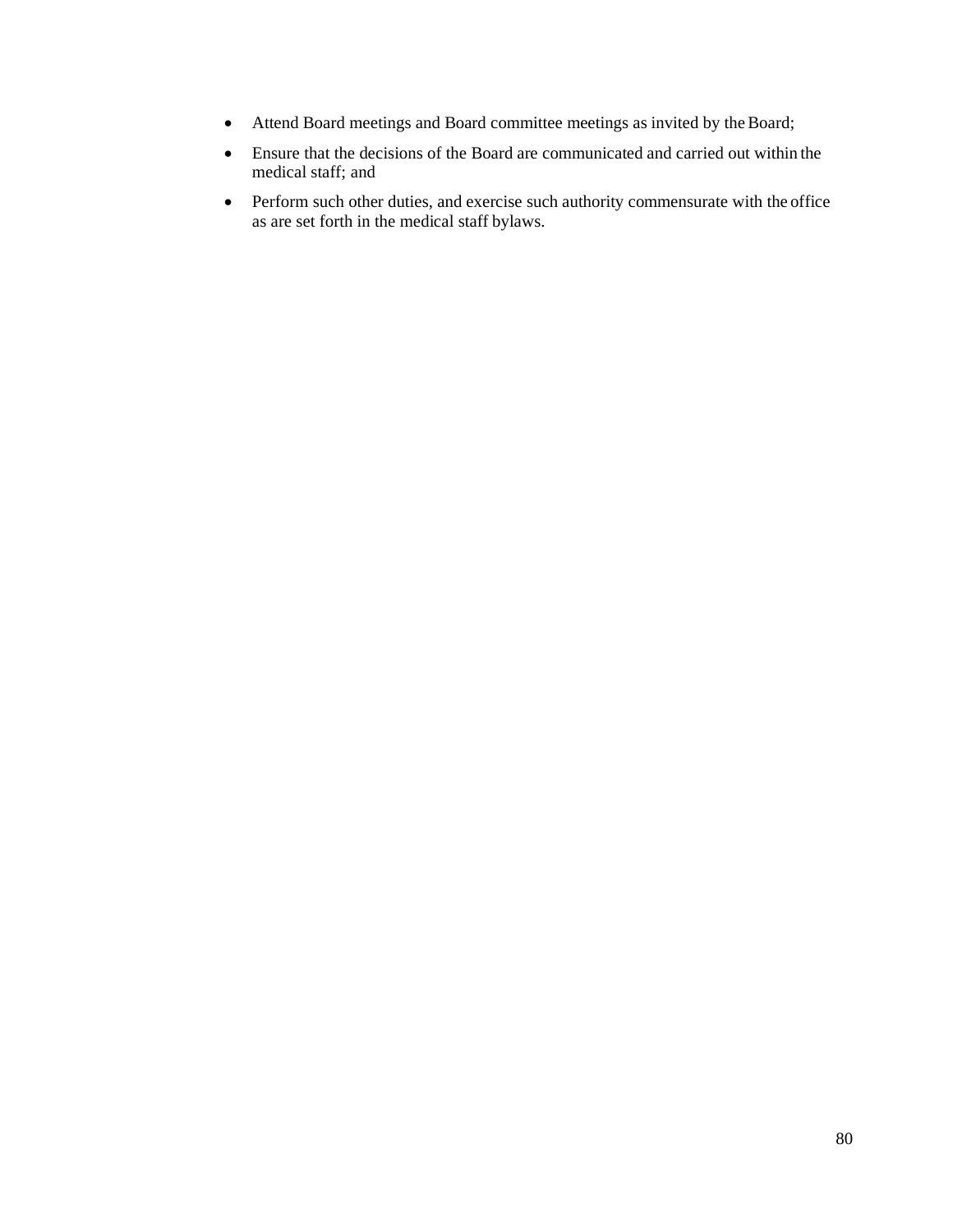### **2 Medical Staff Committees**

### **2.1 General language governing committees**

The following shall be the standing committees of the medical staff: Medical Executive Committee, Credentials Committee, and Practitioner Performance Committee. The Nominating Committee is an ad hoc committee. A committee shall meet as often as necessary to fulfill its responsibilities. It shall maintain a permanent record of its proceedings and actions and shall report its findings and recommendations ultimately to the MEC. The President of the Medical Staff may appoint additional ad hoc committees for specific purposes. Ad hoc committees will cease to meet when they have accomplished their appointed purpose or on a date set by the President of the Medical Staff when establishing the committee. The President of the Medical Staff and the CEO, or their designees, are ex officio members of all standing and ad hoc committees.

Committee members may be removed from the committee by the President of the Medical Staff or by action of the MEC for failure to remain a member of the medical staff in good standing or for failure to adequately participate in the activities of the committee. Any vacancy in any committee shall be filled for the remaining portion of the term in the same manner in which the original appointment was made.

Medical staff members may be appointed to hospital committees. Actions taken by hospital committees that affect the practice of practitioners with privileges must have those actions approved by the MEC prior to going into effect.

#### **2.2 MEC**

Description of the MEC is in Part I: Governance; Section 6.2.

### **2.3 Credentials Committee**

Description of the Credentials Committee is in Part III: Credentials Procedures Manual;

Section 1.

### **2.4 Medical Staff Practitioner Performance Committee**

- a. **Composition:** The Practitioner Performance Committee shall consist of at leastseven (7) members of the medical staff. Representatives from nursing service and hospital administration may serve as ex officio members.
- b. **Responsibilities:** The committee shall be responsible for those functions described in section 1.3.2 a-d above.

#### **2.5 Nominating Committee**

- a. **Composition:** The Nominating Committee shall consist of five active staff members. All members should have been in leadership positions such as a Department Chair or committee chair, medical staff officer, or MEC member.
- b. **Responsibilities:** The committee shall:
	- Develop criteria for leadership positions to include tenure, leadership training, previous experience in leadership positions and character;
		- Provide a slate of nominees for the elected medical staff officers every two years;
	- Provide a list of potential leaders;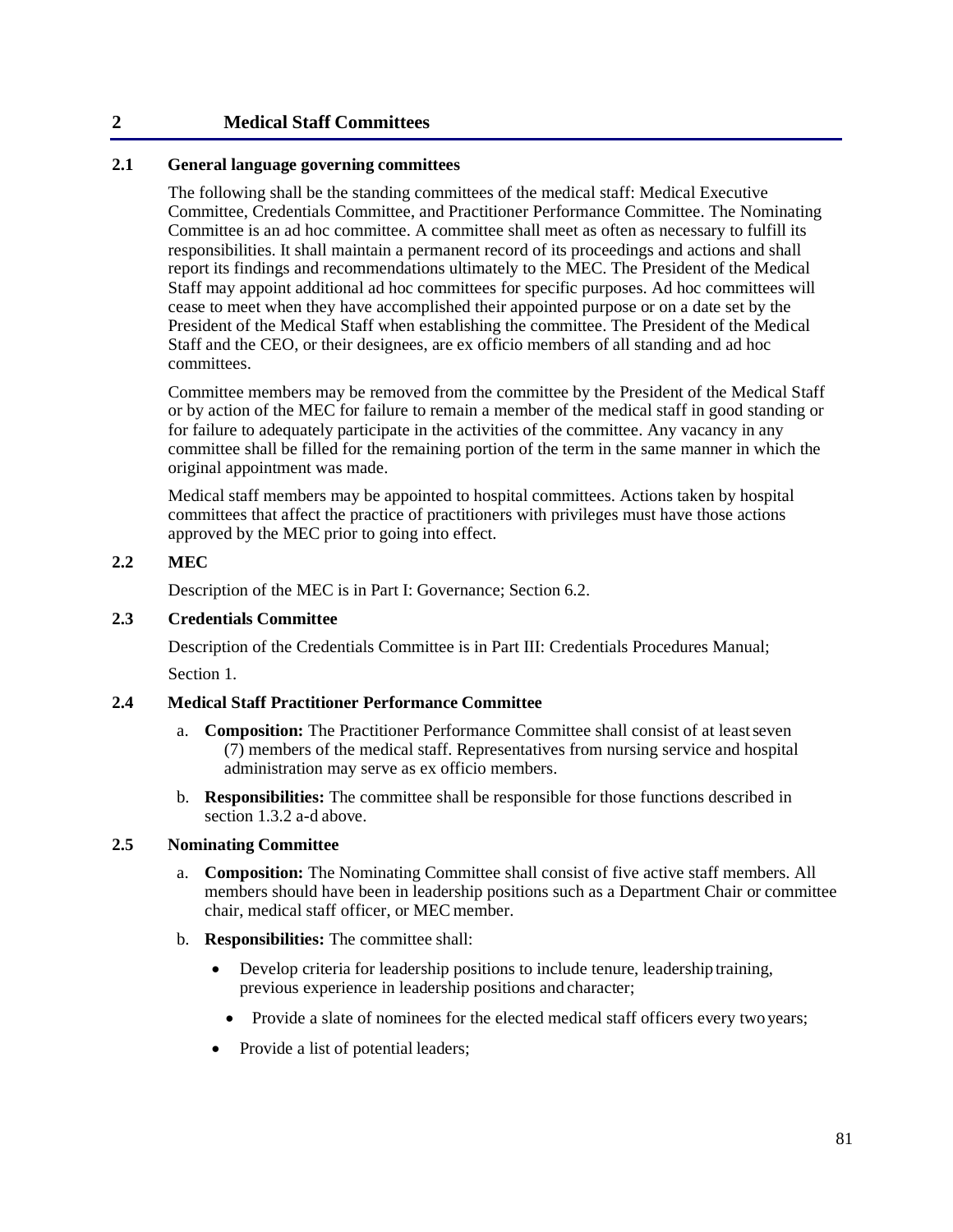- Submit recommendations for medical staff committee chairs based on the potential leaders' needs for development and readiness to serve (the President of the Medical Staff will consider these recommendations for committee chairs but will not be bound by them);
- The Nominating Committee will meet as needed to perform its functions.

### **2.6 Policy Committee**

- a. Composition: The Policy Committee shall consist of at least five (5) medical staff members. Representatives from SRMC Nursing and Administration may serve as non-votingmembers.
- b. Responsibilities: The committee shall:
	- Review all policy recommendations and revisions from members of the medical staff;
	- Submit policy recommendations and revisions to the MEC for approval; and
	- Manage the ongoing review and revision of the Medical Staff Policy Manual.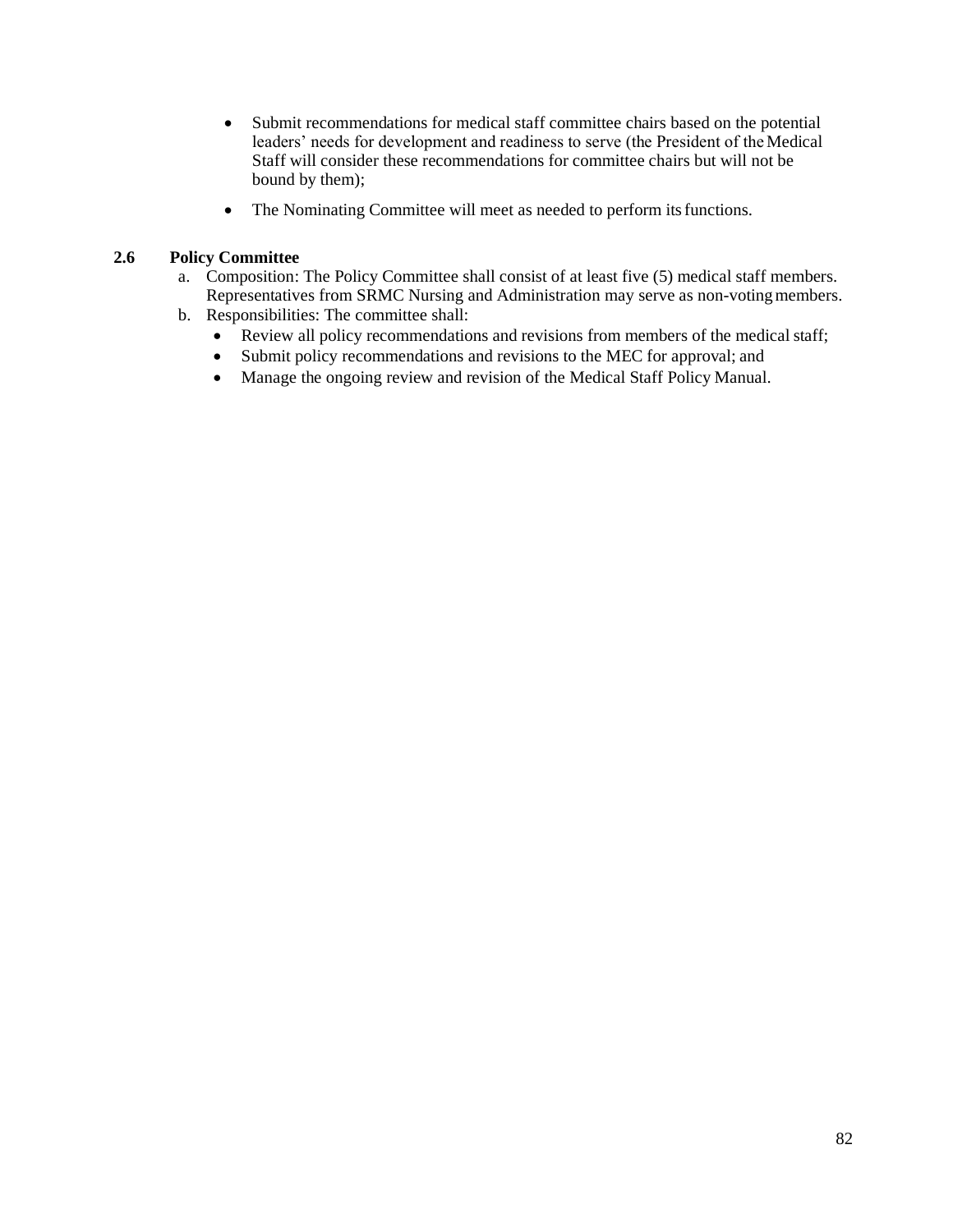### **3 Confidentiality, Immunity, Releases, and Conflict ofInterest**

### **3.1 Confidentiality of Information**

To the fullest extent permitted by law, the following shall be kept confidential:

- a. Information submitted, collected, or prepared by any representative of this or any other healthcare facility or organization or medical staff for the purposes of assessing, reviewing, evaluating, monitoring, or improving the quality and efficiency of healthcare provided;
- b. Evaluations of current clinical competence and qualifications for staff appointment/affiliation and/or clinical privileges or specified services; and
- c. Contributions to teaching or clinical research; or
- d. Determinations that healthcare services were indicated or performed in compliance with an applicable standard of care.

This information will not be disseminated to anyone other than a representative of the hospital or to other healthcare facilities or organizations of health professionals engaged in official, authorized activities for which the information is needed. Such confidentiality shall also extend to information provided by third parties. Each practitioner expressly acknowledges that violations of confidentiality provided here are grounds for immediate and permanent revocation of staff appointment/affiliation and/or clinical privileges or specified services.

### **3.2 Immunity from Liability**

No representative of the hospital, the medical staff or affiliated organization shall be liable to a practitioner for damages or other relief for any decision, opinion, action, statement, or recommendation made within the scope of his/her duties as an official representative of the hospital or medical staff. No representative of this healthcare organization shall be liable for providing information, opinion, counsel, or services to a representative or to any healthcare facility or organization of health professionals concerning said practitioner. The immunity protections afforded in these bylaws are in addition to those prescribed by applicable state and federal law.

### **3.3 Covered Activities**

- 12.4.1 The confidentiality and immunity provided by this article apply to all information or disclosures performed or made in connection with this or any other healthcare facility or organization activities concerning, but not limited to:
	- a. Applications for appointment/affiliation, clinical privileges, or specifiedservices;
	- b. Periodic reappraisals for renewed appointments/affiliations, clinical privileges, or specified services;
	- c. Corrective or disciplinary actions;
	- d. Hearings and appellate reviews;
	- e. Quality assessment and performance improvement/peer review activities;
	- f. Utilization review and improvement activities;
	- g. Claims reviews;
	- h. Risk management and liability prevention activities; and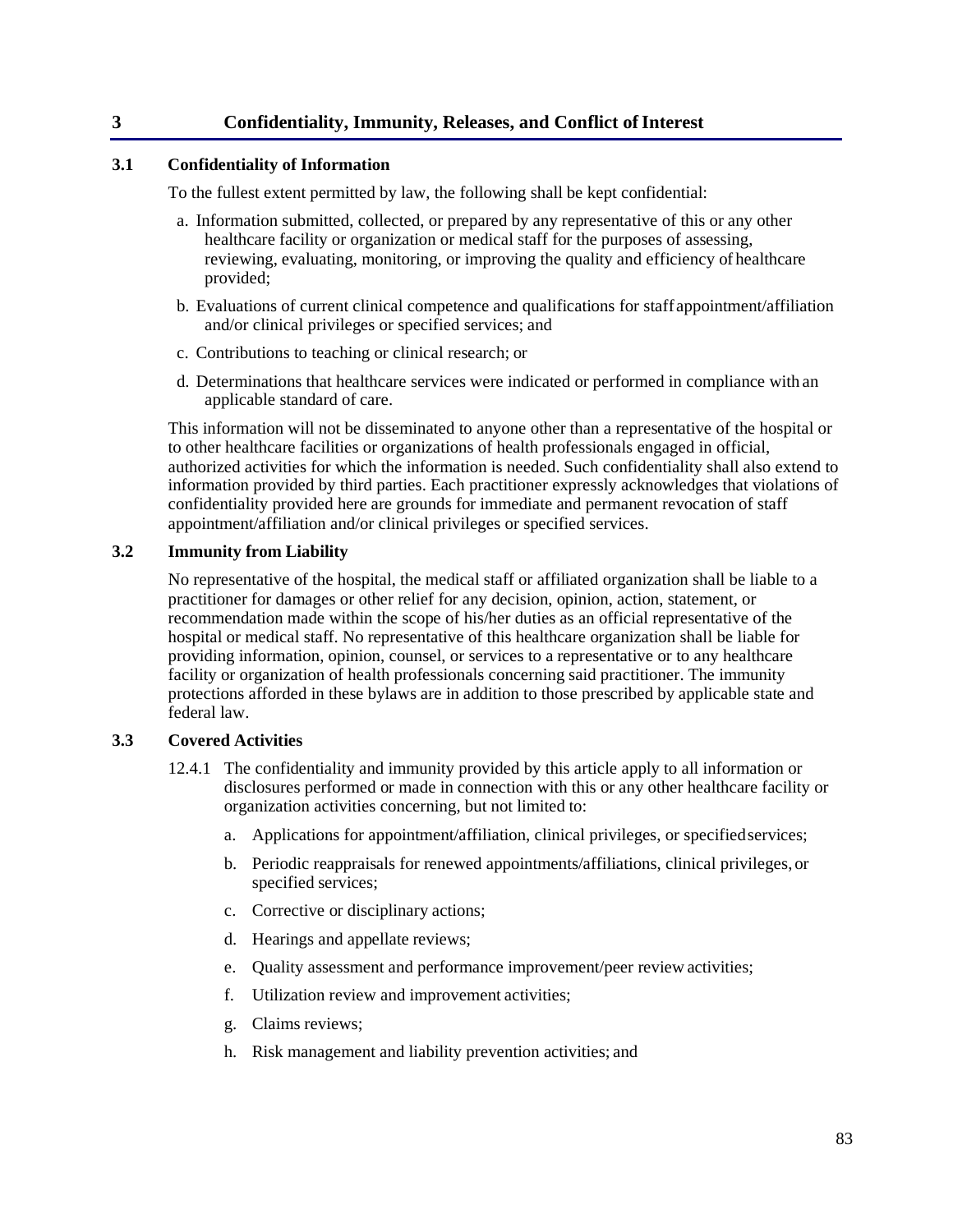i. Other hospital, committee, Department, or staff activities related to monitoringand maintaining quality and efficient patient care and appropriate professionalconduct.

### **3.4 Releases**

When requested by the President of the Medical Staff or designee, each practitioner shall execute specific releases of information and/or provide documents when requested by the President of the Medical Staff or designee for the specific purpose of evaluating the competency and credentialing/privileging qualifications of the practitioner. Failure to execute such releases or provide such documents within timeframes in these bylaws and associated policies shall result in an application for appointment, reappointment, or clinical privileges being deemed voluntarily withdrawn and not processed further.

### **3.5 Conflict of Interest**

A member of the medical staff requested to perform a board designated medical staff responsibility (such as credentialing, peer review, or corrective action) may have a conflict of interest if they may not be able to render an unbiased opinion. An absolute conflict of interest would result if the physician is the practitioner under review, his/her spouse, or his/her first degree relative (parent, sibling, or child). Potential conflicts of interest are either due to a provider's involvement in the patient's care not related to the issues under review or because of a relationship with the physician involved as a direct competitor, partner, or key referral source. It is the obligation of the individual physician to disclose to the affected committee the potential conflict. It is the responsibility of the committee to determine on a case by case basis if a potential conflict is substantial enough to prevent the individual from participating. When a potential conflict is identified, the committee chair will be informed in advance and make the determination if a substantial conflict exists. When either an absolute or substantial potential conflict is determined to exist, the individual may not participate or be present during the discussions or decisions other than to provide specific information requested.